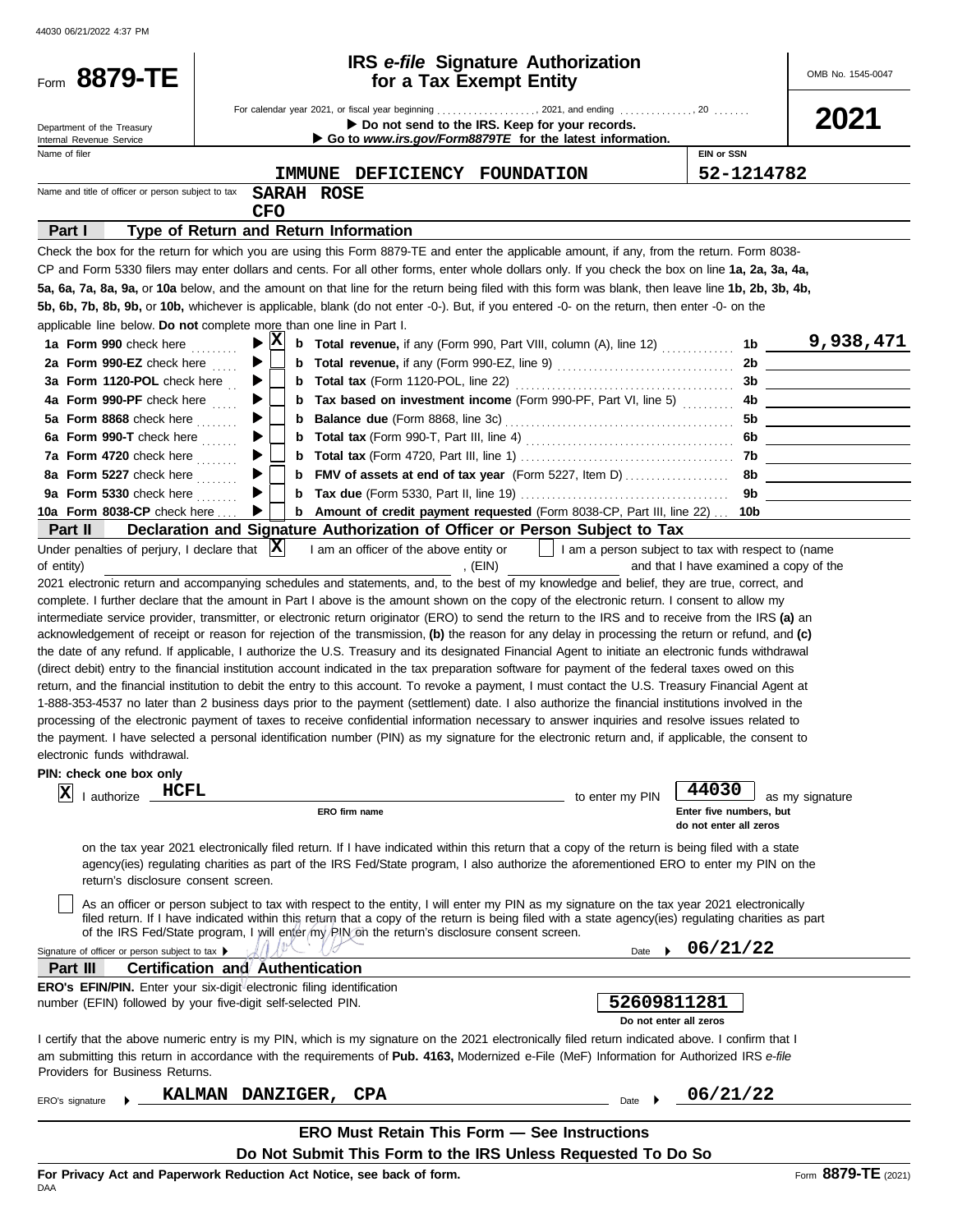|                                                 |                                               | Forms 990 / 990-EZ Return Summary |                                                                              |            |
|-------------------------------------------------|-----------------------------------------------|-----------------------------------|------------------------------------------------------------------------------|------------|
|                                                 | For calendar year 2021, or tax year beginning | , and ending                      |                                                                              |            |
|                                                 |                                               | IMMUNE DEFICIENCY FOUNDATION      | 52-1214782                                                                   |            |
| Net Asset / Fund Balance at Beginning of Year   |                                               |                                   |                                                                              | 11,445,998 |
| Revenue                                         |                                               |                                   |                                                                              |            |
| Contributions                                   |                                               | 9,152,968                         |                                                                              |            |
| Program service revenue                         |                                               |                                   |                                                                              |            |
| Investment income                               |                                               | 286,433<br>499,070                |                                                                              |            |
| Capital gain / loss                             |                                               |                                   |                                                                              |            |
| Fundraising / Gaming:                           |                                               |                                   |                                                                              |            |
| Gross revenue                                   | 294,867                                       |                                   |                                                                              |            |
| Direct expenses                                 | 294,867                                       |                                   |                                                                              |            |
| Net income                                      |                                               | 0                                 |                                                                              |            |
| Other income                                    |                                               | $\overline{\mathbf{o}}$           |                                                                              |            |
| <b>Total revenue</b>                            |                                               |                                   | 9,938,471                                                                    |            |
| <b>Expenses</b>                                 |                                               |                                   |                                                                              |            |
| Program services                                |                                               | 5,962,541                         |                                                                              |            |
| Management and general                          |                                               | 1,268,203                         |                                                                              |            |
| Fundraising                                     |                                               | 792,871                           |                                                                              |            |
| <b>Total expenses</b>                           |                                               |                                   | 8,023,615                                                                    |            |
| Excess / (deficit)                              |                                               |                                   |                                                                              | 1,914,856  |
| Changes                                         |                                               |                                   |                                                                              | 481,597    |
| Net Asset / Fund Balance at End of Year         |                                               |                                   |                                                                              | 13,842,451 |
|                                                 |                                               |                                   |                                                                              |            |
| <b>Reconciliation of Revenue</b>                | 10,420,068                                    |                                   | <b>Reconciliation of Expenses</b><br>Total expenses per financial statements | 8,023,615  |
| Total revenue per financial statements<br>Less: |                                               | Less:                             |                                                                              |            |
| Unrealized gains                                | 536,243                                       |                                   | Donated services                                                             |            |
| Donated services                                |                                               |                                   | Prior year adjustments                                                       |            |
| Recoveries                                      |                                               |                                   | Losses                                                                       |            |

Other **Other** Investment expenses **Total revenue per return** Plus: Plus: **54,646 9,938,471**

| xiai expenses per financiai statements | 0,023,013 |
|----------------------------------------|-----------|
| ess:                                   |           |
| Donated services                       |           |
| Prior year adjustments                 |           |
| Losses                                 |           |
| Other                                  |           |
| us:                                    |           |
| Investment expenses                    |           |
| Other                                  |           |
| Total expenses per return              | 8,023,615 |
|                                        |           |

|             |                  | <b>Balance Sheet</b> |                    |
|-------------|------------------|----------------------|--------------------|
|             | <b>Beginning</b> | <b>Ending</b>        | <b>Differences</b> |
| Assets      | 12,389,861       | 14,287,227           |                    |
| Liabilities | 943,863          | 444,776              |                    |
| Net assets  | 11,445,998       | 13,842,451           | 2,396,453          |

### **Miscellaneous Information**

Return / extended due date Failure to file penalty Amended return

**11/15/22**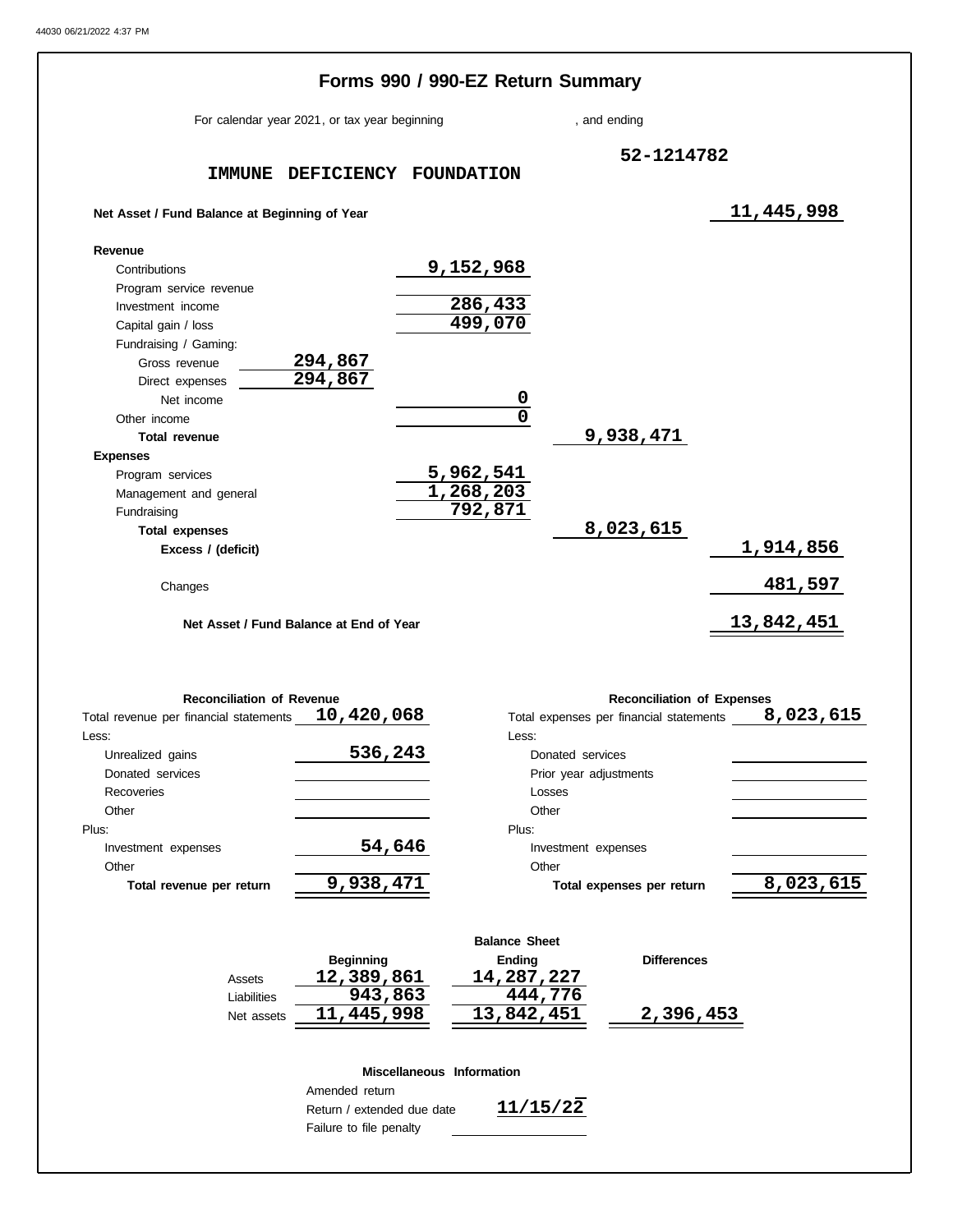|                   | Form 990                                                  |                                                                                                                                                                                                                                     |                  | <b>Two Year Comparison Report</b> |             | 2020 & 2021                    |  |  |  |  |  |
|-------------------|-----------------------------------------------------------|-------------------------------------------------------------------------------------------------------------------------------------------------------------------------------------------------------------------------------------|------------------|-----------------------------------|-------------|--------------------------------|--|--|--|--|--|
|                   | For calendar year 2021, or tax year beginning<br>, ending |                                                                                                                                                                                                                                     |                  |                                   |             |                                |  |  |  |  |  |
| Name              |                                                           |                                                                                                                                                                                                                                     |                  |                                   |             | Taxpayer Identification Number |  |  |  |  |  |
|                   |                                                           |                                                                                                                                                                                                                                     |                  |                                   |             |                                |  |  |  |  |  |
|                   | <b>IMMUNE</b>                                             | DEFICIENCY FOUNDATION                                                                                                                                                                                                               |                  |                                   |             | 52-1214782                     |  |  |  |  |  |
|                   |                                                           |                                                                                                                                                                                                                                     |                  | 2020                              | 2021        | <b>Differences</b>             |  |  |  |  |  |
|                   |                                                           |                                                                                                                                                                                                                                     | $\mathbf{1}$ .   | 5,230,193                         | 6,454,075   | 1,223,882                      |  |  |  |  |  |
|                   |                                                           |                                                                                                                                                                                                                                     | 2.               |                                   |             |                                |  |  |  |  |  |
|                   |                                                           | 3. Government contributions and grants                                                                                                                                                                                              | 3.               | 1,255,835                         | 2,698,893   | 1,443,058                      |  |  |  |  |  |
| Φ<br>$\mathbf{a}$ |                                                           |                                                                                                                                                                                                                                     | 4.               | 6,610                             |             | $-6,610$                       |  |  |  |  |  |
|                   |                                                           |                                                                                                                                                                                                                                     | 5.               | 194,897                           | 286,433     | 91,536                         |  |  |  |  |  |
| >                 |                                                           | 6. Proceeds from tax exempt bonds                                                                                                                                                                                                   | 6.               |                                   |             |                                |  |  |  |  |  |
| œ                 |                                                           | 7. Net gain or (loss) from sale of assets other than inventory                                                                                                                                                                      | $\overline{7}$ . | 95,243                            | 499,070     | 403,827                        |  |  |  |  |  |
|                   |                                                           | 8. Net income or (loss) from fundraising events                                                                                                                                                                                     | 8.               |                                   |             |                                |  |  |  |  |  |
|                   |                                                           |                                                                                                                                                                                                                                     | 9.               |                                   |             |                                |  |  |  |  |  |
|                   |                                                           |                                                                                                                                                                                                                                     | 10.              |                                   |             |                                |  |  |  |  |  |
|                   |                                                           |                                                                                                                                                                                                                                     | 11.              |                                   |             |                                |  |  |  |  |  |
|                   |                                                           | 12. Total revenue. Add lines 1 through 11                                                                                                                                                                                           | 12.              | 6,782,778                         | 9,938,471   | 3,155,693                      |  |  |  |  |  |
|                   |                                                           |                                                                                                                                                                                                                                     | 13.              | 206,197                           | 69,977      | $-136,220$                     |  |  |  |  |  |
|                   | 14. Benefits paid to or for members                       |                                                                                                                                                                                                                                     | 14.              |                                   |             |                                |  |  |  |  |  |
|                   |                                                           | 15. Compensation of officers, directors, trustees, etc.                                                                                                                                                                             | 15.              | 336,149                           | 431,241     | 95,092                         |  |  |  |  |  |
|                   |                                                           | 16. Salaries, other compensation, and employee benefits                                                                                                                                                                             | 16.              | 3,219,252                         | 3, 131, 397 | $-87,855$                      |  |  |  |  |  |
|                   |                                                           |                                                                                                                                                                                                                                     | 17.              |                                   |             |                                |  |  |  |  |  |
|                   | 18. Other professional fees                               |                                                                                                                                                                                                                                     | 18.              | 1,686,114                         | 2,754,579   | 1,068,465                      |  |  |  |  |  |
|                   |                                                           | 19. Occupancy, rent, utilities, and maintenance                                                                                                                                                                                     | 19.              | 276,189                           | 281,664     | 5,475                          |  |  |  |  |  |
|                   |                                                           |                                                                                                                                                                                                                                     | 20.              | 57,894                            | 116,831     | 58,937                         |  |  |  |  |  |
|                   |                                                           | 21. Other expenses <b>constants</b> and the constant of the constant of the constant of the constant of the constant of the constant of the constant of the constant of the constant of the constant of the constant of the constan | 21.              | 750,746                           | 1,237,926   | 487,180                        |  |  |  |  |  |
|                   |                                                           |                                                                                                                                                                                                                                     |                  |                                   |             |                                |  |  |  |  |  |

**24. 23. 22.** **6,532,541 8,023,615 1,491,074 250,237 1,914,856 1,664,619 6,782,778 9,938,471 3,155,693**

**296,750 785,503 488,753**

**943,863 444,776 -499,087 11,445,998 13,842,451 2,396,453**

**12,389,861 14,287,227 1,897,366**

 $\frac{48}{232}$ 

**16 17**

**26. 27.**

**32. 31. 30.**

 $\frac{16}{41}$ 

**483 232**

Total liabilities . . . . . . . . . . . . . . . . . . . . . . . . . . . . . . . . . . . . . . . . . . . . . . . . . . . . . **28. 28.**

Retained earnings . . . . . . . . . . . . . . . . . . . . . . . . . . . . . . . . . . . . . . . . . . . . . . . . . **29. 29.**

**33.** Number of volunteers **33.**

Total assets . . . . . . . . . . . . . . . . . . . . . . . . . . . . . . . . . . . . . . . . . . . . . . . . . . . . . . . **27.**

**30.** Number of voting members of governing body ............. **31.** Number of independent voting members of governing body  $\ldots$ **32.** Number of employees . . . . . . . . . . . . . . . . . . . . . . . . . . . . . . . . . . . . . . . . . . . . .

Total excludable revenue . . . . . . . . . . . . . . . . . . . . . . . . . . . . . . . . . . . . . . . . . . **26.**

**Total expenses.** Add lines 13 through 21 . . . . . . . . . . . . . . . . . . . . . . . . **22.**

**24.** Total exempt revenue . . . . . . . . . . . . . . . . . . . . . . . . . . . . . . . . . . . . . . . . . . . **25. 25.** Total unrelated revenue . . . . . . . . . . . . . . . . . . . . . . . . . . . . . . . . . . . . . . . . . . .

**Excess or (Deficit).** Subtract line 22 from line 12 **23.**

**Other Information**

Information

Other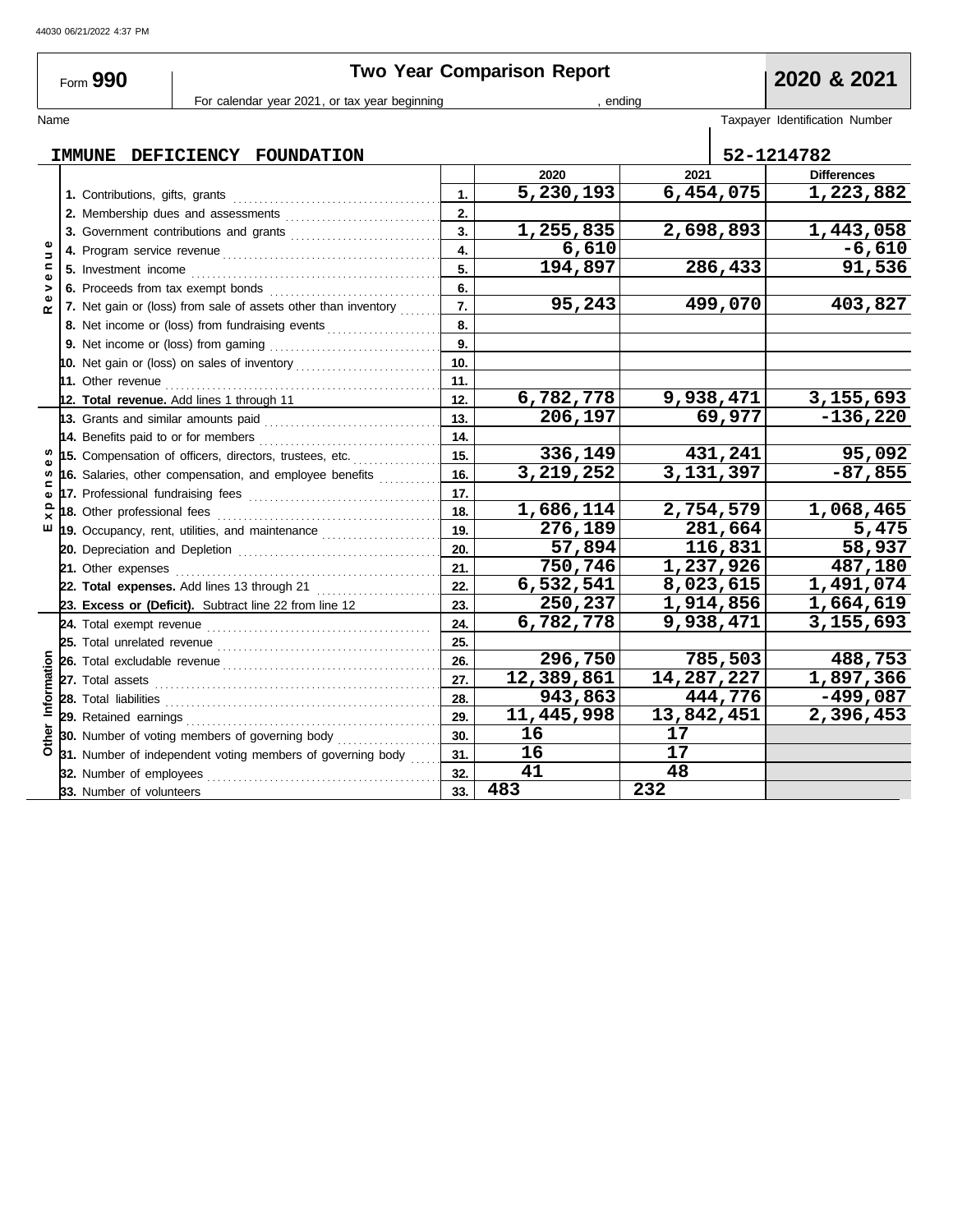# Form **990 Tax Return History 2021**

### **IMMUNE DEFICIENCY FOUNDATION 52-1214782**

|                                                                                                                      | 2017         | 2018      | 2019       | 2020       | 2021       | 2022 |
|----------------------------------------------------------------------------------------------------------------------|--------------|-----------|------------|------------|------------|------|
| Contributions, gifts, grants                                                                                         | 7,285,264    | 5,305,252 | 8,943,841  | 6,486,028  | 9,152,968  |      |
| Membership dues                                                                                                      |              |           |            |            |            |      |
| Program service revenue                                                                                              | 676,172      | 544,376   | 149,900    | 6,610      |            |      |
| Capital gain or loss                                                                                                 |              |           |            | 95,243     | 499,070    |      |
| Investment income                                                                                                    | 285,001      | 499,810   | 329,215    | 194,897    | 286,433    |      |
| Fundraising revenue (income/loss)                                                                                    |              |           |            |            |            |      |
| Gaming revenue (income/loss)                                                                                         |              |           |            |            |            |      |
|                                                                                                                      | 14,613       | 1,320     | 37,061     |            |            |      |
|                                                                                                                      | 8,261,050    | 6,350,758 | 9,460,017  | 6,782,778  | 9,938,471  |      |
| Grants and similar amounts paid                                                                                      | 290,179      | 233,287   | 218,891    | 206,197    | 69,977     |      |
| Benefits paid to or for members                                                                                      |              |           |            |            |            |      |
| Compensation of officers, etc.                                                                                       | 912, 247     | 723,693   | 739,776    | 336,149    | 431,241    |      |
| Other compensation                                                                                                   | 2, 223, 743  | 2,252,397 | 2,647,174  | 3,219,252  | 3,131,397  |      |
|                                                                                                                      | 1,943,324    | 1,546,139 | 2,241,049  | 1,686,114  | 2,754,579  |      |
| Occupancy costs                                                                                                      | 304,286      | 275,575   | 275,124    | 276,189    | 281,664    |      |
| Depreciation and depletion                                                                                           | 41,323       | 52,577    | 60,536     | 57,894     | 116,831    |      |
| Other expenses <b>contained</b>                                                                                      | 2,634,816    | 1,326,115 | 2,419,062  | 750,746    | 1,237,926  |      |
| Total expenses <b>constructs</b> and a series and a series and a series and a series and a series and a series and a | 8,349,918    | 6,409,783 | 8,601,612  | 6,532,541  | 8,023,615  |      |
| Excess or (Deficit)                                                                                                  | $-88,868$    | -59,025   | 858,405    | 250,237    | 1,914,856  |      |
|                                                                                                                      |              |           |            |            |            |      |
| Total exempt revenue                                                                                                 | 8,261,050    | 6,350,758 | 9,460,017  | 6,782,778  | 9,938,471  |      |
| Total unrelated revenue                                                                                              |              |           |            |            |            |      |
| Total excludable revenue                                                                                             | 975,786      | 1,045,506 | 516,176    | 296,750    | 785,503    |      |
| Total Assets                                                                                                         | 10, 160, 762 | 9,299,139 | 11,518,997 | 12,389,861 | 14,287,227 |      |
| Total Liabilities                                                                                                    | 585,776      | 623,469   | 915,547    | 943,863    | 444,776    |      |
| Net Fund Balances                                                                                                    | 9,574,986    | 8,675,670 | 10,603,450 | 11,445,998 | 13,842,451 |      |

Name  $\begin{array}{|c|c|c|c|c|c|}\n\hline\n\text{Number} & \text{Lamp: The image is a function of the image is a function of the image.}\n\hline\n\end{array}$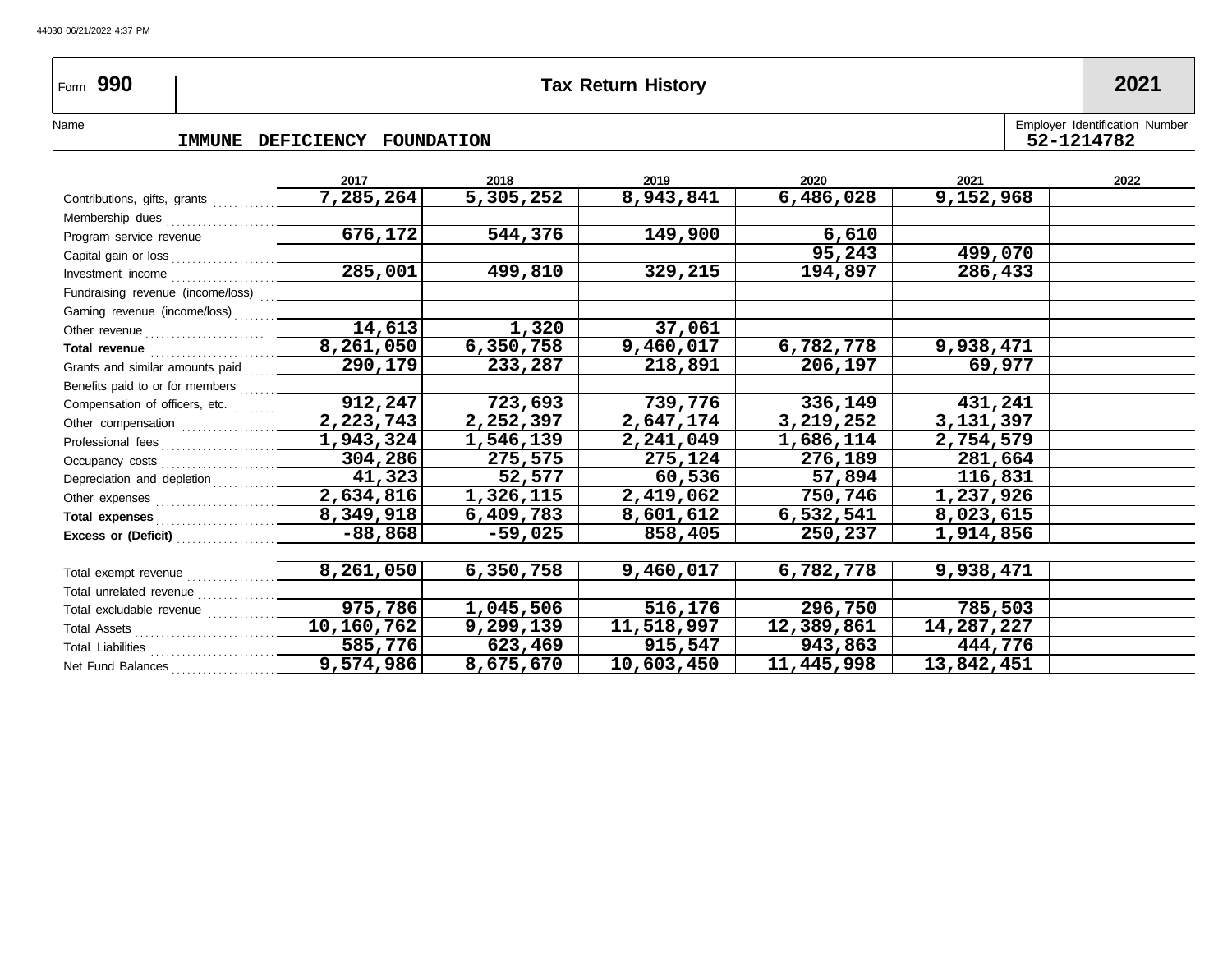Form

▶ Go to *www.irs.gov/Form990* for instructions and the latest information.  $\triangleright$  Do not enter social security numbers on this form as it may be made public. **990 2011 2018 2021 2021 Depend From Income Tax 2021 2021 2021 2021** 

OMB No. 1545-0047

| ZUZ 1                 |
|-----------------------|
| <b>Open to Public</b> |
| <b>Inspection</b>     |

|                                |                 | Department of the Treasury<br>Internal Revenue Service |                              |                                                   |                                                                                                        |                             | $\blacktriangleright$ Do not enter social security numbers on this form as it may be made public.<br>Go to www.irs.gov/Form990 for instructions and the latest information. |                                     |                          | <b>Open to Public</b><br><b>Inspection</b>                   |  |  |
|--------------------------------|-----------------|--------------------------------------------------------|------------------------------|---------------------------------------------------|--------------------------------------------------------------------------------------------------------|-----------------------------|-----------------------------------------------------------------------------------------------------------------------------------------------------------------------------|-------------------------------------|--------------------------|--------------------------------------------------------------|--|--|
|                                |                 |                                                        |                              | For the 2021 calendar year, or tax year beginning |                                                                                                        |                             | , and ending                                                                                                                                                                |                                     |                          |                                                              |  |  |
| В                              |                 | Check if applicable:                                   | C Name of organization       |                                                   | D Employer identification number                                                                       |                             |                                                                                                                                                                             |                                     |                          |                                                              |  |  |
|                                | Address change  |                                                        | IMMUNE DEFICIENCY FOUNDATION |                                                   |                                                                                                        |                             |                                                                                                                                                                             |                                     |                          |                                                              |  |  |
|                                | Name change     |                                                        | Doing business as            |                                                   |                                                                                                        |                             |                                                                                                                                                                             |                                     | 52-1214782               |                                                              |  |  |
|                                | Initial return  |                                                        |                              |                                                   | Number and street (or P.O. box if mail is not delivered to street address)<br>110 WEST ROAD, SUITE 300 |                             |                                                                                                                                                                             | Room/suite                          | E Telephone number       | 410-321-6647                                                 |  |  |
|                                | Final return/   |                                                        |                              |                                                   | City or town, state or province, country, and ZIP or foreign postal code                               |                             |                                                                                                                                                                             |                                     |                          |                                                              |  |  |
|                                | terminated      |                                                        | <b>TOWSON</b>                |                                                   |                                                                                                        | MD 21204                    |                                                                                                                                                                             |                                     | G Gross receipts \$      | 10,233,338                                                   |  |  |
|                                | Amended return  |                                                        |                              | F Name and address of principal officer:          |                                                                                                        |                             |                                                                                                                                                                             |                                     |                          |                                                              |  |  |
|                                |                 | Application pending                                    |                              | SARAH ROSE                                        |                                                                                                        |                             |                                                                                                                                                                             |                                     |                          | X No<br>H(a) Is this a group return for subordinates?<br>Yes |  |  |
|                                |                 |                                                        |                              | 110 WEST ROAD                                     |                                                                                                        |                             |                                                                                                                                                                             | H(b) Are all subordinates included? |                          | No<br>Yes                                                    |  |  |
|                                |                 |                                                        | <b>TOWSON</b>                |                                                   |                                                                                                        | MD.                         | 21204                                                                                                                                                                       |                                     |                          | If "No," attach a list. See instructions                     |  |  |
|                                |                 | Tax-exempt status:                                     | $ \mathbf{X} $ 501(c)(3)     |                                                   | 501(c)                                                                                                 | $\int$ (insert no.)         | 4947(a)(1) or<br>527                                                                                                                                                        |                                     |                          |                                                              |  |  |
|                                | Website:        |                                                        |                              |                                                   | WWW.PRIMARYIMMUNE.ORG                                                                                  |                             |                                                                                                                                                                             | $H(c)$ Group exemption number       |                          |                                                              |  |  |
|                                |                 | Form of organization:                                  | $\mathbf{X}$ Corporation     | Trust                                             | Association                                                                                            | Other $\blacktriangleright$ |                                                                                                                                                                             | L Year of formation: 1980           |                          | M State of legal domicile: DE                                |  |  |
|                                | Part I          |                                                        | Summary                      |                                                   |                                                                                                        |                             |                                                                                                                                                                             |                                     |                          |                                                              |  |  |
|                                |                 |                                                        |                              |                                                   |                                                                                                        |                             |                                                                                                                                                                             |                                     |                          |                                                              |  |  |
|                                |                 | SEE SCHEDULE O                                         |                              |                                                   |                                                                                                        |                             |                                                                                                                                                                             |                                     |                          |                                                              |  |  |
|                                |                 |                                                        |                              |                                                   |                                                                                                        |                             |                                                                                                                                                                             |                                     |                          |                                                              |  |  |
| Governance                     |                 |                                                        |                              |                                                   |                                                                                                        |                             |                                                                                                                                                                             |                                     |                          |                                                              |  |  |
|                                |                 |                                                        |                              |                                                   |                                                                                                        |                             | 2 Check this box $\blacktriangleright$   if the organization discontinued its operations or disposed of more than 25% of its net assets.                                    |                                     |                          |                                                              |  |  |
| න්                             |                 |                                                        |                              |                                                   | 3 Number of voting members of the governing body (Part VI, line 1a)                                    |                             |                                                                                                                                                                             |                                     | 3                        | 17                                                           |  |  |
|                                |                 |                                                        |                              |                                                   |                                                                                                        |                             |                                                                                                                                                                             |                                     |                          | 17                                                           |  |  |
|                                |                 |                                                        |                              |                                                   |                                                                                                        |                             |                                                                                                                                                                             |                                     | 5                        | 48                                                           |  |  |
| <b>Activities</b>              |                 |                                                        |                              |                                                   | 6 Total number of volunteers (estimate if necessary)                                                   |                             |                                                                                                                                                                             |                                     | 6                        | 232                                                          |  |  |
|                                |                 |                                                        |                              |                                                   |                                                                                                        |                             |                                                                                                                                                                             |                                     | 7a                       | 0                                                            |  |  |
|                                |                 |                                                        |                              |                                                   |                                                                                                        |                             |                                                                                                                                                                             |                                     | 7b                       | 0                                                            |  |  |
|                                |                 |                                                        |                              |                                                   |                                                                                                        |                             |                                                                                                                                                                             | Prior Year                          |                          | Current Year                                                 |  |  |
|                                |                 |                                                        |                              |                                                   |                                                                                                        |                             |                                                                                                                                                                             |                                     | 6,486,028                | 9,152,968                                                    |  |  |
| Revenue                        |                 |                                                        |                              |                                                   |                                                                                                        |                             |                                                                                                                                                                             |                                     | 6,610                    |                                                              |  |  |
|                                |                 |                                                        |                              |                                                   |                                                                                                        |                             |                                                                                                                                                                             |                                     | 290,140                  | 785,503                                                      |  |  |
|                                |                 |                                                        |                              |                                                   |                                                                                                        |                             | 11 Other revenue (Part VIII, column (A), lines 5, 6d, 8c, 9c, 10c, and 11e)                                                                                                 |                                     |                          |                                                              |  |  |
|                                |                 |                                                        |                              |                                                   |                                                                                                        |                             | 12 Total revenue – add lines 8 through 11 (must equal Part VIII, column (A), line 12)                                                                                       |                                     | 6,782,778                | 9,938,471                                                    |  |  |
|                                |                 |                                                        |                              |                                                   |                                                                                                        |                             |                                                                                                                                                                             |                                     | 206,197                  | 69,977                                                       |  |  |
|                                |                 |                                                        |                              |                                                   |                                                                                                        |                             |                                                                                                                                                                             |                                     |                          |                                                              |  |  |
| <b>ISES</b>                    |                 |                                                        |                              |                                                   |                                                                                                        |                             | 15 Salaries, other compensation, employee benefits (Part IX, column (A), lines 5-10)                                                                                        |                                     | 3,555,401                | 3,562,638                                                    |  |  |
|                                |                 |                                                        |                              |                                                   | 16a Professional fundraising fees (Part IX, column (A), line 11e)                                      |                             |                                                                                                                                                                             |                                     |                          | 0                                                            |  |  |
| Exper                          |                 |                                                        |                              |                                                   |                                                                                                        |                             |                                                                                                                                                                             |                                     |                          |                                                              |  |  |
|                                |                 |                                                        |                              |                                                   |                                                                                                        |                             |                                                                                                                                                                             |                                     | 2,770,943                | 4,391,000<br>8,023,615                                       |  |  |
|                                |                 |                                                        |                              |                                                   |                                                                                                        |                             | 18 Total expenses. Add lines 13-17 (must equal Part IX, column (A), line 25)                                                                                                |                                     | 6,532,541<br>250,237     | 1,914,856                                                    |  |  |
|                                |                 |                                                        |                              |                                                   |                                                                                                        |                             |                                                                                                                                                                             | Beginning of Current Year           |                          | End of Year                                                  |  |  |
| Net Assets or<br>Fund Balances |                 |                                                        |                              |                                                   |                                                                                                        |                             |                                                                                                                                                                             |                                     | 12,389,861               | 14,287,227                                                   |  |  |
|                                |                 | 21 Total liabilities (Part X, line 26)                 |                              |                                                   |                                                                                                        |                             |                                                                                                                                                                             |                                     | 943,863                  | 444,776                                                      |  |  |
|                                |                 |                                                        |                              |                                                   |                                                                                                        |                             |                                                                                                                                                                             |                                     | 11,445,998               | 13,842,451                                                   |  |  |
|                                | Part II         |                                                        | <b>Signature Block</b>       |                                                   |                                                                                                        |                             |                                                                                                                                                                             |                                     |                          |                                                              |  |  |
|                                |                 |                                                        |                              |                                                   |                                                                                                        |                             | Under penalties of perjury, I declare that I have examined this return, including accompanying schedules and statements, and to the best of my knowledge and belief, it is  |                                     |                          |                                                              |  |  |
|                                |                 |                                                        |                              |                                                   |                                                                                                        |                             | true, correct, and complete. Declaration of preparer (other than officer) is based on all information of which preparer has any knowledge.                                  |                                     |                          |                                                              |  |  |
|                                |                 |                                                        |                              |                                                   |                                                                                                        |                             |                                                                                                                                                                             |                                     |                          |                                                              |  |  |
| Sign                           |                 |                                                        | Signature of officer         |                                                   |                                                                                                        |                             |                                                                                                                                                                             |                                     | Date                     |                                                              |  |  |
| Here                           |                 |                                                        |                              | <b>SARAH ROSE</b>                                 |                                                                                                        |                             | <b>CFO</b>                                                                                                                                                                  |                                     |                          |                                                              |  |  |
|                                |                 |                                                        |                              | Type or print name and title                      |                                                                                                        |                             |                                                                                                                                                                             |                                     |                          |                                                              |  |  |
|                                |                 | Print/Type preparer's name                             |                              |                                                   |                                                                                                        | Preparer's signature        |                                                                                                                                                                             | Date                                | Check                    | PTIN                                                         |  |  |
| Paid                           |                 | KALMAN DANZIGER, CPA                                   |                              |                                                   |                                                                                                        |                             | KALMAN DANZIGER, CPA                                                                                                                                                        |                                     | $06/21/22$ self-employed | P01708503                                                    |  |  |
|                                | Preparer        | Firm's name                                            | ▶                            | HCFL                                              |                                                                                                        |                             |                                                                                                                                                                             |                                     | Firm's EIN ▶             | 52-1399339                                                   |  |  |
|                                | <b>Use Only</b> |                                                        |                              |                                                   | 1954 GREENSPRING DR STE 305                                                                            |                             |                                                                                                                                                                             |                                     |                          |                                                              |  |  |
|                                |                 | Firm's address                                         | ▸                            |                                                   | TIMONIUM, MD                                                                                           | 21093                       |                                                                                                                                                                             |                                     | Phone no.                | 410-828-4446                                                 |  |  |
|                                |                 |                                                        |                              |                                                   |                                                                                                        |                             |                                                                                                                                                                             |                                     |                          | X Yes<br>No                                                  |  |  |

| Sign     | Signature of officer         |                                                                      |                                                                                 |            | Date                     |                    |
|----------|------------------------------|----------------------------------------------------------------------|---------------------------------------------------------------------------------|------------|--------------------------|--------------------|
| Here     | <b>SARAH</b>                 | <b>ROSE</b>                                                          |                                                                                 | <b>CFO</b> |                          |                    |
|          | Type or print name and title |                                                                      |                                                                                 |            |                          |                    |
|          | Print/Type preparer's name   |                                                                      | Preparer's signature                                                            | Date       | Check                    | <b>PTIN</b>        |
| Paid     | KALMAN DANZIGER, CPA         |                                                                      | KALMAN DANZIGER, CPA                                                            |            | $06/21/22$ self-employed | P01708503          |
| Preparer | Firm's name                  | HCFL                                                                 |                                                                                 |            | Firm's EIN ▶             | 52-1399339         |
| Use Only |                              | 1954                                                                 | <b>GREENSPRING</b><br>DR STE 305                                                |            |                          |                    |
|          | Firm's address               | <b>TIMONIUM,</b>                                                     | 21093<br>MD                                                                     |            | Phone no.                | 410-828-4446       |
|          |                              |                                                                      | May the IRS discuss this return with the preparer shown above? See instructions |            |                          | X Yes<br>  No      |
|          |                              | Fee Denomicals Dedication, Ant Nation, non-the-noncuote inctrustions |                                                                                 |            |                          | $0.00 \ldots$<br>- |

**For Paperwork Reduction Act Notice, see the separate instructions.**<br>DAA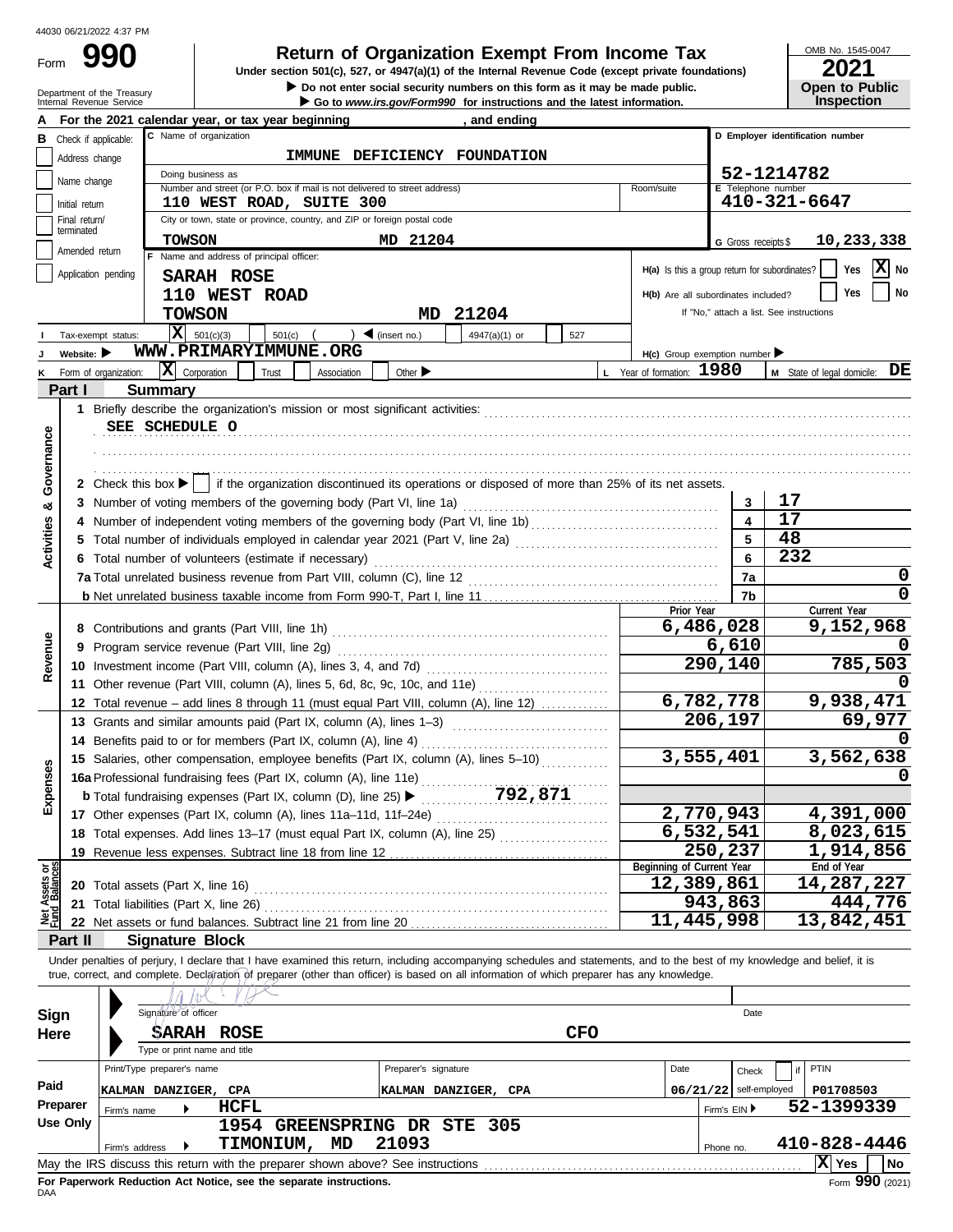|              |                                                                                                         | Form 990 (2021) IMMUNE DEFICIENCY FOUNDATION                                                                                                                                                                                                                                                                                                                                                                                  | 52-1214782                          |                        | Page 2         |
|--------------|---------------------------------------------------------------------------------------------------------|-------------------------------------------------------------------------------------------------------------------------------------------------------------------------------------------------------------------------------------------------------------------------------------------------------------------------------------------------------------------------------------------------------------------------------|-------------------------------------|------------------------|----------------|
| Part III     |                                                                                                         | <b>Statement of Program Service Accomplishments</b>                                                                                                                                                                                                                                                                                                                                                                           |                                     |                        | $ \mathbf{x} $ |
| THE          | 1 Briefly describe the organization's mission:                                                          | IMMUNE DEFICIENCY FOUNDATION IMPROVES THE DIAGNOSIS, TREATMENT, AND<br>QUALITY OF LIFE OF PEOPLE AFFECTED BY PRIMARY IMMUNODEFICIENCY THROUGH<br>FOSTERING A COMMUNITY EMPOWERED BY ADVOCACY, EDUCATION, AND RESEARCH.                                                                                                                                                                                                        |                                     |                        |                |
|              | prior Form 990 or 990-EZ?                                                                               | 2 Did the organization undertake any significant program services during the year which were not listed on the                                                                                                                                                                                                                                                                                                                |                                     |                        | Yes $ X $ No   |
| services?    | If "Yes," describe these new services on Schedule O.<br>If "Yes," describe these changes on Schedule O. | Did the organization cease conducting, or make significant changes in how it conducts, any program                                                                                                                                                                                                                                                                                                                            |                                     |                        | Yes $ X $ No   |
|              |                                                                                                         | Describe the organization's program service accomplishments for each of its three largest program services, as measured by<br>expenses. Section 501(c)(3) and 501(c)(4) organizations are required to report the amount of grants and allocations to others,<br>the total expenses, and revenue, if any, for each program service reported.                                                                                   |                                     |                        |                |
| 4a (Code:    | ) (Expenses \$<br>MATERIALS WERE DISTRIBUTED.                                                           | 3,636,415 including grants of \$<br>IDF PROVIDED EDUCATIONAL PROGRAMS FOR PATIENTS AND FAMILIES LIVING WITH<br>PRIMARY IMMUNODEFICIENCIES (PI). IN 2021, APPROXIMATELY 7,825 INDIVIDUALS<br>ATTENDED MORE THAN 379 PRESENTATIONS. THESE INCLUDED IDF FORUMS, IDF GET<br>CONNECTED GROUP MEETINGS, TEEN WEEK ACTIVITIES, THE IDF NATIONAL SUMMIT,<br>RARE OF THE RARE, AND MEDICAL EXHIBITS. MORE THAN 119,650 IDF EDUCATIONAL |                                     | 17,400 ) (Revenue \$   |                |
|              |                                                                                                         |                                                                                                                                                                                                                                                                                                                                                                                                                               |                                     |                        |                |
| 4b (Code:    | ) (Expenses \$<br>SEE SCHEDULE O                                                                        | 760,009                                                                                                                                                                                                                                                                                                                                                                                                                       | including grants of \$ (Revenue \$) |                        |                |
|              |                                                                                                         |                                                                                                                                                                                                                                                                                                                                                                                                                               |                                     |                        |                |
| 4c (Code:    | ) (Expenses \$<br><b>SCHEDULE O</b>                                                                     | 619, 647 including grants of \$                                                                                                                                                                                                                                                                                                                                                                                               |                                     | $10,500$ ) (Revenue \$ |                |
|              |                                                                                                         |                                                                                                                                                                                                                                                                                                                                                                                                                               |                                     |                        |                |
|              |                                                                                                         |                                                                                                                                                                                                                                                                                                                                                                                                                               |                                     |                        |                |
| (Expenses \$ | 4d Other program services (Describe on Schedule O.)                                                     | 946, 470 including grants of \$                                                                                                                                                                                                                                                                                                                                                                                               | 42,077<br>(Revenue \$               |                        |                |
|              | 4e Total program service expenses                                                                       | 5,962,541                                                                                                                                                                                                                                                                                                                                                                                                                     |                                     |                        |                |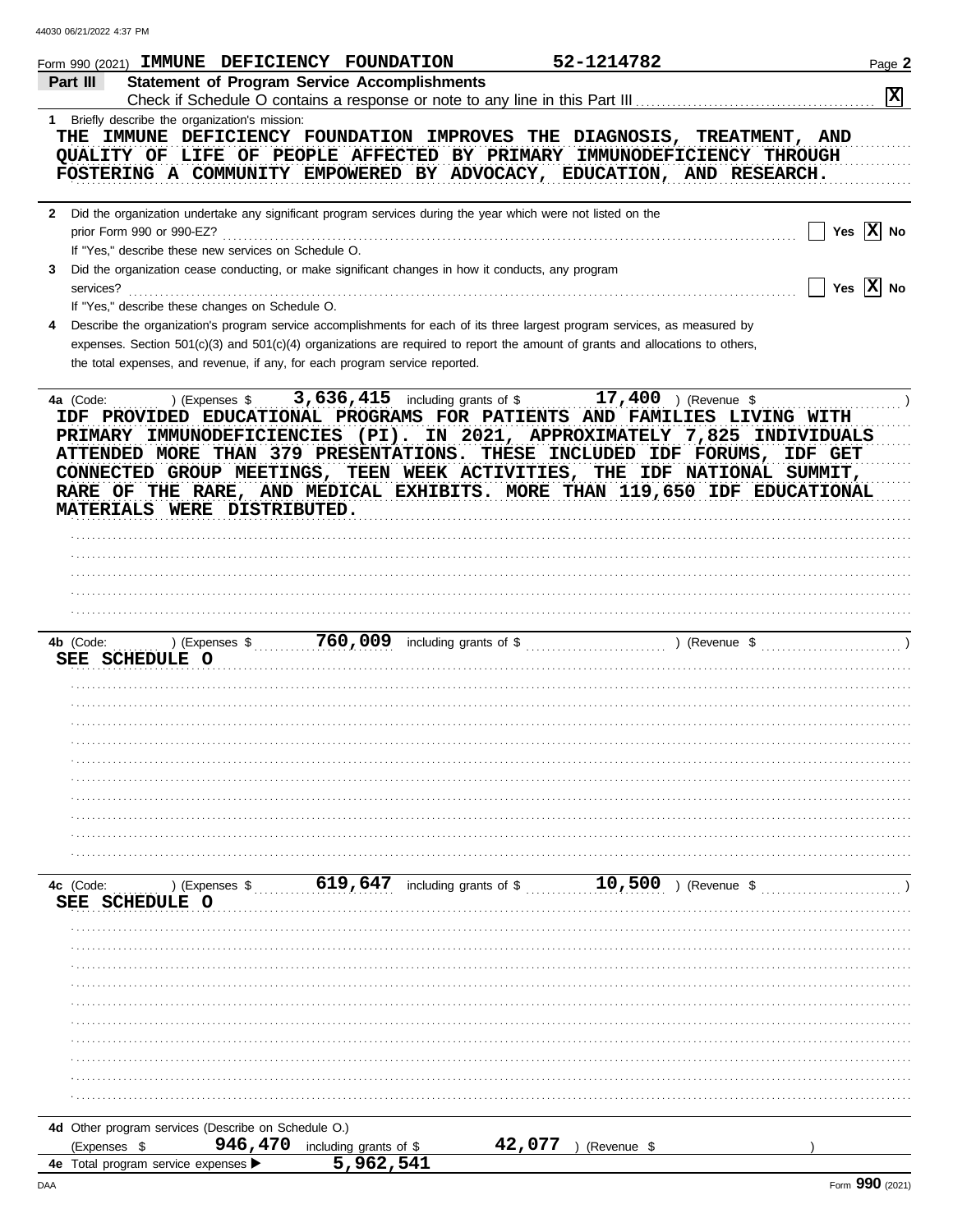| Form<br>990 (2021) | <b>IMMUNE</b> | <b>DEFICIENCY</b>                      | <b>FOUNDATION</b> | 4782 | Page |
|--------------------|---------------|----------------------------------------|-------------------|------|------|
| <b>Part IV</b>     |               | <b>Checklist of Required Schedules</b> |                   |      |      |

|     |                                                                                                                                                                                                   |                 | Yes | No |
|-----|---------------------------------------------------------------------------------------------------------------------------------------------------------------------------------------------------|-----------------|-----|----|
| 1   | Is the organization described in section $501(c)(3)$ or $4947(a)(1)$ (other than a private foundation)? If "Yes,"                                                                                 |                 |     |    |
|     | complete Schedule A                                                                                                                                                                               | 1               | x   |    |
| 2   |                                                                                                                                                                                                   | $\mathbf{2}$    | x   |    |
| 3   | Did the organization engage in direct or indirect political campaign activities on behalf of or in opposition to                                                                                  |                 |     |    |
|     | candidates for public office? If "Yes," complete Schedule C, Part I                                                                                                                               | 3               |     | x  |
| 4   | Section 501(c)(3) organizations. Did the organization engage in lobbying activities, or have a section 501(h)                                                                                     |                 |     |    |
|     | election in effect during the tax year? If "Yes," complete Schedule C, Part II                                                                                                                    | 4               | x   |    |
| 5   | Is the organization a section $501(c)(4)$ , $501(c)(5)$ , or $501(c)(6)$ organization that receives membership dues,                                                                              |                 |     |    |
|     | assessments, or similar amounts as defined in Rev. Proc. 98-19? If "Yes," complete Schedule C, Part III                                                                                           | 5               |     | x  |
| 6   | Did the organization maintain any donor advised funds or any similar funds or accounts for which donors                                                                                           |                 |     |    |
|     | have the right to provide advice on the distribution or investment of amounts in such funds or accounts? If                                                                                       |                 |     |    |
|     | "Yes," complete Schedule D, Part I                                                                                                                                                                | 6               |     | X. |
| 7   | Did the organization receive or hold a conservation easement, including easements to preserve open space,                                                                                         |                 |     |    |
|     | the environment, historic land areas, or historic structures? If "Yes," complete Schedule D, Part II                                                                                              | 7               |     | X. |
| 8   | Did the organization maintain collections of works of art, historical treasures, or other similar assets? If "Yes,"                                                                               |                 |     |    |
|     | complete Schedule D, Part III                                                                                                                                                                     | 8               |     | X. |
| 9   | Did the organization report an amount in Part X, line 21, for escrow or custodial account liability, serve as a                                                                                   |                 |     |    |
|     | custodian for amounts not listed in Part X; or provide credit counseling, debt management, credit repair, or                                                                                      |                 |     |    |
|     | debt negotiation services? If "Yes," complete Schedule D, Part IV                                                                                                                                 | 9               |     | x  |
| 10  | Did the organization, directly or through a related organization, hold assets in donor-restricted endowments                                                                                      |                 |     |    |
|     | or in quasi endowments? If "Yes," complete Schedule D, Part V                                                                                                                                     | 10              | x   |    |
| 11  | If the organization's answer to any of the following questions is "Yes," then complete Schedule D, Parts VI,<br>VII, VIII, IX, or X, as applicable.                                               |                 |     |    |
| a   | Did the organization report an amount for land, buildings, and equipment in Part X, line 10? If "Yes,"                                                                                            |                 |     |    |
|     | complete Schedule D, Part VI                                                                                                                                                                      | 11a             | X   |    |
| b   | Did the organization report an amount for investments—other securities in Part X, line 12, that is 5% or more                                                                                     |                 |     |    |
|     | of its total assets reported in Part X, line 16? If "Yes," complete Schedule D, Part VII                                                                                                          | 11b             | X   |    |
| c   | Did the organization report an amount for investments—program related in Part X, line 13, that is 5% or more                                                                                      |                 |     |    |
|     | of its total assets reported in Part X, line 16? If "Yes," complete Schedule D, Part VIII                                                                                                         | 11c             |     | X. |
| d   | Did the organization report an amount for other assets in Part X, line 15, that is 5% or more of its total assets                                                                                 |                 |     |    |
|     | reported in Part X, line 16? If "Yes," complete Schedule D, Part IX                                                                                                                               | 11d             |     | X. |
| е   | Did the organization report an amount for other liabilities in Part X, line 25? If "Yes," complete Schedule D, Part X                                                                             | 11e             | x   |    |
| f   | Did the organization's separate or consolidated financial statements for the tax year include a footnote that addresses                                                                           |                 |     |    |
|     | the organization's liability for uncertain tax positions under FIN 48 (ASC 740)? If "Yes," complete Schedule D, Part X                                                                            | 11f             |     | X  |
| 12a | Did the organization obtain separate, independent audited financial statements for the tax year? If "Yes," complete                                                                               |                 |     |    |
|     |                                                                                                                                                                                                   | 12a             | x   |    |
| b   | Was the organization included in consolidated, independent audited financial statements for the tax year? If                                                                                      |                 |     |    |
|     |                                                                                                                                                                                                   | 12 <sub>b</sub> |     | X  |
| 13  |                                                                                                                                                                                                   | 13              |     | X  |
| 14a |                                                                                                                                                                                                   | 14a             |     | x  |
| b   | Did the organization have aggregate revenues or expenses of more than \$10,000 from grantmaking,                                                                                                  |                 |     |    |
|     | fundraising, business, investment, and program service activities outside the United States, or aggregate                                                                                         |                 |     |    |
|     |                                                                                                                                                                                                   | 14b             |     | X, |
| 15  | Did the organization report on Part IX, column (A), line 3, more than \$5,000 of grants or other assistance to or<br>for any foreign organization? If "Yes," complete Schedule F, Parts II and IV | 15              |     | X, |
| 16  | Did the organization report on Part IX, column (A), line 3, more than \$5,000 of aggregate grants or other                                                                                        |                 |     |    |
|     | assistance to or for foreign individuals? If "Yes," complete Schedule F, Parts III and IV [[[[[[[[[[[[[[[[[[[                                                                                     | 16              |     | X. |
| 17  | Did the organization report a total of more than \$15,000 of expenses for professional fundraising services on                                                                                    |                 |     |    |
|     |                                                                                                                                                                                                   | 17              |     | X. |
| 18  | Did the organization report more than \$15,000 total of fundraising event gross income and contributions on                                                                                       |                 |     |    |
|     | Part VIII, lines 1c and 8a? If "Yes," complete Schedule G, Part II                                                                                                                                | 18              | x   |    |
| 19  | Did the organization report more than \$15,000 of gross income from gaming activities on Part VIII, line 9a?                                                                                      |                 |     |    |
|     |                                                                                                                                                                                                   | 19              |     | X  |
| 20a |                                                                                                                                                                                                   | 20a             |     | x  |
| b   |                                                                                                                                                                                                   | 20b             |     |    |
| 21  | Did the organization report more than \$5,000 of grants or other assistance to any domestic organization or                                                                                       |                 |     |    |
|     |                                                                                                                                                                                                   | 21              |     | x  |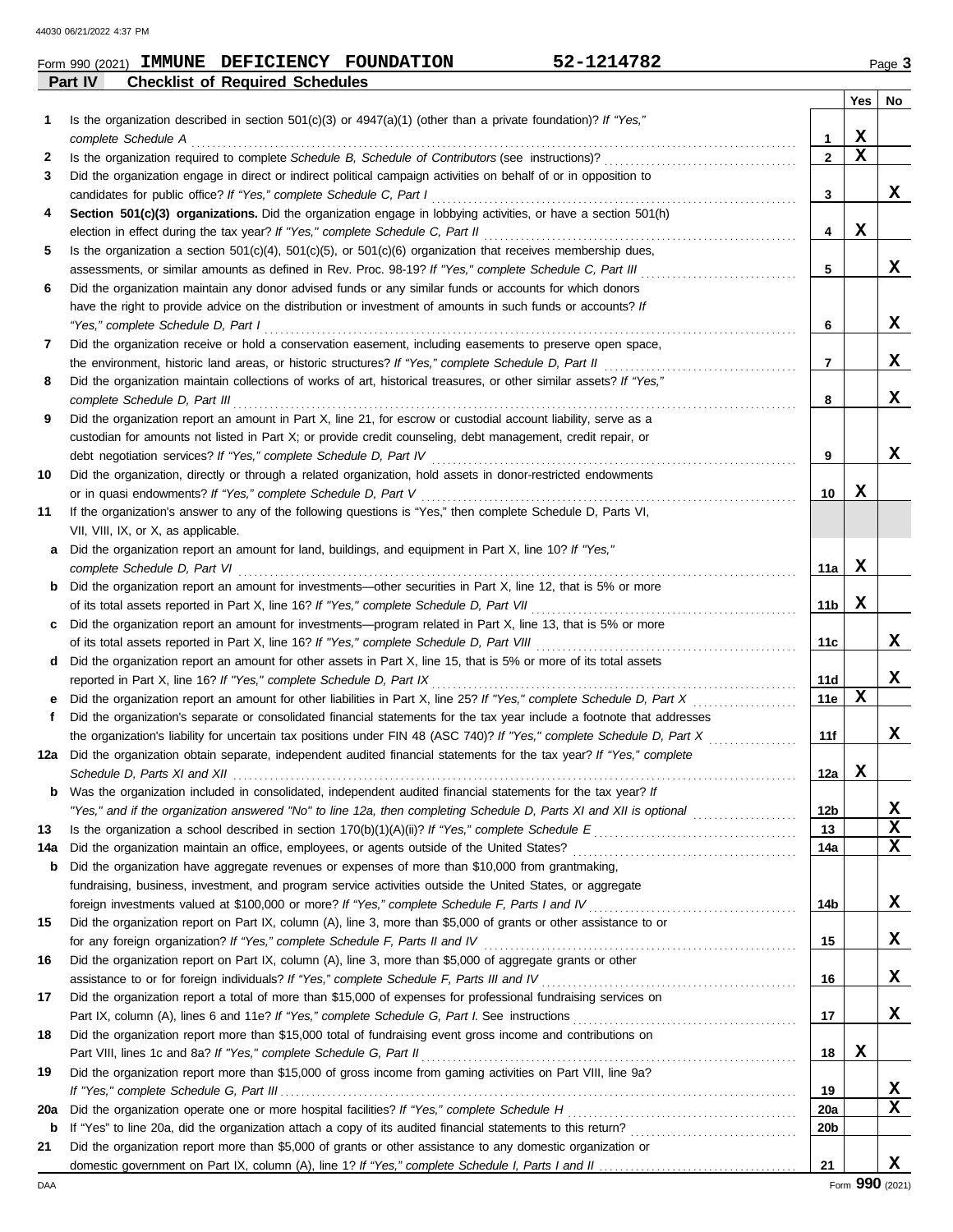| Form 990 (2021) | IMMUNE DEFICIENCY FOUNDATION                       | 52-1214782 | Page 4 |
|-----------------|----------------------------------------------------|------------|--------|
| Part IV         | <b>Checklist of Required Schedules (continued)</b> |            |        |
|                 |                                                    |            |        |

|        |                                                                                                                                                                                                                               |                      |    |                 | Yes | No              |
|--------|-------------------------------------------------------------------------------------------------------------------------------------------------------------------------------------------------------------------------------|----------------------|----|-----------------|-----|-----------------|
| 22     | Did the organization report more than \$5,000 of grants or other assistance to or for domestic individuals on                                                                                                                 |                      |    |                 |     |                 |
|        |                                                                                                                                                                                                                               |                      |    | 22              | x   |                 |
| 23     | Did the organization answer "Yes" to Part VII, Section A, line 3, 4, or 5 about compensation of the                                                                                                                           |                      |    |                 |     |                 |
|        | organization's current and former officers, directors, trustees, key employees, and highest compensated                                                                                                                       |                      |    |                 |     |                 |
|        | employees? If "Yes," complete Schedule J                                                                                                                                                                                      |                      |    | 23              | х   |                 |
| 24a    | Did the organization have a tax-exempt bond issue with an outstanding principal amount of more than<br>\$100,000 as of the last day of the year, that was issued after December 31, 2002? If "Yes," answer lines 24b          |                      |    |                 |     |                 |
|        | through 24d and complete Schedule K. If "No," go to line 25a                                                                                                                                                                  |                      |    | 24a             |     | x               |
| b      | Did the organization invest any proceeds of tax-exempt bonds beyond a temporary period exception?                                                                                                                             |                      |    | 24b             |     |                 |
| c      | Did the organization maintain an escrow account other than a refunding escrow at any time during the year                                                                                                                     |                      |    |                 |     |                 |
|        |                                                                                                                                                                                                                               |                      |    | 24c             |     |                 |
| d      |                                                                                                                                                                                                                               |                      |    | 24d             |     |                 |
| 25a    | Section 501(c)(3), 501(c)(4), and 501(c)(29) organizations. Did the organization engage in an excess benefit                                                                                                                  |                      |    |                 |     |                 |
|        | transaction with a disqualified person during the year? If "Yes," complete Schedule L, Part I                                                                                                                                 |                      |    | 25a             |     | x               |
| b      | Is the organization aware that it engaged in an excess benefit transaction with a disqualified person in a prior                                                                                                              |                      |    |                 |     |                 |
|        | year, and that the transaction has not been reported on any of the organization's prior Forms 990 or 990-EZ?                                                                                                                  |                      |    |                 |     |                 |
|        | If "Yes," complete Schedule L, Part I                                                                                                                                                                                         |                      |    | 25b             |     | x               |
| 26     | Did the organization report any amount on Part X, line 5 or 22, for receivables from or payables to any current                                                                                                               |                      |    |                 |     |                 |
|        | or former officer, director, trustee, key employee, creator or founder, substantial contributor, or 35%                                                                                                                       |                      |    |                 |     |                 |
|        | controlled entity or family member of any of these persons? If "Yes," complete Schedule L, Part II                                                                                                                            |                      |    | 26              |     | x               |
| 27     | Did the organization provide a grant or other assistance to any current or former officer, director, trustee, key                                                                                                             |                      |    |                 |     |                 |
|        | employee, creator or founder, substantial contributor or employee thereof, a grant selection committee                                                                                                                        |                      |    |                 |     |                 |
|        | member, or to a 35% controlled entity (including an employee thereof) or family member of any of these                                                                                                                        |                      |    | 27              |     | x               |
| 28     | persons? If "Yes," complete Schedule L, Part III<br>Was the organization a party to a business transaction with one of the following parties (see the Schedule L,                                                             |                      |    |                 |     |                 |
|        | Part IV, instructions for applicable filing thresholds, conditions, and exceptions):                                                                                                                                          |                      |    |                 |     |                 |
| а      | A current or former officer, director, trustee, key employee, creator or founder, or substantial contributor? If                                                                                                              |                      |    |                 |     |                 |
|        | "Yes," complete Schedule L, Part IV                                                                                                                                                                                           |                      |    | 28a             |     | X               |
| b      |                                                                                                                                                                                                                               |                      |    | 28b             |     | X               |
| c      | A 35% controlled entity of one or more individuals and/or organizations described in line 28a or 28b? If                                                                                                                      |                      |    |                 |     |                 |
|        | "Yes," complete Schedule L, Part IV encourance contract to the set of the Schedule L, Part IV encourance and the Schedule L, Part IV encourance and the Schedule L, Part IV encourance and the Schedule L, Part IV encourance |                      |    | 28c             |     | X               |
| 29     |                                                                                                                                                                                                                               |                      |    | 29              |     | X               |
| 30     | Did the organization receive contributions of art, historical treasures, or other similar assets, or qualified                                                                                                                |                      |    |                 |     |                 |
|        |                                                                                                                                                                                                                               |                      |    | 30              |     | X               |
| 31     | Did the organization liquidate, terminate, or dissolve and cease operations? If "Yes," complete Schedule N, Part I                                                                                                            |                      |    | 31              |     | $\mathbf X$     |
| 32     | Did the organization sell, exchange, dispose of, or transfer more than 25% of its net assets? If "Yes,"                                                                                                                       |                      |    |                 |     |                 |
|        | complete Schedule N, Part II                                                                                                                                                                                                  |                      |    | 32              |     | X.              |
| 33     | Did the organization own 100% of an entity disregarded as separate from the organization under Regulations                                                                                                                    |                      |    |                 |     |                 |
|        | sections 301.7701-2 and 301.7701-3? If "Yes," complete Schedule R, Part I<br>Was the organization related to any tax-exempt or taxable entity? If "Yes," complete Schedule R, Part II, III,                                   |                      |    | 33              |     | x               |
| 34     | or IV, and Part V, line 1                                                                                                                                                                                                     |                      |    | 34              |     | X               |
| 35a    |                                                                                                                                                                                                                               |                      |    | 35a             |     | X               |
| b      | If "Yes" to line 35a, did the organization receive any payment from or engage in any transaction with a                                                                                                                       |                      |    |                 |     |                 |
|        |                                                                                                                                                                                                                               |                      |    | 35 <sub>b</sub> |     |                 |
| 36     | Section 501(c)(3) organizations. Did the organization make any transfers to an exempt non-charitable                                                                                                                          |                      |    |                 |     |                 |
|        | related organization? If "Yes," complete Schedule R, Part V, line 2                                                                                                                                                           |                      |    | 36              |     | X               |
| 37     | Did the organization conduct more than 5% of its activities through an entity that is not a related organization                                                                                                              |                      |    |                 |     |                 |
|        |                                                                                                                                                                                                                               |                      |    | 37              |     | x               |
| 38     | Did the organization complete Schedule O and provide explanations on Schedule O for Part VI, lines 11b and                                                                                                                    |                      |    |                 |     |                 |
|        | 19? Note: All Form 990 filers are required to complete Schedule O.                                                                                                                                                            |                      |    | 38              | X   |                 |
|        | Part V<br>Statements Regarding Other IRS Filings and Tax Compliance                                                                                                                                                           |                      |    |                 |     |                 |
|        |                                                                                                                                                                                                                               |                      |    |                 |     |                 |
|        |                                                                                                                                                                                                                               |                      | 35 |                 | Yes | No.             |
| 1а     | Enter the number reported in box 3 of Form 1096. Enter -0- if not applicable<br>Enter the number of Forms W-2G included on line 1a. Enter -0- if not applicable                                                               | 1a<br>1 <sub>b</sub> | 0  |                 |     |                 |
| b<br>c | Did the organization comply with backup withholding rules for reportable payments to vendors and                                                                                                                              |                      |    |                 |     |                 |
|        |                                                                                                                                                                                                                               |                      |    | 1c              | X   |                 |
| DAA    |                                                                                                                                                                                                                               |                      |    |                 |     | Form 990 (2021) |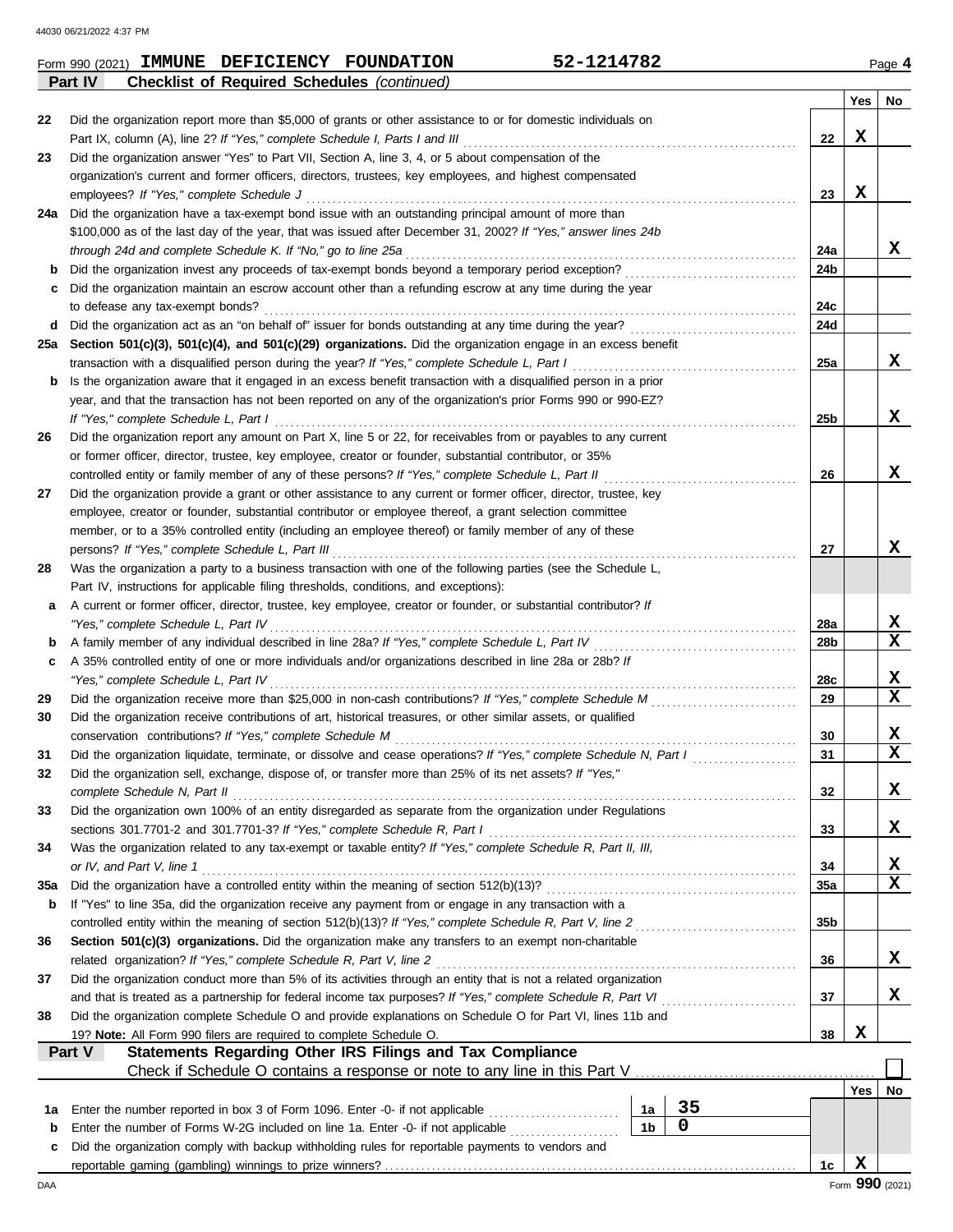|        | 52-1214782<br>Form 990 (2021) IMMUNE DEFICIENCY FOUNDATION                                                                         |                 |    |                |             | Page 5 |
|--------|------------------------------------------------------------------------------------------------------------------------------------|-----------------|----|----------------|-------------|--------|
|        | Statements Regarding Other IRS Filings and Tax Compliance (continued)<br>Part V                                                    |                 |    |                |             | Yes No |
| 2a     | Enter the number of employees reported on Form W-3, Transmittal of Wage and Tax                                                    |                 |    |                |             |        |
|        | Statements, filed for the calendar year ending with or within the year covered by this return                                      | 2a              | 48 |                |             |        |
| b      |                                                                                                                                    |                 |    | 2 <sub>b</sub> | $\mathbf x$ |        |
|        | Note: If the sum of lines 1a and 2a is greater than 250, you may be required to e-file. See instructions.                          |                 |    |                |             |        |
| За     |                                                                                                                                    |                 |    | За             |             | X      |
| b      |                                                                                                                                    |                 |    | 3 <sub>b</sub> |             |        |
| 4а     | At any time during the calendar year, did the organization have an interest in, or a signature or other authority over,            |                 |    |                |             |        |
|        | a financial account in a foreign country (such as a bank account, securities account, or other financial account)?                 |                 |    | 4a             |             | x      |
|        | <b>b</b> If "Yes," enter the name of the foreign country                                                                           |                 |    |                |             |        |
|        | See instructions for filing requirements for FinCEN Form 114, Report of Foreign Bank and Financial Accounts (FBAR).                |                 |    |                |             |        |
| 5а     |                                                                                                                                    |                 |    | 5a             |             | X      |
| b      |                                                                                                                                    |                 |    | 5 <sub>b</sub> |             | X      |
| c      |                                                                                                                                    |                 |    | 5c             |             |        |
| 6а     | Does the organization have annual gross receipts that are normally greater than \$100,000, and did the                             |                 |    |                |             |        |
|        |                                                                                                                                    |                 |    | 6a             |             | x      |
| b      | If "Yes," did the organization include with every solicitation an express statement that such contributions or                     |                 |    |                |             |        |
|        | gifts were not tax deductible?                                                                                                     |                 |    | 6b             |             |        |
| 7      | Organizations that may receive deductible contributions under section 170(c).                                                      |                 |    |                |             |        |
| а      | Did the organization receive a payment in excess of \$75 made partly as a contribution and partly for goods                        |                 |    |                |             | x      |
|        | and services provided to the payor?                                                                                                |                 |    | 7a<br>7b       |             |        |
| b<br>c | Did the organization sell, exchange, or otherwise dispose of tangible personal property for which it was                           |                 |    |                |             |        |
|        |                                                                                                                                    |                 |    | 7c             |             | x      |
| d      |                                                                                                                                    | 7d              |    |                |             |        |
| е      |                                                                                                                                    |                 |    | 7e             |             | X      |
| f      |                                                                                                                                    |                 |    | 7f             |             | X      |
| g      |                                                                                                                                    |                 |    | 7g             |             | X      |
| h      | If the organization received a contribution of cars, boats, airplanes, or other vehicles, did the organization file a Form 1098-C? |                 |    | 7h             |             | X      |
| 8      | Sponsoring organizations maintaining donor advised funds. Did a donor advised fund maintained by the                               |                 |    |                |             |        |
|        |                                                                                                                                    |                 |    | 8              |             |        |
| 9      | Sponsoring organizations maintaining donor advised funds.                                                                          |                 |    |                |             |        |
| a      |                                                                                                                                    |                 |    | 9а             |             |        |
| b      |                                                                                                                                    |                 |    | 9b             |             |        |
| 10     | Section 501(c)(7) organizations. Enter:                                                                                            |                 |    |                |             |        |
| а      |                                                                                                                                    | 10a             |    |                |             |        |
| b      | Gross receipts, included on Form 990, Part VIII, line 12, for public use of club facilities                                        | 10 <sub>b</sub> |    |                |             |        |
| 11     | Section 501(c)(12) organizations. Enter:                                                                                           |                 |    |                |             |        |
| а      | Gross income from members or shareholders                                                                                          | 11a             |    |                |             |        |
| b      | Gross income from other sources. (Do not net amounts due or paid to other sources                                                  |                 |    |                |             |        |
|        | against amounts due or received from them.)                                                                                        | 11 <sub>b</sub> |    |                |             |        |
| 12a    | Section 4947(a)(1) non-exempt charitable trusts. Is the organization filing Form 990 in lieu of Form 1041?                         |                 |    | 12a            |             |        |
| b      | If "Yes," enter the amount of tax-exempt interest received or accrued during the year                                              | 12 <sub>b</sub> |    |                |             |        |
| 13     | Section 501(c)(29) qualified nonprofit health insurance issuers.                                                                   |                 |    |                |             |        |
| a      |                                                                                                                                    |                 |    | 13а            |             |        |
|        | Note: See the instructions for additional information the organization must report on Schedule O.                                  |                 |    |                |             |        |
| b      | Enter the amount of reserves the organization is required to maintain by the states in which                                       | 13 <sub>b</sub> |    |                |             |        |
| c      | Enter the amount of reserves on hand                                                                                               | 13c             |    |                |             |        |
| 14a    |                                                                                                                                    |                 |    | 14a            |             | x      |
| b      |                                                                                                                                    |                 |    | 14b            |             |        |
| 15     | Is the organization subject to the section 4960 tax on payment(s) of more than \$1,000,000 in remuneration or                      |                 |    |                |             |        |
|        |                                                                                                                                    |                 |    | 15             |             | x      |
|        | If "Yes," see instructions and file Form 4720, Schedule N.                                                                         |                 |    |                |             |        |
| 16     | Is the organization an educational institution subject to the section 4968 excise tax on net investment income?                    |                 |    | 16             |             | x      |
|        | If "Yes," complete Form 4720, Schedule O.                                                                                          |                 |    |                |             |        |
| 17     | Section 501(c)(21) organizations. Did the trust, any disqualified person, or mine operator engage in                               |                 |    |                |             |        |
|        |                                                                                                                                    |                 |    | 17             |             |        |
|        | If "Yes," complete Form 6069.                                                                                                      |                 |    |                |             |        |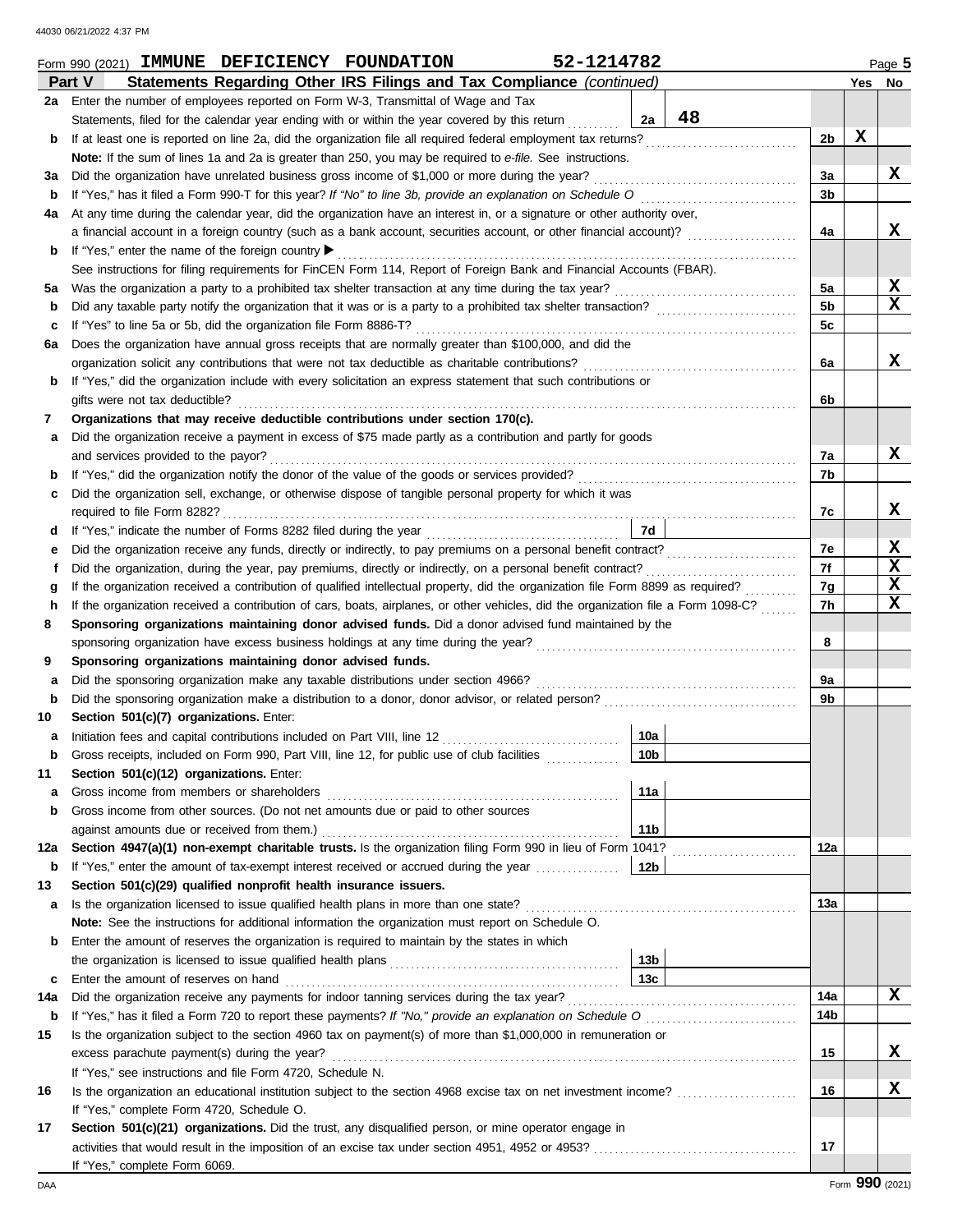|     | Part VI<br>Governance, Management, and Disclosure For each "Yes" response to lines 2 through 7b below, and for a "No"               |              |     |                 |
|-----|-------------------------------------------------------------------------------------------------------------------------------------|--------------|-----|-----------------|
|     | response to line 8a, 8b, or 10b below, describe the circumstances, processes, or changes on Schedule O. See instructions.           |              |     | ΙxΙ             |
|     | Section A. Governing Body and Management                                                                                            |              |     |                 |
|     |                                                                                                                                     |              | Yes | No              |
| 1a  | 17<br>1a<br>Enter the number of voting members of the governing body at the end of the tax year                                     |              |     |                 |
|     | If there are material differences in voting rights among members of the governing body, or                                          |              |     |                 |
|     | if the governing body delegated broad authority to an executive committee or similar                                                |              |     |                 |
|     | committee, explain on Schedule O.                                                                                                   |              |     |                 |
| b   | 17<br>1b<br>Enter the number of voting members included on line 1a, above, who are independent                                      |              |     |                 |
| 2   | Did any officer, director, trustee, or key employee have a family relationship or a business relationship with                      |              |     |                 |
|     | any other officer, director, trustee, or key employee?                                                                              | 2            |     | x               |
| 3   | Did the organization delegate control over management duties customarily performed by or under the direct                           |              |     |                 |
|     | supervision of officers, directors, trustees, or key employees to a management company or other person?<br>.                        | 3            |     | x               |
| 4   |                                                                                                                                     | 4            |     | X               |
| 5   |                                                                                                                                     | 5            |     | х               |
| 6   | Did the organization have members or stockholders?                                                                                  | 6            |     | $\mathbf x$     |
| 7a  | Did the organization have members, stockholders, or other persons who had the power to elect or appoint                             |              |     |                 |
|     | one or more members of the governing body?                                                                                          | 7a           |     | X               |
| b   | Are any governance decisions of the organization reserved to (or subject to approval by) members,                                   |              |     |                 |
|     | stockholders, or persons other than the governing body?                                                                             | 7b           |     | X               |
| 8   | Did the organization contemporaneously document the meetings held or written actions undertaken during the year by the following:   |              |     |                 |
| a   | The governing body?                                                                                                                 | 8а           | X   |                 |
| b   | Each committee with authority to act on behalf of the governing body?                                                               | 8b           | x   |                 |
| 9   | Is there any officer, director, trustee, or key employee listed in Part VII, Section A, who cannot be reached at                    |              |     |                 |
|     |                                                                                                                                     | 9            |     | х               |
|     | Section B. Policies (This Section B requests information about policies not required by the Internal Revenue Code.)                 |              |     |                 |
|     |                                                                                                                                     |              | Yes | No              |
| 10a | Did the organization have local chapters, branches, or affiliates?                                                                  | 10a          |     | х               |
| b   | If "Yes," did the organization have written policies and procedures governing the activities of such chapters,                      |              |     |                 |
|     |                                                                                                                                     | 10b          |     |                 |
| 11a | Has the organization provided a complete copy of this Form 990 to all members of its governing body before filing the form?         | 11a          | х   |                 |
| b   | Describe on Schedule O the process, if any, used by the organization to review this Form 990.                                       |              |     |                 |
| 12a | Did the organization have a written conflict of interest policy? If "No," go to line 13                                             | 12a          | X   |                 |
| b   | Were officers, directors, or trustees, and key employees required to disclose annually interests that could give rise to conflicts? | 12b          | х   |                 |
| c   | Did the organization regularly and consistently monitor and enforce compliance with the policy? If "Yes,"                           |              |     |                 |
|     | describe on Schedule O how this was done                                                                                            | 12c          | X   |                 |
| 13  | Did the organization have a written whistleblower policy?                                                                           | 13           | X   |                 |
| 14  | Did the organization have a written document retention and destruction policy?                                                      | 14           | х   |                 |
| 15  | Did the process for determining compensation of the following persons include a review and approval by                              |              |     |                 |
|     | independent persons, comparability data, and contemporaneous substantiation of the deliberation and decision?                       |              |     |                 |
| a   |                                                                                                                                     | 15a          | X   |                 |
| b   | Other officers or key employees of the organization                                                                                 | 15b          | Х   |                 |
|     | If "Yes" to line 15a or 15b, describe the process on Schedule O. See instructions.                                                  |              |     |                 |
| 16a | Did the organization invest in, contribute assets to, or participate in a joint venture or similar arrangement                      |              |     |                 |
|     | with a taxable entity during the year?                                                                                              | 16a          |     | x               |
| b   | If "Yes," did the organization follow a written policy or procedure requiring the organization to evaluate its                      |              |     |                 |
|     | participation in joint venture arrangements under applicable federal tax law, and take steps to safeguard the                       |              |     |                 |
|     |                                                                                                                                     | 16b          |     |                 |
|     | Section C. Disclosure                                                                                                               |              |     |                 |
| 17  | List the states with which a copy of this Form 990 is required to be filed ▶ CA, CO, CT, DC, DE, FL, GA, IL, MA, MD, MI, MN, NC     |              |     |                 |
| 18  | Section 6104 requires an organization to make its Forms 1023 (1024 or 1024-A, if applicable), 990, and 990-T (section 501(c)        |              |     |                 |
|     | (3)s only) available for public inspection. Indicate how you made these available. Check all that apply.                            |              |     |                 |
|     | ЖI<br>Own website $ \mathbf{X} $ Another's website $ \mathbf{X} $ Upon request<br>Other (explain on Schedule O)                     |              |     |                 |
| 19  | Describe on Schedule O whether (and if so, how) the organization made its governing documents, conflict of interest policy, and     |              |     |                 |
|     | financial statements available to the public during the tax year.                                                                   |              |     |                 |
| 20  | State the name, address, and telephone number of the person who possesses the organization's books and records                      |              |     |                 |
|     | <b>SARAH ROSE</b><br><b>110 WEST ROAD</b>                                                                                           |              |     |                 |
|     | 21204<br>MD<br><b>TOWSON</b>                                                                                                        | 410-321-6647 |     |                 |
| DAA |                                                                                                                                     |              |     | Form 990 (2021) |

**Form 990 (2021) IMMUNE DEFICIENCY FOUNDATION** 52-1214782 Page 6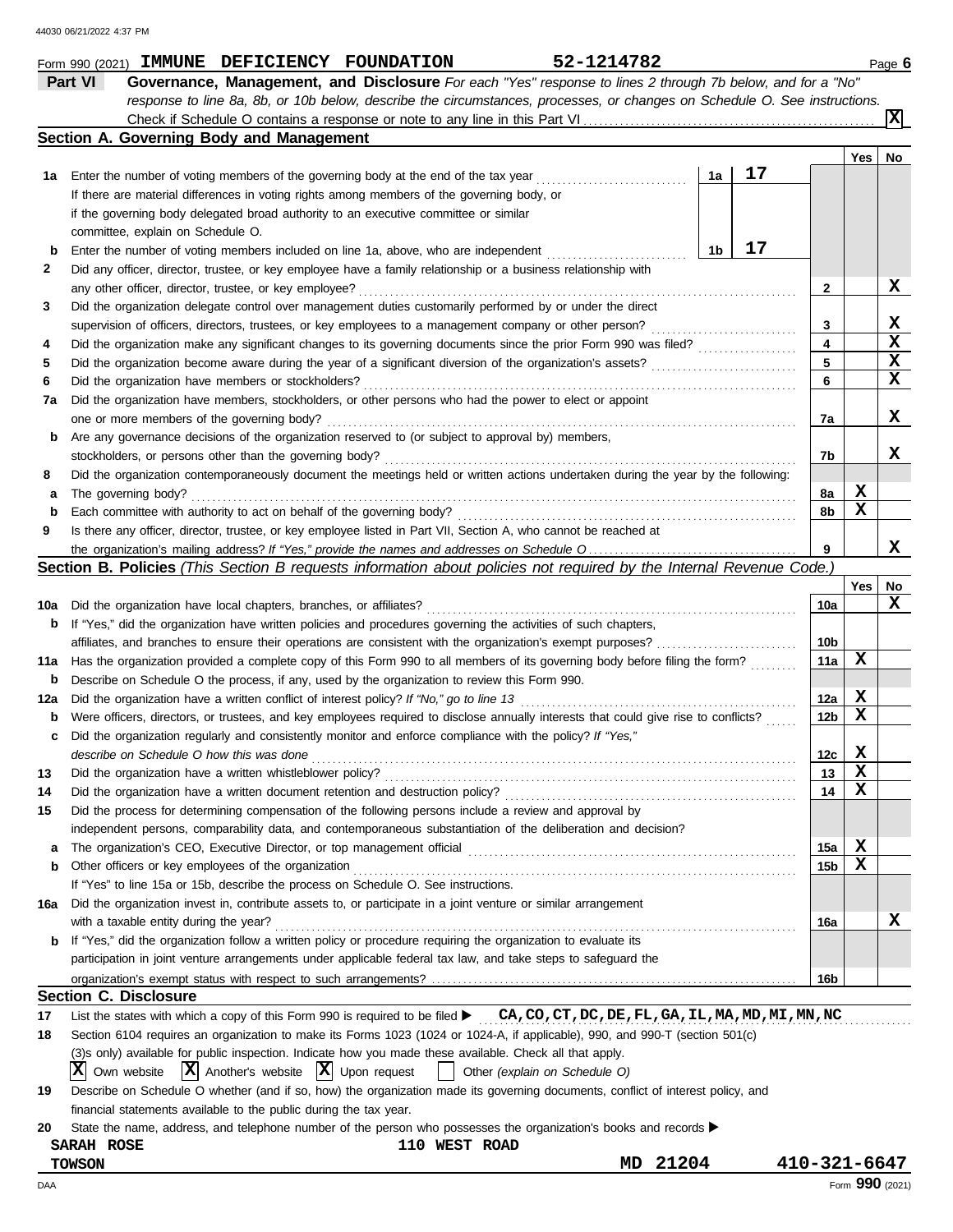**Independent Contractors**

|                                                                                                                                                                                                                                                                                                                                 |                                                                                                                                   |                        |              |          |              |                                                              |        | Check if Schedule O contains a response or note to any line in this Part VII |                              |                                           |  |  |  |
|---------------------------------------------------------------------------------------------------------------------------------------------------------------------------------------------------------------------------------------------------------------------------------------------------------------------------------|-----------------------------------------------------------------------------------------------------------------------------------|------------------------|--------------|----------|--------------|--------------------------------------------------------------|--------|------------------------------------------------------------------------------|------------------------------|-------------------------------------------|--|--|--|
| Officers, Directors, Trustees, Key Employees, and Highest Compensated Employees<br>Section A.                                                                                                                                                                                                                                   |                                                                                                                                   |                        |              |          |              |                                                              |        |                                                                              |                              |                                           |  |  |  |
| organization's tax year.                                                                                                                                                                                                                                                                                                        | 1a Complete this table for all persons required to be listed. Report compensation for the calendar year ending with or within the |                        |              |          |              |                                                              |        |                                                                              |                              |                                           |  |  |  |
| • List all of the organization's <b>current</b> officers, directors, trustees (whether individuals or organizations), regardless of amount of<br>compensation. Enter -0- in columns (D), (E), and (F) if no compensation was paid.                                                                                              |                                                                                                                                   |                        |              |          |              |                                                              |        |                                                                              |                              |                                           |  |  |  |
|                                                                                                                                                                                                                                                                                                                                 |                                                                                                                                   |                        |              |          |              |                                                              |        |                                                                              |                              |                                           |  |  |  |
| • List all of the organization's current key employees, if any. See instructions for definition of "key employee."                                                                                                                                                                                                              |                                                                                                                                   |                        |              |          |              |                                                              |        |                                                                              |                              |                                           |  |  |  |
| List the organization's five <b>current</b> highest compensated employees (other than an officer, director, trustee, or key employee)<br>who received reportable compensation (box 5 of Form W-2, Form 1099-MISC, and/or box 1 of Form 1099-NEC) of more than<br>\$100,000 from the organization and any related organizations. |                                                                                                                                   |                        |              |          |              |                                                              |        |                                                                              |                              |                                           |  |  |  |
| • List all of the organization's former officers, key employees, and highest compensated employees who received more than<br>\$100,000 of reportable compensation from the organization and any related organizations.                                                                                                          |                                                                                                                                   |                        |              |          |              |                                                              |        |                                                                              |                              |                                           |  |  |  |
| • List all of the organization's former directors or trustees that received, in the capacity as a former director or trustee of the                                                                                                                                                                                             |                                                                                                                                   |                        |              |          |              |                                                              |        |                                                                              |                              |                                           |  |  |  |
| organization, more than \$10,000 of reportable compensation from the organization and any related organizations.<br>See the instructions for the order in which to list the persons above.                                                                                                                                      |                                                                                                                                   |                        |              |          |              |                                                              |        |                                                                              |                              |                                           |  |  |  |
| Check this box if neither the organization nor any related organization compensated any current officer, director, or trustee.                                                                                                                                                                                                  |                                                                                                                                   |                        |              |          |              |                                                              |        |                                                                              |                              |                                           |  |  |  |
|                                                                                                                                                                                                                                                                                                                                 |                                                                                                                                   |                        |              | (C)      |              |                                                              |        |                                                                              |                              |                                           |  |  |  |
| (A)                                                                                                                                                                                                                                                                                                                             | (B)                                                                                                                               |                        |              | Position |              |                                                              |        | (D)                                                                          | (E)                          | (F)                                       |  |  |  |
| Name and title                                                                                                                                                                                                                                                                                                                  | Average                                                                                                                           |                        |              |          |              | (do not check more than one<br>box, unless person is both an |        | Reportable                                                                   | Reportable                   | Estimated amount                          |  |  |  |
|                                                                                                                                                                                                                                                                                                                                 | hours<br>per week                                                                                                                 |                        |              |          |              | officer and a director/trustee)                              |        | compensation<br>from the                                                     | compensation<br>from related | of other<br>compensation                  |  |  |  |
|                                                                                                                                                                                                                                                                                                                                 | (list any                                                                                                                         |                        |              |          |              |                                                              |        | organization (W-2/                                                           | organizations (W-2/          | from the                                  |  |  |  |
|                                                                                                                                                                                                                                                                                                                                 | hours for<br>related                                                                                                              | Individual<br>director | nstitutional | Officer  |              |                                                              | Former | 1099-MISC/                                                                   | 1099-MISC/                   | organization and<br>related organizations |  |  |  |
|                                                                                                                                                                                                                                                                                                                                 | organizations                                                                                                                     |                        |              |          | Key employee |                                                              |        | 1099-NEC)                                                                    | 1099-NEC)                    |                                           |  |  |  |
|                                                                                                                                                                                                                                                                                                                                 | below<br>dotted line)                                                                                                             | trustee                | trustee      |          |              | Highest compensated<br>employee                              |        |                                                                              |                              |                                           |  |  |  |
|                                                                                                                                                                                                                                                                                                                                 |                                                                                                                                   |                        |              |          |              |                                                              |        |                                                                              |                              |                                           |  |  |  |
| (1) KATHRYN STEPHENS                                                                                                                                                                                                                                                                                                            |                                                                                                                                   |                        |              |          |              |                                                              |        |                                                                              |                              |                                           |  |  |  |
|                                                                                                                                                                                                                                                                                                                                 | 40.00                                                                                                                             |                        |              |          |              |                                                              |        |                                                                              |                              |                                           |  |  |  |
| <b>INTERIM CEO</b>                                                                                                                                                                                                                                                                                                              | 0.00                                                                                                                              | х                      |              | х        |              |                                                              |        | 148,075                                                                      | 0                            | 0                                         |  |  |  |
| (2) JOHN G. BOYLE                                                                                                                                                                                                                                                                                                               |                                                                                                                                   |                        |              |          |              |                                                              |        |                                                                              |                              |                                           |  |  |  |
|                                                                                                                                                                                                                                                                                                                                 | 40.00                                                                                                                             |                        |              |          |              |                                                              |        |                                                                              |                              |                                           |  |  |  |
| FORMER CEO                                                                                                                                                                                                                                                                                                                      | 0.00                                                                                                                              | $\mathbf x$            |              | X        |              |                                                              |        | 135,164                                                                      | 0                            | 6,643                                     |  |  |  |
| (3) JOHN SEYMOUR, PHD                                                                                                                                                                                                                                                                                                           |                                                                                                                                   |                        |              |          |              |                                                              |        |                                                                              |                              |                                           |  |  |  |
|                                                                                                                                                                                                                                                                                                                                 | 1.00                                                                                                                              |                        |              |          |              |                                                              |        |                                                                              |                              |                                           |  |  |  |
| <b>BOARD CHAIR</b>                                                                                                                                                                                                                                                                                                              | 0.00                                                                                                                              | X                      |              | X        |              |                                                              |        | 0                                                                            | 0                            | 0                                         |  |  |  |
| (4) TRACY A. SHAW                                                                                                                                                                                                                                                                                                               |                                                                                                                                   |                        |              |          |              |                                                              |        |                                                                              |                              |                                           |  |  |  |
|                                                                                                                                                                                                                                                                                                                                 | 1.00                                                                                                                              |                        |              |          |              |                                                              |        |                                                                              |                              |                                           |  |  |  |
| VICE CHAIR                                                                                                                                                                                                                                                                                                                      | 0.00                                                                                                                              | х                      |              | X        |              |                                                              |        | 0                                                                            | 0                            | 0                                         |  |  |  |
| (5) STEVE FIETEK                                                                                                                                                                                                                                                                                                                |                                                                                                                                   |                        |              |          |              |                                                              |        |                                                                              |                              |                                           |  |  |  |
|                                                                                                                                                                                                                                                                                                                                 | 1.00                                                                                                                              |                        |              |          |              |                                                              |        |                                                                              |                              |                                           |  |  |  |
| FINANCE CHAIR                                                                                                                                                                                                                                                                                                                   | 0.00                                                                                                                              | X                      |              | X        |              |                                                              |        | υ                                                                            | U                            | 0                                         |  |  |  |
| (6) BRIAN N. RATH                                                                                                                                                                                                                                                                                                               |                                                                                                                                   |                        |              |          |              |                                                              |        |                                                                              |                              |                                           |  |  |  |
|                                                                                                                                                                                                                                                                                                                                 | 1.00                                                                                                                              |                        |              |          |              |                                                              |        |                                                                              |                              |                                           |  |  |  |
| <b>SECRETARY</b>                                                                                                                                                                                                                                                                                                                | 0.00                                                                                                                              | X                      |              | X        |              |                                                              |        | 0                                                                            | 0                            | 0                                         |  |  |  |
| (7) RICHARD LOW JR.                                                                                                                                                                                                                                                                                                             |                                                                                                                                   |                        |              |          |              |                                                              |        |                                                                              |                              |                                           |  |  |  |
|                                                                                                                                                                                                                                                                                                                                 | 1.00                                                                                                                              |                        |              |          |              |                                                              |        |                                                                              |                              |                                           |  |  |  |
| DEVELOPMENT CHAIR                                                                                                                                                                                                                                                                                                               | 0.00                                                                                                                              | X                      |              | X        |              |                                                              |        | 0                                                                            | 0                            | 0                                         |  |  |  |
| (8) CHUCK LAGE                                                                                                                                                                                                                                                                                                                  | 1.00                                                                                                                              |                        |              |          |              |                                                              |        |                                                                              |                              |                                           |  |  |  |
| SEROC CHAIR                                                                                                                                                                                                                                                                                                                     | 0.00                                                                                                                              | X                      |              | X        |              |                                                              |        | 0                                                                            | 0                            | 0                                         |  |  |  |
| (9) REBECCA BUCKLEY,                                                                                                                                                                                                                                                                                                            | MD                                                                                                                                |                        |              |          |              |                                                              |        |                                                                              |                              |                                           |  |  |  |
|                                                                                                                                                                                                                                                                                                                                 | 1.00                                                                                                                              |                        |              |          |              |                                                              |        |                                                                              |                              |                                           |  |  |  |
| PAC CHAIR                                                                                                                                                                                                                                                                                                                       | 0.00                                                                                                                              | X                      |              |          |              |                                                              |        | 0                                                                            | 0                            | 0                                         |  |  |  |
| (10) KATE SULLIVAN, MD                                                                                                                                                                                                                                                                                                          |                                                                                                                                   |                        |              |          |              |                                                              |        |                                                                              |                              |                                           |  |  |  |
|                                                                                                                                                                                                                                                                                                                                 | 1.00                                                                                                                              |                        |              |          |              |                                                              |        |                                                                              |                              |                                           |  |  |  |
| PAC VICE-CHAIR                                                                                                                                                                                                                                                                                                                  | 0.00                                                                                                                              | X                      |              |          |              |                                                              |        | 0                                                                            | 0                            | 0                                         |  |  |  |
| (11) JASON ANGELOS                                                                                                                                                                                                                                                                                                              |                                                                                                                                   |                        |              |          |              |                                                              |        |                                                                              |                              |                                           |  |  |  |
|                                                                                                                                                                                                                                                                                                                                 | 1.00                                                                                                                              |                        |              |          |              |                                                              |        |                                                                              |                              |                                           |  |  |  |
| <b>TRUSTEE</b>                                                                                                                                                                                                                                                                                                                  | 0.00                                                                                                                              | X                      |              |          |              |                                                              |        | 0                                                                            | 0                            | 0                                         |  |  |  |
|                                                                                                                                                                                                                                                                                                                                 |                                                                                                                                   |                        |              |          |              |                                                              |        |                                                                              |                              | Form 990 (2021)                           |  |  |  |

**Part VII Compensation of Officers, Directors, Trustees, Key Employees, Highest Compensated Employees, and Form 990 (2021) IMMUNE DEFICIENCY FOUNDATION** 52-1214782 Page 7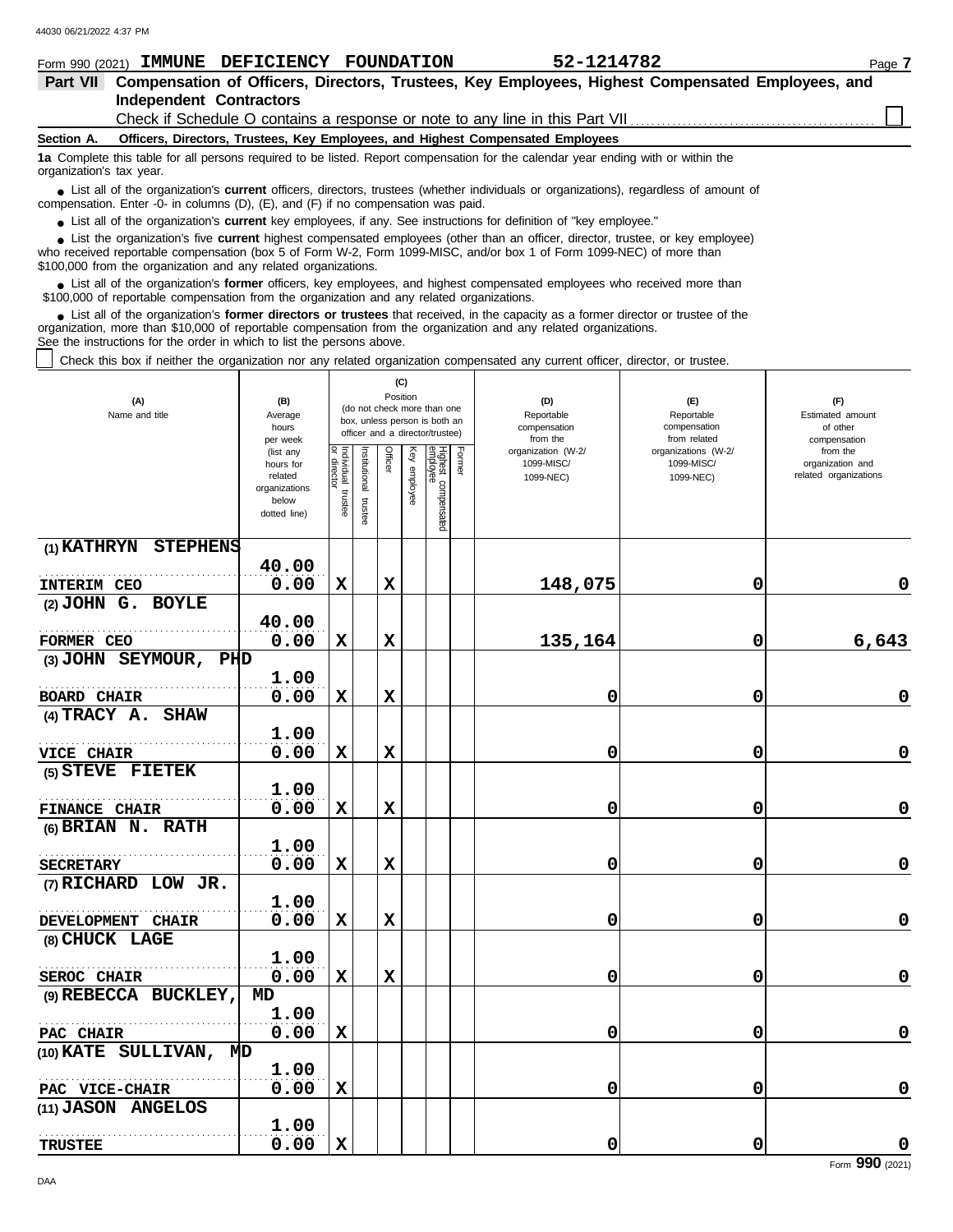| 44030 06/21/2022 4:37 PM<br>Form 990 (2021) <b>TMMUNE</b> | <b>DEFICIENCY</b> | <b>FOUNDATION</b> | 52-1214782<br>$ \sim$ | Page |
|-----------------------------------------------------------|-------------------|-------------------|-----------------------|------|
|-----------------------------------------------------------|-------------------|-------------------|-----------------------|------|

| <b>Part VII</b>                                                                                                                                                                                                                                             |                                                                             |                                      |                         |             |                 |                                                                                                 |        | Section A. Officers, Directors, Trustees, Key Employees, and Highest Compensated Employees (continued) |                                                   |                                                       |
|-------------------------------------------------------------------------------------------------------------------------------------------------------------------------------------------------------------------------------------------------------------|-----------------------------------------------------------------------------|--------------------------------------|-------------------------|-------------|-----------------|-------------------------------------------------------------------------------------------------|--------|--------------------------------------------------------------------------------------------------------|---------------------------------------------------|-------------------------------------------------------|
| (A)<br>Name and title                                                                                                                                                                                                                                       | (B)<br>Average<br>hours<br>per week                                         |                                      |                         | Position    | (C)             | (do not check more than one<br>box, unless person is both an<br>officer and a director/trustee) |        | (D)<br>Reportable<br>compensation<br>from the                                                          | (F)<br>Reportable<br>compensation<br>from related | (F)<br>Estimated amount<br>of other<br>compensation   |
|                                                                                                                                                                                                                                                             | (list any<br>hours for<br>related<br>organizations<br>below<br>dotted line) | Individual<br>or director<br>trustee | nstitutional<br>trustee | Officer     | Ķey<br>employee | Highest compensated<br>employee                                                                 | Former | organization (W-2/<br>1099-MISC/<br>1099-NEC)                                                          | organizations (W-2/<br>1099-MISC/<br>1099-NEC)    | from the<br>organization and<br>related organizations |
| (12)<br>TERRY HALPER<br><b>TRUSTEE</b>                                                                                                                                                                                                                      | 1.00<br>0.00                                                                | X                                    |                         |             |                 |                                                                                                 |        | 0                                                                                                      | 0                                                 | 0                                                     |
| <b>JOHN SMITH</b><br>(13)                                                                                                                                                                                                                                   | 1.00                                                                        |                                      |                         |             |                 |                                                                                                 |        |                                                                                                        |                                                   |                                                       |
| <b>TRUSTEE</b>                                                                                                                                                                                                                                              | 0.00                                                                        | X                                    |                         |             |                 |                                                                                                 |        | 0                                                                                                      | 0                                                 | 0                                                     |
| <b>AMY WALSH</b><br>(14)                                                                                                                                                                                                                                    | 1.00                                                                        |                                      |                         |             |                 |                                                                                                 |        |                                                                                                        |                                                   |                                                       |
| <b>TRUSTEE</b>                                                                                                                                                                                                                                              | 0.00                                                                        | X                                    |                         |             |                 |                                                                                                 |        | 0                                                                                                      | 0                                                 | 0                                                     |
| PETE ATHERTON<br>(15)                                                                                                                                                                                                                                       | 1.00                                                                        |                                      |                         |             |                 |                                                                                                 |        |                                                                                                        |                                                   |                                                       |
| <b>TRUSTEE</b>                                                                                                                                                                                                                                              | 0.00                                                                        | X                                    |                         |             |                 |                                                                                                 |        | 0                                                                                                      | 0                                                 | 0                                                     |
| <b>JOEL BUCKBERG</b><br>(16)                                                                                                                                                                                                                                | 1.00                                                                        |                                      |                         |             |                 |                                                                                                 |        |                                                                                                        |                                                   |                                                       |
| <b>TRUSTEE</b>                                                                                                                                                                                                                                              | 0.00                                                                        | X                                    |                         |             |                 |                                                                                                 |        | 0                                                                                                      | 0                                                 | 0                                                     |
| SONIA VOHNOUT<br>(17)                                                                                                                                                                                                                                       |                                                                             |                                      |                         |             |                 |                                                                                                 |        |                                                                                                        |                                                   |                                                       |
| <b>TRUSTEE</b>                                                                                                                                                                                                                                              | 1.00<br>0.00                                                                | X                                    |                         |             |                 |                                                                                                 |        | 0                                                                                                      | 0                                                 | 0                                                     |
| <b>SETH KAUFMAN</b><br>(18)                                                                                                                                                                                                                                 |                                                                             |                                      |                         |             |                 |                                                                                                 |        |                                                                                                        |                                                   |                                                       |
| <b>TRUSTEE</b>                                                                                                                                                                                                                                              | 1.00<br>0.00                                                                | X                                    |                         |             |                 |                                                                                                 |        | 0                                                                                                      | 0                                                 | 0                                                     |
| SARAH ROSE<br>(19)                                                                                                                                                                                                                                          |                                                                             |                                      |                         |             |                 |                                                                                                 |        |                                                                                                        |                                                   |                                                       |
| <b>CFO</b>                                                                                                                                                                                                                                                  | 40.00<br>0.00                                                               |                                      |                         | $\mathbf x$ |                 |                                                                                                 |        | 148,002                                                                                                | 0                                                 | 17,980                                                |
| 1b Subtotal                                                                                                                                                                                                                                                 |                                                                             |                                      |                         |             |                 |                                                                                                 |        | 431,241                                                                                                |                                                   | 24,623                                                |
| Total from continuation sheets to Part VII, Section A<br>c                                                                                                                                                                                                  |                                                                             |                                      |                         |             |                 |                                                                                                 |        | 616,816<br>1,048,057                                                                                   |                                                   | 69,097<br>93,720                                      |
| Total number of individuals (including but not limited to those listed above) who received more than \$100,000 of<br>$\mathbf{2}$                                                                                                                           |                                                                             |                                      |                         |             |                 |                                                                                                 |        |                                                                                                        |                                                   |                                                       |
| reportable compensation from the organization $\triangleright$ 8                                                                                                                                                                                            |                                                                             |                                      |                         |             |                 |                                                                                                 |        |                                                                                                        |                                                   | Yes                                                   |
| Did the organization list any <b>former</b> officer, director, trustee, key employee, or highest compensated<br>3                                                                                                                                           |                                                                             |                                      |                         |             |                 |                                                                                                 |        |                                                                                                        |                                                   | No<br>х<br>3                                          |
| For any individual listed on line 1a, is the sum of reportable compensation and other compensation from the<br>4<br>organization and related organizations greater than \$150,000? If "Yes," complete Schedule J for such                                   |                                                                             |                                      |                         |             |                 |                                                                                                 |        |                                                                                                        |                                                   |                                                       |
| Did any person listed on line 1a receive or accrue compensation from any unrelated organization or individual<br>5                                                                                                                                          |                                                                             |                                      |                         |             |                 |                                                                                                 |        |                                                                                                        |                                                   | X<br>4<br>X<br>5                                      |
| Section B. Independent Contractors                                                                                                                                                                                                                          |                                                                             |                                      |                         |             |                 |                                                                                                 |        |                                                                                                        |                                                   |                                                       |
| 1<br>Complete this table for your five highest compensated independent contractors that received more than \$100,000 of<br>compensation from the organization. Report compensation for the calendar year ending with or within the organization's tax year. |                                                                             |                                      |                         |             |                 |                                                                                                 |        |                                                                                                        |                                                   |                                                       |
|                                                                                                                                                                                                                                                             | (A)<br>Name and business address                                            |                                      |                         |             |                 |                                                                                                 |        |                                                                                                        | (B)<br>Description of services                    | (C)<br>Compensation                                   |
| BACK OFFICE THINKING, LLC                                                                                                                                                                                                                                   |                                                                             |                                      |                         |             |                 |                                                                                                 |        | 790 E MARKET STREET                                                                                    |                                                   |                                                       |
| WEST CHESTER<br>BRIGHTER STRATEGIES, LLC                                                                                                                                                                                                                    |                                                                             | PA 19382                             |                         |             |                 |                                                                                                 |        | 6533 ARLINGTON BLVD., #2414                                                                            |                                                   | 492,786                                               |
| <b>FALLS CHURCH</b>                                                                                                                                                                                                                                         |                                                                             | VA 22042                             |                         |             |                 |                                                                                                 |        |                                                                                                        |                                                   | 181,916                                               |
| FAEGRE, DRINKER, BIDDLE & REATH LLP<br>75 REMITTANCE DRIVE DEPT. 6952<br>IL 60675-6952<br><b>CHICAGO</b>                                                                                                                                                    |                                                                             |                                      |                         |             |                 |                                                                                                 |        |                                                                                                        |                                                   | 174,000                                               |
| NEVINS & ASSOCIATES                                                                                                                                                                                                                                         |                                                                             |                                      |                         |             |                 |                                                                                                 |        | 2150 WASHINGTON AVENUE, SUITE 110                                                                      |                                                   |                                                       |
| <b>TOWSON</b>                                                                                                                                                                                                                                               | MD.                                                                         |                                      | 21204                   |             |                 |                                                                                                 |        |                                                                                                        |                                                   | 108,000                                               |
| SIMPLE IT                                                                                                                                                                                                                                                   |                                                                             |                                      |                         |             |                 |                                                                                                 |        | 568 OID BACHMANS VALLEY ROAD                                                                           |                                                   |                                                       |
| <b>WESTMINSTER</b>                                                                                                                                                                                                                                          | MD.                                                                         |                                      | 21157                   |             |                 |                                                                                                 |        |                                                                                                        |                                                   | 100,375                                               |

**2** Total number of independent contractors (including but not limited to those listed above) who received more than \$100,000 of compensation from the organization  $\blacktriangleright$ 

**5**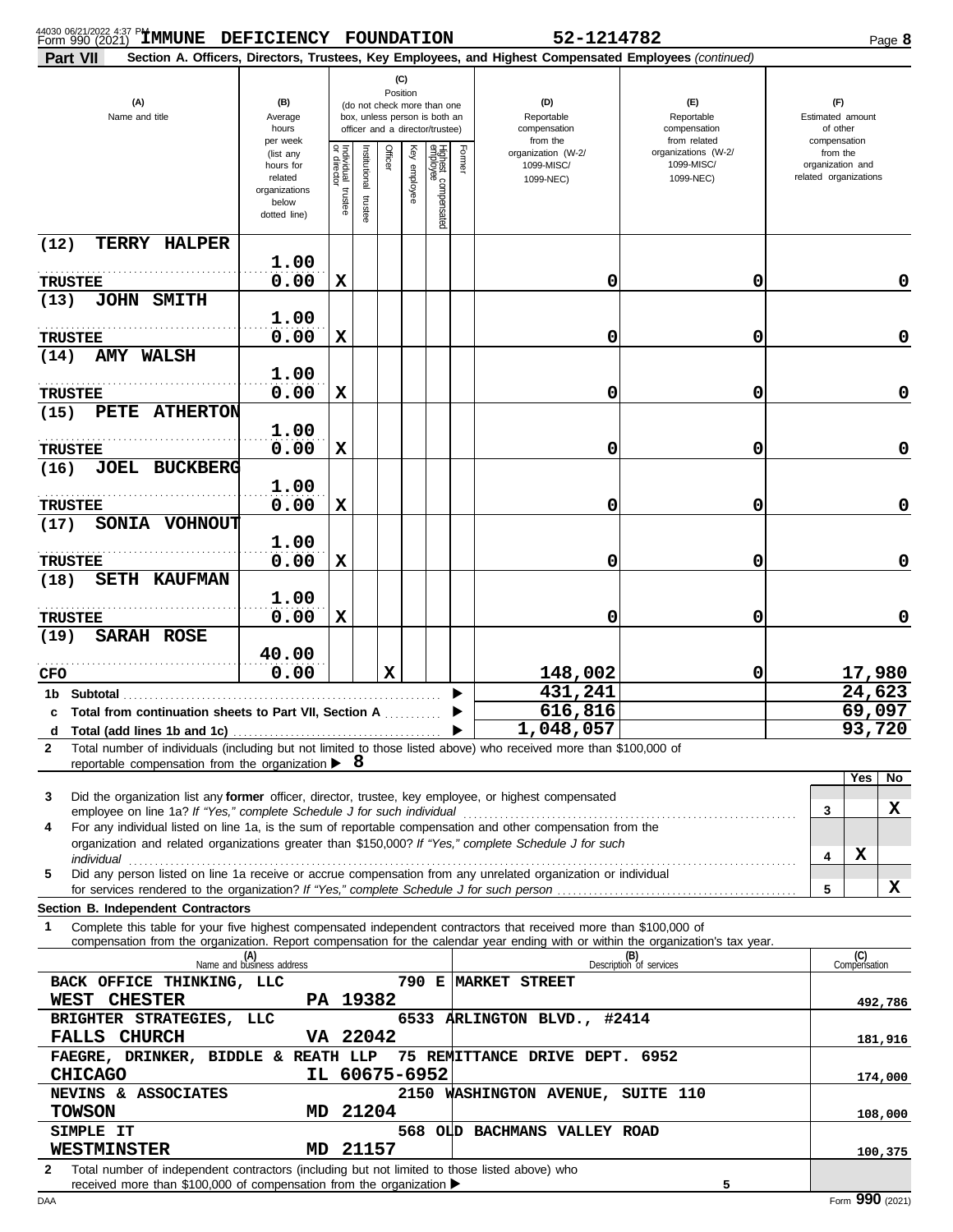### Form 990 (2021) **IMMUNE DEFICIENCY FOUNDATION** 52-1214782 **120 Cage 9** Page 9 **IMMUNE DEFICIENCY FOUNDATION 52-1214782**

|                                                           | Part VIII |                                                             |                | <b>Statement of Revenue</b> |                        |                      |               |                          |                               |                                    |
|-----------------------------------------------------------|-----------|-------------------------------------------------------------|----------------|-----------------------------|------------------------|----------------------|---------------|--------------------------|-------------------------------|------------------------------------|
|                                                           |           |                                                             |                |                             |                        |                      | (A)           | (B)<br>Related or exempt | (C)                           | (D)<br>Revenue excluded            |
|                                                           |           |                                                             |                |                             |                        |                      | Total revenue | function revenue         | Unrelated<br>business revenue | from tax under<br>sections 512-514 |
|                                                           |           |                                                             |                |                             |                        |                      |               |                          |                               |                                    |
|                                                           |           | 1a Federated campaigns                                      |                |                             | 1a<br>1 <sub>b</sub>   |                      |               |                          |                               |                                    |
|                                                           |           | <b>b</b> Membership dues<br>c Fundraising events            |                |                             | 1 <sub>c</sub>         | 571,267              |               |                          |                               |                                    |
| Contributions, Gifts, Grants<br>and Other Similar Amounts |           | d Related organizations                                     |                |                             | 1 <sub>d</sub>         |                      |               |                          |                               |                                    |
|                                                           |           | e Government grants (contributions)                         |                |                             | 1e                     | 2,698,893            |               |                          |                               |                                    |
|                                                           |           | f All other contributions, gifts, grants,                   |                |                             |                        |                      |               |                          |                               |                                    |
|                                                           |           | and similar amounts not included above                      |                |                             | 1f                     | 5,882,808            |               |                          |                               |                                    |
|                                                           |           | g Noncash contributions included in                         |                |                             | 1g  \$                 |                      |               |                          |                               |                                    |
|                                                           |           |                                                             |                |                             |                        | ▶                    | 9,152,968     |                          |                               |                                    |
|                                                           |           |                                                             |                |                             |                        | <b>Business Code</b> |               |                          |                               |                                    |
|                                                           | 2a        |                                                             |                |                             |                        |                      |               |                          |                               |                                    |
|                                                           | b         |                                                             |                |                             |                        |                      |               |                          |                               |                                    |
|                                                           | c         |                                                             |                |                             |                        |                      |               |                          |                               |                                    |
| Program Service<br>Revenue                                | d         |                                                             |                |                             |                        |                      |               |                          |                               |                                    |
|                                                           | е         |                                                             |                |                             |                        |                      |               |                          |                               |                                    |
|                                                           |           |                                                             |                |                             |                        |                      |               |                          |                               |                                    |
|                                                           |           |                                                             |                |                             |                        |                      |               |                          |                               |                                    |
|                                                           | 3         | Investment income (including dividends, interest, and       |                |                             |                        |                      |               |                          |                               |                                    |
|                                                           |           |                                                             |                |                             |                        |                      | 286,433       |                          |                               | 286,433                            |
|                                                           | 4         | Income from investment of tax-exempt bond proceeds          |                |                             |                        |                      |               |                          |                               |                                    |
|                                                           | 5         |                                                             |                |                             |                        |                      |               |                          |                               |                                    |
|                                                           |           |                                                             |                | (i) Real                    |                        | (ii) Personal        |               |                          |                               |                                    |
|                                                           |           | 6a Gross rents                                              | 6a             |                             |                        |                      |               |                          |                               |                                    |
|                                                           | b         | Less: rental expenses                                       | 6b             |                             |                        |                      |               |                          |                               |                                    |
|                                                           |           | <b>c</b> Rental inc. or (loss)                              | 6c             |                             |                        |                      |               |                          |                               |                                    |
|                                                           |           | <b>7a</b> Gross amount from                                 | (i) Securities |                             |                        | (ii) Other           |               |                          |                               |                                    |
|                                                           |           | sales of assets<br>other than inventory                     | 7a             | 499,070                     |                        |                      |               |                          |                               |                                    |
|                                                           |           | <b>b</b> Less: cost or other                                |                |                             |                        |                      |               |                          |                               |                                    |
|                                                           |           | basis and sales exps.                                       | 7b             |                             |                        |                      |               |                          |                               |                                    |
| Revenue                                                   |           | c Gain or (loss)                                            | 7c             | 499,070                     |                        |                      |               |                          |                               |                                    |
| ther                                                      |           |                                                             |                |                             |                        |                      | 499,070       |                          |                               | 499,070                            |
|                                                           |           | 8a Gross income from fundraising events                     |                |                             |                        |                      |               |                          |                               |                                    |
|                                                           |           | (not including \$                                           |                | 571,267                     |                        |                      |               |                          |                               |                                    |
|                                                           |           | of contributions reported on line                           |                |                             |                        |                      |               |                          |                               |                                    |
|                                                           |           | 1c). See Part IV, line 18                                   |                | .                           | 8а                     | 294,867              |               |                          |                               |                                    |
|                                                           |           | <b>b</b> Less: direct expenses                              |                |                             | 8b                     | 294,867              |               |                          |                               |                                    |
|                                                           |           | c Net income or (loss) from fundraising events              |                |                             |                        |                      |               |                          |                               |                                    |
|                                                           |           | 9a Gross income from gaming                                 |                |                             |                        |                      |               |                          |                               |                                    |
|                                                           |           | activities. See Part IV, line 19                            |                |                             | 9а                     |                      |               |                          |                               |                                    |
|                                                           |           | <b>b</b> Less: direct expenses                              |                |                             | 9 <sub>b</sub>         |                      |               |                          |                               |                                    |
|                                                           |           | c Net income or (loss) from gaming activities               |                |                             |                        |                      |               |                          |                               |                                    |
|                                                           |           | 10a Gross sales of inventory, less                          |                |                             |                        |                      |               |                          |                               |                                    |
|                                                           |           | returns and allowances<br><b>b</b> Less: cost of goods sold |                |                             | 10a<br>10 <sub>b</sub> |                      |               |                          |                               |                                    |
|                                                           |           | c Net income or (loss) from sales of inventory              |                |                             |                        |                      |               |                          |                               |                                    |
|                                                           |           |                                                             |                |                             |                        | <b>Business Code</b> |               |                          |                               |                                    |
|                                                           | 11a       |                                                             |                |                             |                        |                      |               |                          |                               |                                    |
|                                                           | b         |                                                             |                |                             |                        |                      |               |                          |                               |                                    |
|                                                           |           |                                                             |                |                             |                        |                      |               |                          |                               |                                    |
| Miscellaneous<br>Revenue                                  | d         |                                                             |                |                             |                        |                      |               |                          |                               |                                    |
|                                                           |           |                                                             |                |                             |                        |                      |               |                          |                               |                                    |
|                                                           | 12        |                                                             |                |                             |                        |                      | 9,938,471     | 0                        | $\mathbf{0}$                  | 785,503                            |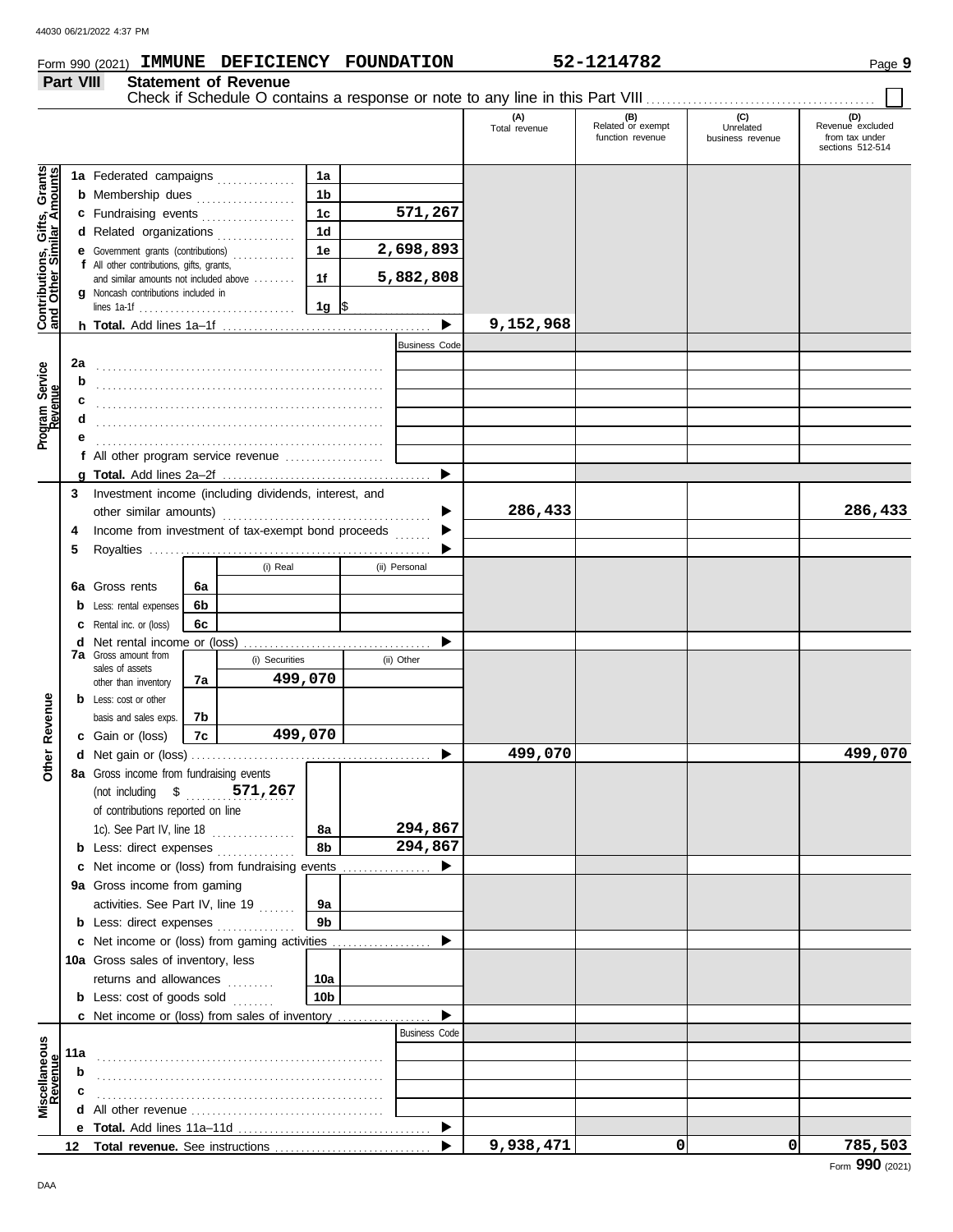## **Form 990 (2021) IMMUNE DEFICIENCY FOUNDATION** 52-1214782 Page 10

|              | Part IX<br><b>Statement of Functional Expenses</b>                                                                                                                                                                                  |                |                 |                                    |             |
|--------------|-------------------------------------------------------------------------------------------------------------------------------------------------------------------------------------------------------------------------------------|----------------|-----------------|------------------------------------|-------------|
|              | Section 501(c)(3) and 501(c)(4) organizations must complete all columns. All other organizations must complete column (A).                                                                                                          |                |                 |                                    |             |
|              | Check if Schedule O contains a response or note to any line in this Part IX                                                                                                                                                         | (A)            | (B)             | (C)                                | 区<br>(D)    |
|              | Do not include amounts reported on lines 6b, 7b,<br>8b, 9b, and 10b of Part VIII.                                                                                                                                                   | Total expenses | Program service | Management and<br>general expenses | Fundraising |
| 1            | Grants and other assistance to domestic organizations                                                                                                                                                                               |                | expenses        |                                    | expenses    |
|              | and domestic governments. See Part IV, line 21                                                                                                                                                                                      |                |                 |                                    |             |
| $\mathbf{2}$ | Grants and other assistance to domestic                                                                                                                                                                                             |                |                 |                                    |             |
|              | individuals. See Part IV, line 22                                                                                                                                                                                                   | 69,977         | 69,977          |                                    |             |
| 3            | Grants and other assistance to foreign                                                                                                                                                                                              |                |                 |                                    |             |
|              | organizations, foreign governments, and                                                                                                                                                                                             |                |                 |                                    |             |
|              | foreign individuals. See Part IV, lines 15 and 16                                                                                                                                                                                   |                |                 |                                    |             |
| 4            | Benefits paid to or for members                                                                                                                                                                                                     |                |                 |                                    |             |
| 5            | Compensation of current officers, directors,                                                                                                                                                                                        |                |                 |                                    |             |
|              | trustees, and key employees                                                                                                                                                                                                         | 431,241        | 431,241         |                                    |             |
| 6            | Compensation not included above to disqualified                                                                                                                                                                                     |                |                 |                                    |             |
|              | persons (as defined under section 4958(f)(1)) and                                                                                                                                                                                   |                |                 |                                    |             |
|              | persons described in section 4958(c)(3)(B)                                                                                                                                                                                          |                |                 |                                    |             |
| 7            | Other salaries and wages                                                                                                                                                                                                            | 2,500,856      | 1,480,802       | 620,405                            | 399,649     |
| 8            | Pension plan accruals and contributions (include                                                                                                                                                                                    |                |                 |                                    |             |
|              | section 401(k) and 403(b) employer contributions)                                                                                                                                                                                   |                |                 |                                    |             |
| 9            | Other employee benefits                                                                                                                                                                                                             | 394,380        | 268,036         | 71,725                             | 54,619      |
| 10           | Payroll taxes                                                                                                                                                                                                                       | 236,161        | 152,569         | 51,538                             | 32,054      |
| 11           | Fees for services (nonemployees):                                                                                                                                                                                                   |                |                 |                                    |             |
| a            | Management                                                                                                                                                                                                                          | 19,984         | 13,047          | 5,188                              | 1,749       |
| b            | Legal                                                                                                                                                                                                                               |                |                 |                                    |             |
|              | Lobbying                                                                                                                                                                                                                            |                |                 |                                    |             |
| d<br>е       | Professional fundraising services. See Part IV, line 17                                                                                                                                                                             |                |                 |                                    |             |
| f            | Investment management fees                                                                                                                                                                                                          |                |                 |                                    |             |
| g            | Other. (If line 11g amount exceeds 10% of line 25, column                                                                                                                                                                           |                |                 |                                    |             |
|              | (A) amount, list line 11g expenses on Schedule O.)                                                                                                                                                                                  | 2,734,595      | 2,471,031       | 179,697                            | 83,867      |
| 12           | Advertising and promotion                                                                                                                                                                                                           | 136,379        | 132,731         |                                    | 3,648       |
| 13           |                                                                                                                                                                                                                                     | 91,021         | 48,011          | 2,555                              | 40,455      |
| 14           | Information technology                                                                                                                                                                                                              |                |                 |                                    |             |
| 15           | Royalties                                                                                                                                                                                                                           |                |                 |                                    |             |
| 16           |                                                                                                                                                                                                                                     | 281,664        | 193,465         | 61,226                             | 26,973      |
|              | 17 Travel                                                                                                                                                                                                                           | 7,341          | 3,964           | 2,587                              | 790         |
| 18           | Payments of travel or entertainment expenses                                                                                                                                                                                        |                |                 |                                    |             |
|              | for any federal, state, or local public officials                                                                                                                                                                                   |                |                 |                                    |             |
| 19           | Conferences, conventions, and meetings                                                                                                                                                                                              | 108,641        | 92,365          |                                    | 16,276      |
| 20           | Interest                                                                                                                                                                                                                            | 4,641          |                 | 4,641                              |             |
| 21           | Payments to affiliates                                                                                                                                                                                                              |                |                 |                                    |             |
| 22           | Depreciation, depletion, and amortization                                                                                                                                                                                           | 116,831        | 75,233          | 31,109                             | 10,489      |
| 23           | Insurance <b>continuous</b> contains a series of the series of the series of the series of the series of the series of the series of the series of the series of the series of the series of the series of the series of the series | 40,921         | 27,615          | 9,051                              | 4,255       |
| 24           | Other expenses. Itemize expenses not covered                                                                                                                                                                                        |                |                 |                                    |             |
|              | above (List miscellaneous expenses on line 24e. If<br>line 24e amount exceeds 10% of line 25, column                                                                                                                                |                |                 |                                    |             |
|              | (A) amount, list line 24e expenses on Schedule O.)                                                                                                                                                                                  |                |                 |                                    |             |
| a            | DUE & SUBSCRIPTIONS                                                                                                                                                                                                                 | 251,620        | 228,701         | 15,797                             | 7,122       |
| b            | <b>SUPPLIES</b>                                                                                                                                                                                                                     | 198,133        | 98,623          | 44,241                             | 55,269      |
| c            | STAFF DEVELOPMENT                                                                                                                                                                                                                   | 176,058        | 46,745          | 129,313                            |             |
| d            | <b>BANK FEES</b>                                                                                                                                                                                                                    | 87,104         | 36,659          | 15,159                             | 35,286      |
| е            | All other expenses                                                                                                                                                                                                                  | 136,067        | 91,726          | 23,971                             | 20,370      |
| 25           | Total functional expenses. Add lines 1 through 24e                                                                                                                                                                                  | 8,023,615      | 5,962,541       | 1,268,203                          | 792,871     |
| 26           | Joint costs. Complete this line only if the                                                                                                                                                                                         |                |                 |                                    |             |
|              | organization reported in column (B) joint costs                                                                                                                                                                                     |                |                 |                                    |             |
|              | from a combined educational campaign and<br>fundraising solicitation. Check here<br>if                                                                                                                                              |                |                 |                                    |             |
|              | following SOP 98-2 (ASC 958-720)                                                                                                                                                                                                    |                |                 |                                    |             |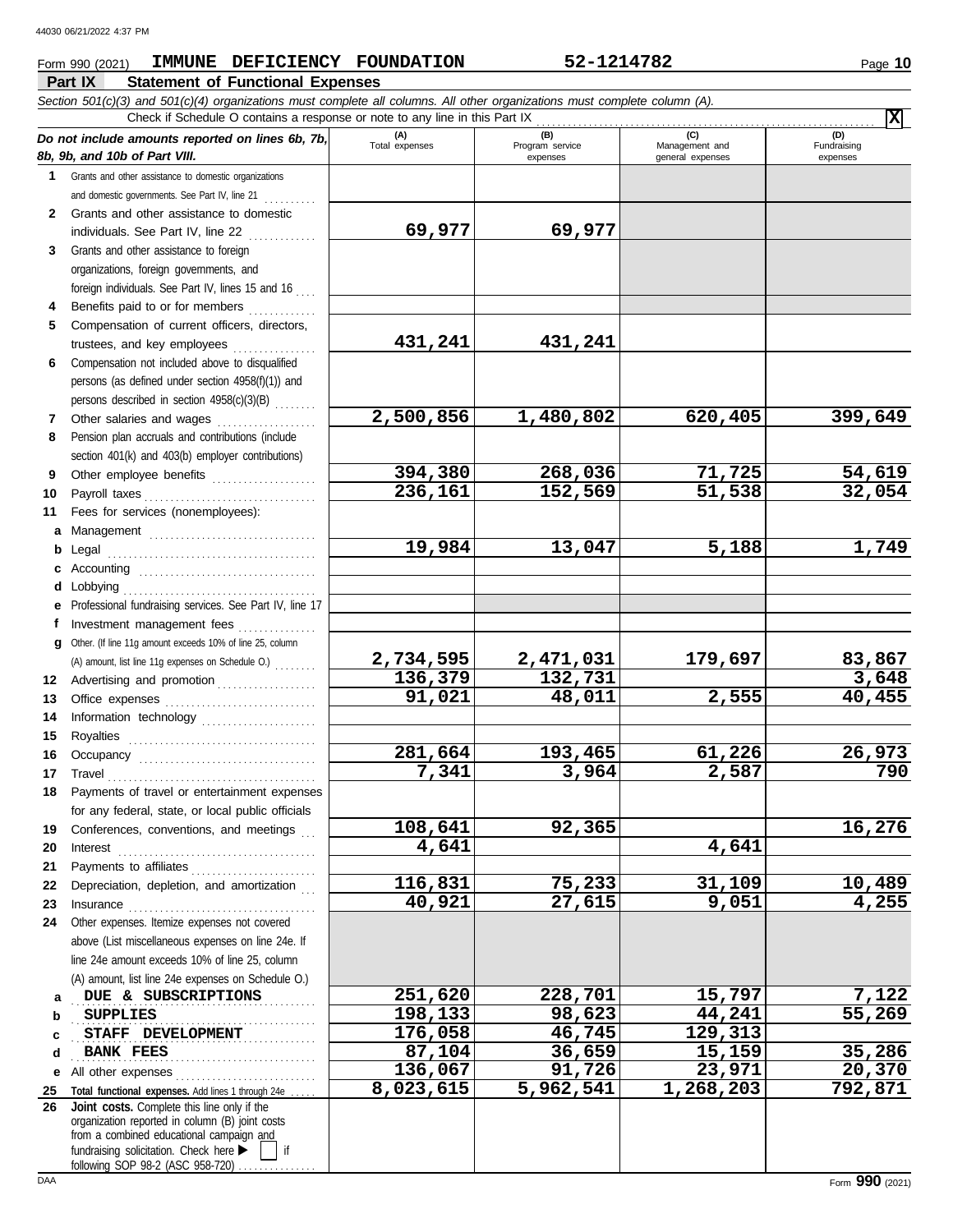### $_{\rm Form}$  990 (2021) **IMMUNE DEFICIENCY FOUNDATION** 52-1214782  $_{\rm Page}$  11 **IMMUNE DEFICIENCY FOUNDATION 52-1214782**

|                      | Part X | <b>Balance Sheet</b>                                                                                                                |                 |           |                            |                 |                      |  |  |  |  |  |
|----------------------|--------|-------------------------------------------------------------------------------------------------------------------------------------|-----------------|-----------|----------------------------|-----------------|----------------------|--|--|--|--|--|
|                      |        | Check if Schedule O contains a response or note to any line in this Part X                                                          |                 |           | (A)<br>Beginning of year   |                 | (B)<br>End of year   |  |  |  |  |  |
|                      | 1      | Cash-non-interest-bearing                                                                                                           |                 |           | 905,660                    | $\mathbf{1}$    | 689,372              |  |  |  |  |  |
|                      | 2      |                                                                                                                                     |                 |           | 2,356,604                  | $\mathbf{2}$    | 1,849,442            |  |  |  |  |  |
|                      | 3      |                                                                                                                                     |                 |           |                            | 3               |                      |  |  |  |  |  |
|                      | 4      | Accounts receivable, net                                                                                                            |                 |           | 198,385                    | 4               | 430,471              |  |  |  |  |  |
|                      | 5      | Loans and other receivables from any current or former officer, director,                                                           |                 |           |                            |                 |                      |  |  |  |  |  |
|                      |        | trustee, key employee, creator or founder, substantial contributor, or 35%                                                          |                 |           |                            |                 |                      |  |  |  |  |  |
|                      |        | controlled entity or family member of any of these persons                                                                          |                 |           |                            | 5               |                      |  |  |  |  |  |
|                      | 6      | Loans and other receivables from other disqualified persons (as defined                                                             |                 |           |                            |                 |                      |  |  |  |  |  |
|                      |        | under section 4958(f)(1)), and persons described in section 4958(c)(3)(B)                                                           |                 |           | 6                          |                 |                      |  |  |  |  |  |
| Assets               | 7      |                                                                                                                                     |                 |           |                            | 7               |                      |  |  |  |  |  |
|                      | 8      | Inventories for sale or use                                                                                                         |                 |           |                            | 8               |                      |  |  |  |  |  |
|                      | 9      | Prepaid expenses and deferred charges                                                                                               |                 |           | 224,068                    | 9               | 167,228              |  |  |  |  |  |
|                      | 10a    | Land, buildings, and equipment: cost or other                                                                                       |                 |           |                            |                 |                      |  |  |  |  |  |
|                      |        | basis. Complete Part VI of Schedule D                                                                                               | 10a             | 502,609   |                            |                 |                      |  |  |  |  |  |
|                      | b      | Less: accumulated depreciation<br>.                                                                                                 | 10 <sub>b</sub> | 432,019   | 111,373                    | 10 <sub>c</sub> | 70,590               |  |  |  |  |  |
|                      | 11     |                                                                                                                                     |                 |           |                            | 11              |                      |  |  |  |  |  |
|                      | 12     |                                                                                                                                     |                 | 8,580,875 | 12                         | 10,801,889      |                      |  |  |  |  |  |
|                      | 13     |                                                                                                                                     |                 |           |                            |                 |                      |  |  |  |  |  |
|                      | 14     | Intangible assets                                                                                                                   | 12,896          | 14        | 278,235                    |                 |                      |  |  |  |  |  |
|                      | 15     | Other assets. See Part IV, line 11                                                                                                  |                 |           |                            | 15              |                      |  |  |  |  |  |
|                      | 16     | <b>Total assets.</b> Add lines 1 through 15 (must equal line 33)                                                                    |                 |           | 12,389,861                 | 16              | 14,287,227           |  |  |  |  |  |
|                      | 17     |                                                                                                                                     |                 |           | 336,979                    | 17              | 404,082              |  |  |  |  |  |
|                      | 18     | Grants payable                                                                                                                      |                 | 18        |                            |                 |                      |  |  |  |  |  |
|                      | 19     | Deferred revenue                                                                                                                    |                 |           | 38,633                     | 19              | 19,864               |  |  |  |  |  |
|                      | 20     | Tax-exempt bond liabilities                                                                                                         |                 |           | 20                         |                 |                      |  |  |  |  |  |
|                      | 21     | Escrow or custodial account liability. Complete Part IV of Schedule D                                                               |                 |           |                            | 21              |                      |  |  |  |  |  |
|                      | 22     | Loans and other payables to any current or former officer, director,                                                                |                 |           |                            |                 |                      |  |  |  |  |  |
| Liabilities          |        | trustee, key employee, creator or founder, substantial contributor, or 35%                                                          |                 |           |                            |                 |                      |  |  |  |  |  |
|                      |        | controlled entity or family member of any of these persons                                                                          |                 |           |                            | 22              |                      |  |  |  |  |  |
|                      | 23     | Secured mortgages and notes payable to unrelated third parties [111] Secured mortgages and notes payable to unrelated third parties |                 |           |                            | 23              |                      |  |  |  |  |  |
|                      | 24     | Unsecured notes and loans payable to unrelated third parties                                                                        |                 |           |                            | 24              |                      |  |  |  |  |  |
|                      | 25     | Other liabilities (including federal income tax, payables to related third                                                          |                 |           |                            |                 |                      |  |  |  |  |  |
|                      |        | parties, and other liabilities not included on lines 17-24). Complete Part X                                                        |                 |           |                            |                 |                      |  |  |  |  |  |
|                      |        | of Schedule D                                                                                                                       |                 |           | 568,251                    | 25              | 20,830               |  |  |  |  |  |
|                      | 26     |                                                                                                                                     |                 |           | 943,863                    | 26              | 444,776              |  |  |  |  |  |
|                      |        | Organizations that follow FASB ASC 958, check here $\blacktriangleright \boxed{X}$                                                  |                 |           |                            |                 |                      |  |  |  |  |  |
|                      |        | and complete lines 27, 28, 32, and 33.                                                                                              |                 |           |                            |                 |                      |  |  |  |  |  |
|                      | 27     | Net assets without donor restrictions                                                                                               |                 |           | 10,795,683                 | 27              | 13, 249, 405         |  |  |  |  |  |
|                      | 28     | Net assets with donor restrictions                                                                                                  |                 |           | 650,315                    | 28              | $\overline{593,046}$ |  |  |  |  |  |
| <b>Fund Balances</b> |        | Organizations that do not follow FASB ASC 958, check here ▶                                                                         |                 |           |                            |                 |                      |  |  |  |  |  |
|                      |        | and complete lines 29 through 33.                                                                                                   |                 |           |                            |                 |                      |  |  |  |  |  |
| Assets or            | 29     | Capital stock or trust principal, or current funds                                                                                  |                 |           |                            |                 |                      |  |  |  |  |  |
|                      | 30     |                                                                                                                                     |                 |           |                            | 30              |                      |  |  |  |  |  |
|                      | 31     | Retained earnings, endowment, accumulated income, or other funds                                                                    |                 |           | 31                         |                 |                      |  |  |  |  |  |
| $\frac{1}{2}$        | 32     | Total net assets or fund balances                                                                                                   |                 |           | $\overline{11}$ , 445, 998 | 32              | 13,842,451           |  |  |  |  |  |
|                      | 33     |                                                                                                                                     |                 |           | 12,389,861                 | 33              | 14, 287, 227         |  |  |  |  |  |

Form **990** (2021)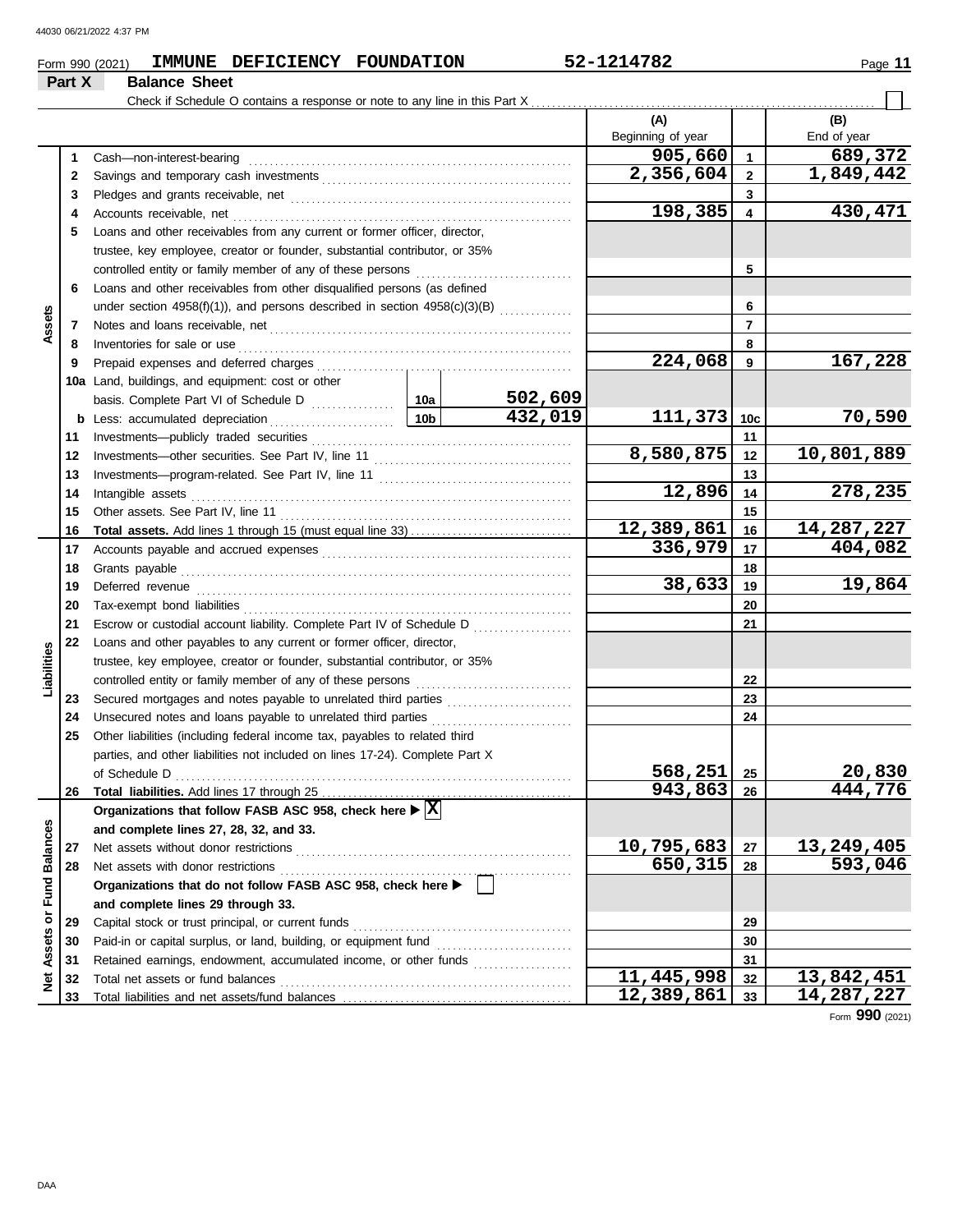|    | 52-1214782<br>Form 990 (2021) IMMUNE DEFICIENCY FOUNDATION                                                                                                                                                                               |  |                     | Page 12   |  |  |  |  |  |  |  |
|----|------------------------------------------------------------------------------------------------------------------------------------------------------------------------------------------------------------------------------------------|--|---------------------|-----------|--|--|--|--|--|--|--|
|    | <b>Reconciliation of Net Assets</b><br>Part XI                                                                                                                                                                                           |  |                     |           |  |  |  |  |  |  |  |
|    |                                                                                                                                                                                                                                          |  |                     |           |  |  |  |  |  |  |  |
| 1  | $\mathbf{1}$                                                                                                                                                                                                                             |  | 9,938,471           |           |  |  |  |  |  |  |  |
| 2  | $\overline{2}$                                                                                                                                                                                                                           |  | 8,023,615           |           |  |  |  |  |  |  |  |
| 3  | $\overline{3}$                                                                                                                                                                                                                           |  | 1,914,856           |           |  |  |  |  |  |  |  |
| 4  | $\blacktriangle$                                                                                                                                                                                                                         |  |                     |           |  |  |  |  |  |  |  |
| 5  | 11,445,998<br>5                                                                                                                                                                                                                          |  |                     |           |  |  |  |  |  |  |  |
| 6  | 6                                                                                                                                                                                                                                        |  |                     |           |  |  |  |  |  |  |  |
| 7  | $\overline{7}$<br>Investment expenses                                                                                                                                                                                                    |  | $-54,646$           |           |  |  |  |  |  |  |  |
| 8  | 8<br>Prior period adjustments <b>construction and construction of the construction</b> of the construction of the construction of the construction of the construction of the construction of the construction of the construction of th |  |                     |           |  |  |  |  |  |  |  |
| 9  | 9                                                                                                                                                                                                                                        |  |                     |           |  |  |  |  |  |  |  |
| 10 | Net assets or fund balances at end of year. Combine lines 3 through 9 (must equal Part X, line                                                                                                                                           |  |                     |           |  |  |  |  |  |  |  |
|    | 10<br>$32$ , column $(B)$ )                                                                                                                                                                                                              |  | 13,842,451          |           |  |  |  |  |  |  |  |
|    | <b>Financial Statements and Reporting</b><br>Part XII                                                                                                                                                                                    |  |                     |           |  |  |  |  |  |  |  |
|    |                                                                                                                                                                                                                                          |  |                     |           |  |  |  |  |  |  |  |
|    |                                                                                                                                                                                                                                          |  | Yes                 | <b>No</b> |  |  |  |  |  |  |  |
| 1  | x <br>Cash<br>Accrual<br>Other<br>Accounting method used to prepare the Form 990:                                                                                                                                                        |  |                     |           |  |  |  |  |  |  |  |
|    | If the organization changed its method of accounting from a prior year or checked "Other," explain on                                                                                                                                    |  |                     |           |  |  |  |  |  |  |  |
|    | Schedule O.                                                                                                                                                                                                                              |  |                     |           |  |  |  |  |  |  |  |
|    | 2a Were the organization's financial statements compiled or reviewed by an independent accountant?                                                                                                                                       |  | 2a                  | х         |  |  |  |  |  |  |  |
|    | If "Yes," check a box below to indicate whether the financial statements for the year were compiled or                                                                                                                                   |  |                     |           |  |  |  |  |  |  |  |
|    | reviewed on a separate basis, consolidated basis, or both:                                                                                                                                                                               |  |                     |           |  |  |  |  |  |  |  |
|    | Separate basis<br>Consolidated basis<br>Both consolidated and separate basis                                                                                                                                                             |  |                     |           |  |  |  |  |  |  |  |
|    | <b>b</b> Were the organization's financial statements audited by an independent accountant?                                                                                                                                              |  | x<br>2 <sub>b</sub> |           |  |  |  |  |  |  |  |
|    | If "Yes," check a box below to indicate whether the financial statements for the year were audited on a                                                                                                                                  |  |                     |           |  |  |  |  |  |  |  |
|    | separate basis, consolidated basis, or both:                                                                                                                                                                                             |  |                     |           |  |  |  |  |  |  |  |
|    | Separate basis<br>Both consolidated and separate basis<br>Consolidated basis                                                                                                                                                             |  |                     |           |  |  |  |  |  |  |  |
|    | c If "Yes" to line 2a or 2b, does the organization have a committee that assumes responsibility for oversight of                                                                                                                         |  |                     |           |  |  |  |  |  |  |  |
|    | the audit, review, or compilation of its financial statements and selection of an independent accountant?                                                                                                                                |  | X<br>2c             |           |  |  |  |  |  |  |  |
|    | If the organization changed either its oversight process or selection process during the tax year, explain on                                                                                                                            |  |                     |           |  |  |  |  |  |  |  |
|    | Schedule O.                                                                                                                                                                                                                              |  |                     |           |  |  |  |  |  |  |  |
|    | 3a As a result of a federal award, was the organization required to undergo an audit or audits as set forth in the                                                                                                                       |  |                     |           |  |  |  |  |  |  |  |
|    | Single Audit Act and OMB Circular A-133?                                                                                                                                                                                                 |  | x<br>3a             |           |  |  |  |  |  |  |  |
|    | b If "Yes," did the organization undergo the required audit or audits? If the organization did not undergo the                                                                                                                           |  |                     |           |  |  |  |  |  |  |  |
|    | required audit or audits, explain why on Schedule O and describe any steps taken to undergo such audits                                                                                                                                  |  | X<br>3 <sub>b</sub> |           |  |  |  |  |  |  |  |
|    |                                                                                                                                                                                                                                          |  | Form 990 (2021)     |           |  |  |  |  |  |  |  |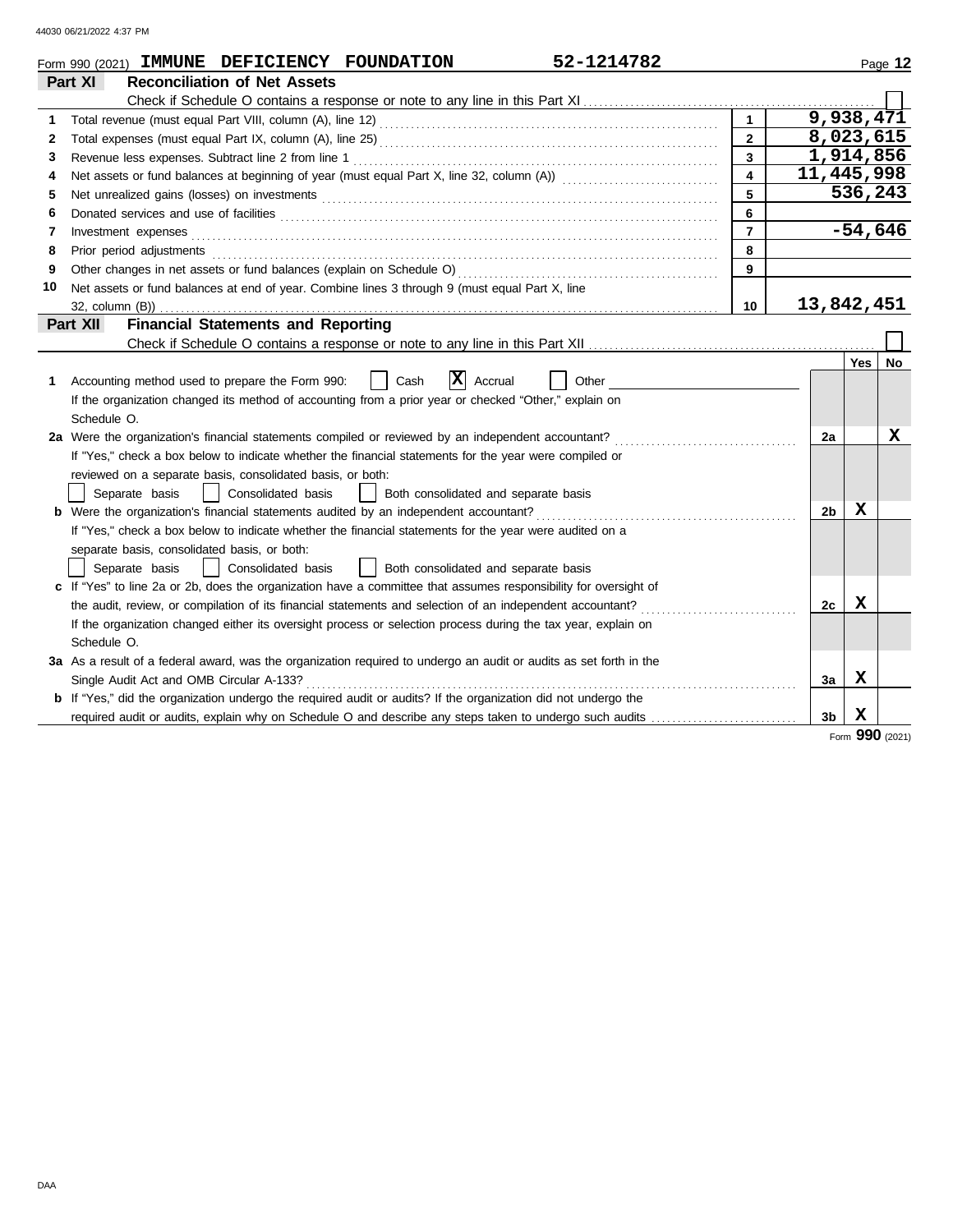| 44030 06/21/2022 4:37 PM<br>Form 990 (2021) <b>TMMUNE</b> | <b>DEFICIENCY</b> | <b>FOUNDATION</b> | 52-1214782<br>$ \sim$ | Page |
|-----------------------------------------------------------|-------------------|-------------------|-----------------------|------|
|-----------------------------------------------------------|-------------------|-------------------|-----------------------|------|

| Part VII                                                                                           |                                                    |                                                                  |                       |         |                                        |                                            |                                              | Section A. Officers, Directors, Trustees, Key Employees, and Highest Compensated Employees (continued)                                                                                                                                                 |                                                |                                                       |
|----------------------------------------------------------------------------------------------------|----------------------------------------------------|------------------------------------------------------------------|-----------------------|---------|----------------------------------------|--------------------------------------------|----------------------------------------------|--------------------------------------------------------------------------------------------------------------------------------------------------------------------------------------------------------------------------------------------------------|------------------------------------------------|-------------------------------------------------------|
| (A)                                                                                                | (B)                                                | (C)<br>Position<br>(do not check more than one                   |                       |         |                                        |                                            | (D)                                          | (E)                                                                                                                                                                                                                                                    | (F)                                            |                                                       |
| Name and title                                                                                     | Average<br>hours<br>per week                       | box, unless person is both an<br>officer and a director/trustee) |                       |         | Reportable<br>compensation<br>from the | Reportable<br>compensation<br>from related | Estimated amount<br>of other<br>compensation |                                                                                                                                                                                                                                                        |                                                |                                                       |
|                                                                                                    | (list any<br>hours for<br>related<br>organizations | Individual trustee<br>or director                                | Institutional trustee | Officer | Key employee                           | Highest compensated<br>employee            | Former                                       | organization (W-2/<br>1099-MISC/<br>1099-NEC)                                                                                                                                                                                                          | organizations (W-2/<br>1099-MISC/<br>1099-NEC) | from the<br>organization and<br>related organizations |
|                                                                                                    | below<br>dotted line)                              |                                                                  |                       |         |                                        |                                            |                                              |                                                                                                                                                                                                                                                        |                                                |                                                       |
| <b>KATHERINE</b><br>(20)                                                                           | <b>ANTILLA</b>                                     |                                                                  |                       |         |                                        |                                            |                                              |                                                                                                                                                                                                                                                        |                                                |                                                       |
| VP EDUCATION                                                                                       | 40.00<br>0.00                                      |                                                                  |                       |         |                                        | X                                          |                                              | 130,850                                                                                                                                                                                                                                                | 0                                              | 25,844                                                |
| <b>CHRISTOPHER</b><br>(21)                                                                         | <b>\$CALCHUNES</b>                                 |                                                                  |                       |         |                                        |                                            |                                              |                                                                                                                                                                                                                                                        |                                                |                                                       |
| VP RESEARCH                                                                                        | 40.00<br>0.00                                      |                                                                  |                       |         |                                        | X                                          |                                              | 129,468                                                                                                                                                                                                                                                | 0                                              | 5,179                                                 |
| TAMMY BLACK<br>(22)                                                                                |                                                    |                                                                  |                       |         |                                        |                                            |                                              |                                                                                                                                                                                                                                                        |                                                |                                                       |
|                                                                                                    | 40.00                                              |                                                                  |                       |         |                                        |                                            |                                              |                                                                                                                                                                                                                                                        |                                                |                                                       |
| VP OF COMMUNICATIONS<br>LYNN ALBIZO<br>(23)                                                        | 0.00                                               |                                                                  |                       |         |                                        | X                                          |                                              | 133,740                                                                                                                                                                                                                                                | 0                                              | 13,052                                                |
| VP OF PUBLIC POLICY                                                                                | 40.00<br>0.00                                      |                                                                  |                       |         |                                        | X                                          |                                              | 121,850                                                                                                                                                                                                                                                | 0                                              | 25,022                                                |
| KIM BISCOE<br>(24)                                                                                 |                                                    |                                                                  |                       |         |                                        |                                            |                                              |                                                                                                                                                                                                                                                        |                                                |                                                       |
| DIRECTOR OF TECH.                                                                                  | 40.00<br>0.00                                      |                                                                  |                       |         |                                        | X                                          |                                              | 100,908                                                                                                                                                                                                                                                | 0                                              | $\mathbf 0$                                           |
|                                                                                                    |                                                    |                                                                  |                       |         |                                        |                                            |                                              |                                                                                                                                                                                                                                                        |                                                |                                                       |
|                                                                                                    |                                                    |                                                                  |                       |         |                                        |                                            |                                              |                                                                                                                                                                                                                                                        |                                                |                                                       |
|                                                                                                    |                                                    |                                                                  |                       |         |                                        |                                            |                                              |                                                                                                                                                                                                                                                        |                                                |                                                       |
|                                                                                                    |                                                    |                                                                  |                       |         |                                        |                                            |                                              |                                                                                                                                                                                                                                                        |                                                |                                                       |
|                                                                                                    |                                                    |                                                                  |                       |         |                                        |                                            |                                              |                                                                                                                                                                                                                                                        |                                                |                                                       |
|                                                                                                    |                                                    |                                                                  |                       |         |                                        |                                            |                                              | 616,816                                                                                                                                                                                                                                                |                                                | 69,097                                                |
| Total from continuation sheets to Part VII, Section A<br>c                                         |                                                    |                                                                  |                       |         |                                        |                                            |                                              |                                                                                                                                                                                                                                                        |                                                |                                                       |
| າ                                                                                                  |                                                    |                                                                  |                       |         |                                        |                                            |                                              | Total number of individuals (including but not limited to those listed above) who received more than \$100,000 of                                                                                                                                      |                                                |                                                       |
| reportable compensation from the organization ▶                                                    |                                                    |                                                                  |                       |         |                                        |                                            |                                              |                                                                                                                                                                                                                                                        |                                                | Yes<br>No                                             |
| 3                                                                                                  |                                                    |                                                                  |                       |         |                                        |                                            |                                              | Did the organization list any <b>former</b> officer, director, trustee, key employee, or highest compensated                                                                                                                                           |                                                | 3                                                     |
| 4                                                                                                  |                                                    |                                                                  |                       |         |                                        |                                            |                                              | For any individual listed on line 1a, is the sum of reportable compensation and other compensation from the<br>organization and related organizations greater than \$150,000? If "Yes," complete Schedule J for such                                   |                                                | 4                                                     |
| 5                                                                                                  |                                                    |                                                                  |                       |         |                                        |                                            |                                              | Did any person listed on line 1a receive or accrue compensation from any unrelated organization or individual                                                                                                                                          |                                                | 5                                                     |
| Section B. Independent Contractors                                                                 |                                                    |                                                                  |                       |         |                                        |                                            |                                              |                                                                                                                                                                                                                                                        |                                                |                                                       |
| 1                                                                                                  |                                                    |                                                                  |                       |         |                                        |                                            |                                              | Complete this table for your five highest compensated independent contractors that received more than \$100,000 of<br>compensation from the organization. Report compensation for the calendar year ending with or within the organization's tax year. |                                                |                                                       |
|                                                                                                    | (A)<br>Name and business address                   |                                                                  |                       |         |                                        |                                            |                                              |                                                                                                                                                                                                                                                        | (B)<br>Description of services                 | (C)<br>Compensation                                   |
|                                                                                                    |                                                    |                                                                  |                       |         |                                        |                                            |                                              |                                                                                                                                                                                                                                                        |                                                |                                                       |
|                                                                                                    |                                                    |                                                                  |                       |         |                                        |                                            |                                              |                                                                                                                                                                                                                                                        |                                                |                                                       |
|                                                                                                    |                                                    |                                                                  |                       |         |                                        |                                            |                                              |                                                                                                                                                                                                                                                        |                                                |                                                       |
|                                                                                                    |                                                    |                                                                  |                       |         |                                        |                                            |                                              |                                                                                                                                                                                                                                                        |                                                |                                                       |
|                                                                                                    |                                                    |                                                                  |                       |         |                                        |                                            |                                              |                                                                                                                                                                                                                                                        |                                                |                                                       |
| Total number of independent contractors (including but not limited to those listed above) who<br>2 |                                                    |                                                                  |                       |         |                                        |                                            |                                              |                                                                                                                                                                                                                                                        |                                                |                                                       |

received more than \$100,000 of compensation from the organization  $\blacktriangleright$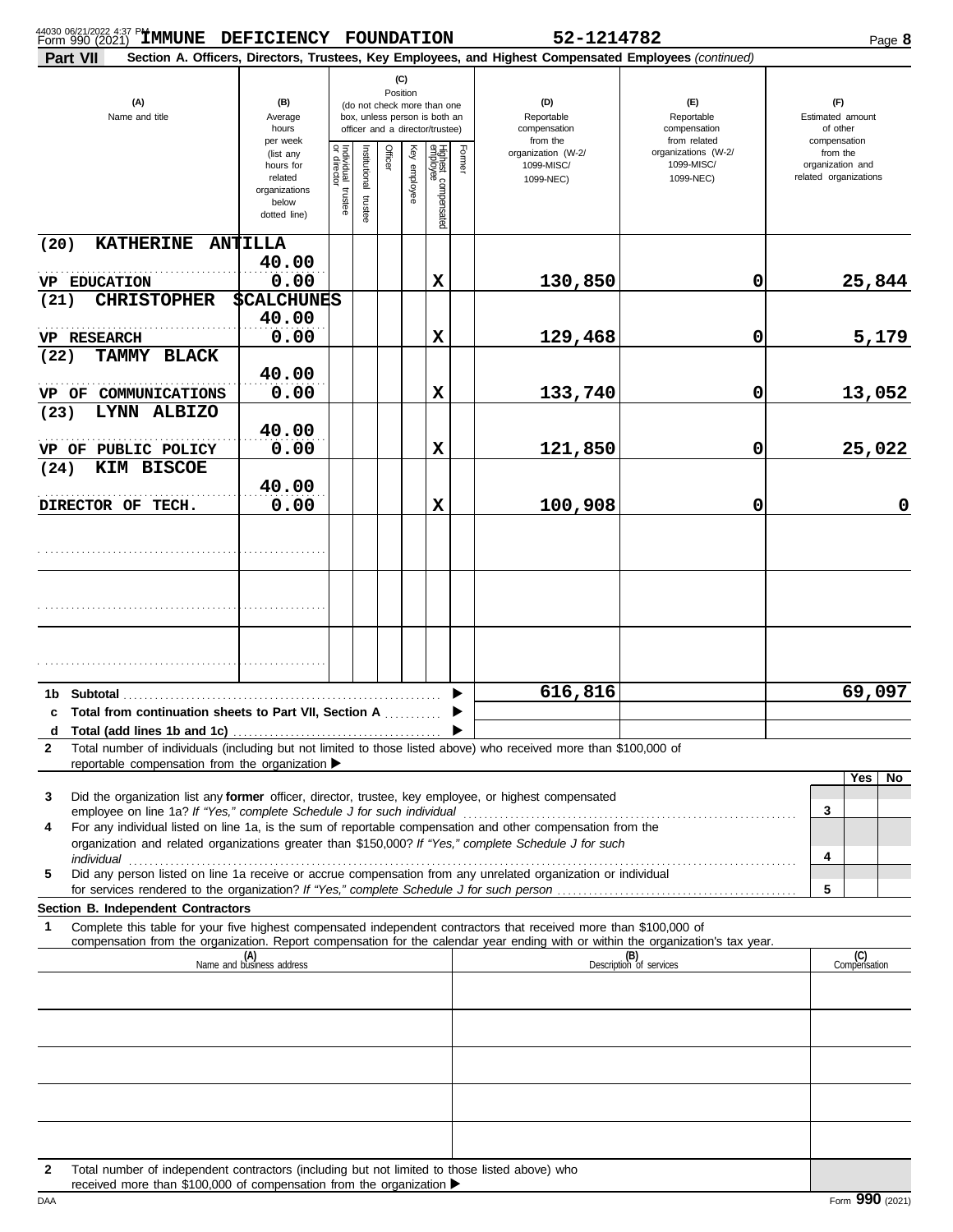**SCHEDULE A** 

**(Form 990)**

| <b>Public Charity Status and Public Support</b>                                                                          |
|--------------------------------------------------------------------------------------------------------------------------|
| Complete if the organization is a section $501(c)(3)$ organization or a section $4947(a)(1)$ nonexempt charitable trust. |
| Attach to Form 990 or Form 990-EZ.                                                                                       |
|                                                                                                                          |

| OMB No. 1545-0047 |
|-------------------|
| ንበ                |

|  | <b>Open to Public</b> |
|--|-----------------------|
|  | <b>Inspection</b>     |

|        | Department of the Treasury                                                                                                |                                                                               | Open to Public                                                                                                                                                                                                                                                                                                                                                                                                                                                                  |                                              |    |                        |                    |  |  |  |
|--------|---------------------------------------------------------------------------------------------------------------------------|-------------------------------------------------------------------------------|---------------------------------------------------------------------------------------------------------------------------------------------------------------------------------------------------------------------------------------------------------------------------------------------------------------------------------------------------------------------------------------------------------------------------------------------------------------------------------|----------------------------------------------|----|------------------------|--------------------|--|--|--|
|        | Internal Revenue Service                                                                                                  | Go to <i>www.irs.gov/Form990</i> for instructions and the latest information. | <b>Inspection</b>                                                                                                                                                                                                                                                                                                                                                                                                                                                               |                                              |    |                        |                    |  |  |  |
|        | Name of the organization                                                                                                  | IMMUNE                                                                        | DEFICIENCY FOUNDATION                                                                                                                                                                                                                                                                                                                                                                                                                                                           | Employer identification number<br>52-1214782 |    |                        |                    |  |  |  |
| Part I |                                                                                                                           |                                                                               | Reason for Public Charity Status. (All organizations must complete this part.) See instructions.                                                                                                                                                                                                                                                                                                                                                                                |                                              |    |                        |                    |  |  |  |
|        |                                                                                                                           |                                                                               | The organization is not a private foundation because it is: (For lines 1 through 12, check only one box.)                                                                                                                                                                                                                                                                                                                                                                       |                                              |    |                        |                    |  |  |  |
| 1      |                                                                                                                           |                                                                               | A church, convention of churches, or association of churches described in section 170(b)(1)(A)(i).                                                                                                                                                                                                                                                                                                                                                                              |                                              |    |                        |                    |  |  |  |
| 2      |                                                                                                                           |                                                                               | A school described in section 170(b)(1)(A)(ii). (Attach Schedule E (Form 990).)                                                                                                                                                                                                                                                                                                                                                                                                 |                                              |    |                        |                    |  |  |  |
| 3      |                                                                                                                           |                                                                               | A hospital or a cooperative hospital service organization described in section 170(b)(1)(A)(iii).                                                                                                                                                                                                                                                                                                                                                                               |                                              |    |                        |                    |  |  |  |
| 4      |                                                                                                                           |                                                                               | A medical research organization operated in conjunction with a hospital described in section 170(b)(1)(A)(iii). Enter the hospital's name,                                                                                                                                                                                                                                                                                                                                      |                                              |    |                        |                    |  |  |  |
| 5      | An organization operated for the benefit of a college or university owned or operated by a governmental unit described in |                                                                               |                                                                                                                                                                                                                                                                                                                                                                                                                                                                                 |                                              |    |                        |                    |  |  |  |
|        |                                                                                                                           | section 170(b)(1)(A)(iv). (Complete Part II.)                                 |                                                                                                                                                                                                                                                                                                                                                                                                                                                                                 |                                              |    |                        |                    |  |  |  |
| 6      |                                                                                                                           |                                                                               | A federal, state, or local government or governmental unit described in section 170(b)(1)(A)(v).                                                                                                                                                                                                                                                                                                                                                                                |                                              |    |                        |                    |  |  |  |
| X<br>7 |                                                                                                                           | described in section 170(b)(1)(A)(vi). (Complete Part II.)                    | An organization that normally receives a substantial part of its support from a governmental unit or from the general public                                                                                                                                                                                                                                                                                                                                                    |                                              |    |                        |                    |  |  |  |
| 8      |                                                                                                                           |                                                                               | A community trust described in section 170(b)(1)(A)(vi). (Complete Part II.)                                                                                                                                                                                                                                                                                                                                                                                                    |                                              |    |                        |                    |  |  |  |
| 9      | university:                                                                                                               |                                                                               | An agricultural research organization described in <b>section 170(b)(1)(A)(ix)</b> operated in conjunction with a land-grant college<br>or university or a non-land-grant college of agriculture (see instructions). Enter the name, city, and state of the college or                                                                                                                                                                                                          |                                              |    |                        |                    |  |  |  |
| 10     |                                                                                                                           |                                                                               | An organization that normally receives (1) more than 33 1/3% of its support from contributions, membership fees, and gross<br>receipts from activities related to its exempt functions, subject to certain exceptions; and (2) no more than 331/3% of its<br>support from gross investment income and unrelated business taxable income (less section 511 tax) from businesses<br>acquired by the organization after June 30, 1975. See section 509(a)(2). (Complete Part III.) |                                              |    |                        |                    |  |  |  |
| 11     |                                                                                                                           |                                                                               | An organization organized and operated exclusively to test for public safety. See section 509(a)(4).                                                                                                                                                                                                                                                                                                                                                                            |                                              |    |                        |                    |  |  |  |
| 12     |                                                                                                                           |                                                                               | An organization organized and operated exclusively for the benefit of, to perform the functions of, or to carry out the purposes of                                                                                                                                                                                                                                                                                                                                             |                                              |    |                        |                    |  |  |  |
|        |                                                                                                                           |                                                                               | one or more publicly supported organizations described in section 509(a)(1) or section 509(a)(2). See section 509(a)(3). Check                                                                                                                                                                                                                                                                                                                                                  |                                              |    |                        |                    |  |  |  |
|        |                                                                                                                           |                                                                               | the box on lines 12a through 12d that describes the type of supporting organization and complete lines 12e, 12f, and 12g.                                                                                                                                                                                                                                                                                                                                                       |                                              |    |                        |                    |  |  |  |
| a      |                                                                                                                           |                                                                               | Type I. A supporting organization operated, supervised, or controlled by its supported organization(s), typically by giving                                                                                                                                                                                                                                                                                                                                                     |                                              |    |                        |                    |  |  |  |
|        |                                                                                                                           |                                                                               | the supported organization(s) the power to regularly appoint or elect a majority of the directors or trustees of the<br>supporting organization. You must complete Part IV, Sections A and B.                                                                                                                                                                                                                                                                                   |                                              |    |                        |                    |  |  |  |
| b      |                                                                                                                           |                                                                               | Type II. A supporting organization supervised or controlled in connection with its supported organization(s), by having                                                                                                                                                                                                                                                                                                                                                         |                                              |    |                        |                    |  |  |  |
|        |                                                                                                                           |                                                                               | control or management of the supporting organization vested in the same persons that control or manage the supported<br>organization(s). You must complete Part IV, Sections A and C.                                                                                                                                                                                                                                                                                           |                                              |    |                        |                    |  |  |  |
| c      |                                                                                                                           |                                                                               | Type III functionally integrated. A supporting organization operated in connection with, and functionally integrated with,<br>its supported organization(s) (see instructions). You must complete Part IV, Sections A, D, and E.                                                                                                                                                                                                                                                |                                              |    |                        |                    |  |  |  |
| d      |                                                                                                                           |                                                                               | Type III non-functionally integrated. A supporting organization operated in connection with its supported organization(s)<br>that is not functionally integrated. The organization generally must satisfy a distribution requirement and an attentiveness                                                                                                                                                                                                                       |                                              |    |                        |                    |  |  |  |
|        |                                                                                                                           |                                                                               | requirement (see instructions). You must complete Part IV, Sections A and D, and Part V.                                                                                                                                                                                                                                                                                                                                                                                        |                                              |    |                        |                    |  |  |  |
|        |                                                                                                                           |                                                                               | Check this box if the organization received a written determination from the IRS that it is a Type I, Type II, Type III                                                                                                                                                                                                                                                                                                                                                         |                                              |    |                        |                    |  |  |  |
| f      |                                                                                                                           | Enter the number of supported organizations                                   | functionally integrated, or Type III non-functionally integrated supporting organization.                                                                                                                                                                                                                                                                                                                                                                                       |                                              |    |                        |                    |  |  |  |
| g      |                                                                                                                           |                                                                               | Provide the following information about the supported organization(s).                                                                                                                                                                                                                                                                                                                                                                                                          |                                              |    |                        |                    |  |  |  |
|        | (i) Name of supported                                                                                                     | $(ii)$ $EIN$                                                                  | (iii) Type of organization                                                                                                                                                                                                                                                                                                                                                                                                                                                      | (iv) Is the organization                     |    | (v) Amount of monetary | (vi) Amount of     |  |  |  |
|        | organization                                                                                                              |                                                                               | (described on lines 1-10                                                                                                                                                                                                                                                                                                                                                                                                                                                        | listed in your governing                     |    | support (see           | other support (see |  |  |  |
|        |                                                                                                                           |                                                                               | above (see instructions))                                                                                                                                                                                                                                                                                                                                                                                                                                                       | document?                                    |    | instructions)          | instructions)      |  |  |  |
|        |                                                                                                                           |                                                                               |                                                                                                                                                                                                                                                                                                                                                                                                                                                                                 | Yes                                          | No |                        |                    |  |  |  |
| (A)    |                                                                                                                           |                                                                               |                                                                                                                                                                                                                                                                                                                                                                                                                                                                                 |                                              |    |                        |                    |  |  |  |
| (B)    |                                                                                                                           |                                                                               |                                                                                                                                                                                                                                                                                                                                                                                                                                                                                 |                                              |    |                        |                    |  |  |  |
|        |                                                                                                                           |                                                                               |                                                                                                                                                                                                                                                                                                                                                                                                                                                                                 |                                              |    |                        |                    |  |  |  |
| (C)    |                                                                                                                           |                                                                               |                                                                                                                                                                                                                                                                                                                                                                                                                                                                                 |                                              |    |                        |                    |  |  |  |
| (D)    |                                                                                                                           |                                                                               |                                                                                                                                                                                                                                                                                                                                                                                                                                                                                 |                                              |    |                        |                    |  |  |  |
| (E)    |                                                                                                                           |                                                                               |                                                                                                                                                                                                                                                                                                                                                                                                                                                                                 |                                              |    |                        |                    |  |  |  |
| Total  |                                                                                                                           |                                                                               |                                                                                                                                                                                                                                                                                                                                                                                                                                                                                 |                                              |    |                        |                    |  |  |  |

**For Paperwork Reduction Act Notice, see the Instructions for Form 990 or 990-EZ.**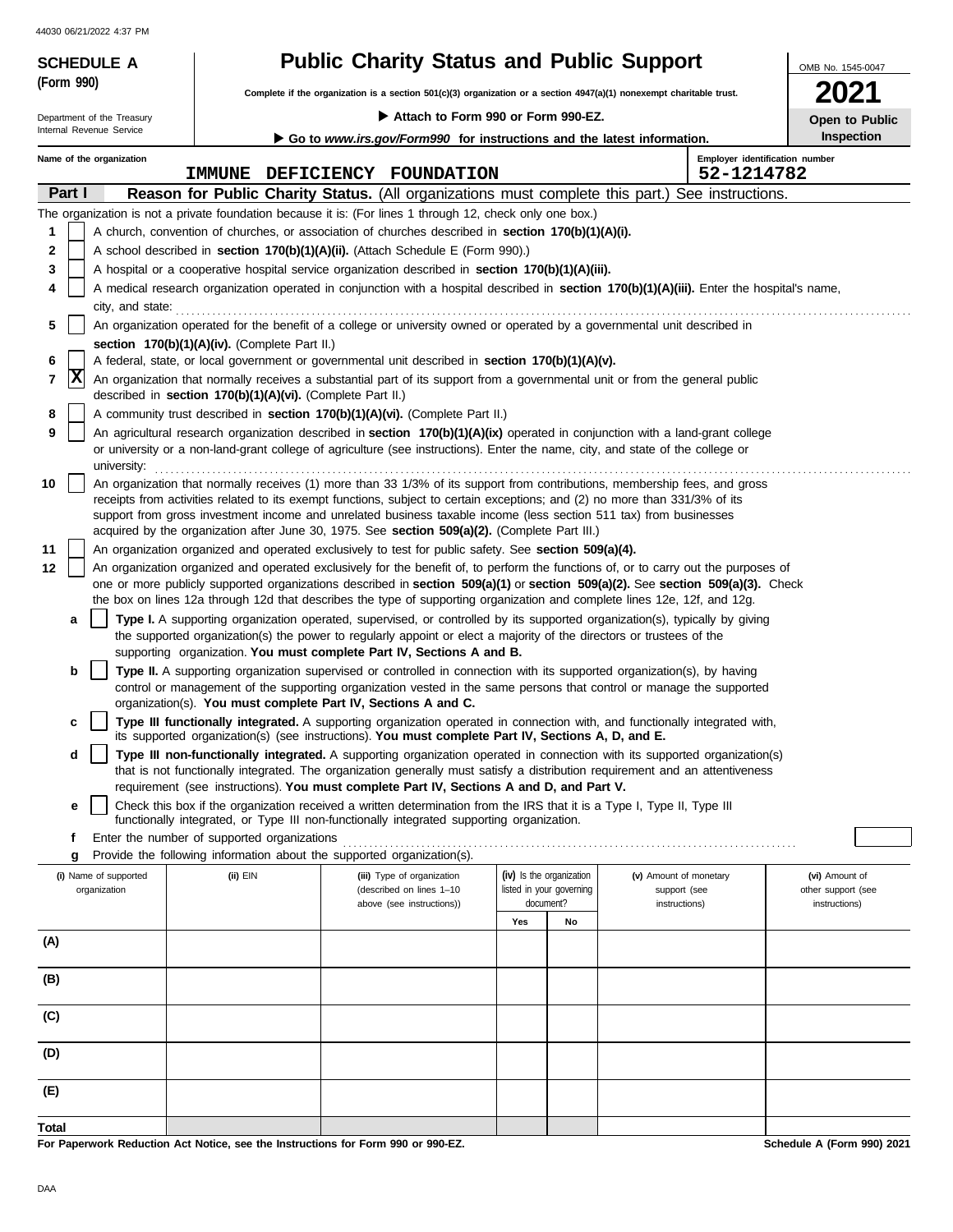|              | Schedule A (Form 990) 2021                                                                                                                                                                                         | IMMUNE DEFICIENCY FOUNDATION |           |            |            | 52-1214782 | Page 2                                      |
|--------------|--------------------------------------------------------------------------------------------------------------------------------------------------------------------------------------------------------------------|------------------------------|-----------|------------|------------|------------|---------------------------------------------|
|              | Support Schedule for Organizations Described in Sections 170(b)(1)(A)(iv) and 170(b)(1)(A)(vi)<br>Part II                                                                                                          |                              |           |            |            |            |                                             |
|              | (Complete only if you checked the box on line 5, 7, or 8 of Part I or if the organization failed to qualify under                                                                                                  |                              |           |            |            |            |                                             |
|              | Part III. If the organization fails to qualify under the tests listed below, please complete Part III.)                                                                                                            |                              |           |            |            |            |                                             |
|              | <b>Section A. Public Support</b>                                                                                                                                                                                   |                              |           |            |            |            |                                             |
|              | Calendar year (or fiscal year beginning in)<br>▶                                                                                                                                                                   | (a) 2017                     | (b) 2018  | $(c)$ 2019 | $(d)$ 2020 | (e) 2021   | (f) Total                                   |
| 1            | Gifts, grants, contributions, and<br>membership fees received. (Do not<br>include any "unusual grants.")                                                                                                           | 7,285,264                    | 5,305,252 | 8,943,841  | 6,486,028  | 9,152,968  | 37, 173, 353                                |
| $\mathbf{2}$ | Tax revenues levied for the<br>organization's benefit and either paid<br>to or expended on its behalf                                                                                                              |                              |           |            |            |            |                                             |
| 3            | The value of services or facilities<br>furnished by a governmental unit to the<br>organization without charge                                                                                                      |                              |           |            |            |            |                                             |
| 4            | Total. Add lines 1 through 3                                                                                                                                                                                       | 7,285,264                    | 5,305,252 | 8,943,841  | 6,486,028  | 9,152,968  | 37, 173, 353                                |
| 5            | The portion of total contributions by<br>each person (other than a<br>governmental unit or publicly<br>supported organization) included on<br>line 1 that exceeds 2% of the amount<br>shown on line 11, column (f) |                              |           |            |            |            | 17,317,131                                  |
| 6            | Public support. Subtract line 5 from line 4.                                                                                                                                                                       |                              |           |            |            |            | 19,856,222                                  |
|              | <b>Section B. Total Support</b>                                                                                                                                                                                    |                              |           |            |            |            |                                             |
|              | Calendar year (or fiscal year beginning in)                                                                                                                                                                        | (a) 2017                     | (b) 2018  | $(c)$ 2019 | $(d)$ 2020 | (e) 2021   | (f) Total                                   |
| 7            | Amounts from line 4                                                                                                                                                                                                | 7,285,264                    | 5,305,252 | 8,943,841  | 6,486,028  | 9,152,968  | 37, 173, 353                                |
| 8            | Gross income from interest, dividends,<br>payments received on securities loans,<br>rents, royalties, and income from                                                                                              | 285,001                      | 499,810   | 329,215    | 194,897    | 286,433    | 1,595,356                                   |
| 9            | Net income from unrelated business<br>activities, whether or not the business<br>is regularly carried on                                                                                                           |                              |           |            |            |            |                                             |
| 10           | Other income. Do not include gain or<br>loss from the sale of capital assets<br>(Explain in Part VI.)                                                                                                              | 31,510                       | 1,320     | 37,061     |            |            | 69,891                                      |
| 11           | Total support. Add lines 7 through 10                                                                                                                                                                              |                              |           |            |            |            | 38,838,600                                  |
| 12           | Gross receipts from related activities, etc. (see instructions)                                                                                                                                                    |                              |           |            |            | 12         | 625,314                                     |
| 13           | First 5 years. If the Form 990 is for the organization's first, second, third, fourth, or fifth tax year as a section 501(c)(3)                                                                                    |                              |           |            |            |            |                                             |
|              | Section C. Computation of Public Support Percentage                                                                                                                                                                |                              |           |            |            |            | ▶                                           |
| 14           |                                                                                                                                                                                                                    |                              |           |            |            | 14         |                                             |
| 15           | Public support percentage for 2021 (line 6, column (f) divided by line 11, column (f)) [[[[[[[[[[[[[[[[[[[[[[<br>Public support percentage from 2020 Schedule A, Part II, line 14                                  |                              |           |            |            | 15         | 51.12%<br>49.09%                            |
| 16a          | 33 1/3% support test-2021. If the organization did not check the box on line 13, and line 14 is 33 1/3% or more, check this                                                                                        |                              |           |            |            |            |                                             |
|              | box and stop here. The organization qualifies as a publicly supported organization                                                                                                                                 |                              |           |            |            |            | $\blacktriangleright \overline{\mathbf{x}}$ |
| b            | 33 1/3% support test-2020. If the organization did not check a box on line 13 or 16a, and line 15 is 33 1/3% or more, check                                                                                        |                              |           |            |            |            |                                             |
|              | this box and stop here. The organization qualifies as a publicly supported organization                                                                                                                            |                              |           |            |            |            |                                             |
|              | 17a 10%-facts-and-circumstances test-2021. If the organization did not check a box on line 13, 16a, or 16b, and line 14 is                                                                                         |                              |           |            |            |            |                                             |
|              | 10% or more, and if the organization meets the facts-and-circumstances test, check this box and stop here. Explain in                                                                                              |                              |           |            |            |            |                                             |
|              | Part VI how the organization meets the facts-and-circumstances test. The organization qualifies as a publicly supported                                                                                            |                              |           |            |            |            |                                             |
|              | organization                                                                                                                                                                                                       |                              |           |            |            |            |                                             |
| b            | 10%-facts-and-circumstances test-2020. If the organization did not check a box on line 13, 16a, 16b, or 17a, and line                                                                                              |                              |           |            |            |            |                                             |
|              | 15 is 10% or more, and if the organization meets the facts-and-circumstances test, check this box and stop here. Explain                                                                                           |                              |           |            |            |            |                                             |
|              | in Part VI how the organization meets the facts-and-circumstances test. The organization qualifies as a publicly supported                                                                                         |                              |           |            |            |            |                                             |
|              | organization                                                                                                                                                                                                       |                              |           |            |            |            |                                             |
| 18           | Private foundation. If the organization did not check a box on line 13, 16a, 16b, 17a, or 17b, check this box and see<br>instructions                                                                              |                              |           |            |            |            |                                             |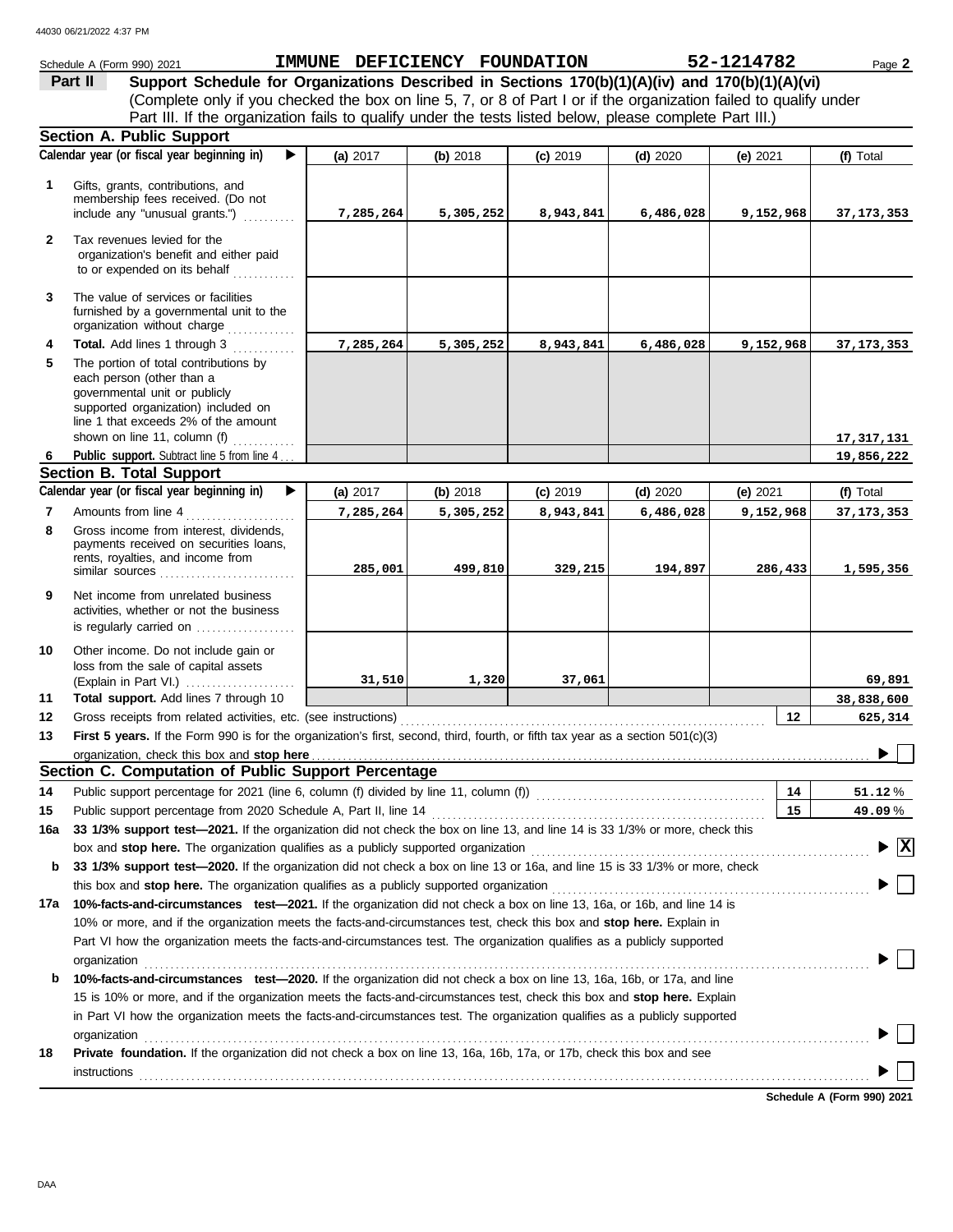|              | Schedule A (Form 990) 2021                                                                                                                                                        | IMMUNE DEFICIENCY FOUNDATION |          |            |            | 52-1214782 | Page 3    |
|--------------|-----------------------------------------------------------------------------------------------------------------------------------------------------------------------------------|------------------------------|----------|------------|------------|------------|-----------|
|              | Support Schedule for Organizations Described in Section 509(a)(2)<br>Part III                                                                                                     |                              |          |            |            |            |           |
|              | (Complete only if you checked the box on line 10 of Part I or if the organization failed to qualify under Part II.                                                                |                              |          |            |            |            |           |
|              | If the organization fails to qualify under the tests listed below, please complete Part II.)                                                                                      |                              |          |            |            |            |           |
|              | Section A. Public Support                                                                                                                                                         |                              |          |            |            |            |           |
|              | Calendar year (or fiscal year beginning in)<br>$\blacktriangleright$                                                                                                              | (a) 2017                     | (b) 2018 | $(c)$ 2019 | $(d)$ 2020 | (e) 2021   | (f) Total |
| 1            | Gifts, grants, contributions, and membership fees<br>received. (Do not include any "unusual grants.")                                                                             |                              |          |            |            |            |           |
| $\mathbf{2}$ | Gross receipts from admissions, merchandise<br>sold or services performed, or facilities<br>furnished in any activity that is related to the<br>organization's tax-exempt purpose |                              |          |            |            |            |           |
| 3            | Gross receipts from activities that are not an<br>unrelated trade or business under section 513                                                                                   |                              |          |            |            |            |           |
| 4            | Tax revenues levied for the<br>organization's benefit and either paid<br>to or expended on its behalf                                                                             |                              |          |            |            |            |           |
| 5            | The value of services or facilities<br>furnished by a governmental unit to the<br>organization without charge                                                                     |                              |          |            |            |            |           |
| 6            | Total. Add lines 1 through 5                                                                                                                                                      |                              |          |            |            |            |           |
|              | <b>7a</b> Amounts included on lines 1, 2, and 3<br>received from disqualified persons                                                                                             |                              |          |            |            |            |           |
| b            | Amounts included on lines 2 and 3<br>received from other than disqualified<br>persons that exceed the greater of \$5,000<br>or 1% of the amount on line 13 for the year $\ldots$  |                              |          |            |            |            |           |
| c            | Add lines 7a and 7b                                                                                                                                                               |                              |          |            |            |            |           |
| 8            | Public support. (Subtract line 7c from<br>line 6.) $\frac{1}{2}$                                                                                                                  |                              |          |            |            |            |           |
|              | <b>Section B. Total Support</b>                                                                                                                                                   |                              |          |            |            |            |           |
|              | Calendar year (or fiscal year beginning in)<br>▶                                                                                                                                  | (a) 2017                     | (b) 2018 | $(c)$ 2019 | (d) $2020$ | (e) 2021   | (f) Total |
| 9            | Amounts from line 6<br>.                                                                                                                                                          |                              |          |            |            |            |           |
| 10a          | Gross income from interest, dividends,<br>payments received on securities loans, rents,<br>royalties, and income from similar sources                                             |                              |          |            |            |            |           |
|              | Unrelated business taxable income (less<br>section 511 taxes) from businesses<br>acquired after June 30, 1975                                                                     |                              |          |            |            |            |           |
|              | Add lines 10a and 10b                                                                                                                                                             |                              |          |            |            |            |           |
| 11           | Net income from unrelated business<br>activities not included on line 10b, whether<br>or not the business is regularly carried on                                                 |                              |          |            |            |            |           |
| 12           | Other income. Do not include gain or<br>loss from the sale of capital assets<br>(Explain in Part VI.)<br>.                                                                        |                              |          |            |            |            |           |
| 13           | Total support. (Add lines 9, 10c, 11,<br>and 12.)                                                                                                                                 |                              |          |            |            |            |           |
| 14           | First 5 vears. If the Form 990 is for the organization's first, second, third, fourth, or fifth tax vear as a section 501(c)(3)                                                   |                              |          |            |            |            |           |
|              | Section C. Computation of Public Support Percentage                                                                                                                               |                              |          |            |            |            |           |
| 15           | Public support percentage for 2021 (line 8, column (f), divided by line 13, column (f)) [[[[[[[[[[[[[[[[[[[[[                                                                     |                              |          |            |            | 15         | %         |
| 16           |                                                                                                                                                                                   |                              |          |            |            | 16         | %         |
|              | Section D. Computation of Investment Income Percentage                                                                                                                            |                              |          |            |            |            |           |
| 17           |                                                                                                                                                                                   |                              |          |            |            | 17         | $\%$      |
| 18           | Investment income percentage from 2020 Schedule A, Part III, line 17                                                                                                              |                              |          |            |            | 18         | %         |
| 19a          | 33 1/3% support tests-2021. If the organization did not check the box on line 14, and line 15 is more than 33 1/3%, and line                                                      |                              |          |            |            |            |           |
|              |                                                                                                                                                                                   |                              |          |            |            |            | $\Box$    |
| b            | 33 1/3% support tests—2020. If the organization did not check a box on line 14 or line 19a, and line 16 is more than 33 1/3%, and                                                 |                              |          |            |            |            |           |
|              |                                                                                                                                                                                   |                              |          |            |            |            |           |
| 20           |                                                                                                                                                                                   |                              |          |            |            |            |           |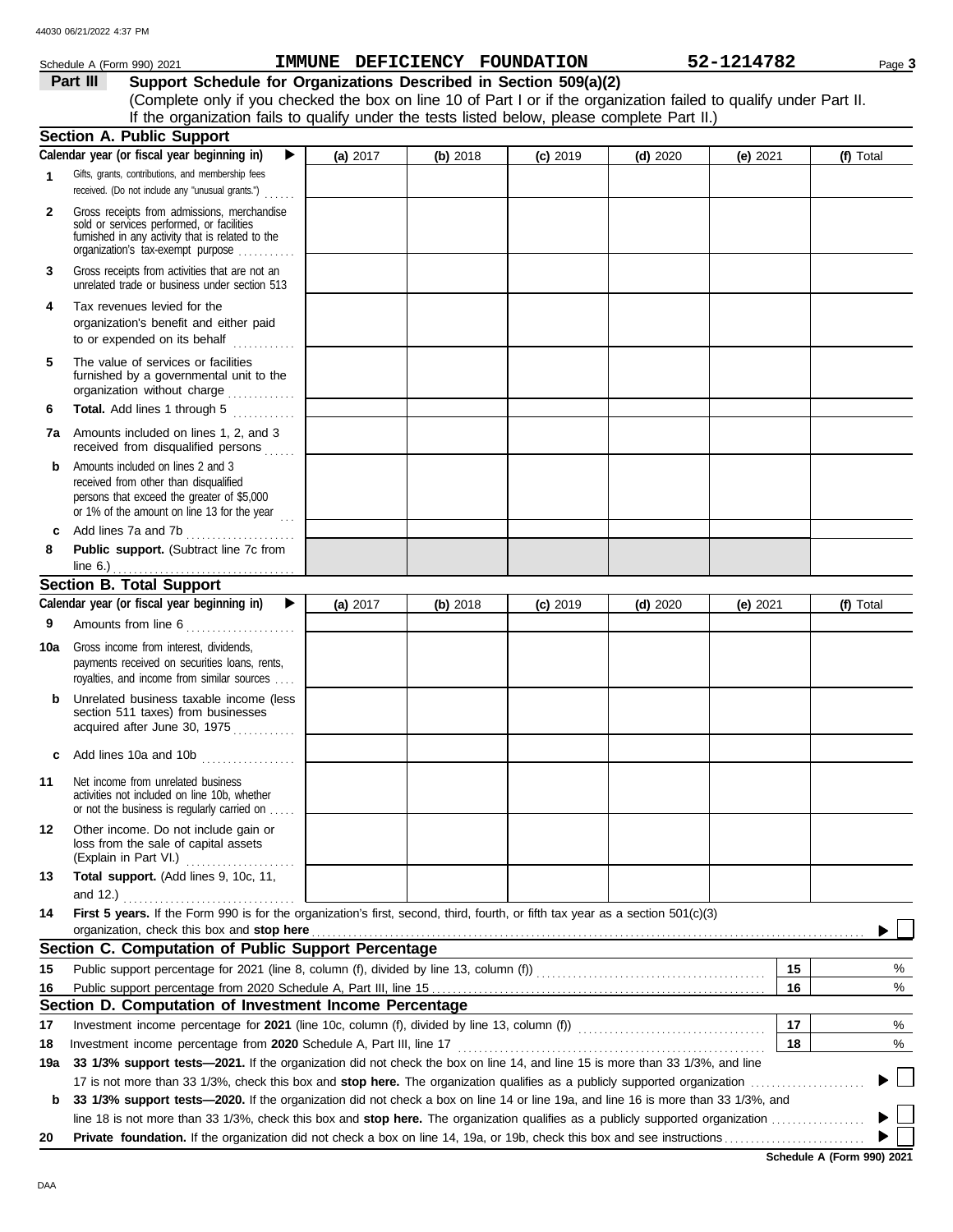|     | IMMUNE DEFICIENCY FOUNDATION<br>Schedule A (Form 990) 2021                                                                                                                  | 52-1214782      | Page 4    |
|-----|-----------------------------------------------------------------------------------------------------------------------------------------------------------------------------|-----------------|-----------|
|     | Part IV<br><b>Supporting Organizations</b>                                                                                                                                  |                 |           |
|     | (Complete only if you checked a box in line 12 on Part I. If you checked box 12a, Part I, complete Sections A                                                               |                 |           |
|     | and B. If you checked box 12b, Part I, complete Sections A and C. If you checked box 12c, Part I, complete                                                                  |                 |           |
|     | Sections A, D, and E. If you checked box 12d, Part I, complete Sections A and D, and complete Part V.)                                                                      |                 |           |
|     | Section A. All Supporting Organizations                                                                                                                                     |                 |           |
|     |                                                                                                                                                                             |                 | Yes<br>No |
| 1   | Are all of the organization's supported organizations listed by name in the organization's governing                                                                        |                 |           |
|     | documents? If "No," describe in Part VI how the supported organizations are designated. If designated by                                                                    |                 |           |
|     | class or purpose, describe the designation. If historic and continuing relationship, explain.                                                                               | $\mathbf{1}$    |           |
| 2   | Did the organization have any supported organization that does not have an IRS determination of status                                                                      |                 |           |
|     | under section 509(a)(1) or (2)? If "Yes," explain in Part VI how the organization determined that the supported                                                             |                 |           |
|     | organization was described in section 509(a)(1) or (2).                                                                                                                     | $\mathbf{2}$    |           |
| За  | Did the organization have a supported organization described in section $501(c)(4)$ , (5), or (6)? If "Yes," answer                                                         |                 |           |
|     | lines 3b and 3c below.                                                                                                                                                      | 3a              |           |
| b   | Did the organization confirm that each supported organization qualified under section $501(c)(4)$ , (5), or (6) and                                                         |                 |           |
|     | satisfied the public support tests under section 509(a)(2)? If "Yes," describe in Part VI when and how the                                                                  |                 |           |
|     | organization made the determination.                                                                                                                                        | 3b              |           |
| c   | Did the organization ensure that all support to such organizations was used exclusively for section $170(c)(2)(B)$                                                          |                 |           |
|     | purposes? If "Yes," explain in Part VI what controls the organization put in place to ensure such use.                                                                      | 3c              |           |
| 4а  | Was any supported organization not organized in the United States ("foreign supported organization")? If                                                                    |                 |           |
|     | "Yes," and if you checked box 12a or 12b in Part I, answer lines 4b and 4c below.                                                                                           | 4a              |           |
| b   | Did the organization have ultimate control and discretion in deciding whether to make grants to the foreign                                                                 |                 |           |
|     | supported organization? If "Yes," describe in Part VI how the organization had such control and discretion                                                                  |                 |           |
|     | despite being controlled or supervised by or in connection with its supported organizations.                                                                                | 4b              |           |
| c   | Did the organization support any foreign supported organization that does not have an IRS determination                                                                     |                 |           |
|     | under sections $501(c)(3)$ and $509(a)(1)$ or (2)? If "Yes," explain in Part VI what controls the organization used                                                         |                 |           |
|     | to ensure that all support to the foreign supported organization was used exclusively for section $170(c)(2)(B)$                                                            |                 |           |
|     | purposes.                                                                                                                                                                   | 4c              |           |
| 5а  | Did the organization add, substitute, or remove any supported organizations during the tax year? If "Yes,"                                                                  |                 |           |
|     | answer lines 5b and 5c below (if applicable). Also, provide detail in Part VI, including (i) the names and EIN                                                              |                 |           |
|     | numbers of the supported organizations added, substituted, or removed; (ii) the reasons for each such action;                                                               |                 |           |
|     | (iii) the authority under the organization's organizing document authorizing such action; and (iv) how the action                                                           |                 |           |
|     | was accomplished (such as by amendment to the organizing document).                                                                                                         | 5a              |           |
| b   | Type I or Type II only. Was any added or substituted supported organization part of a class already                                                                         |                 |           |
|     | designated in the organization's organizing document?                                                                                                                       | 5b              |           |
| с   | <b>Substitutions only.</b> Was the substitution the result of an event beyond the organization's control?                                                                   | 5c              |           |
| 6   | Did the organization provide support (whether in the form of grants or the provision of services or facilities) to                                                          |                 |           |
|     | anyone other than (i) its supported organizations, (ii) individuals that are part of the charitable class benefited                                                         |                 |           |
|     | by one or more of its supported organizations, or (iii) other supporting organizations that also support or                                                                 |                 |           |
|     | benefit one or more of the filing organization's supported organizations? If "Yes," provide detail in Part VI.                                                              | 6               |           |
| 7   | Did the organization provide a grant, loan, compensation, or other similar payment to a substantial contributor                                                             |                 |           |
|     | (as defined in section $4958(c)(3)(C)$ ), a family member of a substantial contributor, or a 35% controlled entity                                                          |                 |           |
|     | with regard to a substantial contributor? If "Yes," complete Part I of Schedule L (Form 990).                                                                               | 7               |           |
| 8   | Did the organization make a loan to a disqualified person (as defined in section 4958) not described on line                                                                |                 |           |
|     | 7? If "Yes," complete Part I of Schedule L (Form 990).                                                                                                                      | 8               |           |
| 9а  | Was the organization controlled directly or indirectly at any time during the tax year by one or more                                                                       |                 |           |
|     | disqualified persons, as defined in section 4946 (other than foundation managers and organizations                                                                          |                 |           |
|     | described in section 509(a)(1) or (2))? If "Yes," provide detail in Part VI.                                                                                                | 9a              |           |
|     | Did one or more disqualified persons (as defined on line 9a) hold a controlling interest in any entity in which                                                             |                 |           |
| b   | the supporting organization had an interest? If "Yes," provide detail in Part VI.                                                                                           | 9b              |           |
| c   | Did a disqualified person (as defined on line 9a) have an ownership interest in, or derive any personal benefit                                                             |                 |           |
|     | from, assets in which the supporting organization also had an interest? If "Yes," provide detail in Part VI.                                                                | 9с              |           |
|     |                                                                                                                                                                             |                 |           |
| 10a | Was the organization subject to the excess business holdings rules of section 4943 because of section                                                                       |                 |           |
|     | 4943(f) (regarding certain Type II supporting organizations, and all Type III non-functionally integrated<br>supporting organizations)? If "Yes," answer line 10b below.    | 10a             |           |
|     |                                                                                                                                                                             |                 |           |
| b   | Did the organization have any excess business holdings in the tax year? (Use Schedule C, Form 4720, to<br>determine whether the organization had excess business holdings.) | 10 <sub>b</sub> |           |
|     |                                                                                                                                                                             |                 |           |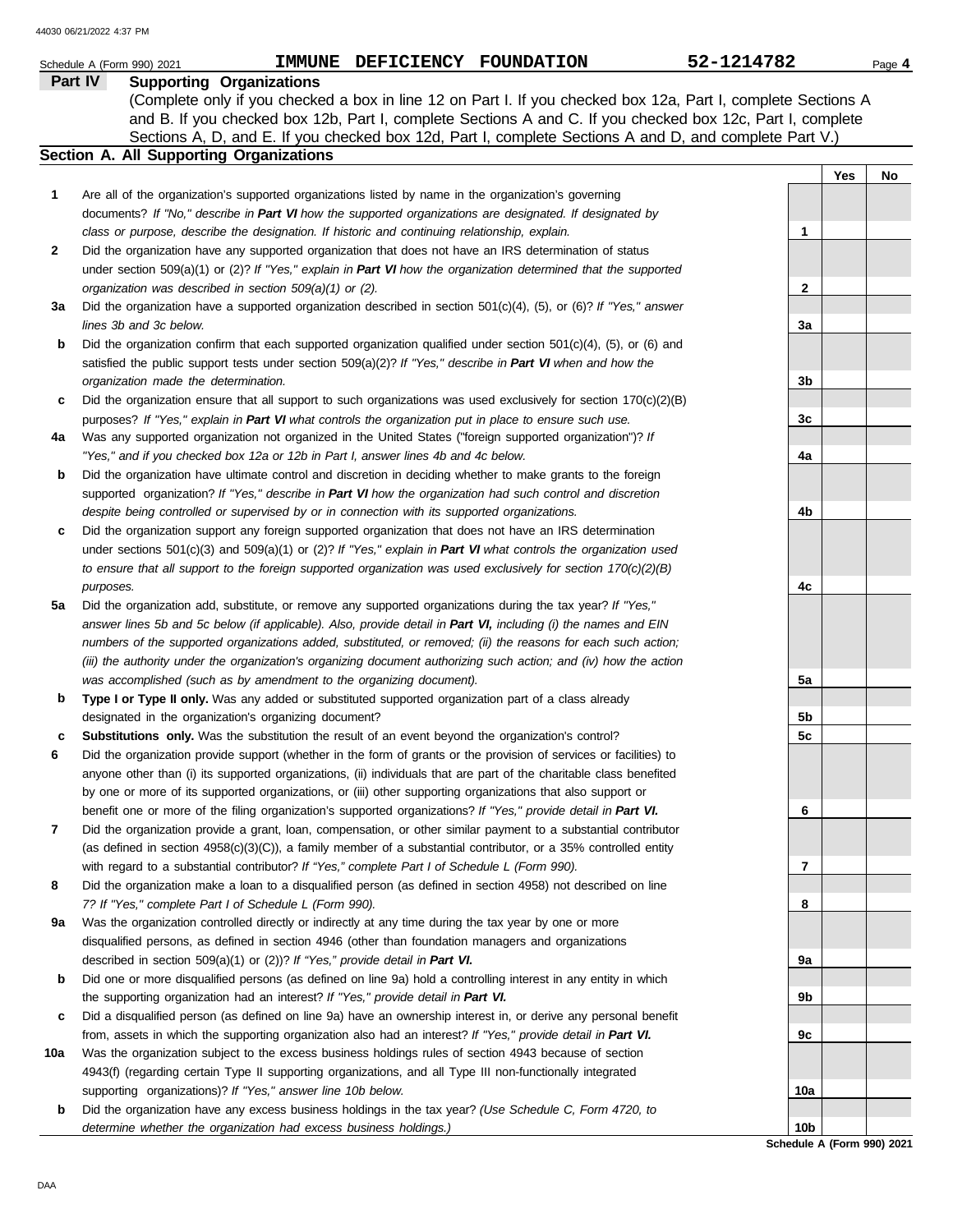|    | 44030 06/21/2022 4:37 PM<br>52-1214782<br>IMMUNE DEFICIENCY FOUNDATION                                                            |                 |     |        |
|----|-----------------------------------------------------------------------------------------------------------------------------------|-----------------|-----|--------|
|    | Schedule A (Form 990) 2021<br>Part IV<br><b>Supporting Organizations (continued)</b>                                              |                 |     | Page 5 |
|    |                                                                                                                                   |                 | Yes | No     |
| 11 | Has the organization accepted a gift or contribution from any of the following persons?                                           |                 |     |        |
| a  | A person who directly or indirectly controls, either alone or together with persons described on lines 11b and                    |                 |     |        |
|    | 11c below, the governing body of a supported organization?                                                                        | 11a             |     |        |
| b  | A family member of a person described on line 11a above?                                                                          | 11 <sub>b</sub> |     |        |
| C  | A 35% controlled entity of a person described on line 11a or 11b above? If "Yes" to line 11a, 11b, or 11c,                        |                 |     |        |
|    | provide detail in Part VI.                                                                                                        | 11c             |     |        |
|    | Section B. Type I Supporting Organizations                                                                                        |                 |     |        |
|    |                                                                                                                                   |                 | Yes | No     |
| 1  | Did the governing body, members of the governing body, officers acting in their official capacity, or membership of one or        |                 |     |        |
|    | more supported organizations have the power to regularly appoint or elect at least a majority of the organization's officers,     |                 |     |        |
|    | directors, or trustees at all times during the tax year? If "No," describe in Part VI how the supported organization(s)           |                 |     |        |
|    | effectively operated, supervised, or controlled the organization's activities. If the organization had more than one supported    |                 |     |        |
|    | organization, describe how the powers to appoint and/or remove officers, directors, or trustees were allocated among the          |                 |     |        |
|    | supported organizations and what conditions or restrictions, if any, applied to such powers during the tax year.                  | 1               |     |        |
| 2  | Did the organization operate for the benefit of any supported organization other than the supported                               |                 |     |        |
|    | organization(s) that operated, supervised, or controlled the supporting organization? If "Yes," explain in Part                   |                 |     |        |
|    | VI how providing such benefit carried out the purposes of the supported organization(s) that operated,                            |                 |     |        |
|    | supervised, or controlled the supporting organization.                                                                            | $\mathbf{2}$    |     |        |
|    | Section C. Type II Supporting Organizations                                                                                       |                 |     |        |
|    |                                                                                                                                   |                 | Yes | No     |
| 1  | Were a majority of the organization's directors or trustees during the tax year also a majority of the directors                  |                 |     |        |
|    | or trustees of each of the organization's supported organization(s)? If "No," describe in Part VI how control                     |                 |     |        |
|    | or management of the supporting organization was vested in the same persons that controlled or managed                            |                 |     |        |
|    | the supported organization(s).                                                                                                    | 1               |     |        |
|    | Section D. All Type III Supporting Organizations                                                                                  |                 |     |        |
|    |                                                                                                                                   |                 | Yes | No     |
| 1  | Did the organization provide to each of its supported organizations, by the last day of the fifth month of the                    |                 |     |        |
|    | organization's tax year, (i) a written notice describing the type and amount of support provided during the prior tax             |                 |     |        |
|    | year, (ii) a copy of the Form 990 that was most recently filed as of the date of notification, and (iii) copies of the            |                 |     |        |
|    | organization's governing documents in effect on the date of notification, to the extent not previously provided?                  | 1               |     |        |
| 2  | Were any of the organization's officers, directors, or trustees either (i) appointed or elected by the supported                  |                 |     |        |
|    | organization(s) or (ii) serving on the governing body of a supported organization? If "No," explain in Part VI how                |                 |     |        |
|    | the organization maintained a close and continuous working relationship with the supported organization(s).                       | 2               |     |        |
| 3  | By reason of the relationship described on line 2, above, did the organization's supported organizations have                     |                 |     |        |
|    | a significant voice in the organization's investment policies and in directing the use of the organization's                      |                 |     |        |
|    | income or assets at all times during the tax year? If "Yes," describe in Part VI the role the organization's                      |                 |     |        |
|    | supported organizations played in this regard.                                                                                    | 3               |     |        |
|    | Section E. Type III Functionally Integrated Supporting Organizations                                                              |                 |     |        |
| 1  | Check the box next to the method that the organization used to satisfy the Integral Part Test during the year (see instructions). |                 |     |        |
| a  | The organization satisfied the Activities Test. Complete line 2 below.                                                            |                 |     |        |
| b  | The organization is the parent of each of its supported organizations. Complete line 3 below.                                     |                 |     |        |
| c  | The organization supported a governmental entity. Describe in Part VI how you supported a governmental entity (see instructions). |                 |     |        |
| 2  | Activities Test. Answer lines 2a and 2b below.                                                                                    |                 | Yes | No     |
| а  | Did substantially all of the organization's activities during the tax year directly further the exempt purposes of                |                 |     |        |
|    | the supported organization(s) to which the organization was responsive? If "Yes," then in Part VI identify                        |                 |     |        |
|    | those supported organizations and explain how these activities directly furthered their exempt purposes,                          |                 |     |        |
|    | how the organization was responsive to those supported organizations, and how the organization determined                         |                 |     |        |
|    | that these activities constituted substantially all of its activities.                                                            | 2a              |     |        |
| b  | Did the activities described on line 2a, above, constitute activities that, but for the organization's                            |                 |     |        |

- involvement, one or more of the organization's supported organization(s) would have been engaged in? *If "Yes," explain in Part VI the reasons for the organization's position that its supported organization(s) would have engaged in these activities but for the organization's involvement.*
- **3** Parent of Supported Organizations. *Answer lines 3a and 3b below.*
- **a** Did the organization have the power to regularly appoint or elect a majority of the officers, directors, or trustees of each of the supported organizations? *If "Yes" or "No," provide details in Part VI.*
- DAA **Schedule A (Form 990) 2021 b** Did the organization exercise a substantial degree of direction over the policies, programs, and activities of each of its supported organizations? *If "Yes," describe in Part VI the role played by the organization in this regard.*

**2b**

**3a**

**3b**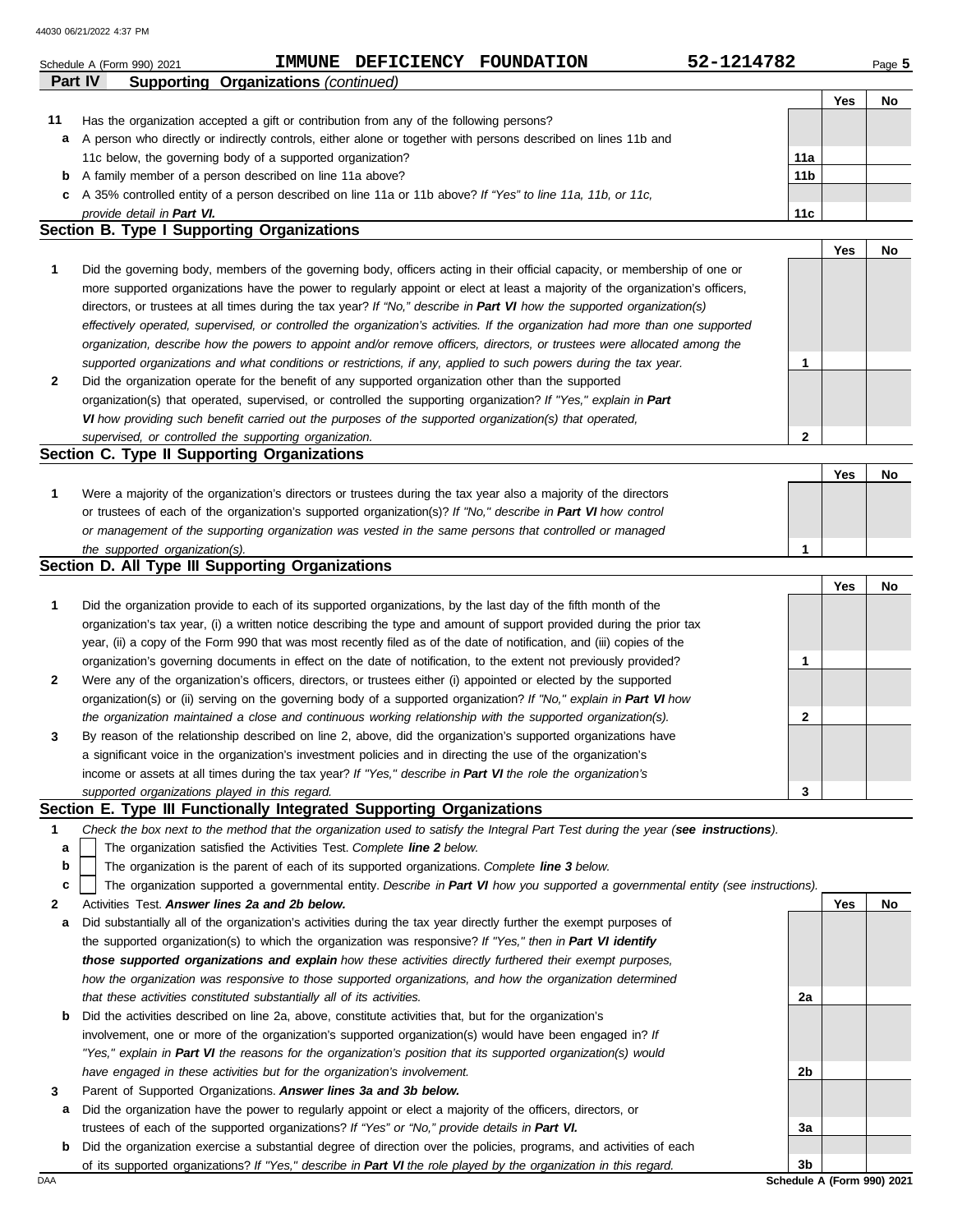|                | IMMUNE DEFICIENCY FOUNDATION<br>Schedule A (Form 990) 2021                                                                       |                | 52-1214782     | Page 6                         |
|----------------|----------------------------------------------------------------------------------------------------------------------------------|----------------|----------------|--------------------------------|
| Part V         | Type III Non-Functionally Integrated 509(a)(3) Supporting Organizations                                                          |                |                |                                |
| 1              | Check here if the organization satisfied the Integral Part Test as a qualifying trust on Nov. 20, 1970 (explain in Part VI). See |                |                |                                |
|                | instructions. All other Type III non-functionally integrated supporting organizations must complete Sections A through E.        |                |                |                                |
|                | Section A - Adjusted Net Income                                                                                                  |                | (A) Prior Year | (B) Current Year<br>(optional) |
| 1              | Net short-term capital gain                                                                                                      | $\mathbf{1}$   |                |                                |
| $\mathbf{2}$   | Recoveries of prior-year distributions                                                                                           | $\mathbf{2}$   |                |                                |
| 3              | Other gross income (see instructions)                                                                                            | 3              |                |                                |
| 4              | Add lines 1 through 3.                                                                                                           | 4              |                |                                |
| 5              | Depreciation and depletion                                                                                                       | 5              |                |                                |
| 6              | Portion of operating expenses paid or incurred for production or collection                                                      |                |                |                                |
|                | of gross income or for management, conservation, or maintenance of                                                               |                |                |                                |
|                | property held for production of income (see instructions)                                                                        | 6              |                |                                |
| $\mathbf{7}$   | Other expenses (see instructions)                                                                                                | $\overline{7}$ |                |                                |
| 8              | Adjusted Net Income (subtract lines 5, 6, and 7 from line 4)                                                                     | 8              |                |                                |
|                | Section B - Minimum Asset Amount                                                                                                 |                | (A) Prior Year | (B) Current Year<br>(optional) |
| 1              | Aggregate fair market value of all non-exempt-use assets (see                                                                    |                |                |                                |
|                | instructions for short tax year or assets held for part of year):                                                                |                |                |                                |
|                | <b>a</b> Average monthly value of securities                                                                                     | 1a             |                |                                |
|                | <b>b</b> Average monthly cash balances                                                                                           | 1 <sub>b</sub> |                |                                |
|                | c Fair market value of other non-exempt-use assets                                                                               | 1 <sub>c</sub> |                |                                |
|                | <b>d Total</b> (add lines 1a, 1b, and 1c)                                                                                        | 1d             |                |                                |
|                | <b>e</b> Discount claimed for blockage or other factors                                                                          |                |                |                                |
|                | (explain in detail in Part VI):                                                                                                  |                |                |                                |
| $\mathbf{2}$   | Acquisition indebtedness applicable to non-exempt-use assets                                                                     | $\mathbf{2}$   |                |                                |
| 3              | Subtract line 2 from line 1d.                                                                                                    | 3              |                |                                |
| 4              | Cash deemed held for exempt use. Enter 0.015 of line 3 (for greater amount,                                                      |                |                |                                |
|                | see instructions).                                                                                                               | 4              |                |                                |
| 5              | Net value of non-exempt-use assets (subtract line 4 from line 3)                                                                 | 5              |                |                                |
| 6              | Multiply line 5 by 0.035.                                                                                                        | 6              |                |                                |
| $\overline{7}$ | Recoveries of prior-year distributions                                                                                           | $\overline{7}$ |                |                                |
| 8              | Minimum Asset Amount (add line 7 to line 6)                                                                                      | 8              |                |                                |
|                | Section C - Distributable Amount                                                                                                 |                |                | <b>Current Year</b>            |
| $\mathbf 1$    | Adjusted net income for prior year (from Section A, line 8, column A)                                                            | $\mathbf{1}$   |                |                                |
| $\mathbf{2}$   | Enter 0.85 of line 1.                                                                                                            | $\mathbf{2}$   |                |                                |
| 3              | Minimum asset amount for prior year (from Section B, line 8, column A)                                                           | 3              |                |                                |
| 4              | Enter greater of line 2 or line 3.                                                                                               | 4              |                |                                |
| 5              | Income tax imposed in prior year                                                                                                 | 5              |                |                                |
| 6              | <b>Distributable Amount.</b> Subtract line 5 from line 4, unless subject to                                                      |                |                |                                |
|                | emergency temporary reduction (see instructions).                                                                                | 6              |                |                                |

**7** (see instructions). Check here if the current year is the organization's first as a non-functionally integrated Type III supporting organization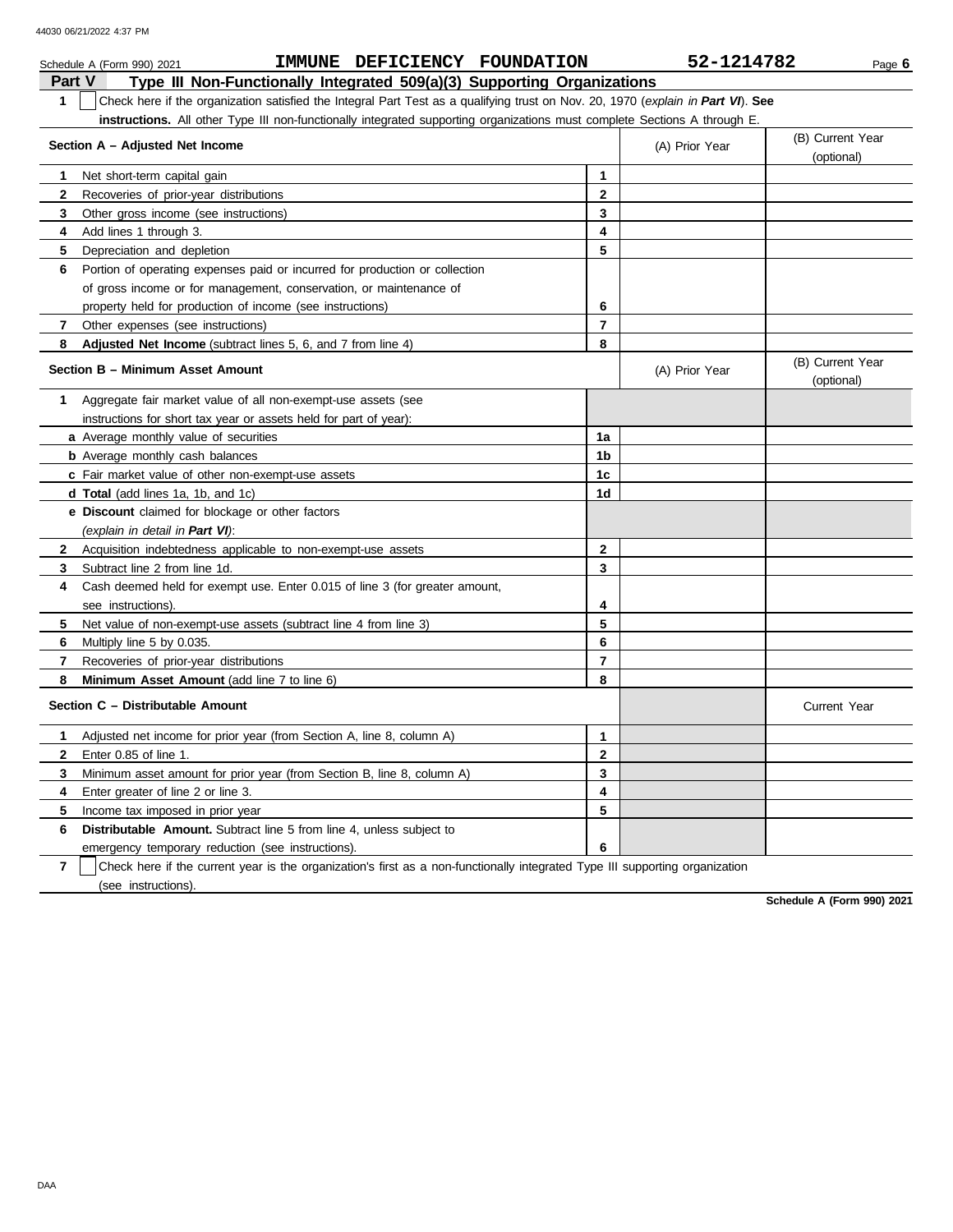|              | IMMUNE DEFICIENCY FOUNDATION<br>Schedule A (Form 990) 2021                                                 |                                    | 52-1214782                                    | Page 7                                           |
|--------------|------------------------------------------------------------------------------------------------------------|------------------------------------|-----------------------------------------------|--------------------------------------------------|
| Part V       | Type III Non-Functionally Integrated 509(a)(3) Supporting Organizations (continued)                        |                                    |                                               |                                                  |
|              | Section D - Distributions                                                                                  |                                    |                                               | <b>Current Year</b>                              |
| 1            | Amounts paid to supported organizations to accomplish exempt purposes                                      |                                    |                                               |                                                  |
| 2            | Amounts paid to perform activity that directly furthers exempt purposes of supported                       |                                    |                                               |                                                  |
|              | organizations, in excess of income from activity                                                           |                                    |                                               |                                                  |
| 3            | Administrative expenses paid to accomplish exempt purposes of supported organizations                      |                                    |                                               |                                                  |
| 4            | Amounts paid to acquire exempt-use assets                                                                  |                                    |                                               |                                                  |
| 5            | Qualified set-aside amounts (prior IRS approval required—provide details in Part VI)                       |                                    |                                               |                                                  |
| 6            | Other distributions (describe in Part VI). See instructions.                                               |                                    |                                               |                                                  |
| 7            | <b>Total annual distributions.</b> Add lines 1 through 6.                                                  |                                    |                                               |                                                  |
| 8            | Distributions to attentive supported organizations to which the organization is responsive                 |                                    |                                               |                                                  |
|              | (provide details in Part VI). See instructions.                                                            |                                    |                                               |                                                  |
| 9            | Distributable amount for 2021 from Section C, line 6                                                       |                                    |                                               |                                                  |
| 10           | Line 8 amount divided by line 9 amount                                                                     |                                    |                                               |                                                  |
|              | <b>Section E - Distribution Allocations (see instructions)</b>                                             | (i)<br><b>Excess Distributions</b> | (ii)<br><b>Underdistributions</b><br>Pre-2021 | (iii)<br><b>Distributable</b><br>Amount for 2021 |
| 1            | Distributable amount for 2021 from Section C, line 6                                                       |                                    |                                               |                                                  |
| $\mathbf{2}$ | Underdistributions, if any, for years prior to 2021<br>(reasonable cause required-explain in Part VI). See |                                    |                                               |                                                  |
|              | instructions.                                                                                              |                                    |                                               |                                                  |
| 3            | Excess distributions carryover, if any, to 2021                                                            |                                    |                                               |                                                  |
|              |                                                                                                            |                                    |                                               |                                                  |
|              |                                                                                                            |                                    |                                               |                                                  |
|              |                                                                                                            |                                    |                                               |                                                  |
|              |                                                                                                            |                                    |                                               |                                                  |
|              |                                                                                                            |                                    |                                               |                                                  |
|              | f Total of lines 3a through 3e                                                                             |                                    |                                               |                                                  |
|              | g Applied to underdistributions of prior years                                                             |                                    |                                               |                                                  |
|              | h Applied to 2021 distributable amount                                                                     |                                    |                                               |                                                  |
|              | Carryover from 2016 not applied (see instructions)                                                         |                                    |                                               |                                                  |
|              | Remainder. Subtract lines 3g, 3h, and 3i from line 3f.                                                     |                                    |                                               |                                                  |
| 4            | Distributions for 2021 from                                                                                |                                    |                                               |                                                  |
|              | \$<br>Section D, line 7:                                                                                   |                                    |                                               |                                                  |
|              | a Applied to underdistributions of prior years                                                             |                                    |                                               |                                                  |
|              | <b>b</b> Applied to 2021 distributable amount                                                              |                                    |                                               |                                                  |
|              | c Remainder. Subtract lines 4a and 4b from line 4.                                                         |                                    |                                               |                                                  |
| 5            | Remaining underdistributions for years prior to 2021, if                                                   |                                    |                                               |                                                  |
|              | any. Subtract lines 3g and 4a from line 2. For result                                                      |                                    |                                               |                                                  |
|              | greater than zero, explain in Part VI. See instructions.                                                   |                                    |                                               |                                                  |
| 6            | Remaining underdistributions for 2021 Subtract lines 3h                                                    |                                    |                                               |                                                  |
|              | and 4b from line 1. For result greater than zero, explain in                                               |                                    |                                               |                                                  |
|              | Part VI. See instructions.                                                                                 |                                    |                                               |                                                  |
| 7            | Excess distributions carryover to 2022. Add lines 3j                                                       |                                    |                                               |                                                  |
|              | and 4c.                                                                                                    |                                    |                                               |                                                  |
| 8            | Breakdown of line 7:                                                                                       |                                    |                                               |                                                  |
|              | a Excess from 2017                                                                                         |                                    |                                               |                                                  |
|              |                                                                                                            |                                    |                                               |                                                  |
|              |                                                                                                            |                                    |                                               |                                                  |
|              |                                                                                                            |                                    |                                               |                                                  |
|              | e Excess from 2021                                                                                         |                                    |                                               |                                                  |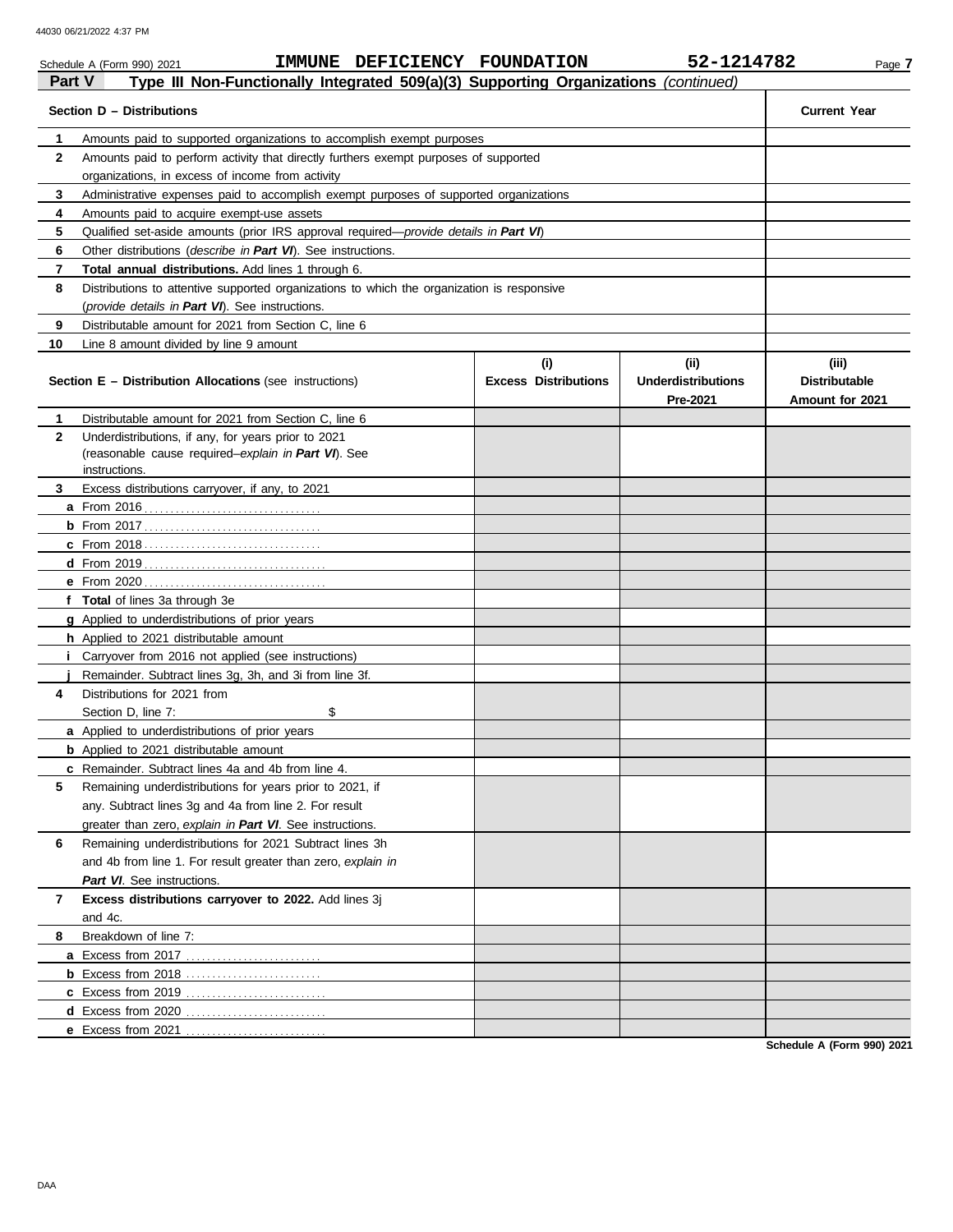| Schedule A (Form 990) 2021 |  | IMMUNE DEFICIENCY FOUNDATION           |              | 52-1214782                                                                                                                                                                                                                                                                                                                                                                                                                                                                                                                                                                                  | Page 8 |
|----------------------------|--|----------------------------------------|--------------|---------------------------------------------------------------------------------------------------------------------------------------------------------------------------------------------------------------------------------------------------------------------------------------------------------------------------------------------------------------------------------------------------------------------------------------------------------------------------------------------------------------------------------------------------------------------------------------------|--------|
| Part VI                    |  |                                        |              | Supplemental Information. Provide the explanations required by Part II, line 10; Part II, line 17a or 17b; Part<br>III, line 12; Part IV, Section A, lines 1, 2, 3b, 3c, 4b, 4c, 5a, 6, 9a, 9b, 9c, 11a, 11b, and 11c; Part IV, Section<br>B, lines 1 and 2; Part IV, Section C, line 1; Part IV, Section D, lines 2 and 3; Part IV, Section E, lines 1c, 2a, 2b,<br>3a, and 3b; Part V, line 1; Part V, Section B, line 1e; Part V, Section D, lines 5, 6, and 8; and Part V, Section E,<br>lines 2, 5, and 6. Also complete this part for any additional information. (See instructions.) |        |
|                            |  | PART II, LINE 10 - OTHER INCOME DETAIL |              |                                                                                                                                                                                                                                                                                                                                                                                                                                                                                                                                                                                             |        |
|                            |  |                                        |              |                                                                                                                                                                                                                                                                                                                                                                                                                                                                                                                                                                                             |        |
|                            |  |                                        | 69,891<br>\$ |                                                                                                                                                                                                                                                                                                                                                                                                                                                                                                                                                                                             |        |
|                            |  |                                        |              |                                                                                                                                                                                                                                                                                                                                                                                                                                                                                                                                                                                             |        |
|                            |  |                                        |              |                                                                                                                                                                                                                                                                                                                                                                                                                                                                                                                                                                                             |        |
|                            |  |                                        |              |                                                                                                                                                                                                                                                                                                                                                                                                                                                                                                                                                                                             |        |
|                            |  |                                        |              |                                                                                                                                                                                                                                                                                                                                                                                                                                                                                                                                                                                             |        |
|                            |  |                                        |              |                                                                                                                                                                                                                                                                                                                                                                                                                                                                                                                                                                                             |        |
|                            |  |                                        |              |                                                                                                                                                                                                                                                                                                                                                                                                                                                                                                                                                                                             |        |
|                            |  |                                        |              |                                                                                                                                                                                                                                                                                                                                                                                                                                                                                                                                                                                             |        |
|                            |  |                                        |              |                                                                                                                                                                                                                                                                                                                                                                                                                                                                                                                                                                                             |        |
|                            |  |                                        |              |                                                                                                                                                                                                                                                                                                                                                                                                                                                                                                                                                                                             |        |
|                            |  |                                        |              |                                                                                                                                                                                                                                                                                                                                                                                                                                                                                                                                                                                             |        |
|                            |  |                                        |              |                                                                                                                                                                                                                                                                                                                                                                                                                                                                                                                                                                                             |        |
|                            |  |                                        |              |                                                                                                                                                                                                                                                                                                                                                                                                                                                                                                                                                                                             |        |
|                            |  |                                        |              |                                                                                                                                                                                                                                                                                                                                                                                                                                                                                                                                                                                             |        |
|                            |  |                                        |              |                                                                                                                                                                                                                                                                                                                                                                                                                                                                                                                                                                                             |        |
|                            |  |                                        |              |                                                                                                                                                                                                                                                                                                                                                                                                                                                                                                                                                                                             |        |
|                            |  |                                        |              |                                                                                                                                                                                                                                                                                                                                                                                                                                                                                                                                                                                             |        |
|                            |  |                                        |              |                                                                                                                                                                                                                                                                                                                                                                                                                                                                                                                                                                                             |        |
|                            |  |                                        |              |                                                                                                                                                                                                                                                                                                                                                                                                                                                                                                                                                                                             |        |
|                            |  |                                        |              |                                                                                                                                                                                                                                                                                                                                                                                                                                                                                                                                                                                             |        |
|                            |  |                                        |              |                                                                                                                                                                                                                                                                                                                                                                                                                                                                                                                                                                                             |        |
|                            |  |                                        |              |                                                                                                                                                                                                                                                                                                                                                                                                                                                                                                                                                                                             |        |
|                            |  |                                        |              |                                                                                                                                                                                                                                                                                                                                                                                                                                                                                                                                                                                             |        |
|                            |  |                                        |              |                                                                                                                                                                                                                                                                                                                                                                                                                                                                                                                                                                                             |        |
|                            |  |                                        |              |                                                                                                                                                                                                                                                                                                                                                                                                                                                                                                                                                                                             |        |
|                            |  |                                        |              |                                                                                                                                                                                                                                                                                                                                                                                                                                                                                                                                                                                             |        |
|                            |  |                                        |              |                                                                                                                                                                                                                                                                                                                                                                                                                                                                                                                                                                                             |        |
|                            |  |                                        |              |                                                                                                                                                                                                                                                                                                                                                                                                                                                                                                                                                                                             |        |
|                            |  |                                        |              |                                                                                                                                                                                                                                                                                                                                                                                                                                                                                                                                                                                             |        |
|                            |  |                                        |              |                                                                                                                                                                                                                                                                                                                                                                                                                                                                                                                                                                                             |        |
|                            |  |                                        |              |                                                                                                                                                                                                                                                                                                                                                                                                                                                                                                                                                                                             |        |
|                            |  |                                        |              |                                                                                                                                                                                                                                                                                                                                                                                                                                                                                                                                                                                             |        |
|                            |  |                                        |              |                                                                                                                                                                                                                                                                                                                                                                                                                                                                                                                                                                                             |        |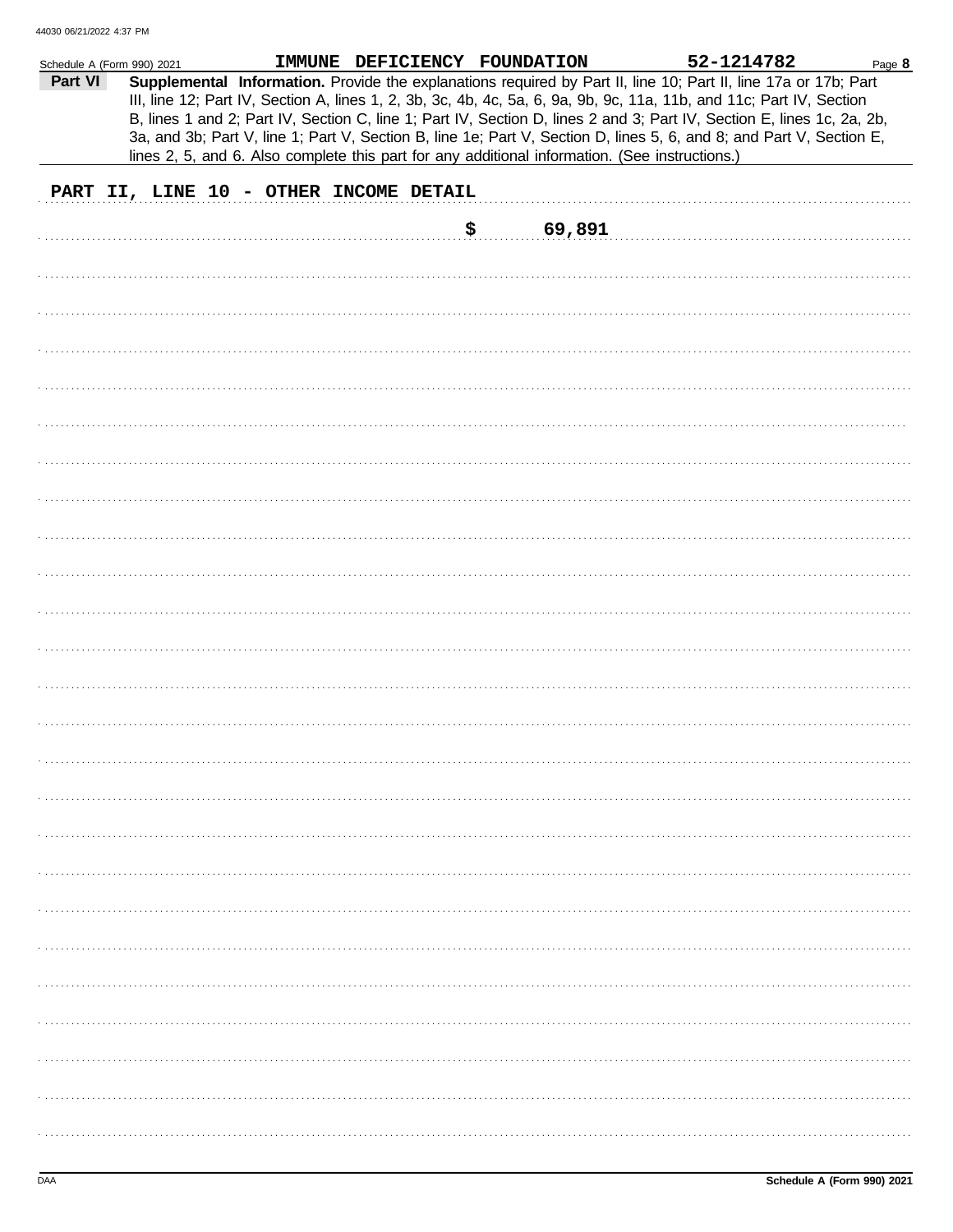| <b>SCHEDULE C</b>                                                                           |                                                                                                                                                  | <b>Political Campaign and Lobbying Activities</b>                                       |                                    |                                                                             | OMB No. 1545-0047                                                                                                                                           |  |  |  |  |
|---------------------------------------------------------------------------------------------|--------------------------------------------------------------------------------------------------------------------------------------------------|-----------------------------------------------------------------------------------------|------------------------------------|-----------------------------------------------------------------------------|-------------------------------------------------------------------------------------------------------------------------------------------------------------|--|--|--|--|
| (Form 990)<br>For Organizations Exempt From Income Tax Under section 501(c) and section 527 |                                                                                                                                                  |                                                                                         |                                    |                                                                             |                                                                                                                                                             |  |  |  |  |
|                                                                                             | Complete if the organization is described below.                                                                                                 |                                                                                         | Attach to Form 990 or Form 990-EZ. |                                                                             | <b>Open to Public</b>                                                                                                                                       |  |  |  |  |
| Department of the Treasury<br>Internal Revenue Service                                      |                                                                                                                                                  | $\triangleright$ Go to www.irs.gov/Form990 for instructions and the latest information. |                                    |                                                                             | <b>Inspection</b>                                                                                                                                           |  |  |  |  |
|                                                                                             | If the organization answered "Yes," on Form 990, Part IV, line 3, or Form 990-EZ, Part V, line 46 (Political Campaign Activities), then          |                                                                                         |                                    |                                                                             |                                                                                                                                                             |  |  |  |  |
| • Section 501(c)(3) organizations: Complete Parts I-A and B. Do not complete Part I-C.      |                                                                                                                                                  |                                                                                         |                                    |                                                                             |                                                                                                                                                             |  |  |  |  |
|                                                                                             | • Section 501(c) (other than section 501(c)(3)) organizations: Complete Parts I-A and C below. Do not complete Part I-B.                         |                                                                                         |                                    |                                                                             |                                                                                                                                                             |  |  |  |  |
| · Section 527 organizations: Complete Part I-A only.                                        |                                                                                                                                                  |                                                                                         |                                    |                                                                             |                                                                                                                                                             |  |  |  |  |
|                                                                                             | If the organization answered "Yes," on Form 990, Part IV, line 4, or Form 990-EZ, Part VI, line 47 (Lobbying Activities), then                   |                                                                                         |                                    |                                                                             |                                                                                                                                                             |  |  |  |  |
|                                                                                             | • Section 501(c)(3) organizations that have filed Form 5768 (election under section 501(h)): Complete Part II-A. Do not complete Part II-B.      |                                                                                         |                                    |                                                                             |                                                                                                                                                             |  |  |  |  |
|                                                                                             | • Section 501(c)(3) organizations that have NOT filed Form 5768 (election under section 501(h)): Complete Part II-B. Do not complete Part II-A.  |                                                                                         |                                    |                                                                             |                                                                                                                                                             |  |  |  |  |
|                                                                                             | If the organization answered "Yes," on Form 990, Part IV, line 5 (Proxy Tax) (See separate instructions) or Form 990-EZ, Part V, line 35c (Proxy |                                                                                         |                                    |                                                                             |                                                                                                                                                             |  |  |  |  |
| Tax) (See separate instructions), then                                                      |                                                                                                                                                  |                                                                                         |                                    |                                                                             |                                                                                                                                                             |  |  |  |  |
| Name of organization                                                                        | · Section 501(c)(4), (5), or (6) organizations: Complete Part III.                                                                               |                                                                                         |                                    |                                                                             | Employer identification number                                                                                                                              |  |  |  |  |
|                                                                                             | IMMUNE DEFICIENCY FOUNDATION                                                                                                                     |                                                                                         |                                    | 52-1214782                                                                  |                                                                                                                                                             |  |  |  |  |
| Part I-A                                                                                    | Complete if the organization is exempt under section 501(c) or is a section 527 organization.                                                    |                                                                                         |                                    |                                                                             |                                                                                                                                                             |  |  |  |  |
| 1                                                                                           | Provide a description of the organization's direct and indirect political campaign activities in Part IV. See instructions for                   |                                                                                         |                                    |                                                                             |                                                                                                                                                             |  |  |  |  |
| definition of "political campaign activities."                                              |                                                                                                                                                  |                                                                                         |                                    |                                                                             |                                                                                                                                                             |  |  |  |  |
| 2                                                                                           | Political campaign activity expenditures. See instructions                                                                                       |                                                                                         |                                    |                                                                             | $\triangleright$ \$                                                                                                                                         |  |  |  |  |
| 3                                                                                           |                                                                                                                                                  |                                                                                         |                                    |                                                                             |                                                                                                                                                             |  |  |  |  |
| Part I-B                                                                                    | Complete if the organization is exempt under section 501(c)(3).                                                                                  |                                                                                         |                                    |                                                                             |                                                                                                                                                             |  |  |  |  |
| 1                                                                                           |                                                                                                                                                  |                                                                                         |                                    |                                                                             | $\triangleright$ \$                                                                                                                                         |  |  |  |  |
| 2                                                                                           | Enter the amount of any excise tax incurred by organization managers under section 4955 [[[[[[[[[[[[[[[[[[[[[[                                   |                                                                                         |                                    |                                                                             | $\blacktriangleright$ \$                                                                                                                                    |  |  |  |  |
| 3                                                                                           |                                                                                                                                                  |                                                                                         |                                    |                                                                             | Yes<br><b>No</b>                                                                                                                                            |  |  |  |  |
| 4a Was a correction made?                                                                   |                                                                                                                                                  |                                                                                         |                                    |                                                                             | Yes<br>No                                                                                                                                                   |  |  |  |  |
| <b>b</b> If "Yes," describe in Part IV.                                                     |                                                                                                                                                  |                                                                                         |                                    |                                                                             |                                                                                                                                                             |  |  |  |  |
| Part I-C                                                                                    | Complete if the organization is exempt under section $501(c)$ , except section $501(c)(3)$ .                                                     |                                                                                         |                                    |                                                                             |                                                                                                                                                             |  |  |  |  |
| 1<br>activities                                                                             | Enter the amount directly expended by the filing organization for section 527 exempt function                                                    |                                                                                         |                                    | $\blacktriangleright$ \$                                                    |                                                                                                                                                             |  |  |  |  |
| 2                                                                                           | Enter the amount of the filing organization's funds contributed to other organizations for section                                               |                                                                                         |                                    |                                                                             |                                                                                                                                                             |  |  |  |  |
| 527 exempt function activities                                                              |                                                                                                                                                  |                                                                                         |                                    | $\blacktriangleright$ \$                                                    |                                                                                                                                                             |  |  |  |  |
| 3                                                                                           | Total exempt function expenditures. Add lines 1 and 2. Enter here and on Form 1120-POL,                                                          |                                                                                         |                                    |                                                                             |                                                                                                                                                             |  |  |  |  |
| line 17b                                                                                    |                                                                                                                                                  |                                                                                         |                                    | $\blacktriangleright$ s                                                     |                                                                                                                                                             |  |  |  |  |
|                                                                                             | Did the filing organization file Form 1120-POL for this year?                                                                                    |                                                                                         |                                    |                                                                             | Yes<br>No                                                                                                                                                   |  |  |  |  |
|                                                                                             | Enter the names, addresses and employer identification number (EIN) of all section 527 political organizations to which the filing               |                                                                                         |                                    |                                                                             |                                                                                                                                                             |  |  |  |  |
|                                                                                             | organization made payments. For each organization listed, enter the amount paid from the filing organization's funds. Also enter                 |                                                                                         |                                    |                                                                             |                                                                                                                                                             |  |  |  |  |
|                                                                                             | the amount of political contributions received that were promptly and directly delivered to a separate political organization, such              |                                                                                         |                                    |                                                                             |                                                                                                                                                             |  |  |  |  |
|                                                                                             | as a separate segregated fund or a political action committee (PAC). If additional space is needed, provide information in Part IV.              |                                                                                         |                                    |                                                                             |                                                                                                                                                             |  |  |  |  |
|                                                                                             | (a) Name                                                                                                                                         | (b) Address                                                                             | (c) EIN                            | (d) Amount paid from<br>filing organization's<br>funds. If none, enter -0-. | (e) Amount of political<br>contributions received and<br>promptly and directly<br>delivered to a separate<br>political organization.<br>If none, enter -0-. |  |  |  |  |
| (1)                                                                                         |                                                                                                                                                  |                                                                                         |                                    |                                                                             |                                                                                                                                                             |  |  |  |  |
| (2)                                                                                         |                                                                                                                                                  |                                                                                         |                                    |                                                                             |                                                                                                                                                             |  |  |  |  |
| (3)                                                                                         |                                                                                                                                                  |                                                                                         |                                    |                                                                             |                                                                                                                                                             |  |  |  |  |
| (4)                                                                                         |                                                                                                                                                  |                                                                                         |                                    |                                                                             |                                                                                                                                                             |  |  |  |  |
| (5)                                                                                         |                                                                                                                                                  |                                                                                         |                                    |                                                                             |                                                                                                                                                             |  |  |  |  |
| (6)                                                                                         |                                                                                                                                                  |                                                                                         |                                    |                                                                             |                                                                                                                                                             |  |  |  |  |

**For Paperwork Reduction Act Notice, see the Instructions for Form 990.**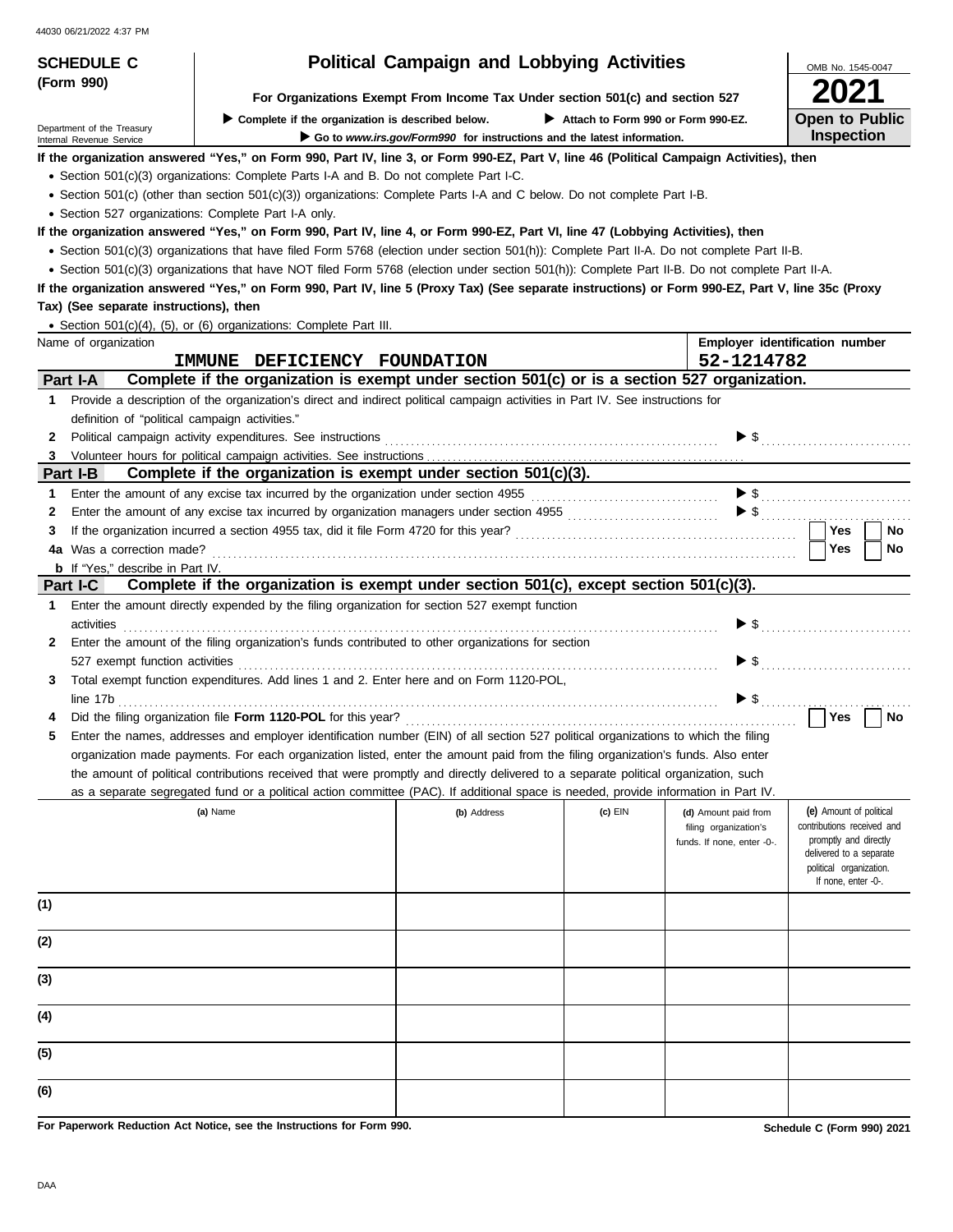|   | Schedule C (Form 990) 2021                                                                                      | IMMUNE DEFICIENCY FOUNDATION           |                                                                                                                     | 52-1214782                          | Page 2                         |
|---|-----------------------------------------------------------------------------------------------------------------|----------------------------------------|---------------------------------------------------------------------------------------------------------------------|-------------------------------------|--------------------------------|
|   | Complete if the organization is exempt under section 501(c)(3) and filed Form 5768 (election under<br>Part II-A |                                        |                                                                                                                     |                                     |                                |
|   | section 501(h)).                                                                                                |                                        |                                                                                                                     |                                     |                                |
|   | A Check                                                                                                         |                                        | if the filing organization belongs to an affiliated group (and list in Part IV each affiliated group member's name, |                                     |                                |
|   | address, EIN, expenses, and share of excess lobbying expenditures).                                             |                                        |                                                                                                                     |                                     |                                |
| В | Check                                                                                                           |                                        | if the filing organization checked box A and "limited control" provisions apply.                                    |                                     |                                |
|   | (The term "expenditures" means amounts paid or incurred.)                                                       | <b>Limits on Lobbying Expenditures</b> |                                                                                                                     | (a) Filing<br>organization's totals | (b) Affiliated<br>group totals |
|   |                                                                                                                 |                                        |                                                                                                                     | 58,108                              |                                |
|   | b                                                                                                               |                                        |                                                                                                                     | 167,023                             |                                |
|   |                                                                                                                 |                                        |                                                                                                                     | 225,131                             |                                |
|   | Other exempt purpose expenditures<br>d                                                                          |                                        |                                                                                                                     | 7,798,484                           |                                |
|   | е                                                                                                               |                                        |                                                                                                                     | 8,023,615                           |                                |
|   | f Lobbying nontaxable amount. Enter the amount from the following table in both                                 |                                        |                                                                                                                     |                                     |                                |
|   | columns.                                                                                                        |                                        |                                                                                                                     | 551,181                             |                                |
|   | If the amount on line 1e, column (a) or (b) is:                                                                 | The lobbying nontaxable amount is:     |                                                                                                                     |                                     |                                |
|   | Not over \$500,000                                                                                              | 20% of the amount on line 1e.          |                                                                                                                     |                                     |                                |
|   | Over \$500,000 but not over \$1,000,000                                                                         |                                        | \$100,000 plus 15% of the excess over \$500,000.                                                                    |                                     |                                |
|   | Over \$1,000,000 but not over \$1,500,000                                                                       |                                        | \$175,000 plus 10% of the excess over \$1,000,000.                                                                  |                                     |                                |
|   | Over \$1,500,000 but not over \$17,000,000                                                                      |                                        | \$225,000 plus 5% of the excess over \$1,500,000.                                                                   |                                     |                                |
|   | Over \$17,000,000                                                                                               | \$1.000.000.                           |                                                                                                                     |                                     |                                |
|   | g                                                                                                               |                                        |                                                                                                                     | 137,795                             |                                |
|   |                                                                                                                 |                                        |                                                                                                                     | 0                                   |                                |
|   | Subtract line 1f from line 1c. If zero or less, enter -0-                                                       |                                        |                                                                                                                     | 0                                   |                                |
|   | j If there is an amount other than zero on either line 1h or line 1i, did the organization file Form 4720       |                                        |                                                                                                                     |                                     |                                |
|   |                                                                                                                 |                                        |                                                                                                                     |                                     | Yes<br>No                      |

**4-Year Averaging Period Under Section 501(h)**

**(Some organizations that made a section 501(h) election do not have to complete all of the five columns below. See the separate instructions for lines 2a through 2f.)**

| Lobbying Expenditures During 4-Year Averaging Period                                   |          |          |          |            |           |  |  |  |  |  |
|----------------------------------------------------------------------------------------|----------|----------|----------|------------|-----------|--|--|--|--|--|
| Calendar year (or fiscal year<br>beginning in)                                         | (a) 2018 | (b) 2019 | (c) 2020 | $(d)$ 2021 | (e) Total |  |  |  |  |  |
| 2a Lobbying nontaxable amount                                                          | 470,489  | 580,081  | 476,627  | 551,181    | 2,078,378 |  |  |  |  |  |
| <b>b</b> Lobbying ceiling amount<br>$(150\% \text{ of line } 2a, \text{ column } (e))$ |          |          |          |            | 3,117,567 |  |  |  |  |  |
| c Total lobbying expenditures                                                          | 277,109  | 227,766  | 182,043  | 225,131    | 912,049   |  |  |  |  |  |
| <b>d</b> Grassroots nontaxable amount                                                  | 117,622  | 145,020  | 119,157  | 137,795    | 519,594   |  |  |  |  |  |
| e Grassroots ceiling amount<br>$(150\% \text{ of line } 2d, \text{ column } (e))$      |          |          |          |            | 779,391   |  |  |  |  |  |
| f Grassroots lobbying expenditures                                                     | 80,411   | 67,906   | 74,996   | 58,108     | 281,421   |  |  |  |  |  |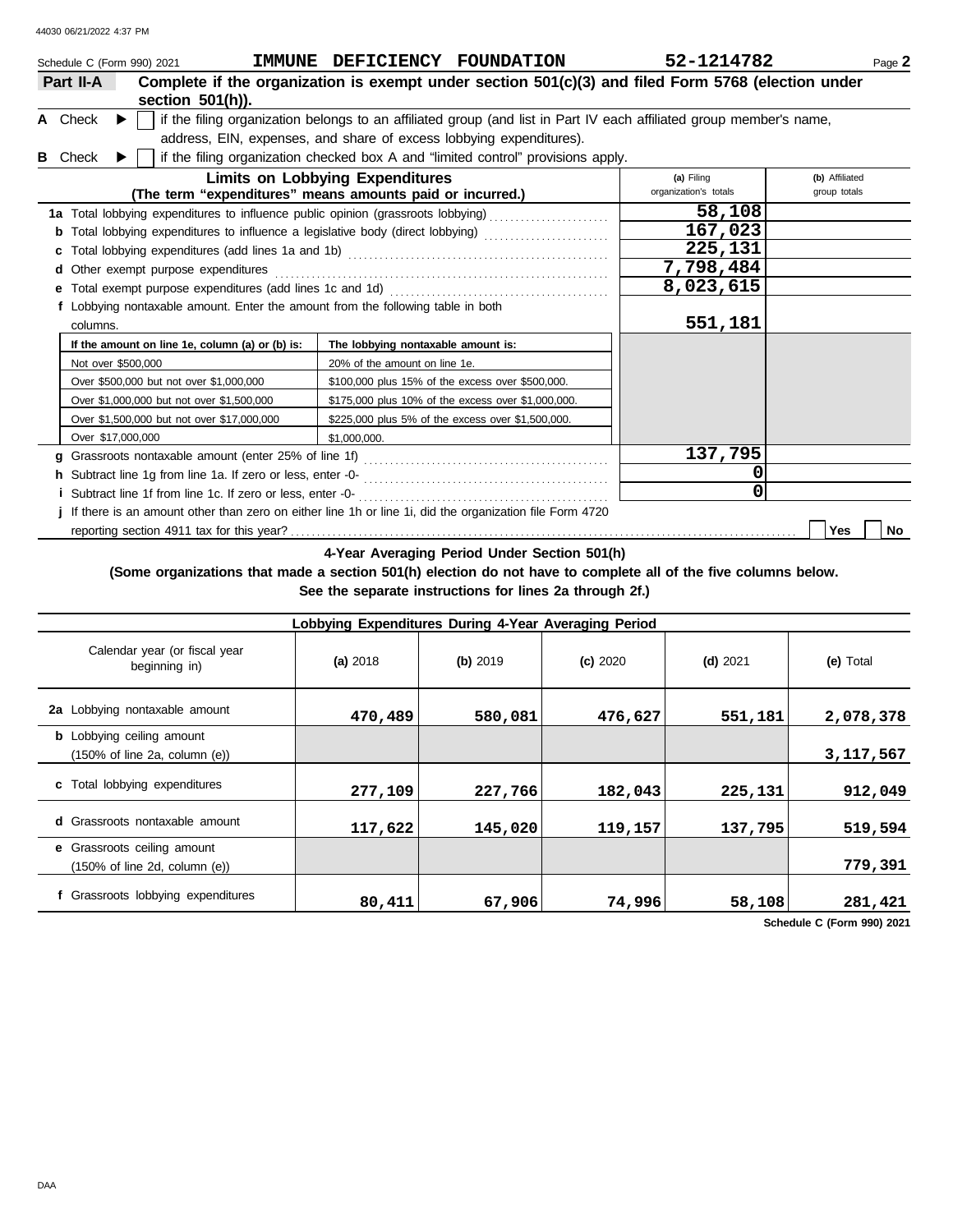|   | 52-1214782<br>IMMUNE DEFICIENCY FOUNDATION<br>Schedule C (Form 990) 2021                                                                                                                                                                                       |     |    |              |     | Page 3 |
|---|----------------------------------------------------------------------------------------------------------------------------------------------------------------------------------------------------------------------------------------------------------------|-----|----|--------------|-----|--------|
|   | Complete if the organization is exempt under section 501(c)(3) and has NOT filed Form 5768<br>Part II-B<br>(election under section 501(h)).                                                                                                                    |     |    |              |     |        |
|   | For each "Yes," response on lines 1a through 1i below, provide in Part IV a detailed                                                                                                                                                                           | (a) |    | (b)          |     |        |
|   | description of the lobbying activity.                                                                                                                                                                                                                          | Yes | No | Amount       |     |        |
|   | During the year, did the filing organization attempt to influence foreign, national, state, or local<br>legislation, including any attempt to influence public opinion on a legislative matter or<br>referendum, through the use of:<br>a Volunteers?          |     |    |              |     |        |
|   | Paid staff or management (include compensation in expenses reported on lines 1c through 1i)?<br>Media advertisements?                                                                                                                                          |     |    |              |     |        |
|   |                                                                                                                                                                                                                                                                |     |    |              |     |        |
|   |                                                                                                                                                                                                                                                                |     |    |              |     |        |
|   | f Grants to other organizations for lobbying purposes?                                                                                                                                                                                                         |     |    |              |     |        |
|   |                                                                                                                                                                                                                                                                |     |    |              |     |        |
|   | h Rallies, demonstrations, seminars, conventions, speeches, lectures, or any similar means?<br><i>i</i> Other activities?                                                                                                                                      |     |    |              |     |        |
|   | j Total. Add lines 1c through 1i                                                                                                                                                                                                                               |     |    |              |     |        |
|   |                                                                                                                                                                                                                                                                |     |    |              |     |        |
|   | <b>b</b> If "Yes," enter the amount of any tax incurred under section 4912                                                                                                                                                                                     |     |    |              |     |        |
|   |                                                                                                                                                                                                                                                                |     |    |              |     |        |
|   | d If the filing organization incurred a section 4912 tax, did it file Form 4720 for this year?                                                                                                                                                                 |     |    |              |     |        |
|   | Complete if the organization is exempt under section 501(c)(4), section 501(c)(5), or section<br>Part III-A<br>$501(c)(6)$ .                                                                                                                                   |     |    |              |     |        |
|   |                                                                                                                                                                                                                                                                |     |    |              | Yes | No     |
| 1 | Were substantially all (90% or more) dues received nondeductible by members?                                                                                                                                                                                   |     |    | 1.           |     |        |
| 2 | Did the organization make only in-house lobbying expenditures of \$2,000 or less?                                                                                                                                                                              |     |    | $\mathbf{2}$ |     |        |
|   | Did the organization agree to carry over lobbying and political campaign activity expenditures from the prior year?                                                                                                                                            |     |    | 3            |     |        |
|   | Part III-B<br>Complete if the organization is exempt under section $501(c)(4)$ , section $501(c)(5)$ , or section<br>501(c)(6) and if either (a) BOTH Part III-A, lines 1 and 2, are answered "No" OR (b) Part III-A, line 3, is<br>answered "Yes."            |     |    |              |     |        |
|   | Dues, assessments and similar amounts from members                                                                                                                                                                                                             |     | 1  |              |     |        |
| 2 | Section 162(e) nondeductible lobbying and political expenditures (do not include amounts of<br>political expenses for which the section 527(f) tax was paid).                                                                                                  |     |    |              |     |        |
|   | Current year                                                                                                                                                                                                                                                   |     | 2a |              |     |        |
|   | <b>b</b> Carryover from last year <i>manufacture content content and the carryover from last year</i>                                                                                                                                                          |     | 2b |              |     |        |
|   | Total                                                                                                                                                                                                                                                          |     | 2c |              |     |        |
| 3 | Aggregate amount reported in section 6033(e)(1)(A) notices of nondeductible section 162(e) dues                                                                                                                                                                |     | 3  |              |     |        |
| 4 | If notices were sent and the amount on line 2c exceeds the amount on line 3, what portion of the<br>excess does the organization agree to carryover to the reasonable estimate of nondeductible lobbying                                                       |     |    |              |     |        |
|   | and political expenditure next year?                                                                                                                                                                                                                           |     | 4  |              |     |        |
| 5 |                                                                                                                                                                                                                                                                |     | 5  |              |     |        |
|   | Part IV<br>Supplemental Information                                                                                                                                                                                                                            |     |    |              |     |        |
|   | Provide the descriptions required for Part I-A, line 1; Part I-B, line 4; Part I-C, line 5; Part II-A (affiliated group list); Part II-A, lines 1 and<br>2 (See instructions); and Part II-B, line 1. Also, complete this part for any additional information. |     |    |              |     |        |
|   |                                                                                                                                                                                                                                                                |     |    |              |     |        |
|   |                                                                                                                                                                                                                                                                |     |    |              |     |        |
|   |                                                                                                                                                                                                                                                                |     |    |              |     |        |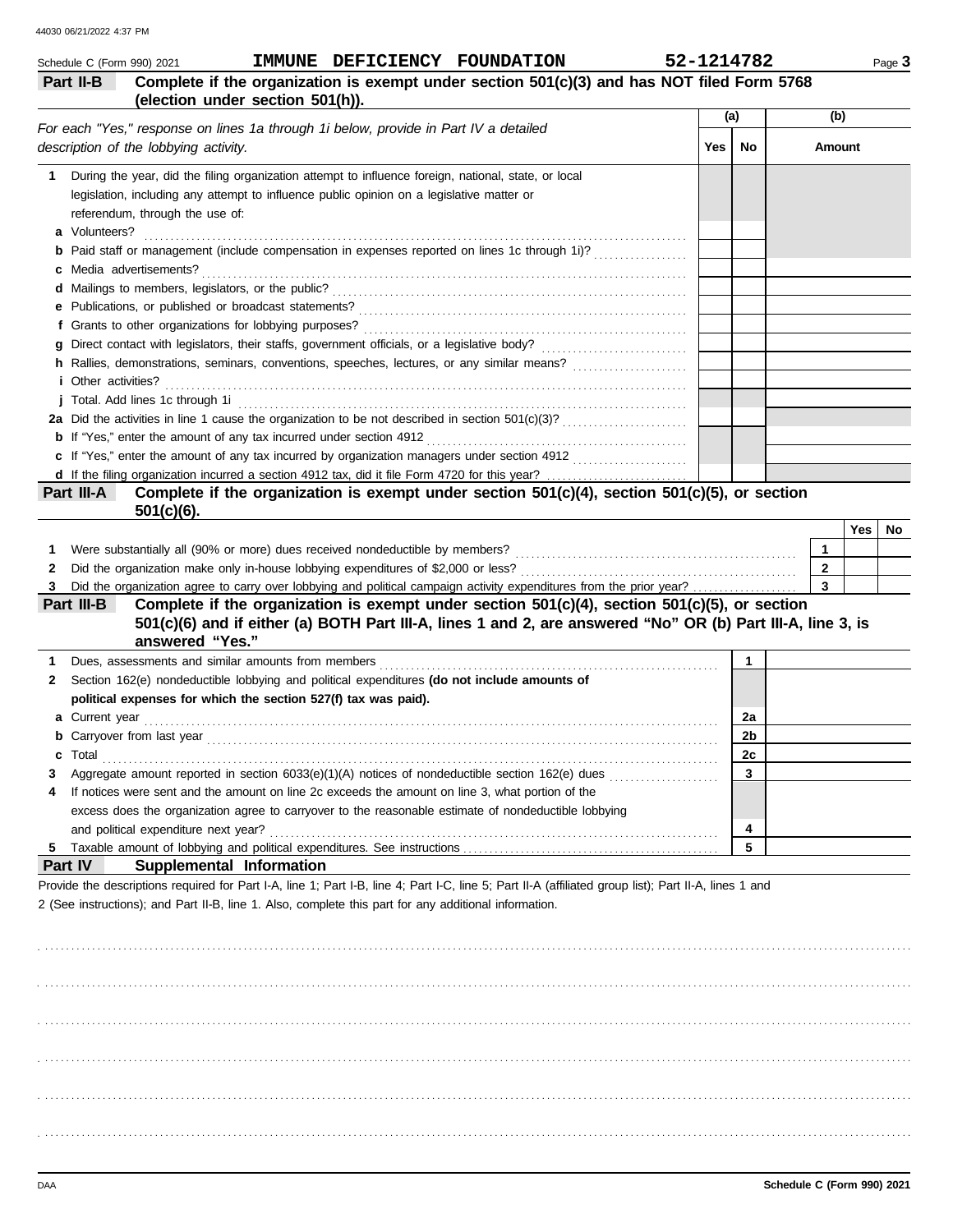| Schedule C (Form 990) 2021 |                                      |  | IMMUNE DEFICIENCY FOUNDATION | 52-1214782 | Page 4 |
|----------------------------|--------------------------------------|--|------------------------------|------------|--------|
| Part IV                    | Supplemental Information (continued) |  |                              |            |        |
|                            |                                      |  |                              |            |        |
|                            |                                      |  |                              |            |        |
|                            |                                      |  |                              |            |        |
|                            |                                      |  |                              |            |        |
|                            |                                      |  |                              |            |        |
|                            |                                      |  |                              |            |        |
|                            |                                      |  |                              |            |        |
|                            |                                      |  |                              |            |        |
|                            |                                      |  |                              |            |        |
|                            |                                      |  |                              |            |        |
|                            |                                      |  |                              |            |        |
|                            |                                      |  |                              |            |        |
|                            |                                      |  |                              |            |        |
|                            |                                      |  |                              |            |        |
|                            |                                      |  |                              |            |        |
|                            |                                      |  |                              |            |        |
|                            |                                      |  |                              |            |        |
|                            |                                      |  |                              |            |        |
|                            |                                      |  |                              |            |        |
|                            |                                      |  |                              |            |        |
|                            |                                      |  |                              |            |        |
|                            |                                      |  |                              |            |        |
|                            |                                      |  |                              |            |        |
|                            |                                      |  |                              |            |        |
|                            |                                      |  |                              |            |        |
|                            |                                      |  |                              |            |        |
|                            |                                      |  |                              |            |        |
|                            |                                      |  |                              |            |        |
|                            |                                      |  |                              |            |        |
|                            |                                      |  |                              |            |        |
|                            |                                      |  |                              |            |        |
|                            |                                      |  |                              |            |        |
|                            |                                      |  |                              |            |        |
|                            |                                      |  |                              |            |        |
|                            |                                      |  |                              |            |        |
|                            |                                      |  |                              |            |        |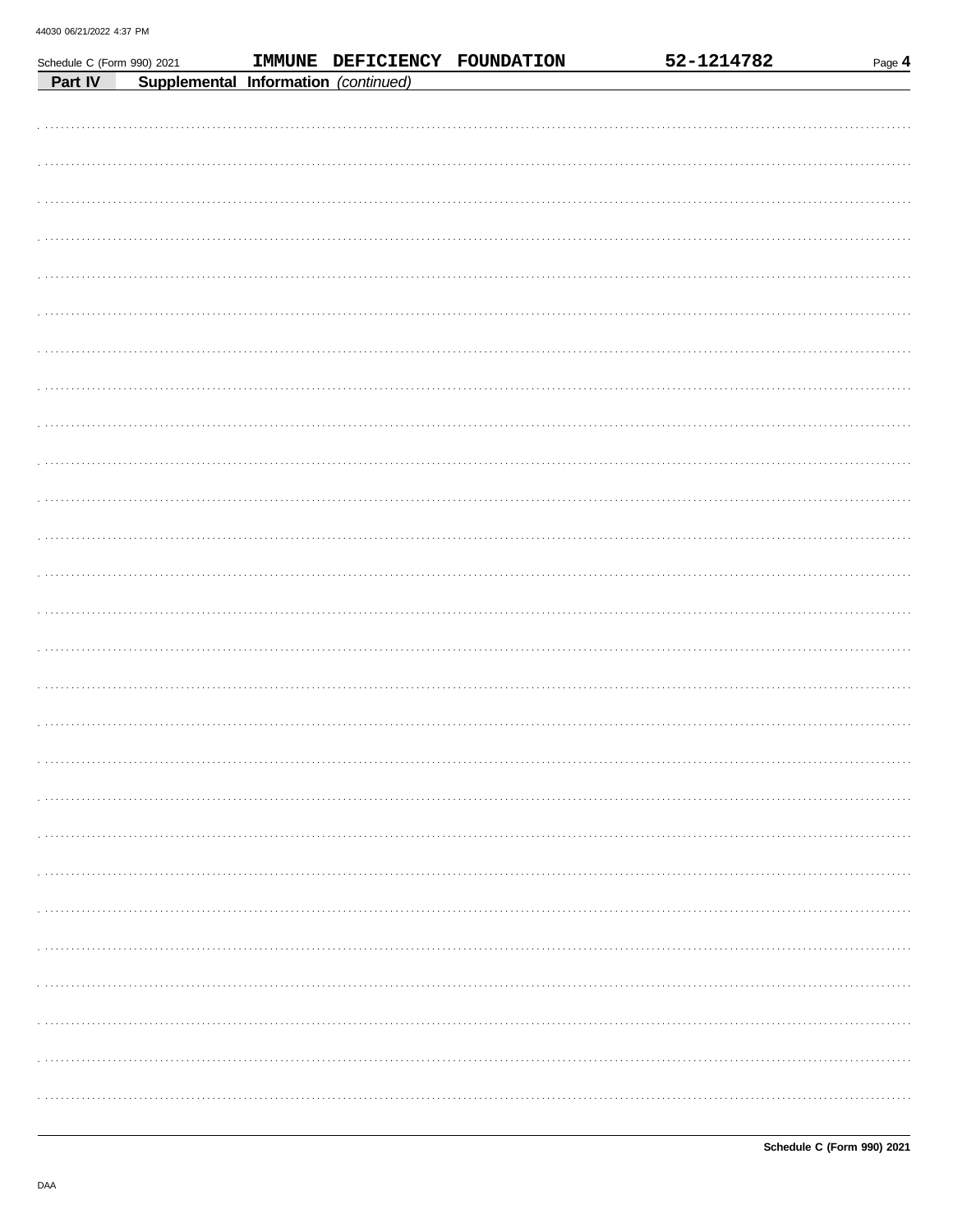# **(Form 990)**

Department of the Treasury Internal Revenue Service **Name of the organization**

# **SCHEDULE D Supplemental Financial Statements**

▶ Attach to Form 990. **Part IV, line 6, 7, 8, 9, 10, 11a, 11b, 11c, 11d, 11e, 11f, 12a, or 12b.** u **Complete if the organization answered "Yes" on Form 990,**

▶ Go to *www.irs.gov/Form990* for instructions and the latest information.

**2021 Open to Public Inspection**

OMB No. 1545-0047

**Employer identification number**

|   | DEFICIENCY FOUNDATION<br>IMMUNE                                                                                                                                            |                                                    | 52-1214782                      |
|---|----------------------------------------------------------------------------------------------------------------------------------------------------------------------------|----------------------------------------------------|---------------------------------|
|   | Organizations Maintaining Donor Advised Funds or Other Similar Funds or Accounts.<br>Part I                                                                                |                                                    |                                 |
|   | Complete if the organization answered "Yes" on Form 990, Part IV, line 6.                                                                                                  |                                                    |                                 |
|   |                                                                                                                                                                            | (a) Donor advised funds                            | (b) Funds and other accounts    |
| 1 | Total number at end of year                                                                                                                                                |                                                    |                                 |
| 2 | Aggregate value of contributions to (during year)                                                                                                                          |                                                    |                                 |
| 3 | Aggregate value of grants from (during year)                                                                                                                               |                                                    |                                 |
| 4 |                                                                                                                                                                            |                                                    |                                 |
| 5 | Did the organization inform all donors and donor advisors in writing that the assets held in donor advised                                                                 |                                                    |                                 |
|   |                                                                                                                                                                            |                                                    | Yes<br>No                       |
| 6 | Did the organization inform all grantees, donors, and donor advisors in writing that grant funds can be used                                                               |                                                    |                                 |
|   | only for charitable purposes and not for the benefit of the donor or donor advisor, or for any other purpose                                                               |                                                    |                                 |
|   |                                                                                                                                                                            |                                                    | Yes<br>No                       |
|   | <b>Conservation Easements.</b><br>Part II                                                                                                                                  |                                                    |                                 |
|   | Complete if the organization answered "Yes" on Form 990, Part IV, line 7.                                                                                                  |                                                    |                                 |
| 1 | Purpose(s) of conservation easements held by the organization (check all that apply).                                                                                      |                                                    |                                 |
|   | Preservation of land for public use (for example, recreation or education)                                                                                                 | Preservation of a historically important land area |                                 |
|   | Protection of natural habitat                                                                                                                                              | Preservation of a certified historic structure     |                                 |
|   | Preservation of open space                                                                                                                                                 |                                                    |                                 |
| 2 | Complete lines 2a through 2d if the organization held a qualified conservation contribution in the form of a conservation                                                  |                                                    |                                 |
|   | easement on the last day of the tax year.                                                                                                                                  |                                                    | Held at the End of the Tax Year |
| а | Total number of conservation easements                                                                                                                                     |                                                    | 2a                              |
| b |                                                                                                                                                                            |                                                    | 2b                              |
| c | Number of conservation easements on a certified historic structure included in (a) [11] Number of conservation easements on a certified historic structure included in (a) |                                                    | 2c                              |
| d | Number of conservation easements included in (c) acquired after 7/25/06, and not on a                                                                                      |                                                    |                                 |
|   | historic structure listed in the National Register                                                                                                                         |                                                    | 2d                              |
| 3 | Number of conservation easements modified, transferred, released, extinguished, or terminated by the organization during the                                               |                                                    |                                 |
|   | tax year $\blacktriangleright$                                                                                                                                             |                                                    |                                 |
|   | Number of states where property subject to conservation easement is located ▶                                                                                              |                                                    |                                 |
| 5 | Does the organization have a written policy regarding the periodic monitoring, inspection, handling of                                                                     |                                                    |                                 |
|   |                                                                                                                                                                            |                                                    | Yes<br>No                       |
| 6 | Staff and volunteer hours devoted to monitoring, inspecting, handling of violations, and enforcing conservation easements during the year                                  |                                                    |                                 |
|   |                                                                                                                                                                            |                                                    |                                 |
| 7 | Amount of expenses incurred in monitoring, inspecting, handling of violations, and enforcing conservation easements during the year                                        |                                                    |                                 |
|   | $\triangleright$ \$                                                                                                                                                        |                                                    |                                 |
| 8 | Does each conservation easement reported on line $2(d)$ above satisfy the requirements of section $170(h)(4)(B)(i)$                                                        |                                                    |                                 |
|   |                                                                                                                                                                            |                                                    | Yes  <br>No                     |
| 9 | In Part XIII, describe how the organization reports conservation easements in its revenue and expense statement and                                                        |                                                    |                                 |
|   | balance sheet, and include, if applicable, the text of the footnote to the organization's financial statements that describes the                                          |                                                    |                                 |
|   | organization's accounting for conservation easements.                                                                                                                      |                                                    |                                 |
|   | Organizations Maintaining Collections of Art, Historical Treasures, or Other Similar Assets.<br>Part III                                                                   |                                                    |                                 |
|   | Complete if the organization answered "Yes" on Form 990, Part IV, line 8.                                                                                                  |                                                    |                                 |
|   | 1a If the organization elected, as permitted under FASB ASC 958, not to report in its revenue statement and balance sheet works                                            |                                                    |                                 |
|   | of art, historical treasures, or other similar assets held for public exhibition, education, or research in furtherance of public                                          |                                                    |                                 |
|   | service, provide in Part XIII the text of the footnote to its financial statements that describes these items.                                                             |                                                    |                                 |
|   | <b>b</b> If the organization elected, as permitted under FASB ASC 958, to report in its revenue statement and balance sheet works of                                       |                                                    |                                 |
|   | art, historical treasures, or other similar assets held for public exhibition, education, or research in furtherance of public service,                                    |                                                    |                                 |
|   | provide the following amounts relating to these items:                                                                                                                     |                                                    |                                 |
|   |                                                                                                                                                                            |                                                    |                                 |
|   |                                                                                                                                                                            |                                                    | $\frac{1}{2}$                   |
| 2 | If the organization received or held works of art, historical treasures, or other similar assets for financial gain, provide the                                           |                                                    |                                 |
|   | following amounts required to be reported under FASB ASC 958 relating to these items:                                                                                      |                                                    |                                 |
| а |                                                                                                                                                                            |                                                    |                                 |
|   |                                                                                                                                                                            |                                                    | $\blacktriangleright$ s         |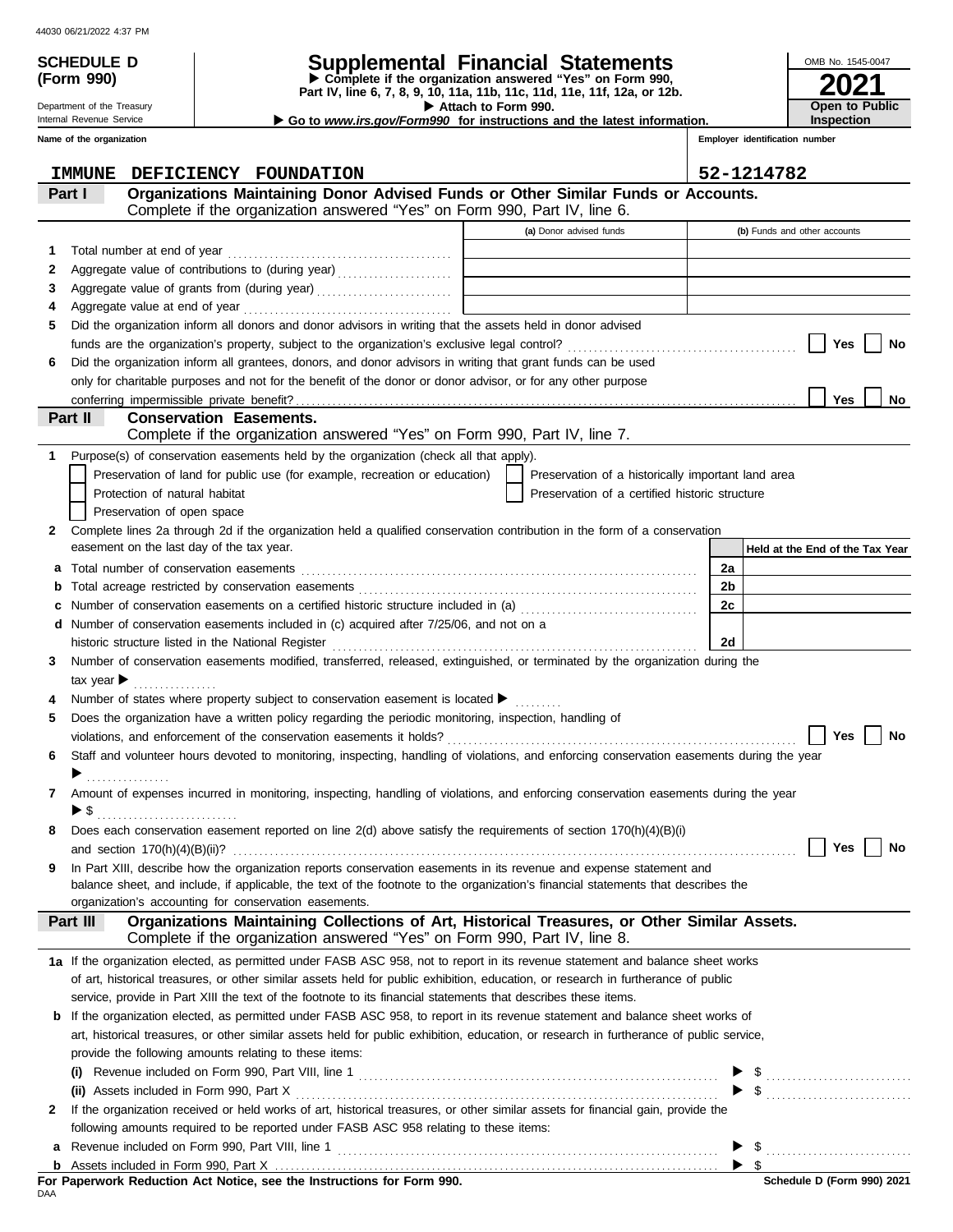|   | Schedule D (Form 990) 2021                                                                                                                                                                                                           | IMMUNE DEFICIENCY FOUNDATION |                          |                    | 52-1214782      |                      |                     | Page 2    |
|---|--------------------------------------------------------------------------------------------------------------------------------------------------------------------------------------------------------------------------------------|------------------------------|--------------------------|--------------------|-----------------|----------------------|---------------------|-----------|
|   | Organizations Maintaining Collections of Art, Historical Treasures, or Other Similar Assets (continued)<br>Part III                                                                                                                  |                              |                          |                    |                 |                      |                     |           |
|   | 3 Using the organization's acquisition, accession, and other records, check any of the following that make significant use of its<br>collection items (check all that apply):                                                        |                              |                          |                    |                 |                      |                     |           |
| a | Public exhibition                                                                                                                                                                                                                    | d                            | Loan or exchange program |                    |                 |                      |                     |           |
| b | Scholarly research                                                                                                                                                                                                                   | е                            |                          |                    |                 |                      |                     |           |
| c | Preservation for future generations                                                                                                                                                                                                  |                              |                          |                    |                 |                      |                     |           |
| 4 | Provide a description of the organization's collections and explain how they further the organization's exempt purpose in Part                                                                                                       |                              |                          |                    |                 |                      |                     |           |
|   | XIII.                                                                                                                                                                                                                                |                              |                          |                    |                 |                      |                     |           |
| 5 | During the year, did the organization solicit or receive donations of art, historical treasures, or other similar                                                                                                                    |                              |                          |                    |                 |                      |                     |           |
|   |                                                                                                                                                                                                                                      |                              |                          |                    |                 |                      | Yes                 | No        |
|   | <b>Escrow and Custodial Arrangements.</b><br><b>Part IV</b>                                                                                                                                                                          |                              |                          |                    |                 |                      |                     |           |
|   | Complete if the organization answered "Yes" on Form 990, Part IV, line 9, or reported an amount on Form                                                                                                                              |                              |                          |                    |                 |                      |                     |           |
|   | 990, Part X, line 21.                                                                                                                                                                                                                |                              |                          |                    |                 |                      |                     |           |
|   | 1a Is the organization an agent, trustee, custodian or other intermediary for contributions or other assets not                                                                                                                      |                              |                          |                    |                 |                      |                     |           |
|   |                                                                                                                                                                                                                                      |                              |                          |                    |                 |                      | Yes                 | No        |
|   | b If "Yes," explain the arrangement in Part XIII and complete the following table:                                                                                                                                                   |                              |                          |                    |                 |                      |                     |           |
|   |                                                                                                                                                                                                                                      |                              |                          |                    |                 |                      | Amount              |           |
|   | c Beginning balance <b>contract to the contract of the contract of the contract of the contract of the contract of the contract of the contract of the contract of the contract of the contract of the contract of the contract </b> |                              |                          |                    |                 | 1c                   |                     |           |
|   |                                                                                                                                                                                                                                      |                              |                          |                    |                 | 1d                   |                     |           |
|   |                                                                                                                                                                                                                                      |                              |                          |                    |                 | 1е                   |                     |           |
| f |                                                                                                                                                                                                                                      |                              |                          |                    |                 | 1f                   |                     |           |
|   | 2a Did the organization include an amount on Form 990, Part X, line 21, for escrow or custodial account liability?                                                                                                                   |                              |                          |                    |                 |                      | <b>Yes</b>          | No        |
|   |                                                                                                                                                                                                                                      |                              |                          |                    |                 |                      |                     |           |
|   | Part V<br><b>Endowment Funds.</b>                                                                                                                                                                                                    |                              |                          |                    |                 |                      |                     |           |
|   | Complete if the organization answered "Yes" on Form 990, Part IV, line 10.                                                                                                                                                           |                              |                          |                    |                 |                      |                     |           |
|   |                                                                                                                                                                                                                                      | (a) Current year             | (b) Prior year           | (c) Two years back |                 | (d) Three years back | (e) Four years back |           |
|   | 1a Beginning of year balance                                                                                                                                                                                                         | 5,483,828                    | 4,962,050                |                    | 4,140,560       | 4,412,670            |                     | 4,211,532 |
|   | <b>b</b> Contributions <b>contributions</b>                                                                                                                                                                                          |                              |                          |                    |                 |                      |                     |           |
|   | c Net investment earnings, gains, and                                                                                                                                                                                                |                              |                          |                    |                 |                      |                     |           |
|   | losses                                                                                                                                                                                                                               | 699,700                      | 521,778                  |                    | 821,490         | $-272,110$           |                     | 201,138   |
|   | d Grants or scholarships                                                                                                                                                                                                             |                              |                          |                    |                 |                      |                     |           |
|   | e Other expenditures for facilities and                                                                                                                                                                                              |                              |                          |                    |                 |                      |                     |           |
|   | programs                                                                                                                                                                                                                             |                              |                          |                    |                 |                      |                     |           |
|   | f Administrative expenses                                                                                                                                                                                                            |                              |                          |                    |                 |                      |                     |           |
|   | g End of year balance                                                                                                                                                                                                                | 6,183,528                    | 5,483,828                |                    | 4,962,050       | 4,140,560            |                     | 4,412,670 |
|   | 2 Provide the estimated percentage of the current year end balance (line 1g, column (a)) held as:                                                                                                                                    |                              |                          |                    |                 |                      |                     |           |
|   | a Board designated or quasi-endowment $\blacktriangleright$ 100.00 %                                                                                                                                                                 |                              |                          |                    |                 |                      |                     |           |
|   | b Permanent endowment >  %                                                                                                                                                                                                           |                              |                          |                    |                 |                      |                     |           |
|   | <b>c</b> Term endowment $\blacktriangleright$<br>$\%$<br><u>.</u>                                                                                                                                                                    |                              |                          |                    |                 |                      |                     |           |
|   | The percentages on lines 2a, 2b, and 2c should equal 100%.                                                                                                                                                                           |                              |                          |                    |                 |                      |                     |           |
|   | 3a Are there endowment funds not in the possession of the organization that are held and administered for the                                                                                                                        |                              |                          |                    |                 |                      |                     |           |
|   | organization by:                                                                                                                                                                                                                     |                              |                          |                    |                 |                      |                     | Yes<br>No |
|   |                                                                                                                                                                                                                                      |                              |                          |                    |                 |                      | 3a(i)               | х         |
|   |                                                                                                                                                                                                                                      |                              |                          |                    |                 |                      | 3a(ii)              | х         |
|   |                                                                                                                                                                                                                                      |                              |                          |                    |                 |                      | 3b                  |           |
|   | Describe in Part XIII the intended uses of the organization's endowment funds.                                                                                                                                                       |                              |                          |                    |                 |                      |                     |           |
|   | Part VI<br>Land, Buildings, and Equipment.                                                                                                                                                                                           |                              |                          |                    |                 |                      |                     |           |
|   | Complete if the organization answered "Yes" on Form 990, Part IV, line 11a. See Form 990, Part X, line 10.                                                                                                                           |                              |                          |                    |                 |                      |                     |           |
|   | Description of property                                                                                                                                                                                                              | (a) Cost or other basis      | (b) Cost or other basis  |                    | (c) Accumulated |                      | (d) Book value      |           |
|   |                                                                                                                                                                                                                                      | (investment)                 | (other)                  |                    | depreciation    |                      |                     |           |
|   |                                                                                                                                                                                                                                      |                              |                          |                    |                 |                      |                     |           |
|   |                                                                                                                                                                                                                                      |                              |                          |                    |                 |                      |                     |           |
|   | c Leasehold improvements                                                                                                                                                                                                             |                              |                          |                    |                 |                      |                     |           |
|   |                                                                                                                                                                                                                                      |                              |                          | 502,609            |                 | 432,019              |                     | 70,590    |
|   |                                                                                                                                                                                                                                      |                              |                          |                    |                 |                      |                     |           |
|   |                                                                                                                                                                                                                                      |                              |                          |                    |                 | ▶                    |                     | 70,590    |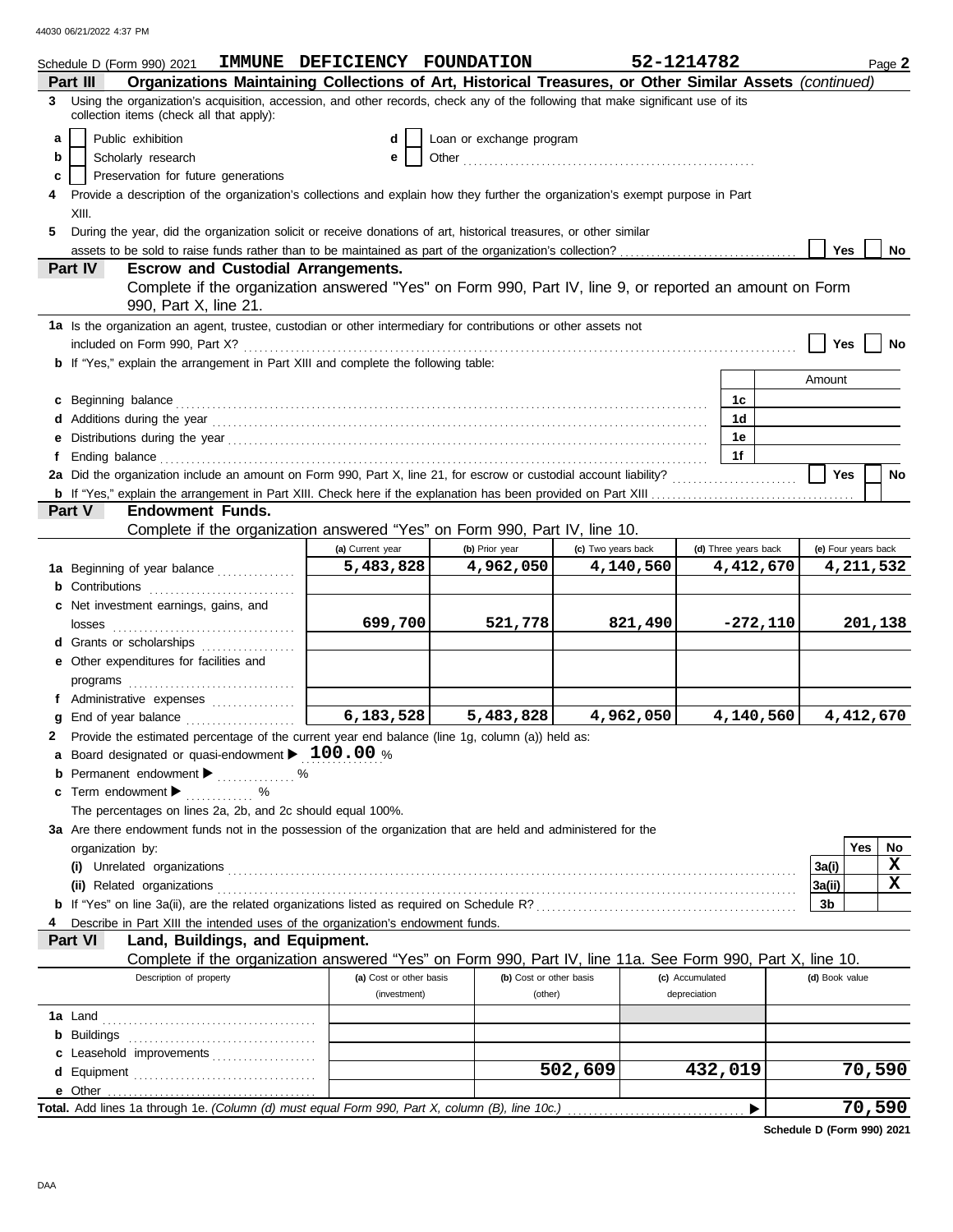DAA

|                           | IMMUNE DEFICIENCY FOUNDATION<br>Schedule D (Form 990) 2021                                                                                           |                | 52-1214782                       | Page 3         |
|---------------------------|------------------------------------------------------------------------------------------------------------------------------------------------------|----------------|----------------------------------|----------------|
| Part VII                  | <b>Investments - Other Securities.</b>                                                                                                               |                |                                  |                |
|                           | Complete if the organization answered "Yes" on Form 990, Part IV, line 11b. See Form 990, Part X, line 12.                                           |                |                                  |                |
|                           | (a) Description of security or category                                                                                                              | (b) Book value | (c) Method of valuation:         |                |
|                           | (including name of security)                                                                                                                         |                | Cost or end-of-year market value |                |
| (1) Financial derivatives |                                                                                                                                                      |                |                                  |                |
|                           | (2) Closely held equity interests                                                                                                                    |                |                                  |                |
|                           | (3) Other EQUITY MUTUAL FUNDS                                                                                                                        | 7,433,159      | <b>MARKET</b>                    |                |
| (A)                       | FIXED INCOME MUTUAL FUNDS                                                                                                                            | 3,368,730      | <b>MARKET</b>                    |                |
| (B)                       |                                                                                                                                                      |                |                                  |                |
| (C)                       |                                                                                                                                                      |                |                                  |                |
| (D)                       |                                                                                                                                                      |                |                                  |                |
|                           |                                                                                                                                                      |                |                                  |                |
| (F)                       |                                                                                                                                                      |                |                                  |                |
| (G)                       |                                                                                                                                                      |                |                                  |                |
| (H)                       |                                                                                                                                                      |                |                                  |                |
|                           | Total. (Column (b) must equal Form 990, Part X, col. (B) line 12.)                                                                                   | 10,801,889     |                                  |                |
| Part VIII                 | <b>Investments - Program Related.</b>                                                                                                                |                |                                  |                |
|                           | Complete if the organization answered "Yes" on Form 990, Part IV, line 11c. See Form 990, Part X, line 13.                                           |                |                                  |                |
|                           | (a) Description of investment                                                                                                                        | (b) Book value | (c) Method of valuation:         |                |
|                           |                                                                                                                                                      |                | Cost or end-of-year market value |                |
| (1)                       |                                                                                                                                                      |                |                                  |                |
| (2)                       |                                                                                                                                                      |                |                                  |                |
| (3)                       |                                                                                                                                                      |                |                                  |                |
| (4)                       |                                                                                                                                                      |                |                                  |                |
| (5)                       |                                                                                                                                                      |                |                                  |                |
| (6)                       |                                                                                                                                                      |                |                                  |                |
| (7)                       |                                                                                                                                                      |                |                                  |                |
| (8)                       |                                                                                                                                                      |                |                                  |                |
| (9)                       |                                                                                                                                                      |                |                                  |                |
|                           | Total. (Column (b) must equal Form 990, Part X, col. (B) line 13.).                                                                                  |                |                                  |                |
| Part IX                   | Other Assets.                                                                                                                                        |                |                                  |                |
|                           | Complete if the organization answered "Yes" on Form 990, Part IV, line 11d. See Form 990, Part X, line 15.<br>(a) Description                        |                |                                  | (b) Book value |
|                           |                                                                                                                                                      |                |                                  |                |
| (1)                       |                                                                                                                                                      |                |                                  |                |
| (2)                       |                                                                                                                                                      |                |                                  |                |
| (3)                       |                                                                                                                                                      |                |                                  |                |
| (4)                       |                                                                                                                                                      |                |                                  |                |
| (5)                       |                                                                                                                                                      |                |                                  |                |
| (6)                       |                                                                                                                                                      |                |                                  |                |
| (7)                       |                                                                                                                                                      |                |                                  |                |
| (8)<br>(9)                |                                                                                                                                                      |                |                                  |                |
|                           |                                                                                                                                                      |                |                                  |                |
| Part X                    | Other Liabilities.                                                                                                                                   |                |                                  |                |
|                           | Complete if the organization answered "Yes" on Form 990, Part IV, line 11e or 11f. See Form 990, Part X,                                             |                |                                  |                |
|                           | line $25$ .                                                                                                                                          |                |                                  |                |
| 1.                        | (a) Description of liability                                                                                                                         |                |                                  | (b) Book value |
| (1)                       | Federal income taxes                                                                                                                                 |                |                                  |                |
| (2)                       | CAPITAL LEASES                                                                                                                                       |                |                                  | 20,830         |
| (3)                       |                                                                                                                                                      |                |                                  |                |
| (4)                       |                                                                                                                                                      |                |                                  |                |
| (5)                       |                                                                                                                                                      |                |                                  |                |
| (6)                       |                                                                                                                                                      |                |                                  |                |
| (7)                       |                                                                                                                                                      |                |                                  |                |
| (8)                       |                                                                                                                                                      |                |                                  |                |
| (9)                       |                                                                                                                                                      |                |                                  |                |
|                           | Total. (Column (b) must equal Form 990, Part X, col. (B) line 25.)                                                                                   |                |                                  | 20,830         |
|                           | 2. Liability for uncertain tax positions. In Part XIII, provide the text of the footnote to the organization's financial statements that reports the |                |                                  |                |

organization's liability for uncertain tax positions under FASB ASC 740. Check here if the text of the footnote has been provided in Part XIII . . . . . . . . . . . . . . .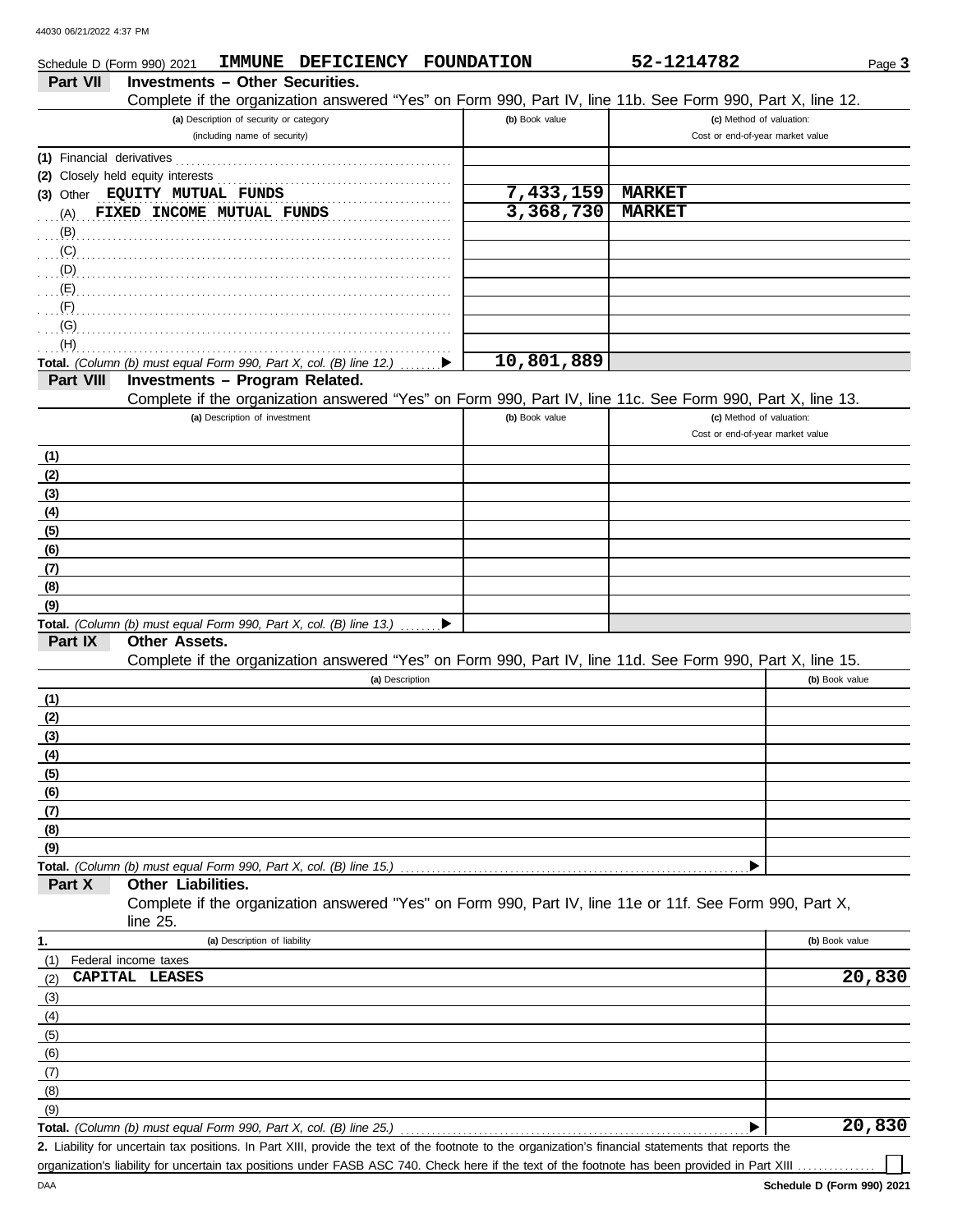|    | IMMUNE DEFICIENCY FOUNDATION<br>Schedule D (Form 990) 2021                                                                                                                                                                               |                | 52-1214782 |              | Page 4     |
|----|------------------------------------------------------------------------------------------------------------------------------------------------------------------------------------------------------------------------------------------|----------------|------------|--------------|------------|
|    | Reconciliation of Revenue per Audited Financial Statements With Revenue per Return.<br>Part XI                                                                                                                                           |                |            |              |            |
|    | Complete if the organization answered "Yes" on Form 990, Part IV, line 12a.                                                                                                                                                              |                |            |              |            |
| 1  | Total revenue, gains, and other support per audited financial statements                                                                                                                                                                 |                |            | $\mathbf{1}$ | 10,420,068 |
| 2  | Amounts included on line 1 but not on Form 990, Part VIII, line 12:                                                                                                                                                                      |                |            |              |            |
| a  |                                                                                                                                                                                                                                          | 2a             | 536,243    |              |            |
|    | <b>b</b> Donated services and use of facilities <b>constants</b> and the service of the service of facilities <b>by the service of the service of the service of service of service of service of service of <math>\mathbf{S}</math></b> | 2 <sub>b</sub> |            |              |            |
|    |                                                                                                                                                                                                                                          | 2c             |            |              |            |
|    |                                                                                                                                                                                                                                          | <b>2d</b>      |            |              |            |
| е  | Add lines 2a through 2d [11] Annual Material Material Material Material Material Material Material Material Material Material Material Material Material Material Material Material Material Material Material Material Materi           |                |            | 2e           | 536,243    |
| З  |                                                                                                                                                                                                                                          |                |            | 3            | 9,883,825  |
| 4  | Amounts included on Form 990, Part VIII, line 12, but not on line 1:                                                                                                                                                                     |                |            |              |            |
|    | a Investment expenses not included on Form 990, Part VIII, line 7b [100] [100] [100] [100] [100] [100] [100] [100] [100] [100] [100] [100] [100] [100] [100] [100] [100] [100] [100] [100] [100] [100] [100] [100] [100] [100]           | 4a             | 54,646     |              |            |
|    |                                                                                                                                                                                                                                          | 4b             |            |              |            |
|    | c Add lines 4a and 4b                                                                                                                                                                                                                    |                |            | 4с           | 54,646     |
| 5  |                                                                                                                                                                                                                                          |                |            | 5            | 9,938,471  |
|    | Reconciliation of Expenses per Audited Financial Statements With Expenses per Return.                                                                                                                                                    |                |            |              |            |
|    | Part XII                                                                                                                                                                                                                                 |                |            |              |            |
|    | Complete if the organization answered "Yes" on Form 990, Part IV, line 12a.                                                                                                                                                              |                |            |              |            |
| 1  |                                                                                                                                                                                                                                          |                |            | 1            | 8,023,615  |
| 2  | Amounts included on line 1 but not on Form 990, Part IX, line 25:                                                                                                                                                                        |                |            |              |            |
| a  |                                                                                                                                                                                                                                          | 2a             |            |              |            |
|    |                                                                                                                                                                                                                                          | 2 <sub>b</sub> |            |              |            |
|    |                                                                                                                                                                                                                                          | 2c             |            |              |            |
|    |                                                                                                                                                                                                                                          | 2d             |            |              |            |
|    |                                                                                                                                                                                                                                          |                |            | 2e           |            |
| З  |                                                                                                                                                                                                                                          |                |            | 3            | 8,023,615  |
| 4  | Amounts included on Form 990, Part IX, line 25, but not on line 1:                                                                                                                                                                       |                |            |              |            |
|    |                                                                                                                                                                                                                                          | 4a             |            |              |            |
|    |                                                                                                                                                                                                                                          | 4b             |            |              |            |
|    |                                                                                                                                                                                                                                          |                |            |              |            |
|    | c Add lines 4a and 4b                                                                                                                                                                                                                    |                |            | 4с           |            |
| 5. |                                                                                                                                                                                                                                          |                |            | 5            | 8,023,615  |
|    | Part XIII Supplemental Information.                                                                                                                                                                                                      |                |            |              |            |
|    | Provide the descriptions required for Part II, lines 3, 5, and 9; Part III, lines 1a and 4; Part IV, lines 1b and 2b; Part V, line 4; Part X, line                                                                                       |                |            |              |            |
|    | 2; Part XI, lines 2d and 4b; and Part XII, lines 2d and 4b. Also complete this part to provide any additional information.                                                                                                               |                |            |              |            |
|    |                                                                                                                                                                                                                                          |                |            |              |            |
|    |                                                                                                                                                                                                                                          |                |            |              |            |
|    |                                                                                                                                                                                                                                          |                |            |              |            |
|    |                                                                                                                                                                                                                                          |                |            |              |            |
|    |                                                                                                                                                                                                                                          |                |            |              |            |
|    |                                                                                                                                                                                                                                          |                |            |              |            |
|    |                                                                                                                                                                                                                                          |                |            |              |            |
|    |                                                                                                                                                                                                                                          |                |            |              |            |
|    |                                                                                                                                                                                                                                          |                |            |              |            |
|    |                                                                                                                                                                                                                                          |                |            |              |            |
|    |                                                                                                                                                                                                                                          |                |            |              |            |
|    |                                                                                                                                                                                                                                          |                |            |              |            |
|    |                                                                                                                                                                                                                                          |                |            |              |            |
|    |                                                                                                                                                                                                                                          |                |            |              |            |
|    |                                                                                                                                                                                                                                          |                |            |              |            |
|    |                                                                                                                                                                                                                                          |                |            |              |            |
|    |                                                                                                                                                                                                                                          |                |            |              |            |
|    |                                                                                                                                                                                                                                          |                |            |              |            |
|    |                                                                                                                                                                                                                                          |                |            |              |            |
|    |                                                                                                                                                                                                                                          |                |            |              |            |
|    |                                                                                                                                                                                                                                          |                |            |              |            |
|    |                                                                                                                                                                                                                                          |                |            |              |            |
|    |                                                                                                                                                                                                                                          |                |            |              |            |
|    |                                                                                                                                                                                                                                          |                |            |              |            |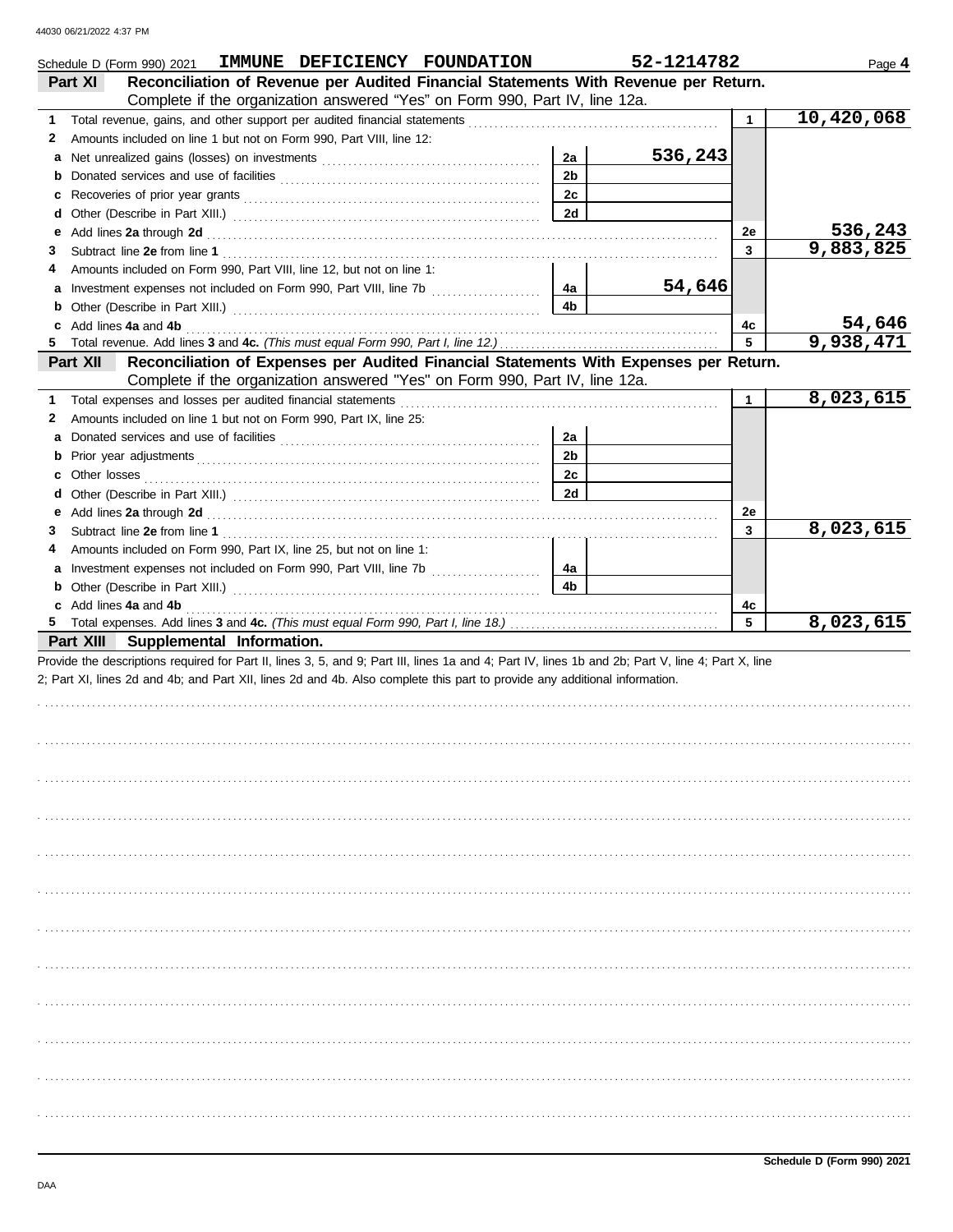| IMMUNE DEFICIENCY FOUNDATION<br>Schedule D (Form 990) 2021 | 52-1214782 | Page 5 |
|------------------------------------------------------------|------------|--------|
| Supplemental Information (continued)<br>Part XIII          |            |        |
|                                                            |            |        |
|                                                            |            |        |
|                                                            |            |        |
|                                                            |            |        |
|                                                            |            |        |
|                                                            |            |        |
|                                                            |            |        |
|                                                            |            |        |
|                                                            |            |        |
|                                                            |            |        |
|                                                            |            |        |
|                                                            |            |        |
|                                                            |            |        |
|                                                            |            |        |
|                                                            |            |        |
|                                                            |            |        |
|                                                            |            |        |
|                                                            |            |        |
|                                                            |            |        |
|                                                            |            |        |
|                                                            |            |        |
|                                                            |            |        |
|                                                            |            |        |
|                                                            |            |        |
|                                                            |            |        |
|                                                            |            |        |
|                                                            |            |        |
|                                                            |            |        |
|                                                            |            |        |
|                                                            |            |        |
|                                                            |            |        |
|                                                            |            |        |
|                                                            |            |        |
|                                                            |            |        |
|                                                            |            |        |
|                                                            |            |        |
|                                                            |            |        |
|                                                            |            |        |
|                                                            |            |        |
|                                                            |            |        |
|                                                            |            |        |
|                                                            |            |        |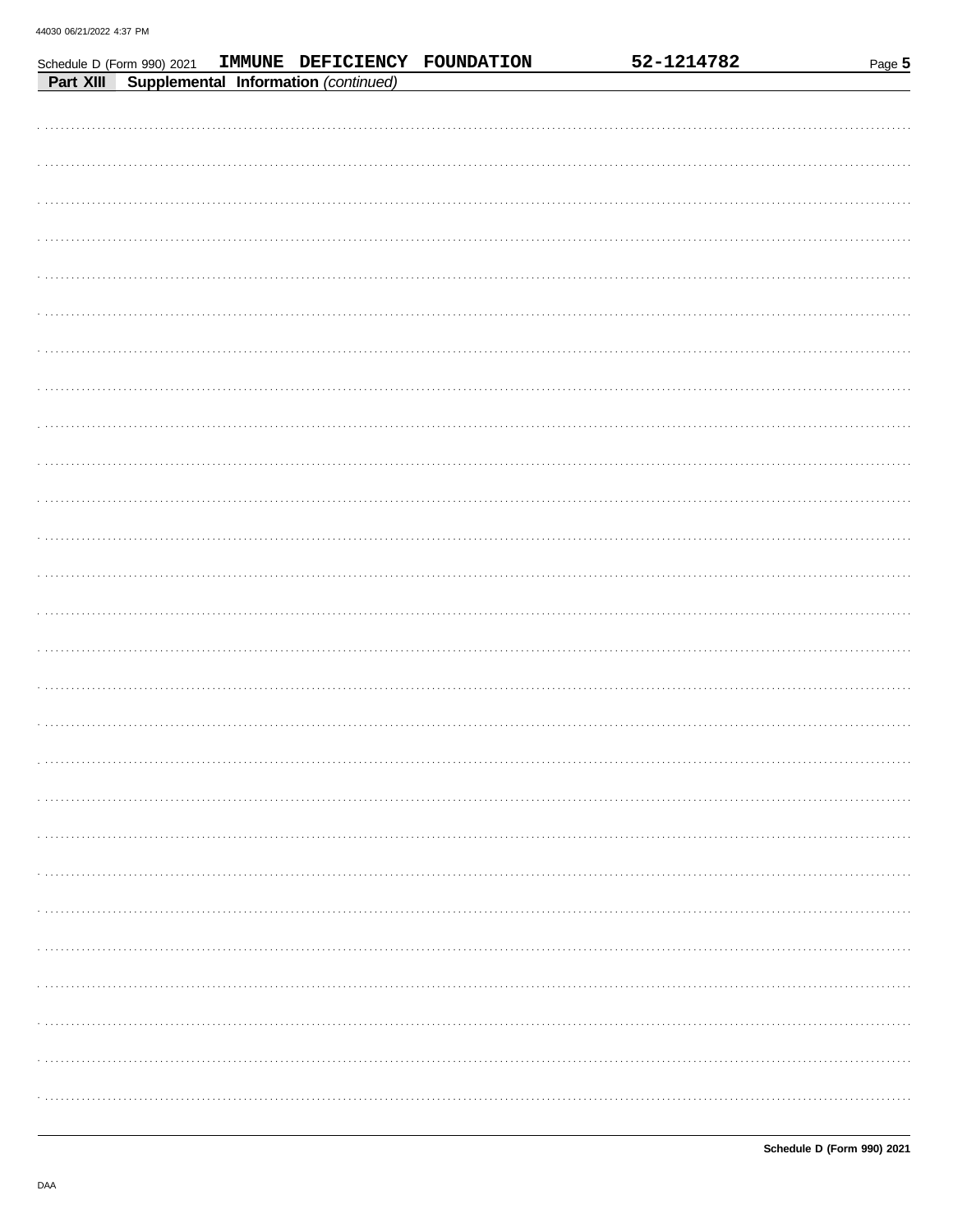| 44030 06/21/2022 4:37 PM |  |  |
|--------------------------|--|--|
|                          |  |  |

| <b>SCHEDULE G</b>                                      | Supplemental Information Regarding Fundraising or Gaming Activities                                                                                                                                                                                                                                                                                                                                                                    |   |                                    |                |                           |                                                                                                                                                                     |                                          | OMB No. 1545-0047                |
|--------------------------------------------------------|----------------------------------------------------------------------------------------------------------------------------------------------------------------------------------------------------------------------------------------------------------------------------------------------------------------------------------------------------------------------------------------------------------------------------------------|---|------------------------------------|----------------|---------------------------|---------------------------------------------------------------------------------------------------------------------------------------------------------------------|------------------------------------------|----------------------------------|
| (Form 990)                                             |                                                                                                                                                                                                                                                                                                                                                                                                                                        |   | Attach to Form 990 or Form 990-EZ. |                |                           | Complete if the organization answered "Yes" on Form 990, Part IV, line 17, 18, or 19, or if the<br>organization entered more than \$15,000 on Form 990-EZ, line 6a. |                                          |                                  |
| Department of the Treasury<br>Internal Revenue Service |                                                                                                                                                                                                                                                                                                                                                                                                                                        |   |                                    |                |                           | Go to www.irs.gov/Form990 for instructions and the latest information.                                                                                              |                                          | Open to Public<br>Inspection     |
| Name of the organization                               |                                                                                                                                                                                                                                                                                                                                                                                                                                        |   |                                    |                |                           |                                                                                                                                                                     | Employer identification number           |                                  |
|                                                        | DEFICIENCY FOUNDATION<br><b>IMMUNE</b>                                                                                                                                                                                                                                                                                                                                                                                                 |   |                                    |                |                           |                                                                                                                                                                     | 52-1214782                               |                                  |
| Part I                                                 | Fundraising Activities. Complete if the organization answered "Yes" on Form 990, Part IV, line 17.<br>Form 990-EZ filers are not required to complete this part.                                                                                                                                                                                                                                                                       |   |                                    |                |                           |                                                                                                                                                                     |                                          |                                  |
| 1                                                      | Indicate whether the organization raised funds through any of the following activities. Check all that apply.                                                                                                                                                                                                                                                                                                                          |   |                                    |                |                           |                                                                                                                                                                     |                                          |                                  |
| Mail solicitations<br>a                                |                                                                                                                                                                                                                                                                                                                                                                                                                                        | e |                                    |                |                           | Solicitation of non-government grants                                                                                                                               |                                          |                                  |
| Internet and email solicitations<br>b                  |                                                                                                                                                                                                                                                                                                                                                                                                                                        |   | Solicitation of government grants  |                |                           |                                                                                                                                                                     |                                          |                                  |
| Phone solicitations<br>c                               |                                                                                                                                                                                                                                                                                                                                                                                                                                        | g | Special fundraising events         |                |                           |                                                                                                                                                                     |                                          |                                  |
| In-person solicitations                                |                                                                                                                                                                                                                                                                                                                                                                                                                                        |   |                                    |                |                           |                                                                                                                                                                     |                                          |                                  |
|                                                        | 2a Did the organization have a written or oral agreement with any individual (including officers, directors, trustees,<br>or key employees listed in Form 990, Part VII) or entity in connection with professional fundraising services?<br>b If "Yes," list the 10 highest paid individuals or entities (fundraisers) pursuant to agreements under which the fundraiser is to be<br>compensated at least \$5,000 by the organization. |   |                                    |                |                           |                                                                                                                                                                     |                                          | Yes<br>No                        |
|                                                        |                                                                                                                                                                                                                                                                                                                                                                                                                                        |   |                                    |                | (iii) Did fund-           |                                                                                                                                                                     | (v) Amount paid to                       | (vi) Amount paid to              |
|                                                        | (i) Name and address of individual<br>or entity (fundraiser)                                                                                                                                                                                                                                                                                                                                                                           |   | (ii) Activity                      |                | raiser have<br>custody or | (iv) Gross receipts<br>from activity                                                                                                                                | (or retained by)<br>fundraiser listed in | (or retained by)<br>organization |
|                                                        |                                                                                                                                                                                                                                                                                                                                                                                                                                        |   |                                    | contributions? | control of                |                                                                                                                                                                     | col. (i)                                 |                                  |
|                                                        |                                                                                                                                                                                                                                                                                                                                                                                                                                        |   |                                    | Yes            | No                        |                                                                                                                                                                     |                                          |                                  |
| 1                                                      |                                                                                                                                                                                                                                                                                                                                                                                                                                        |   |                                    |                |                           |                                                                                                                                                                     |                                          |                                  |
|                                                        |                                                                                                                                                                                                                                                                                                                                                                                                                                        |   |                                    |                |                           |                                                                                                                                                                     |                                          |                                  |
| $\mathbf{2}$                                           |                                                                                                                                                                                                                                                                                                                                                                                                                                        |   |                                    |                |                           |                                                                                                                                                                     |                                          |                                  |
| 3                                                      |                                                                                                                                                                                                                                                                                                                                                                                                                                        |   |                                    |                |                           |                                                                                                                                                                     |                                          |                                  |
|                                                        |                                                                                                                                                                                                                                                                                                                                                                                                                                        |   |                                    |                |                           |                                                                                                                                                                     |                                          |                                  |
| 4                                                      |                                                                                                                                                                                                                                                                                                                                                                                                                                        |   |                                    |                |                           |                                                                                                                                                                     |                                          |                                  |
|                                                        |                                                                                                                                                                                                                                                                                                                                                                                                                                        |   |                                    |                |                           |                                                                                                                                                                     |                                          |                                  |
| 5                                                      |                                                                                                                                                                                                                                                                                                                                                                                                                                        |   |                                    |                |                           |                                                                                                                                                                     |                                          |                                  |
|                                                        |                                                                                                                                                                                                                                                                                                                                                                                                                                        |   |                                    |                |                           |                                                                                                                                                                     |                                          |                                  |
|                                                        |                                                                                                                                                                                                                                                                                                                                                                                                                                        |   |                                    |                |                           |                                                                                                                                                                     |                                          |                                  |
| 7                                                      |                                                                                                                                                                                                                                                                                                                                                                                                                                        |   |                                    |                |                           |                                                                                                                                                                     |                                          |                                  |
| 8                                                      |                                                                                                                                                                                                                                                                                                                                                                                                                                        |   |                                    |                |                           |                                                                                                                                                                     |                                          |                                  |
| 9                                                      |                                                                                                                                                                                                                                                                                                                                                                                                                                        |   |                                    |                |                           |                                                                                                                                                                     |                                          |                                  |
|                                                        |                                                                                                                                                                                                                                                                                                                                                                                                                                        |   |                                    |                |                           |                                                                                                                                                                     |                                          |                                  |
| 10                                                     |                                                                                                                                                                                                                                                                                                                                                                                                                                        |   |                                    |                |                           |                                                                                                                                                                     |                                          |                                  |
|                                                        |                                                                                                                                                                                                                                                                                                                                                                                                                                        |   |                                    |                |                           |                                                                                                                                                                     |                                          |                                  |
| 3<br>registration or licensing.                        | List all states in which the organization is registered or licensed to solicit contributions or has been notified it is exempt from                                                                                                                                                                                                                                                                                                    |   |                                    |                |                           |                                                                                                                                                                     |                                          |                                  |
|                                                        |                                                                                                                                                                                                                                                                                                                                                                                                                                        |   |                                    |                |                           |                                                                                                                                                                     |                                          |                                  |
|                                                        |                                                                                                                                                                                                                                                                                                                                                                                                                                        |   |                                    |                |                           |                                                                                                                                                                     |                                          |                                  |
|                                                        |                                                                                                                                                                                                                                                                                                                                                                                                                                        |   |                                    |                |                           |                                                                                                                                                                     |                                          |                                  |
|                                                        |                                                                                                                                                                                                                                                                                                                                                                                                                                        |   |                                    |                |                           |                                                                                                                                                                     |                                          |                                  |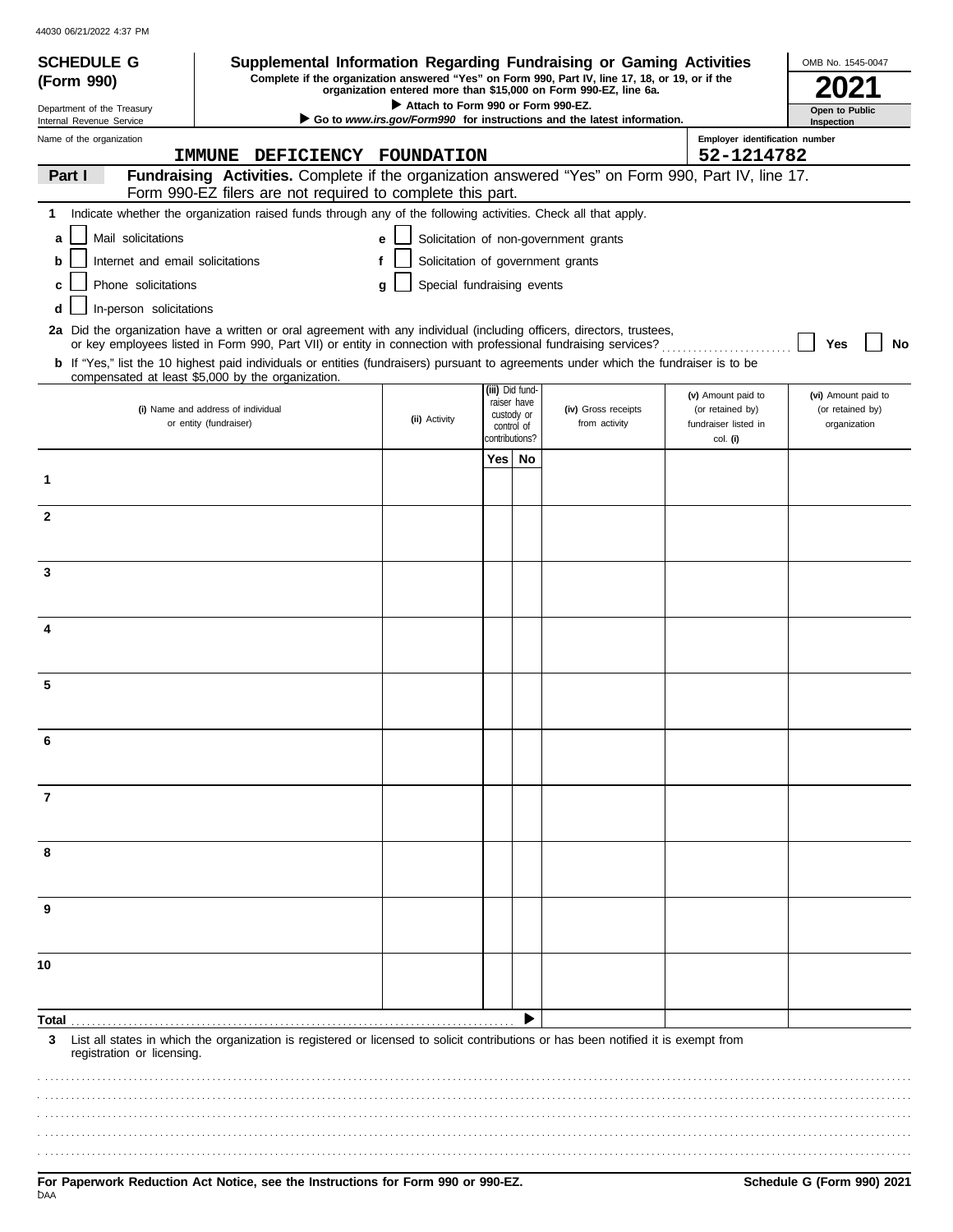|          |         | Schedule G (Form 990) 2021   | IMMUNE DEFICIENCY FOUNDATION                                                                                                                                                                                           |                                                  | 52-1214782       | Page 2                                              |
|----------|---------|------------------------------|------------------------------------------------------------------------------------------------------------------------------------------------------------------------------------------------------------------------|--------------------------------------------------|------------------|-----------------------------------------------------|
|          | Part II |                              | Fundraising Events. Complete if the organization answered "Yes" on Form 990, Part IV, line 18, or reported more                                                                                                        |                                                  |                  |                                                     |
|          |         |                              | than \$15,000 of fundraising event contributions and gross income on Form 990-EZ, lines 1 and 6b. List events with                                                                                                     |                                                  |                  |                                                     |
|          |         |                              | gross receipts greater than \$5,000.                                                                                                                                                                                   |                                                  |                  |                                                     |
|          |         |                              | (a) Event #1                                                                                                                                                                                                           | (b) Event #2                                     | (c) Other events |                                                     |
|          |         |                              |                                                                                                                                                                                                                        |                                                  |                  | (d) Total events                                    |
|          |         |                              | <b>WALKS</b>                                                                                                                                                                                                           | DIY/FACEBOOK                                     | <b>NONE</b>      | (add col. (a) through                               |
|          |         |                              | (event type)                                                                                                                                                                                                           | (event type)                                     | (total number)   | col. (c)                                            |
| Revenue  |         |                              |                                                                                                                                                                                                                        |                                                  |                  |                                                     |
|          |         | 1 Gross receipts             | 668,023                                                                                                                                                                                                                | 198,111                                          |                  | 866,134                                             |
|          |         | 2 Less: Contributions        | 396,696                                                                                                                                                                                                                | 174,571                                          |                  | 571,267                                             |
|          |         | 3 Gross income (line 1 minus |                                                                                                                                                                                                                        |                                                  |                  |                                                     |
|          |         |                              | 271,327                                                                                                                                                                                                                | 23,540                                           |                  | 294,867                                             |
|          |         |                              |                                                                                                                                                                                                                        |                                                  |                  |                                                     |
|          |         | 4 Cash prizes                |                                                                                                                                                                                                                        |                                                  |                  |                                                     |
|          |         |                              |                                                                                                                                                                                                                        |                                                  |                  |                                                     |
|          |         | 5 Noncash prizes             |                                                                                                                                                                                                                        |                                                  |                  |                                                     |
|          |         |                              |                                                                                                                                                                                                                        |                                                  |                  |                                                     |
|          |         | 6 Rent/facility costs        |                                                                                                                                                                                                                        |                                                  |                  |                                                     |
| Expenses |         |                              |                                                                                                                                                                                                                        |                                                  |                  |                                                     |
|          |         | 7 Food and beverages         |                                                                                                                                                                                                                        |                                                  |                  |                                                     |
| Direct   |         | 8 Entertainment              |                                                                                                                                                                                                                        |                                                  |                  |                                                     |
|          |         |                              |                                                                                                                                                                                                                        |                                                  |                  |                                                     |
|          |         | 9 Other direct expenses      | 271,327                                                                                                                                                                                                                | 23,540                                           |                  | 294,867                                             |
|          |         |                              |                                                                                                                                                                                                                        |                                                  |                  |                                                     |
|          |         |                              |                                                                                                                                                                                                                        |                                                  |                  | 294,867                                             |
|          |         |                              |                                                                                                                                                                                                                        |                                                  |                  |                                                     |
|          |         | Part III                     | Gaming. Complete if the organization answered "Yes" on Form 990, Part IV, line 19, or reported more than                                                                                                               |                                                  |                  |                                                     |
|          |         |                              | \$15,000 on Form 990-EZ, line 6a.                                                                                                                                                                                      |                                                  |                  |                                                     |
|          |         |                              | (a) Bingo                                                                                                                                                                                                              | (b) Pull tabs/instant<br>bingo/progressive bingo | (c) Other gaming | (d) Total gaming (add<br>col. (a) through col. (c)) |
| Revenue  |         |                              |                                                                                                                                                                                                                        |                                                  |                  |                                                     |
|          |         | 1 Gross revenue              |                                                                                                                                                                                                                        |                                                  |                  |                                                     |
|          |         |                              |                                                                                                                                                                                                                        |                                                  |                  |                                                     |
|          |         | 2 Cash prizes                |                                                                                                                                                                                                                        |                                                  |                  |                                                     |
| ses      |         |                              |                                                                                                                                                                                                                        |                                                  |                  |                                                     |
| Expen    |         | 3 Noncash prizes             |                                                                                                                                                                                                                        |                                                  |                  |                                                     |
|          |         |                              |                                                                                                                                                                                                                        |                                                  |                  |                                                     |
| Direct   |         | 4 Rent/facility costs        |                                                                                                                                                                                                                        |                                                  |                  |                                                     |
|          |         |                              |                                                                                                                                                                                                                        |                                                  |                  |                                                     |
|          |         | 5 Other direct expenses      |                                                                                                                                                                                                                        |                                                  |                  |                                                     |
|          |         | 6 Volunteer labor            | %<br>Yes<br>No                                                                                                                                                                                                         | <b>Yes</b><br>$\%$<br>No                         | Yes<br>%         |                                                     |
|          |         |                              |                                                                                                                                                                                                                        |                                                  | No               |                                                     |
|          |         |                              |                                                                                                                                                                                                                        |                                                  |                  |                                                     |
|          |         |                              |                                                                                                                                                                                                                        |                                                  |                  |                                                     |
|          |         |                              |                                                                                                                                                                                                                        |                                                  |                  |                                                     |
|          |         |                              |                                                                                                                                                                                                                        |                                                  |                  |                                                     |
| 9        |         |                              | Enter the state(s) in which the organization conducts gaming activities:                                                                                                                                               |                                                  |                  |                                                     |
|          |         |                              |                                                                                                                                                                                                                        |                                                  |                  | Yes<br>No                                           |
|          |         |                              |                                                                                                                                                                                                                        |                                                  |                  |                                                     |
|          |         |                              |                                                                                                                                                                                                                        |                                                  |                  |                                                     |
|          |         |                              | 10a Were any of the organization's gaming licenses revoked, suspended, or terminated during the tax year?<br>10a Were any of the organization's gaming licenses revoked, suspended, or terminated during the tax year? |                                                  |                  | <b>Yes</b><br>No                                    |
|          |         | <b>b</b> If "Yes," explain:  |                                                                                                                                                                                                                        |                                                  |                  |                                                     |
|          |         |                              |                                                                                                                                                                                                                        |                                                  |                  |                                                     |
|          |         |                              |                                                                                                                                                                                                                        |                                                  |                  |                                                     |
|          |         |                              |                                                                                                                                                                                                                        |                                                  |                  |                                                     |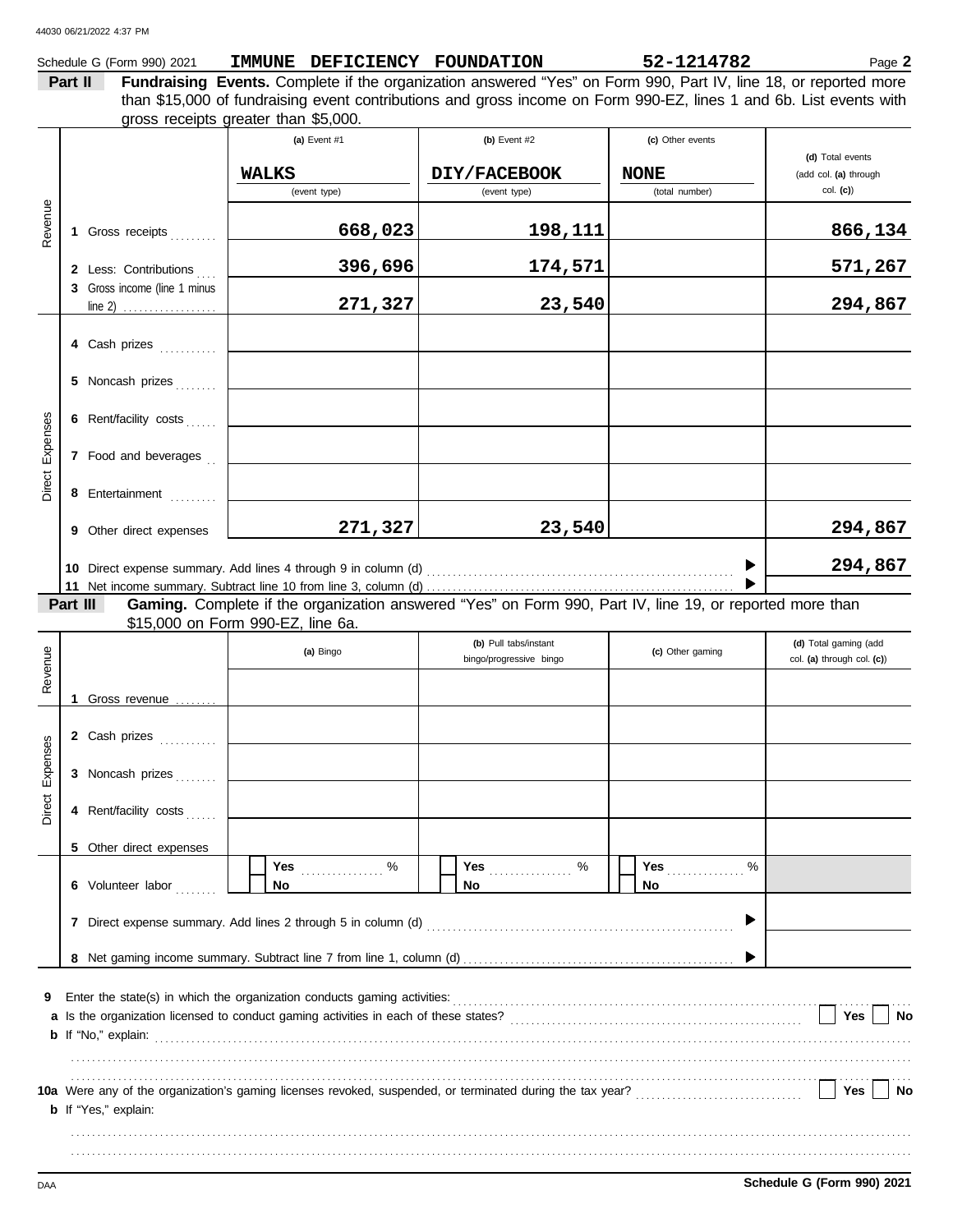|        | 52-1214782<br>Schedule G (Form 990) 2021<br>IMMUNE DEFICIENCY FOUNDATION                                                                                                                                                                                                                                                                         |                            |     | Page 3 |           |
|--------|--------------------------------------------------------------------------------------------------------------------------------------------------------------------------------------------------------------------------------------------------------------------------------------------------------------------------------------------------|----------------------------|-----|--------|-----------|
| 11     | Does the organization conduct gaming activities with nonmembers?                                                                                                                                                                                                                                                                                 |                            | Yes |        | No        |
| 12     | Is the organization a grantor, beneficiary or trustee of a trust, or a member of a partnership or other entity                                                                                                                                                                                                                                   |                            |     |        |           |
|        |                                                                                                                                                                                                                                                                                                                                                  |                            | Yes |        | <b>No</b> |
| 13     | Indicate the percentage of gaming activity conducted in:                                                                                                                                                                                                                                                                                         |                            |     |        |           |
| a<br>b |                                                                                                                                                                                                                                                                                                                                                  | 13а<br>13 <sub>b</sub>     |     |        | %<br>%    |
| 14     | An outside facility <b>contained a set of the contract of the contract of the contract of the contract of the contract of the contract of the contract of the contract of the contract of the contract of the contract of the co</b><br>Enter the name and address of the person who prepares the organization's gaming/special events books and |                            |     |        |           |
|        | records:                                                                                                                                                                                                                                                                                                                                         |                            |     |        |           |
|        | Name $\blacktriangleright$                                                                                                                                                                                                                                                                                                                       |                            |     |        |           |
|        | Address $\blacktriangleright$                                                                                                                                                                                                                                                                                                                    |                            |     |        |           |
| 15a    | Does the organization have a contract with a third party from whom the organization receives gaming<br>revenue?                                                                                                                                                                                                                                  |                            | Yes |        | No        |
| b      |                                                                                                                                                                                                                                                                                                                                                  |                            |     |        |           |
|        | If "Yes," enter name and address of the third party:                                                                                                                                                                                                                                                                                             |                            |     |        |           |
|        |                                                                                                                                                                                                                                                                                                                                                  |                            |     |        |           |
|        | Address > The Commission of the Commission of the Commission of the Commission of the Commission of the Commission of the Commission of the Commission of the Commission of the Commission of the Commission of the Commission                                                                                                                   |                            |     |        |           |
| 16     | Gaming manager information:                                                                                                                                                                                                                                                                                                                      |                            |     |        |           |
|        | Name $\blacktriangleright$                                                                                                                                                                                                                                                                                                                       |                            |     |        |           |
|        |                                                                                                                                                                                                                                                                                                                                                  |                            |     |        |           |
|        |                                                                                                                                                                                                                                                                                                                                                  |                            |     |        |           |
|        | Director/officer<br>Employee<br>Independent contractor                                                                                                                                                                                                                                                                                           |                            |     |        |           |
| 17     | Mandatory distributions:                                                                                                                                                                                                                                                                                                                         |                            |     |        |           |
| a      | Is the organization required under state law to make charitable distributions from the gaming proceeds to                                                                                                                                                                                                                                        |                            |     |        |           |
|        | retain the state gaming license?                                                                                                                                                                                                                                                                                                                 |                            | Yes |        | No        |
| b      | Enter the amount of distributions required under state law to be distributed to other exempt organizations or                                                                                                                                                                                                                                    |                            |     |        |           |
|        | spent in the organization's own exempt activities during the tax year ><br>- \$                                                                                                                                                                                                                                                                  |                            |     |        |           |
|        | Supplemental Information. Provide the explanations required by Part I, line 2b, columns (iii) and (v); and<br>Part IV<br>Part III, lines 9, 9b, 10b, 15b, 15c, 16, and 17b, as applicable. Also provide any additional information.<br>See instructions.                                                                                         |                            |     |        |           |
|        |                                                                                                                                                                                                                                                                                                                                                  |                            |     |        |           |
|        |                                                                                                                                                                                                                                                                                                                                                  |                            |     |        |           |
|        |                                                                                                                                                                                                                                                                                                                                                  |                            |     |        |           |
|        |                                                                                                                                                                                                                                                                                                                                                  |                            |     |        |           |
|        |                                                                                                                                                                                                                                                                                                                                                  |                            |     |        |           |
|        |                                                                                                                                                                                                                                                                                                                                                  |                            |     |        |           |
|        |                                                                                                                                                                                                                                                                                                                                                  |                            |     |        |           |
|        |                                                                                                                                                                                                                                                                                                                                                  |                            |     |        |           |
|        |                                                                                                                                                                                                                                                                                                                                                  |                            |     |        |           |
|        |                                                                                                                                                                                                                                                                                                                                                  |                            |     |        |           |
|        |                                                                                                                                                                                                                                                                                                                                                  |                            |     |        |           |
|        |                                                                                                                                                                                                                                                                                                                                                  | Schedule G (Form 990) 2021 |     |        |           |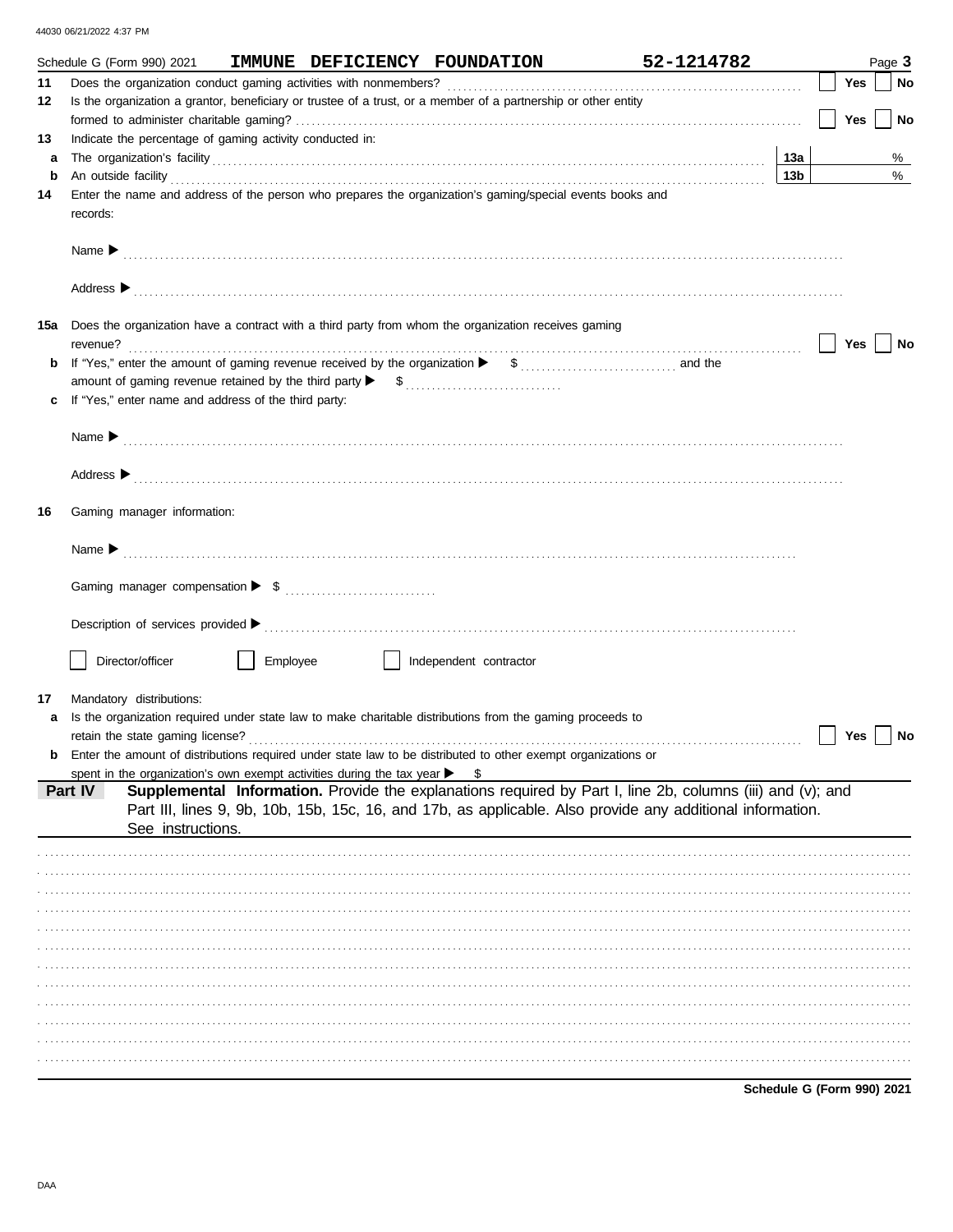|--|

| <b>SCHEDULE I</b>                                      |                                                                                                                                                                                                                                                                               |           |                                         | Grants and Other Assistance to Organizations,                                                                                         |                                     |                                                             |                                          |                                              | OMB No. 1545-0047                          |
|--------------------------------------------------------|-------------------------------------------------------------------------------------------------------------------------------------------------------------------------------------------------------------------------------------------------------------------------------|-----------|-----------------------------------------|---------------------------------------------------------------------------------------------------------------------------------------|-------------------------------------|-------------------------------------------------------------|------------------------------------------|----------------------------------------------|--------------------------------------------|
| (Form 990)                                             |                                                                                                                                                                                                                                                                               |           |                                         | Governments, and Individuals in the United States<br>Complete if the organization answered "Yes" on Form 990, Part IV, line 21 or 22. |                                     |                                                             |                                          |                                              |                                            |
| Department of the Treasury<br>Internal Revenue Service |                                                                                                                                                                                                                                                                               |           |                                         | Attach to Form 990.<br>Go to www.irs.gov/Form990 for the latest information.                                                          |                                     |                                                             |                                          |                                              | <b>Open to Public</b><br><b>Inspection</b> |
| Name of the organization                               | IMMUNE DEFICIENCY FOUNDATION                                                                                                                                                                                                                                                  |           |                                         |                                                                                                                                       |                                     |                                                             |                                          | Employer identification number<br>52-1214782 |                                            |
| Part I                                                 | <b>General Information on Grants and Assistance</b>                                                                                                                                                                                                                           |           |                                         |                                                                                                                                       |                                     |                                                             |                                          |                                              |                                            |
| $\mathbf{1}$                                           | Does the organization maintain records to substantiate the amount of the grants or assistance, the grantees' eligibility for the grants or assistance, and<br>2 Describe in Part IV the organization's procedures for monitoring the use of grant funds in the United States. |           |                                         |                                                                                                                                       |                                     |                                                             |                                          |                                              | $ \mathbf{X} $ Yes<br>  No                 |
| Part II                                                | Grants and Other Assistance to Domestic Organizations and Domestic Governments. Complete if the organization answered "Yes" on Form 990,<br>Part IV, line 21, for any recipient that received more than \$5,000. Part II can be duplicated if additional space is needed.     |           |                                         |                                                                                                                                       |                                     |                                                             |                                          |                                              |                                            |
| -1                                                     | (a) Name and address of organization<br>or government                                                                                                                                                                                                                         | $(b)$ EIN | $(c)$ IRC<br>section<br>(if applicable) | (d) Amount of cash<br>grant                                                                                                           | (e) Amount of<br>noncash assistance | (f) Method of valuation<br>(book, FMV, appraisal,<br>other) | (q) Description of<br>noncash assistance |                                              | (h) Purpose of grant<br>or assistance      |
| (1)                                                    |                                                                                                                                                                                                                                                                               |           |                                         |                                                                                                                                       |                                     |                                                             |                                          |                                              |                                            |
|                                                        |                                                                                                                                                                                                                                                                               |           |                                         |                                                                                                                                       |                                     |                                                             |                                          |                                              |                                            |
| (2)                                                    |                                                                                                                                                                                                                                                                               |           |                                         |                                                                                                                                       |                                     |                                                             |                                          |                                              |                                            |
|                                                        |                                                                                                                                                                                                                                                                               |           |                                         |                                                                                                                                       |                                     |                                                             |                                          |                                              |                                            |
| (3)                                                    |                                                                                                                                                                                                                                                                               |           |                                         |                                                                                                                                       |                                     |                                                             |                                          |                                              |                                            |
|                                                        |                                                                                                                                                                                                                                                                               |           |                                         |                                                                                                                                       |                                     |                                                             |                                          |                                              |                                            |
| (4)                                                    |                                                                                                                                                                                                                                                                               |           |                                         |                                                                                                                                       |                                     |                                                             |                                          |                                              |                                            |
|                                                        |                                                                                                                                                                                                                                                                               |           |                                         |                                                                                                                                       |                                     |                                                             |                                          |                                              |                                            |
| (5)                                                    |                                                                                                                                                                                                                                                                               |           |                                         |                                                                                                                                       |                                     |                                                             |                                          |                                              |                                            |
|                                                        |                                                                                                                                                                                                                                                                               |           |                                         |                                                                                                                                       |                                     |                                                             |                                          |                                              |                                            |
| (6)                                                    |                                                                                                                                                                                                                                                                               |           |                                         |                                                                                                                                       |                                     |                                                             |                                          |                                              |                                            |
|                                                        |                                                                                                                                                                                                                                                                               |           |                                         |                                                                                                                                       |                                     |                                                             |                                          |                                              |                                            |
| (7)                                                    |                                                                                                                                                                                                                                                                               |           |                                         |                                                                                                                                       |                                     |                                                             |                                          |                                              |                                            |
|                                                        |                                                                                                                                                                                                                                                                               |           |                                         |                                                                                                                                       |                                     |                                                             |                                          |                                              |                                            |
| (8)                                                    |                                                                                                                                                                                                                                                                               |           |                                         |                                                                                                                                       |                                     |                                                             |                                          |                                              |                                            |
|                                                        |                                                                                                                                                                                                                                                                               |           |                                         |                                                                                                                                       |                                     |                                                             |                                          |                                              |                                            |
| (9)                                                    |                                                                                                                                                                                                                                                                               |           |                                         |                                                                                                                                       |                                     |                                                             |                                          |                                              |                                            |
|                                                        |                                                                                                                                                                                                                                                                               |           |                                         |                                                                                                                                       |                                     |                                                             |                                          |                                              |                                            |
| $\mathbf{2}$                                           | Enter total number of section 501(c)(3) and government organizations listed in the line 1 table                                                                                                                                                                               |           |                                         |                                                                                                                                       |                                     |                                                             |                                          |                                              |                                            |
| 3                                                      | Enter total number of other organizations listed in the line 1 table<br>For Paperwork Reduction Act Notice, see the Instructions for Form 990.                                                                                                                                |           |                                         |                                                                                                                                       |                                     |                                                             |                                          |                                              | Schedule I (Form 990) (2021)               |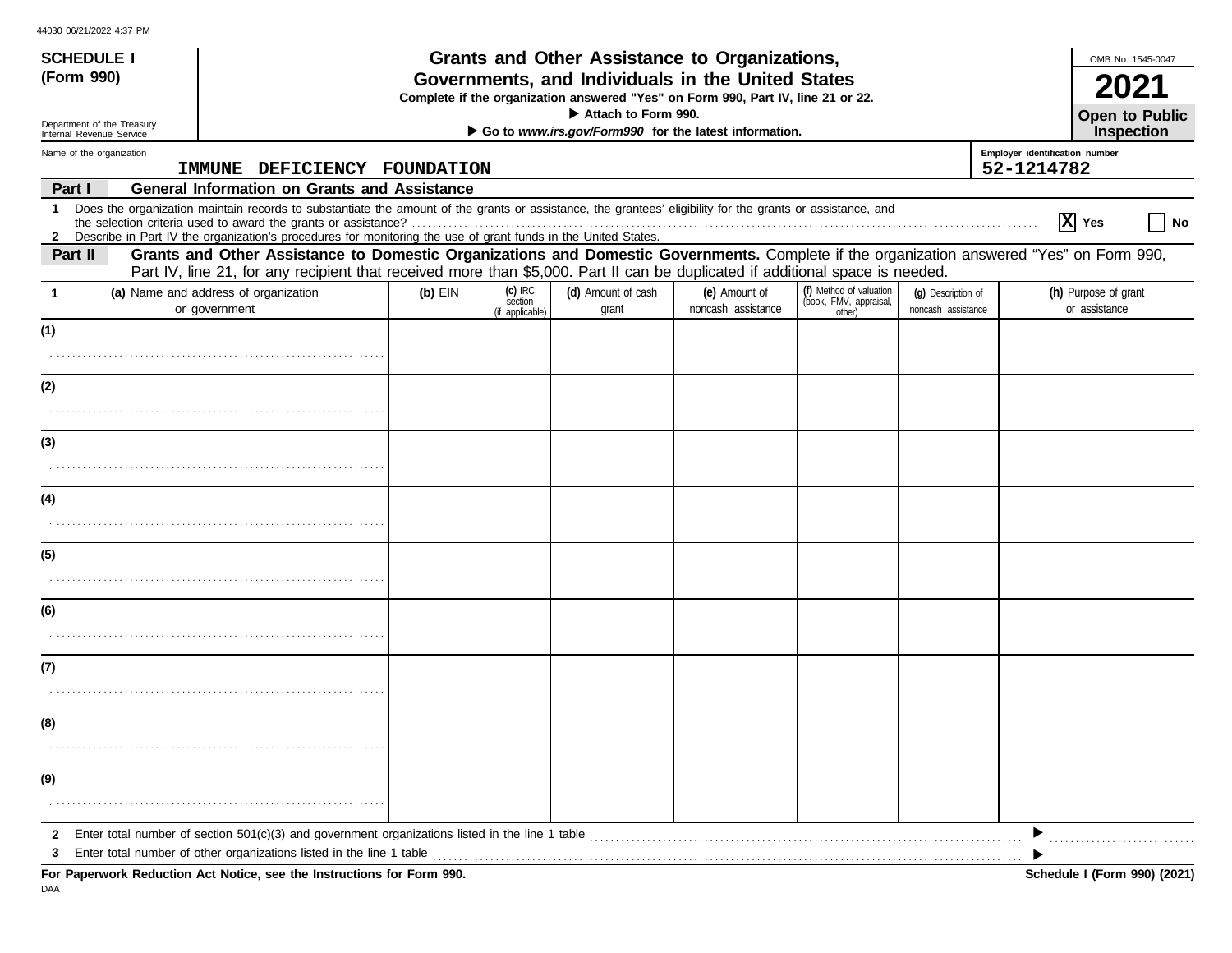### Schedule I (Form 990) (2021) IMMUNE DEFICIENCY FOUNDATION

52-1214782

Page 2 - −

| Grants and Other Assistance to Domestic Individuals. Complete if the organization answered "Yes" on Form 990, Part IV, line 22.<br>Part III<br>Part III can be duplicated if additional space is needed. |                             |                             |                                     |                                                          | $\frac{1}{2}$ agu $\frac{1}{2}$       |
|----------------------------------------------------------------------------------------------------------------------------------------------------------------------------------------------------------|-----------------------------|-----------------------------|-------------------------------------|----------------------------------------------------------|---------------------------------------|
| (a) Type of grant or assistance                                                                                                                                                                          | (b) Number of<br>recipients | (c) Amount of<br>cash grant | (d) Amount of<br>noncash assistance | (e) Method of valuation (book,<br>FMV, appraisal, other) | (f) Description of noncash assistance |
| 1 SCHOLARSHIPS & GRANTS                                                                                                                                                                                  | 197                         | 69,977                      |                                     |                                                          |                                       |
| $\mathbf{2}$                                                                                                                                                                                             |                             |                             |                                     |                                                          |                                       |
| 3                                                                                                                                                                                                        |                             |                             |                                     |                                                          |                                       |
|                                                                                                                                                                                                          |                             |                             |                                     |                                                          |                                       |
| 5                                                                                                                                                                                                        |                             |                             |                                     |                                                          |                                       |
| - 6                                                                                                                                                                                                      |                             |                             |                                     |                                                          |                                       |
| Part IV<br>Supplemental Information. Provide the information required in Part I, line 2; Part III, column (b); and any other additional information.                                                     |                             |                             |                                     |                                                          |                                       |
|                                                                                                                                                                                                          |                             |                             |                                     |                                                          |                                       |
|                                                                                                                                                                                                          |                             |                             |                                     |                                                          |                                       |
|                                                                                                                                                                                                          |                             |                             |                                     |                                                          |                                       |
|                                                                                                                                                                                                          |                             |                             |                                     |                                                          |                                       |
|                                                                                                                                                                                                          |                             |                             |                                     |                                                          |                                       |
|                                                                                                                                                                                                          |                             |                             |                                     |                                                          |                                       |
|                                                                                                                                                                                                          |                             |                             |                                     |                                                          |                                       |
|                                                                                                                                                                                                          |                             |                             |                                     |                                                          |                                       |
|                                                                                                                                                                                                          |                             |                             |                                     |                                                          |                                       |
|                                                                                                                                                                                                          |                             |                             |                                     |                                                          |                                       |
|                                                                                                                                                                                                          |                             |                             |                                     |                                                          |                                       |

Schedule I (Form 990) (2021)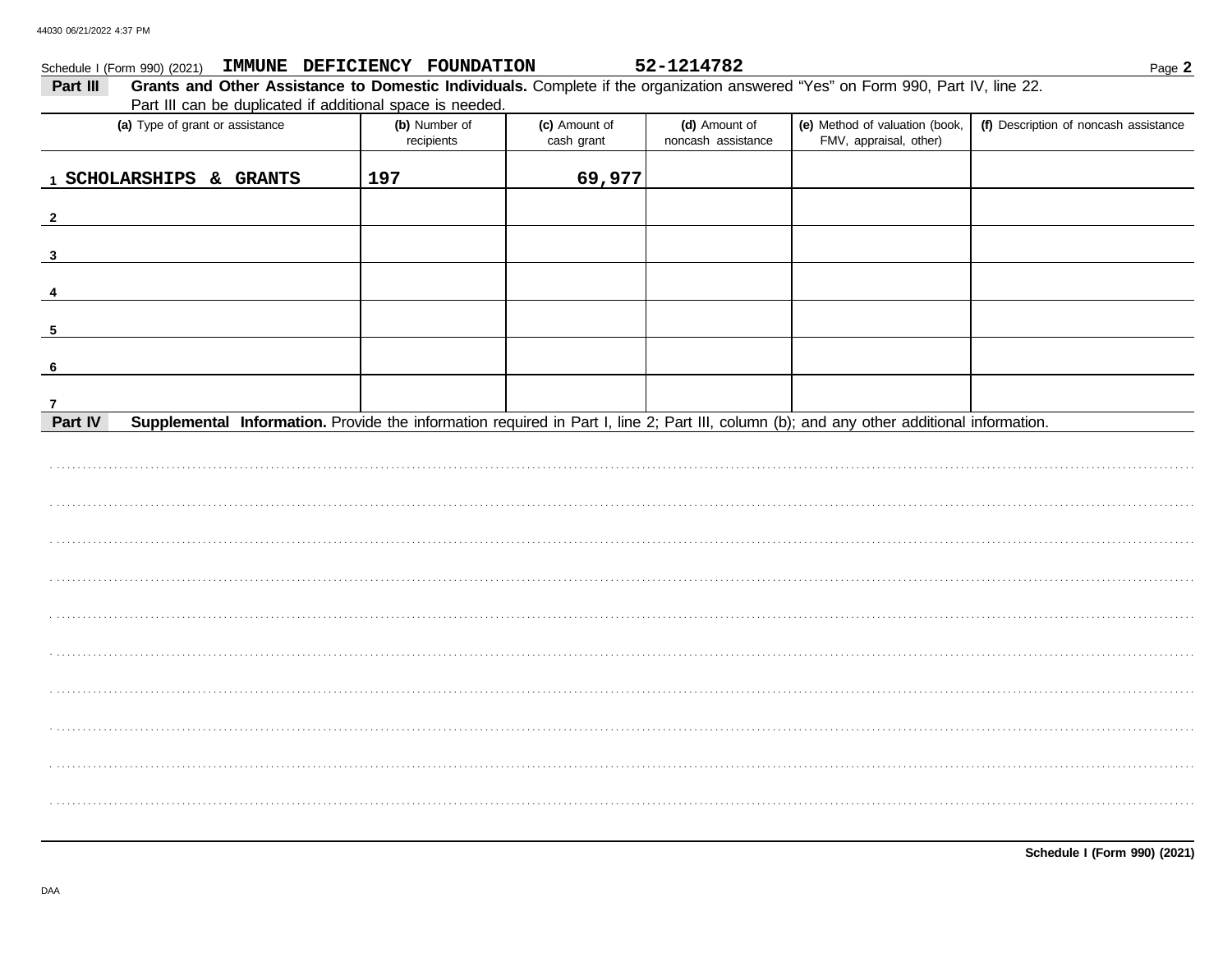|            | <b>SCHEDULE J</b>                                      |                                                                                     | <b>Compensation Information</b>                                                                                      |                                | OMB No. 1545-0047               |            |             |
|------------|--------------------------------------------------------|-------------------------------------------------------------------------------------|----------------------------------------------------------------------------------------------------------------------|--------------------------------|---------------------------------|------------|-------------|
| (Form 990) |                                                        |                                                                                     | For certain Officers, Directors, Trustees, Key Employees, and Highest<br><b>Compensated Employees</b>                |                                | 2021                            |            |             |
|            |                                                        |                                                                                     | Complete if the organization answered "Yes" on Form 990, Part IV, line 23.<br>Attach to Form 990.                    |                                | Open to Public                  |            |             |
|            | Department of the Treasury<br>Internal Revenue Service |                                                                                     | Go to www.irs.gov/Form990 for instructions and the latest information.                                               |                                |                                 | Inspection |             |
|            | Name of the organization                               |                                                                                     |                                                                                                                      | Employer identification number |                                 |            |             |
|            | Part I                                                 | IMMUNE DEFICIENCY FOUNDATION<br>Questions Regarding Compensation                    |                                                                                                                      | 52-1214782                     |                                 |            |             |
|            |                                                        |                                                                                     |                                                                                                                      |                                |                                 | Yes        | No          |
|            |                                                        |                                                                                     | 1a Check the appropriate box(es) if the organization provided any of the following to or for a person listed on Form |                                |                                 |            |             |
|            |                                                        |                                                                                     | 990, Part VII, Section A, line 1a. Complete Part III to provide any relevant information regarding these items.      |                                |                                 |            |             |
|            | First-class or charter travel                          |                                                                                     | Housing allowance or residence for personal use                                                                      |                                |                                 |            |             |
|            | Travel for companions                                  |                                                                                     | Payments for business use of personal residence                                                                      |                                |                                 |            |             |
|            |                                                        | Tax indemnification and gross-up payments                                           | Health or social club dues or initiation fees                                                                        |                                |                                 |            |             |
|            | Discretionary spending account                         |                                                                                     | Personal services (such as maid, chauffeur, chef)                                                                    |                                |                                 |            |             |
|            |                                                        |                                                                                     | <b>b</b> If any of the boxes on line 1a are checked, did the organization follow a written policy regarding payment  |                                |                                 |            |             |
|            |                                                        |                                                                                     | or reimbursement or provision of all of the expenses described above? If "No," complete Part III to                  |                                |                                 |            |             |
|            |                                                        |                                                                                     |                                                                                                                      |                                | 1b                              |            |             |
|            |                                                        |                                                                                     |                                                                                                                      |                                |                                 |            |             |
| 2          |                                                        |                                                                                     | Did the organization require substantiation prior to reimbursing or allowing expenses incurred by all                |                                |                                 |            |             |
|            |                                                        |                                                                                     | directors, trustees, and officers, including the CEO/Executive Director, regarding the items checked on line         |                                |                                 |            |             |
|            |                                                        |                                                                                     |                                                                                                                      |                                | $\mathbf{2}$                    |            |             |
|            |                                                        |                                                                                     |                                                                                                                      |                                |                                 |            |             |
| 3          |                                                        |                                                                                     | Indicate which, if any, of the following the organization used to establish the compensation of the                  |                                |                                 |            |             |
|            |                                                        |                                                                                     | organization's CEO/Executive Director. Check all that apply. Do not check any boxes for methods used by a            |                                |                                 |            |             |
|            |                                                        |                                                                                     | related organization to establish compensation of the CEO/Executive Director, but explain in Part III.               |                                |                                 |            |             |
|            | Compensation committee                                 |                                                                                     | Written employment contract                                                                                          |                                |                                 |            |             |
|            |                                                        | Independent compensation consultant                                                 | $ \mathbf{x} $<br>Compensation survey or study                                                                       |                                |                                 |            |             |
|            | Form 990 of other organizations                        |                                                                                     | $\overline{\mathbf{x}}$<br>Approval by the board or compensation committee                                           |                                |                                 |            |             |
| 4          |                                                        |                                                                                     | During the year, did any person listed on Form 990, Part VII, Section A, line 1a, with respect to the filing         |                                |                                 |            |             |
|            | organization or a related organization:                |                                                                                     |                                                                                                                      |                                |                                 |            |             |
|            |                                                        | a Receive a severance payment or change-of-control payment?                         |                                                                                                                      |                                | 4a                              |            | x           |
| b          |                                                        | Participate in or receive payment from a supplemental nonqualified retirement plan? |                                                                                                                      |                                | 4b                              |            | X           |
|            |                                                        | c Participate in or receive payment from an equity-based compensation arrangement?  |                                                                                                                      |                                | 4c                              |            | X           |
|            |                                                        |                                                                                     | If "Yes" to any of lines 4a-c, list the persons and provide the applicable amounts for each item in Part III.        |                                |                                 |            |             |
|            |                                                        |                                                                                     | Only section $501(c)(3)$ , $501(c)(4)$ , and $501(c)(29)$ organizations must complete lines $5-9$ .                  |                                |                                 |            |             |
| 5          |                                                        |                                                                                     | For persons listed on Form 990, Part VII, Section A, line 1a, did the organization pay or accrue any                 |                                |                                 |            |             |
|            |                                                        | compensation contingent on the revenues of:                                         |                                                                                                                      |                                |                                 |            |             |
|            |                                                        |                                                                                     |                                                                                                                      |                                | 5a                              |            | x           |
|            |                                                        |                                                                                     |                                                                                                                      |                                | 5b                              |            | $\mathbf x$ |
|            | If "Yes" on line 5a or 5b, describe in Part III.       |                                                                                     |                                                                                                                      |                                |                                 |            |             |
| 6          |                                                        |                                                                                     | For persons listed on Form 990, Part VII, Section A, line 1a, did the organization pay or accrue any                 |                                |                                 |            |             |
|            |                                                        | compensation contingent on the net earnings of:                                     |                                                                                                                      |                                |                                 |            |             |
|            |                                                        |                                                                                     |                                                                                                                      |                                | 6a                              |            | x           |
|            |                                                        |                                                                                     |                                                                                                                      |                                | 6b                              |            | X           |
|            | If "Yes" on line 6a or 6b, describe in Part III.       |                                                                                     |                                                                                                                      |                                |                                 |            |             |
| 7          |                                                        |                                                                                     | For persons listed on Form 990, Part VII, Section A, line 1a, did the organization provide any nonfixed              |                                |                                 |            |             |
|            |                                                        |                                                                                     |                                                                                                                      |                                | 7                               |            | x           |
| 8          |                                                        |                                                                                     | Were any amounts reported on Form 990, Part VII, paid or accrued pursuant to a contract that was subject             |                                |                                 |            |             |
|            |                                                        |                                                                                     | to the initial contract exception described in Regulations section 53.4958-4(a)(3)? If "Yes," describe               |                                |                                 |            |             |
|            |                                                        |                                                                                     |                                                                                                                      |                                | 8                               |            | x           |
|            |                                                        |                                                                                     |                                                                                                                      |                                |                                 |            |             |
| 9          |                                                        |                                                                                     | If "Yes" on line 8, did the organization also follow the rebuttable presumption procedure described in               |                                |                                 |            |             |
|            |                                                        | For Paperwork Reduction Act Notice, see the Instructions for Form 990.              |                                                                                                                      |                                | 9<br>Schedule J (Form 990) 2021 |            |             |

DAA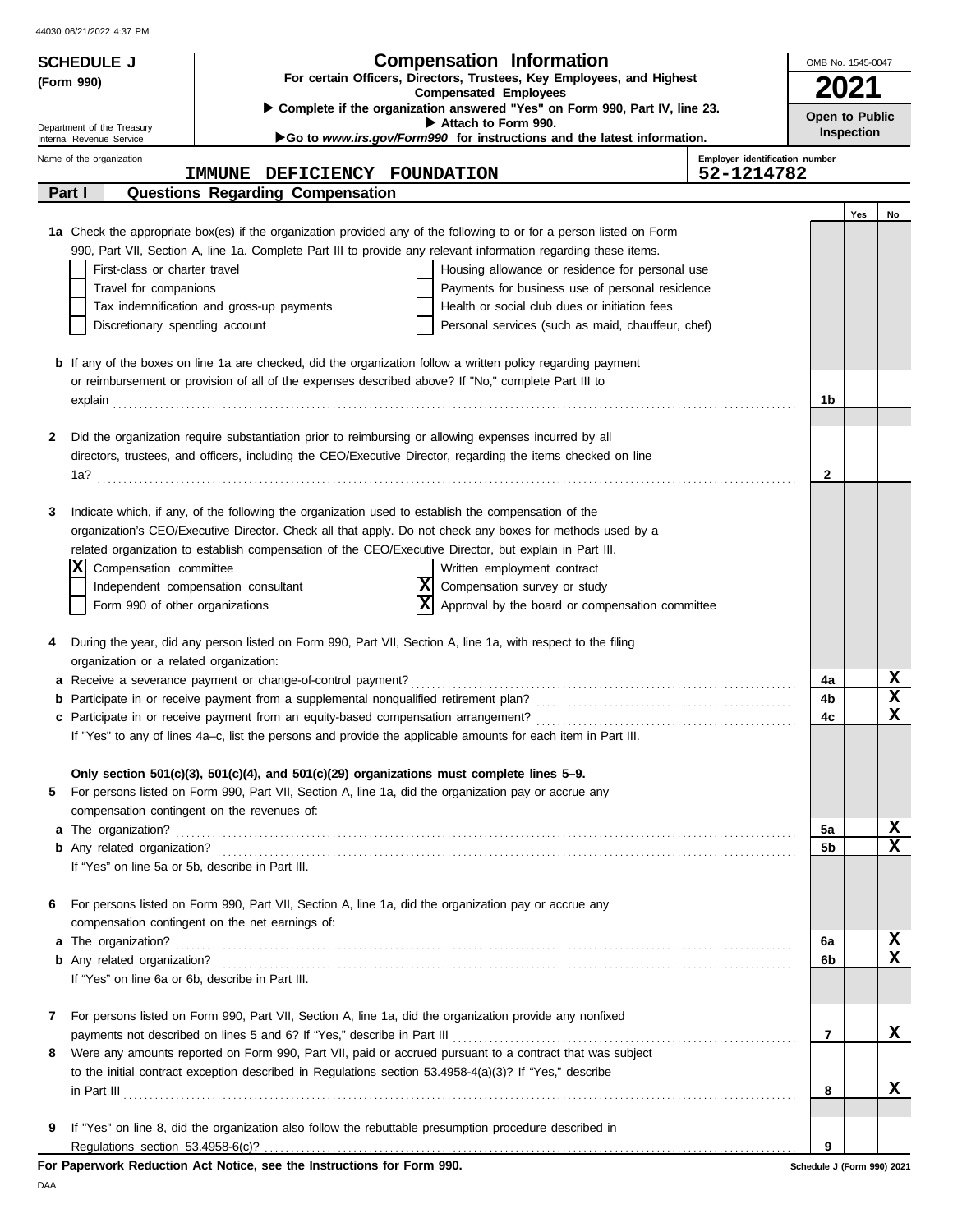### 52-1214782 IMMUNE DEFICIENCY FOUNDATION Schedule J (Form 990) 2021

### Officers, Directors, Trustees, Key Employees, and Highest Compensated Employees. Use duplicate copies if additional space is needed. Part II

For each individual whose compensation must be reported on Schedule J, report compensation from the organization on row (i) and from related organizations, described in the instructions, on row (ii). Do not list any individuals that aren't listed on Form 990, Part VII.

Note: The sum of columns (B)(i)-(iii) for each listed individual must equal the total amount of Form 990, Part VII, Section A, line 1a, applicable column (D) and (E) amounts for that individual.

|                          |                          | (B) Breakdown of W-2 and/or 1099-MISC and/or 1099-NEC compensation |                                           | (C) Retirement and             | (D) Nontaxable | (E) Total of columns | (F) Compensation                                           |
|--------------------------|--------------------------|--------------------------------------------------------------------|-------------------------------------------|--------------------------------|----------------|----------------------|------------------------------------------------------------|
| (A) Name and Title       | (i) Base<br>compensation | (ii) Bonus & incentive<br>compensation                             | (iii) Other<br>reportable<br>compensation | other deferred<br>compensation | benefits       | $(B)(i)$ - $(D)$     | in column (B) reported<br>as deferred on prior<br>Form 990 |
| SARAH ROSE<br>(i)        | 148,002                  | n                                                                  |                                           | 17,980                         | Οl             | 165,982              | $\mathbf 0$                                                |
| $1$ CFO                  |                          |                                                                    |                                           |                                | 0              |                      | 0                                                          |
| KATHERINE ANTILLA<br>(i) | 130,850                  |                                                                    |                                           | 25,844                         | ٥I             | 156,694              | U                                                          |
| 2 VP EDUCATION<br>(ii)   | 0                        |                                                                    |                                           | 0                              | 0              |                      | 0                                                          |
| (i)                      |                          |                                                                    |                                           |                                |                |                      |                                                            |
| (i)                      |                          |                                                                    |                                           |                                |                |                      |                                                            |
|                          |                          |                                                                    |                                           |                                |                |                      |                                                            |
| (i)                      |                          |                                                                    |                                           |                                |                |                      |                                                            |
| (i)                      |                          |                                                                    |                                           |                                |                |                      |                                                            |
| 6                        |                          |                                                                    |                                           |                                |                |                      |                                                            |
| (i)<br>$\overline{7}$    |                          |                                                                    |                                           |                                |                |                      |                                                            |
| $\left( 1\right)$        |                          |                                                                    |                                           |                                |                |                      |                                                            |
| $\left( i \right)$       |                          |                                                                    |                                           |                                |                |                      |                                                            |
| (i)                      |                          |                                                                    |                                           |                                |                |                      |                                                            |
| 10                       |                          |                                                                    |                                           |                                |                |                      |                                                            |
| $\left( i \right)$<br>11 |                          |                                                                    |                                           |                                |                |                      |                                                            |
| (i)<br>12                |                          |                                                                    |                                           |                                |                |                      |                                                            |
| (i)<br>13                |                          |                                                                    |                                           |                                |                |                      |                                                            |
| (i)<br>14                |                          |                                                                    |                                           |                                |                |                      |                                                            |
| 15                       |                          |                                                                    |                                           |                                |                |                      |                                                            |
| (1)<br>(ii)<br>16        |                          |                                                                    |                                           |                                |                |                      |                                                            |
|                          |                          |                                                                    |                                           |                                |                |                      |                                                            |

Schedule J (Form 990) 2021

Page 2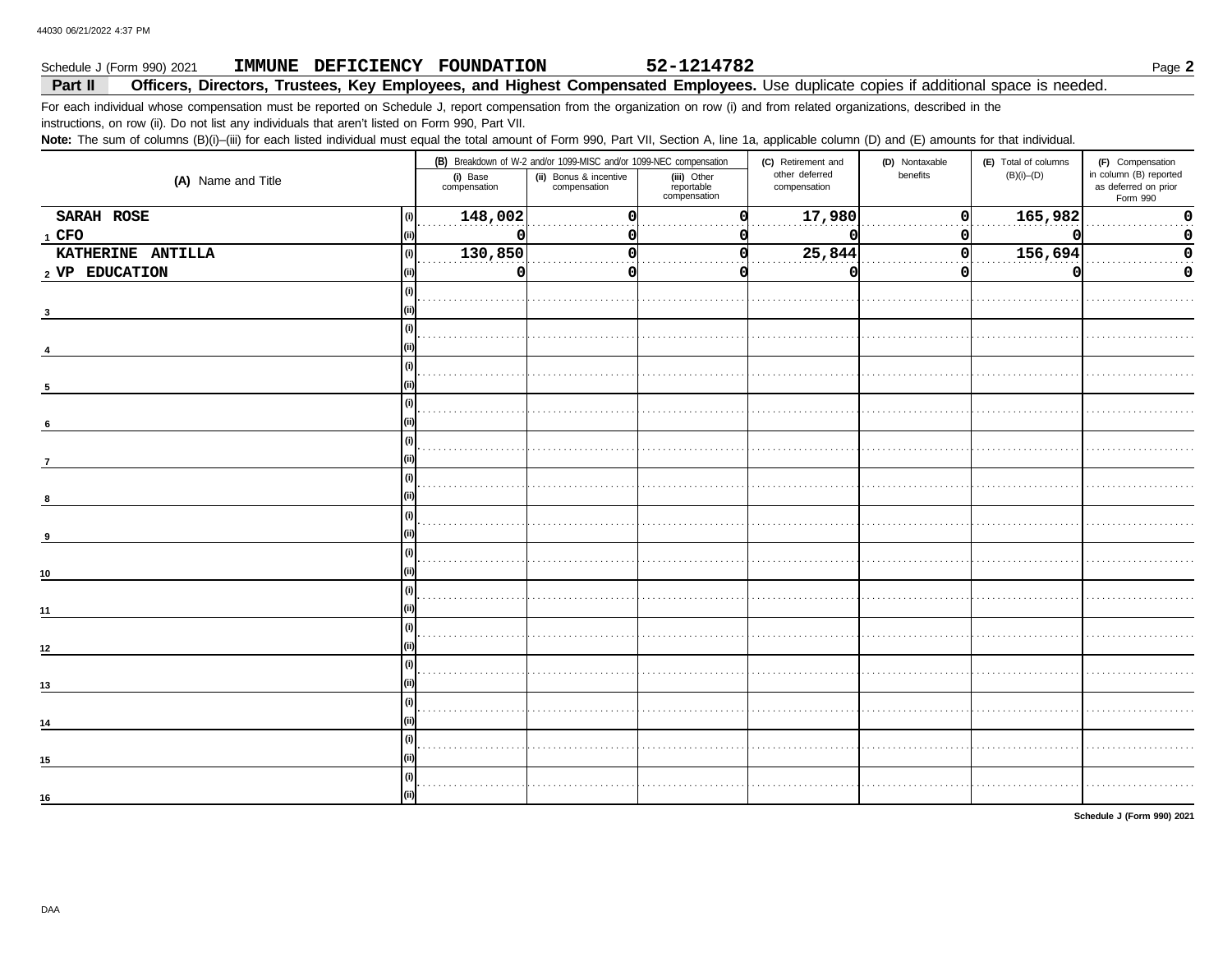|          | Schedule J (Form 990) 2021      |                          | IMMUNE DEFICIENCY FOUNDATION |  | 52-1214782 |                                                                                                                                                                            | Page 3 |
|----------|---------------------------------|--------------------------|------------------------------|--|------------|----------------------------------------------------------------------------------------------------------------------------------------------------------------------------|--------|
| Part III | for any additional information. | Supplemental Information |                              |  |            | Provide the information, explanation, or descriptions required for Part I, lines 1a, 1b, 3, 4a, 4b, 4c, 5a, 5b, 6a, 6b, 7, and 8, and for Part II. Also complete this part |        |
|          |                                 |                          |                              |  |            |                                                                                                                                                                            |        |
|          |                                 |                          |                              |  |            |                                                                                                                                                                            |        |
|          |                                 |                          |                              |  |            |                                                                                                                                                                            |        |
|          |                                 |                          |                              |  |            |                                                                                                                                                                            |        |
|          |                                 |                          |                              |  |            |                                                                                                                                                                            |        |
|          |                                 |                          |                              |  |            |                                                                                                                                                                            |        |
|          |                                 |                          |                              |  |            |                                                                                                                                                                            |        |
|          |                                 |                          |                              |  |            |                                                                                                                                                                            |        |
|          |                                 |                          |                              |  |            |                                                                                                                                                                            |        |
|          |                                 |                          |                              |  |            |                                                                                                                                                                            |        |
|          |                                 |                          |                              |  |            |                                                                                                                                                                            |        |
|          |                                 |                          |                              |  |            |                                                                                                                                                                            |        |
|          |                                 |                          |                              |  |            |                                                                                                                                                                            |        |
|          |                                 |                          |                              |  |            |                                                                                                                                                                            |        |
|          |                                 |                          |                              |  |            |                                                                                                                                                                            |        |
|          |                                 |                          |                              |  |            |                                                                                                                                                                            |        |
|          |                                 |                          |                              |  |            |                                                                                                                                                                            |        |
|          |                                 |                          |                              |  |            |                                                                                                                                                                            |        |
|          |                                 |                          |                              |  |            |                                                                                                                                                                            |        |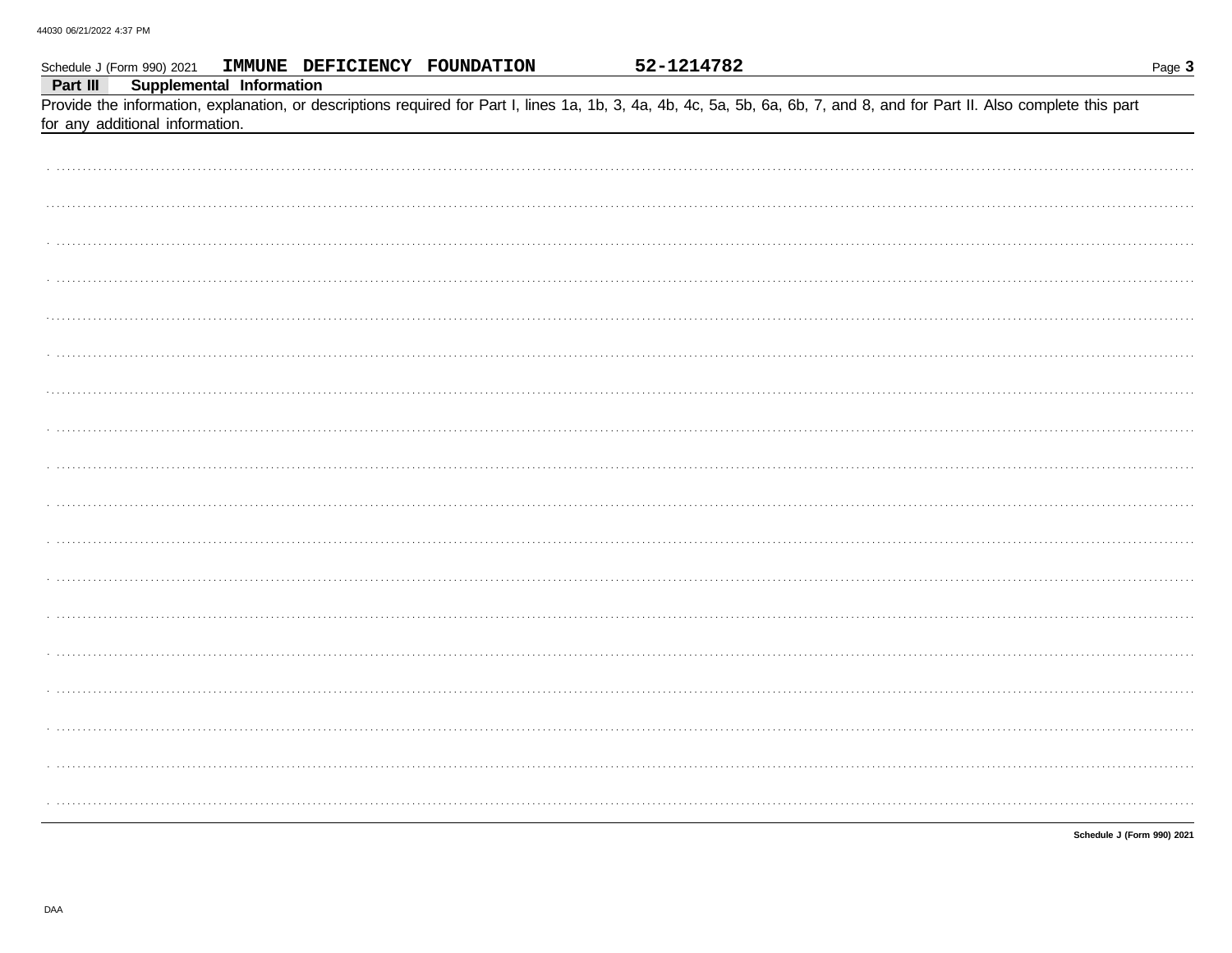Name of the organization **Employer identification number Employer identification number** Internal Revenue Service Department of the Treasury

### **SCHEDULE O Supplemental Information to Form 990 or 990-EZ**

**Form 990 or 990-EZ or to provide any additional information. (Form 990) Complete to provide information for responses to specific questions on**

> Attach to Form 990 or Form 990-EZ. ▶ Go to *www.irs.gov/Form990* for the latest information.

**2021**

**Open to Public**

OMB No. 1545-0047

**Inspection**

### **IMMUNE DEFICIENCY FOUNDATION 52-1214782**

FORM 990 - ORGANIZATION'S MISSION OR MOST SIGNIFICANT ACTIVITIES THE IMMUNE DEFICIENCY FOUNDATION (IDF) IMPROVES THE DIAGNOSIS, TREATMENT, AND QUALITY OF LIFE OF PEOPLE AFFECTED BY PRIMARY IMMUNODEFICIENCY THROUGH FOSTERING A COMMUNITY EMPOWERED BY ADVOCACY, EDUCATION, AND RESEARCH. IDF SEEKS TO ENSURE THAT EVERYONE IN THE U.S. AFFECTED BY PI HAS A FULLY INFORMED UNDERSTANDING OF THE PI DIAGNOSIS THAT AFFECTS THEM, ALL AVAILABLE TREATMENT OPTIONS, THE EXPECTED STANDARD OF CARE, AND ALL OF THEIR OPPORTUNITIES FOR CONNECTION AND SUPPORT WITHIN THE PI COMMUNITY.

. . . . . . . . . . . . . . . . . . . . . . . . . . . . . . . . . . . . . . . . . . . . . . . . . . . . . . . . . . . . . . . . . . . . . . . . . . . . . . . . . . . . . . . . . . . . . . . . . . . . . . . . . . . . . . . . . . . . . . . . . . . . . . . . . . . . . . . . . . . . . . . . . . . . . . . . . . . . . . . . . . . . . . .

FORM 990, PART III, LINE 4B - SECOND ACCOMPLISHMENT

THE PRIMARY IMMUNODEFICIENCY COMMUNITY TURNS TO IDF FOR INDIVIDUAL ASSISTANCE TO ANSWER INSURANCE QUESTIONS, LOCATE A SPECIALIST IN THEIR AREA, FIND INFORMATION ABOUT TREATMENT, AND LEARN MORE ABOUT THEIR DIAGNOSIS. IDF'S PATIENT ADVOCACY SPECIALISTS FULFILLED INFORMATION REQUESTS FROM MORE THAN 3,260 INDIVIDUALS AND FAMILIES SEEKING EDUCATION, INFORMATION, AND ASSISTANCE REGARDING OVER 5,650 TOPICS/SUBJECTS. IDF WORKS THROUGHOUT THE YEAR AT THE FEDERAL AND STATE LEVEL TO EDUCATE LAWMAKERS AND THE PUBLIC ABOUT ISSUES THAT IMPACT THE PI COMMUNITY. A STRONG VOLUNTEER GRASSROOTS ADVOCACY NETWORK WORKS TO EDUCATE POLICYMAKERS ABOUT ISSUES AFFECTING THOSE WITH PI. AT IDF ADVOCACY DAY, 385 INDIVIDUALS MET WITH AND SENT MESSAGES TO MEMBERS OF CONGRESS TO ENSURE THAT PEOPLE WITH PI ARE ABLE TO LIVE HEALTHY AND PRODUCTIVE LIVES WITH EXCELLENT TREATMENT OPTIONS AND ACCESS TO THE MOST APPROPRIATE HEALTHCARE AVAILABLE.

. . . . . . . . . . . . . . . . . . . . . . . . . . . . . . . . . . . . . . . . . . . . . . . . . . . . . . . . . . . . . . . . . . . . . . . . . . . . . . . . . . . . . . . . . . . . . . . . . . . . . . . . . . . . . . . . . . . . . . . . . . . . . . . . . . . . . . . . . . . . . . . . . . . . . . . . . . . . . . . . . . . . . . .

FORM 990, PART III, LINE 4C - THIRD ACCOMPLISHMENT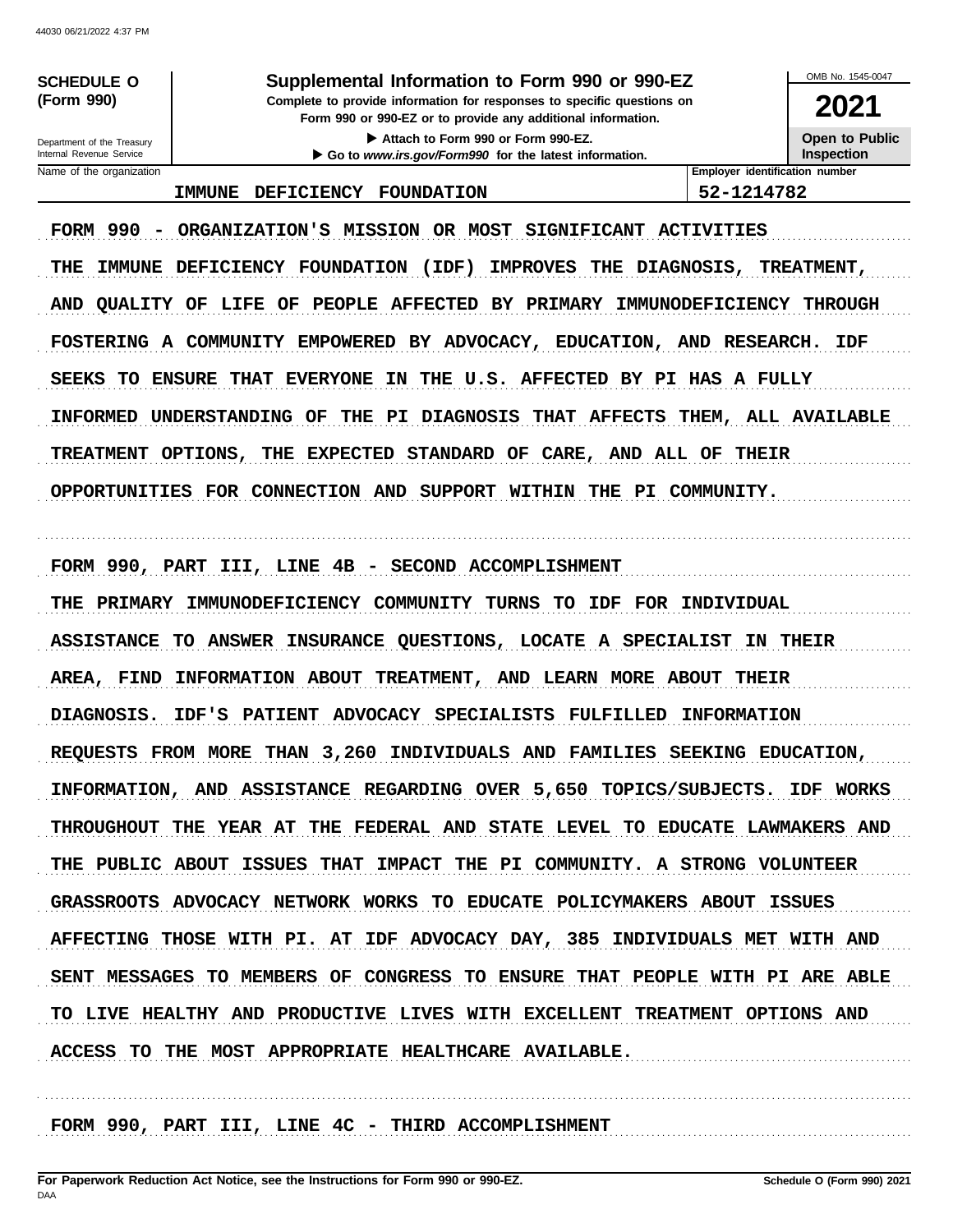| Schedule O (Form 990) 2021<br>Name of the organization                      | Page 2                                       |
|-----------------------------------------------------------------------------|----------------------------------------------|
| IMMUNE DEFICIENCY FOUNDATION                                                | Employer identification number<br>52-1214782 |
| IN AN EFFORT TO<br>IMPROVE THE DIAGNOSIS, TREATMENT, AND CARE OF THOSE      |                                              |
| AFFECTED BY PI, IDF HAS SEVERAL INITIATIVES TO PROVIDE RESOURCES DIRECTLY   |                                              |
| TO THE MEDICAL COMMUNITY, INCLUDING EXHIBITING AT 2 MEDICAL CONFERENCES AND |                                              |
| ADMINISTERING A CONSULTING IMMUNOLOGIST PROGRAM THAT ALLOWS PHYSICIANS TO   |                                              |
| CONSULT WITH AN EXPERT CLINICAL IMMUNOLOGIST ABOUT PATIENT-SPECIFIC         |                                              |
| QUESTIONS TO OBTAIN VALUABLE DIAGNOSTIC, TREATMENT, AND DISEASE MANAGEMENT  |                                              |
| <b>INFORMATION.</b>                                                         |                                              |
|                                                                             |                                              |
| UNITED STATES<br>IMMUNODEFICIENCY NETWORK (USIDNET) PATIENT REGISTRY,       |                                              |
| WHICH UTILIZED A NETWORK OF LEADING IMMUNOLOGISTS WHO COLLABORATE TO        |                                              |
| ADVANCE KNOWLEDGE IN THE FIELD OF PI. A KEY COMPONENT IS A PATIENT-         |                                              |
| CONSENTED REGISTRY, WHICH HAS 7,885 REGISTRANTS. IDF CONDUCTS NATIONAL      |                                              |
| SURVEYS AND FOCUS GROUPS OF PATIENTS, PHYSICIANS, AND OTHER HEALTHCARE      |                                              |
| PROFESSIONALS, BUILDING A COLLECTION OF QUANTIFIABLE DATA RELATED TO        |                                              |
| PRIMARY IMMUNODEFICIENCIES. IN 2021, THERE WERE 7 ABSTRACTS ACCEPTED AND    |                                              |
| FEATURED AT NATIONAL MEDICAL CONFERENCES AND 6 MANUSCRIPTS PUBLISHED IN     |                                              |
| PEER REVIEW SCIENTIFIC JOURNALS, ALL USING USIDNET DATA.                    |                                              |
|                                                                             |                                              |
| FORM 990, PART III, LINE 4D - ALL OTHER ACCOMPLISHMENTS                     |                                              |
| OTHER SERVICES TO PATIENTS AND FAMILIES                                     |                                              |
|                                                                             |                                              |
| FORM 990, PART VI - ADDITIONAL INFORMATION                                  |                                              |
| THE GOVERNING DOCUMENTS, CONFLICT OF INTEREST POLICY AND FINANCIAL          |                                              |
| STATEMENTS ARE AVAILABLE UPON REQUEST. IN ADDITION, THE FINANCIAL           |                                              |
| STATEMENTS ARE AVAILABLE ON THE WEBSITE.                                    |                                              |
|                                                                             |                                              |
| FORM 990, PART VI, LINE 11B - ORGANIZATION'S PROCESS TO REVIEW FORM 990     |                                              |

PAGE 1 OF 4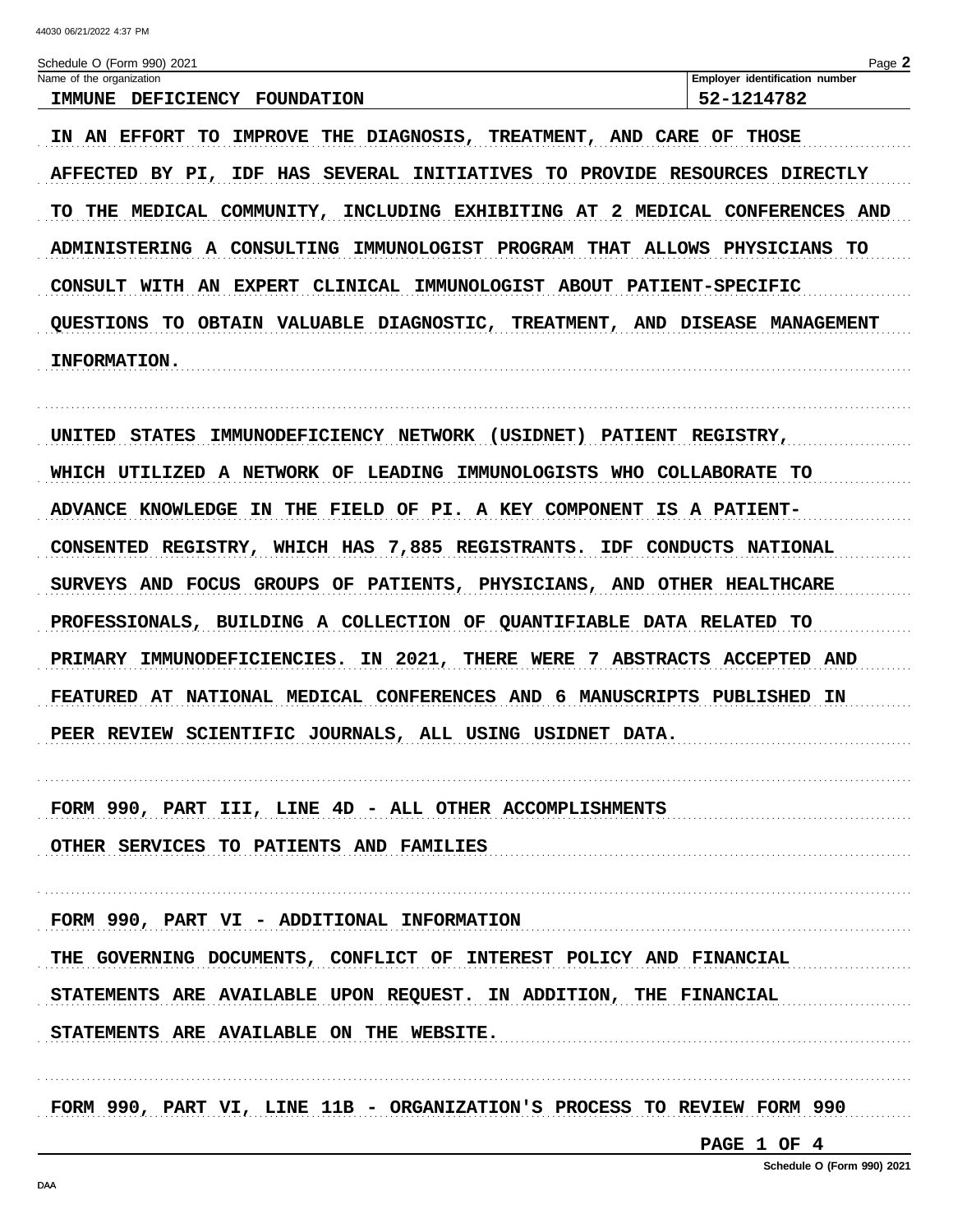| Schedule O (Form 990) 2021                                               | Page 2                         |
|--------------------------------------------------------------------------|--------------------------------|
| Name of the organization                                                 | Employer identification number |
| DEFICIENCY FOUNDATION<br>IMMUNE                                          | 52-1214782                     |
|                                                                          |                                |
| THE 990 IS REVIEWED BY THE CHIEF FINANCIAL OFFICER ONCE COMPLETED BY THE |                                |

AUDITORS. ONCE THE CHIEF FINANCIAL OFFICER IS SATISFIED WITH THE ACCURACY, THE 990 IS THEN PASSED ONT TO THE PRESIDENT & CEO FOR REVIEW. AFTER THAT LEVEL OF REVIEW IS COMPLETE, IT IS THEN PASSED ON TO THE FINANCE COMMITTEE FOR APPROVAL. ONCE THAT HAPPENS IT IS REVIEWED AND ONCE ACCURATE, APPROVED BY THE BOARD OF TRUSTEES.

FORM 990, PART VI, LINE 12C - ENFORCEMENT OF CONFLICTS POLICY EACH YEAR IDF REQUESTS THAT ALL BOARD OF TRUSTEE MEMBERS AND STAFF COMPLETE A CONFLICT OF INTEREST STATEMENT DISCLOSING ANY POTENTIAL CONFLICT THAT MAY EXIST. THESE ARE KEPT ON FILE IN THE IDF OFFICE. THE BOARD LIAISON/CFO DISTRIBUTES THE STATEMENT ANNUALLY FOR SIGNATURES TO THE BOARD. THE BOARD LIAISON/CFO, WOULD DISTRIBUTE TO ANY STAFF NECESSARY. THE BOARD LIAISON/CFO WOULD REVIEW AND WOULD BRING IT TO THE PRESIDENT & CEO'S ATTENTION IS THERE ARE CONFLICTS. ANY RESTRICTIONS, IF NECESSARY, WOULD BE MADE AT HIS LEVEL OR ABOVE, DEPENDING ON WHO/WHAT THE CONFLICT IS.

FORM 990, PART VI, LINE 15A - COMPENSATION PROCESS FOR TOP OFFICIAL THE PRESIDENT & CEO'S COMPENSATION IS REVIEWED AND DOCUMENTED BY THE EXECUTIVE COMMITTEE. THE COMMITTEE REVIEWS WEBSITES SUCH AS SALARY.COM AND/OR REVIEWS OF MATERIALS SUCH AS ASAE'S COMPENSATION AND BENEFITS STUDY BOOK TO DETERMINE THE CORRECT SALARY FOR THE POSITION. THE COMPENSATION IS PRESENTED AND APPROVED BY THE FULL BOARD. THE EXECUTIVE COMMITTEE INFORMS THE PRESIDENT & CEO, HUMAN RESOURCES, AND ACCOUNTING. FOR ALL EMPLOYEES, AN ANNUAL REVIEW IS CONDUCTED BY THE EMPLOYEE'S SUPERVISOR. BASED ON THIS REVIEW, IT IS DETERMINED IF THE PERSON GETS AN ANNUAL INCREASE BEYOND THE COST OF LIVING. REVIEW OF WEBSITES SUCH AS SALARY.COM AND/OR REVIEW OF

PAGE 2 OF 4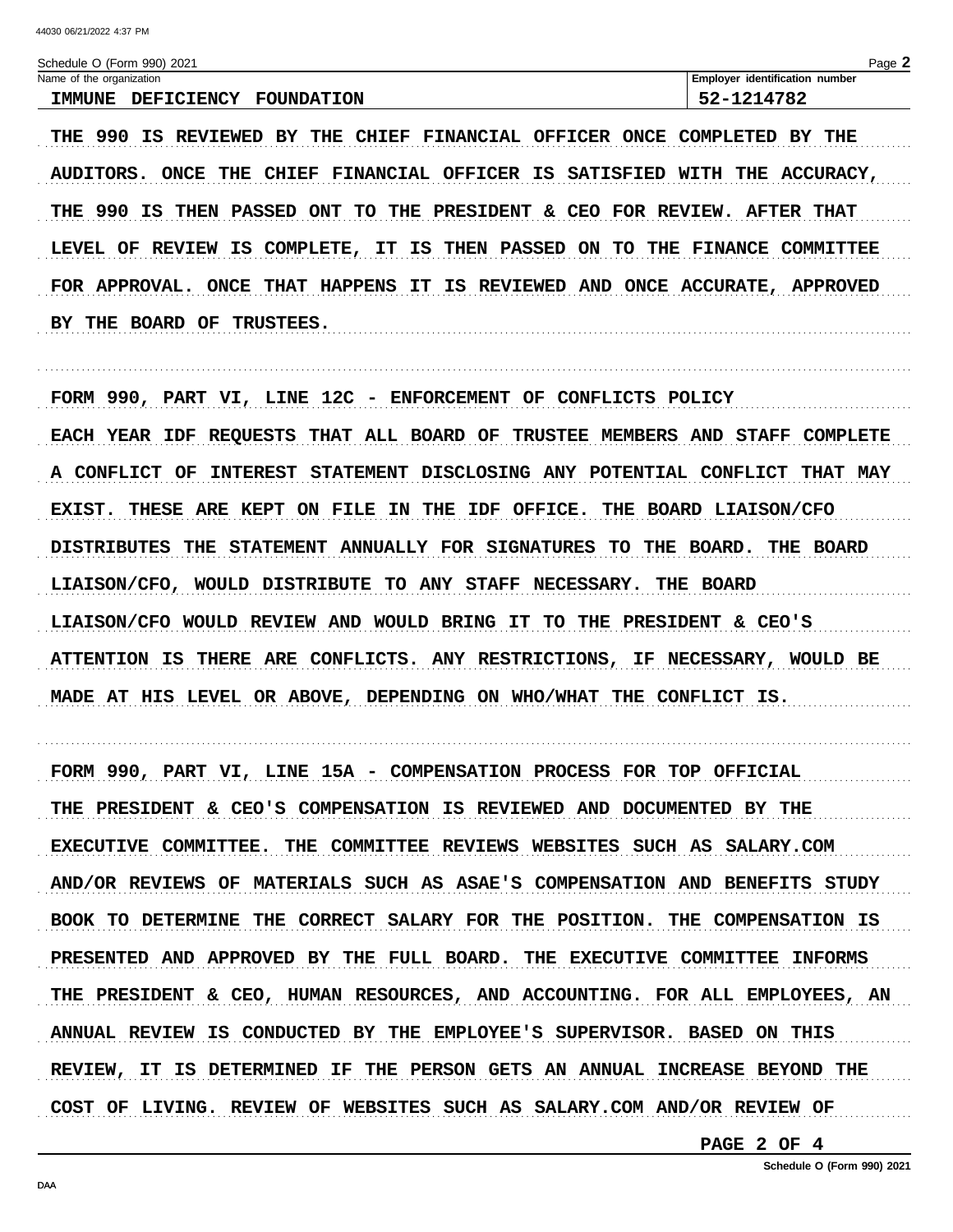| Schedule O (Form 990) 2021  |                   | Page                                  |
|-----------------------------|-------------------|---------------------------------------|
| Name of the organization    |                   | <b>Employer identification number</b> |
| <b>DEFICIENCY</b><br>IMMUNE | <b>FOUNDATION</b> | 52-1214782                            |
|                             |                   |                                       |

MATERIALS SUCH AS ASAE'S COMPENSATION AND BENEFITS STUDY BOOK HELPS DETERMINE THE CORRECT SALARY FOR TEH POSITION. IF THE SUPERVISOR APPROVES AN INCREASE, PAPERWORK IS DRAWN UP AND SUBMITTED TO THE PRESIDENT & CEO FOR APPROVAL AND IS ALSO REVIEWED BY THE EXECUTIVE COMMITTEE. ONCE APPROVAL IS COMPLETE, HUMAN RESOURCES AND ACCOUNTING ARE INFORMED OF THE INCREASE. THE EMPLOYEE IS NOTIFIED AS WELL.

FORM 990, PART VI, LINE 15B - COMPENSATION PROCESS FOR OFFICERS THE PRESIDENT & CEO'S COMPENSATION IS REVIEWED AND DOCUMENTED BY THE PERSONNEL COMMITTEE. THE COMMITTEE REVIEWS WEBSITES SUCH AS SALARY.COM AND/OR REVIEWS OF MATERIALS SUCH AS ASAE'S COMPENSATION AND BENEFITS STUDY BOOK TO DETERMINE THE CORRECT SALARY FOR THE POSITION. THE COMPENSATION IS PRESENTED AND APPROVED BY THE FULL BOARD. THE PERSONNEL COMMITTEE INFORMS THE PRESIDENT & CEO, HUMAN RESOURCES, AND ACCOUNTING. FOR ALL EMPLOYEES, AN ANNUAL REVIEW IS CONDUCTED BY THE EMPLOYEE'S SUPERVISOR. BASED ON THIS REVIEW, IT IS DETERMINED IF THE PERSON GETS AN ANNUAL INCREASE BEYOND THE COST OF LIVING. REVIEW OF WEBSITES SUCH AS SALARY.COM AND/OR REVIEW OF MATERIALS SUCH AS ASAE'S COMPENSATION AND BENEFITS STUDY BOOK HELPS DETERMINE THE CORRECT SALARY FOR TEH POSITION. IF THE SUPERVISOR APPROVES AN INCREASE, PAPERWORK IS DRAWN UP AND SUBMITTED TO THE PRESIDENT & CEO FOR APPROVAL AND IS ALSO REVIEWED BY THE PERSONNEL COMMITTEE. ONCE APPROVAL IS COMPLETE, HUMAN RESOURCES AND ACCOUNTING ARE INFORMED OF THE INCREASE. THE EMPLOYEE IS NOTIFIED AS WELL.

FORM 990, PART VI, LINE 17 - OTHER STATES WHERE COPY OF RETURN IS FILED NORTH DAKOTA, NEW HAMPSHIRE, NEW JERSEY, NEW YORK, OHIO, PENNSYLVANIA, RHODE ISLAND, TENNESSEE, VIRGINIA, WASHINGTON, WISCONSIN

PAGE 3 OF 4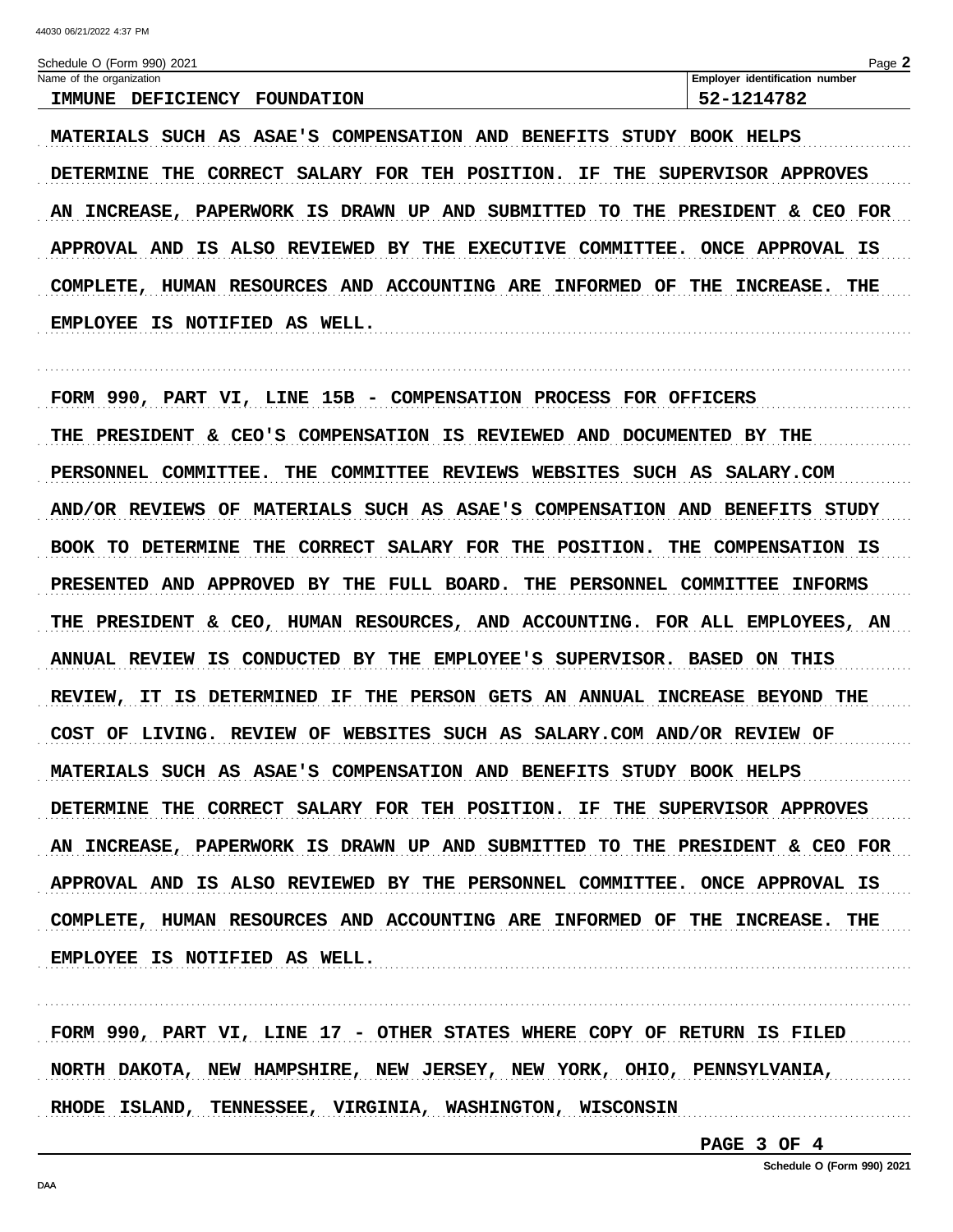| Schedule O (Form 990) 2021<br>Name of the organization<br>IMMUNE DEFICIENCY FOUNDATION                                                                                                                                                                         |                                            | Page 2<br>Employer identification number<br>52-1214782 |  |  |  |  |  |
|----------------------------------------------------------------------------------------------------------------------------------------------------------------------------------------------------------------------------------------------------------------|--------------------------------------------|--------------------------------------------------------|--|--|--|--|--|
| FORM 990, PART VI, LINE 19 - GOVERNING DOCUMENTS DISCLOSURE EXPLANATION<br>THE GOVERNING DOCUMENTS, CONFLICT OF INTEREST POLICY AND FINANCIAL<br>STATEMENTS ARE AVAILABLE UPON REQUEST. IN ADDITION, THE FINANCIAL<br>STATEMENTS ARE AVAILABLE ON THE WEBSITE. |                                            |                                                        |  |  |  |  |  |
| FORM 990, PART IX, LINE 11G - OTHER FEES FOR SERVICES<br>DESCRIPTION                                                                                                                                                                                           |                                            |                                                        |  |  |  |  |  |
|                                                                                                                                                                                                                                                                | TOT/PROG SERVICE MGT & GENERAL FUNDRAISING |                                                        |  |  |  |  |  |
| OTHER FEES                                                                                                                                                                                                                                                     |                                            |                                                        |  |  |  |  |  |
|                                                                                                                                                                                                                                                                | $\frac{179,697}{9}$ \$ 83,867              |                                                        |  |  |  |  |  |
|                                                                                                                                                                                                                                                                |                                            |                                                        |  |  |  |  |  |
|                                                                                                                                                                                                                                                                |                                            |                                                        |  |  |  |  |  |
|                                                                                                                                                                                                                                                                |                                            |                                                        |  |  |  |  |  |
|                                                                                                                                                                                                                                                                |                                            |                                                        |  |  |  |  |  |
|                                                                                                                                                                                                                                                                |                                            |                                                        |  |  |  |  |  |
|                                                                                                                                                                                                                                                                |                                            |                                                        |  |  |  |  |  |
|                                                                                                                                                                                                                                                                |                                            |                                                        |  |  |  |  |  |
|                                                                                                                                                                                                                                                                |                                            |                                                        |  |  |  |  |  |
|                                                                                                                                                                                                                                                                |                                            |                                                        |  |  |  |  |  |
|                                                                                                                                                                                                                                                                |                                            |                                                        |  |  |  |  |  |
|                                                                                                                                                                                                                                                                |                                            |                                                        |  |  |  |  |  |
|                                                                                                                                                                                                                                                                |                                            |                                                        |  |  |  |  |  |
|                                                                                                                                                                                                                                                                |                                            |                                                        |  |  |  |  |  |
|                                                                                                                                                                                                                                                                |                                            |                                                        |  |  |  |  |  |
|                                                                                                                                                                                                                                                                |                                            |                                                        |  |  |  |  |  |

| . .<br>PAGI<br>. |  |  |  |
|------------------|--|--|--|
|------------------|--|--|--|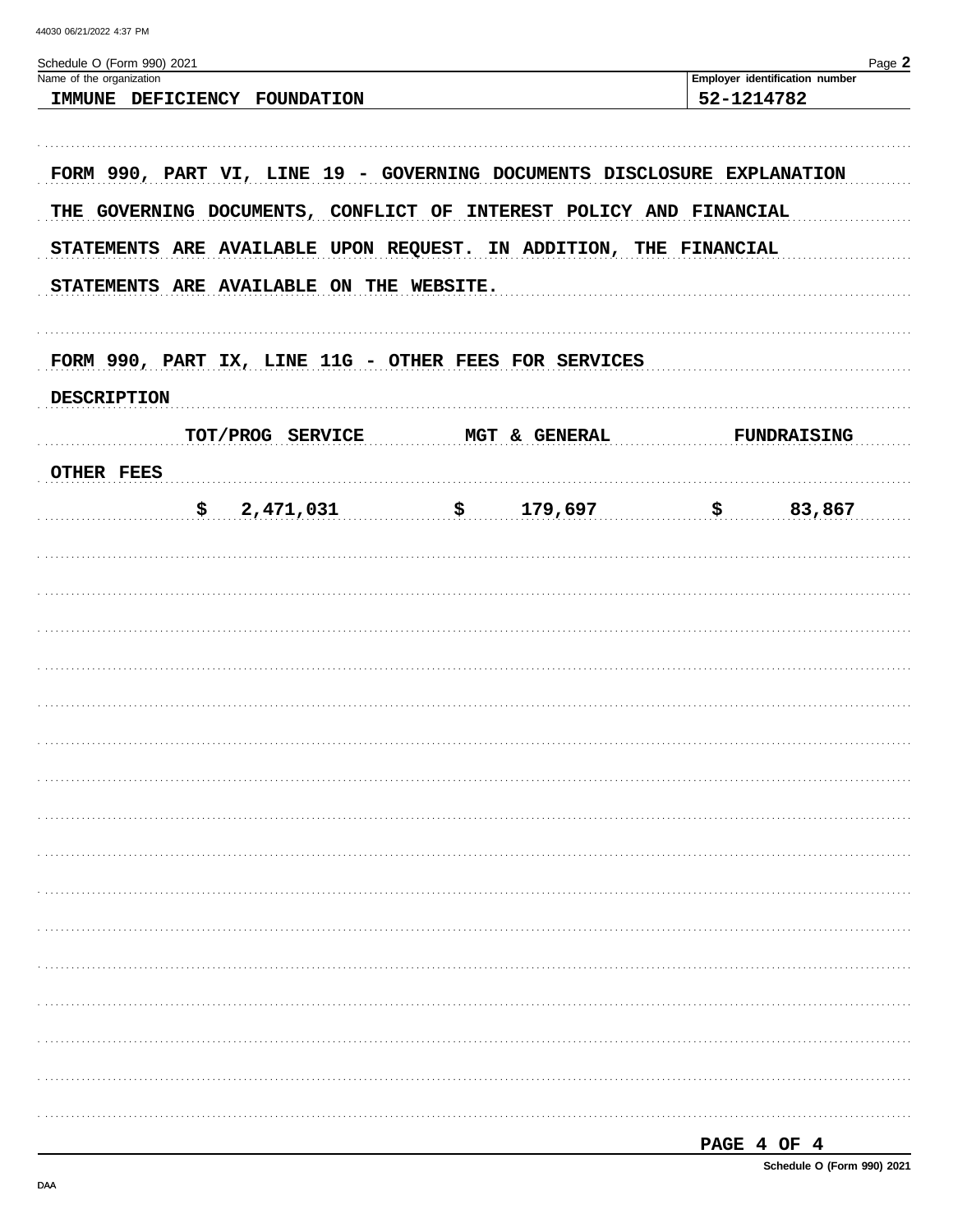| 44030 Immune Deficiency Foundation<br>52-1214782<br>FYE: 12/31/2021 |                                          | <b>Federal Statements</b> |    |                                                                         | 6/21/2022 4:37 PM          |
|---------------------------------------------------------------------|------------------------------------------|---------------------------|----|-------------------------------------------------------------------------|----------------------------|
|                                                                     | <b>Taxable Dividends from Securities</b> |                           |    |                                                                         |                            |
| Description<br>INTEREST & DIVIDENDS                                 | Amount<br>\$<br>286,433                  |                           | 14 | Unrelated Exclusion Postal Acquired after<br>Business Code Code 6/30/75 | <b>US</b><br>Obs (\$ or %) |
| TOTAL                                                               | 286,433<br>\$                            |                           |    |                                                                         |                            |
|                                                                     |                                          |                           |    |                                                                         |                            |
|                                                                     |                                          |                           |    |                                                                         |                            |
|                                                                     |                                          |                           |    |                                                                         |                            |
|                                                                     |                                          |                           |    |                                                                         |                            |
|                                                                     |                                          |                           |    |                                                                         |                            |
|                                                                     |                                          |                           |    |                                                                         |                            |
|                                                                     |                                          |                           |    |                                                                         |                            |
|                                                                     |                                          |                           |    |                                                                         |                            |
|                                                                     |                                          |                           |    |                                                                         |                            |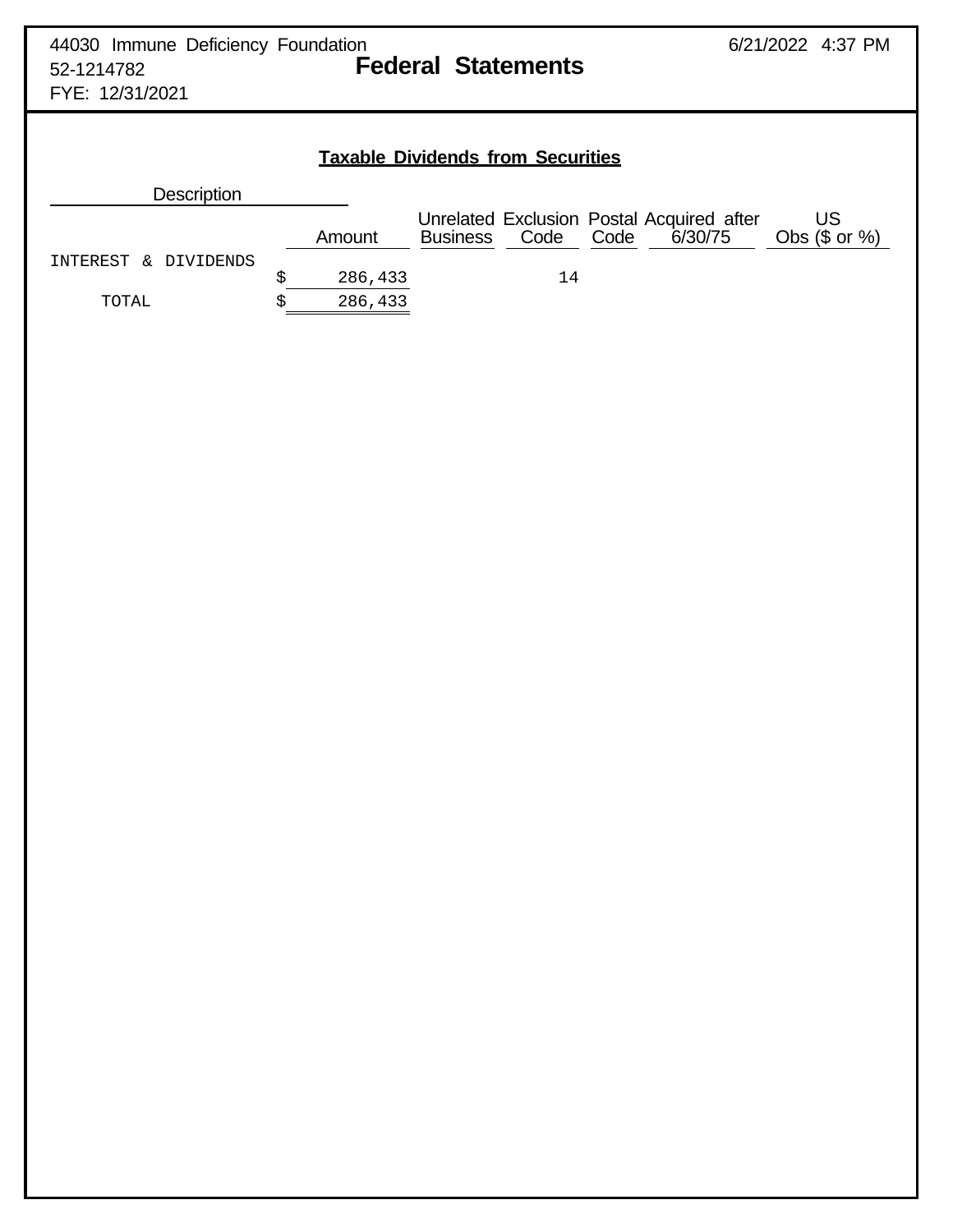|                    | Form 990, Part IX, Line 11g - Other Fees for Service (Non-employee) |                                                  |                    |                         |                 |
|--------------------|---------------------------------------------------------------------|--------------------------------------------------|--------------------|-------------------------|-----------------|
| <b>Description</b> |                                                                     | Total<br>Expenses                                | Program<br>Service | Management &<br>General | Fund<br>Raising |
| FEES<br>OTHER      |                                                                     | 2,734,595                                        | 2,471,031          | 179,697                 | 83,867          |
| TOTAL              |                                                                     | 2,734,595                                        | 2,471,031          | 179,697                 | 83,867          |
|                    |                                                                     | Form 990, Part IX, Line 24e - All Other Expenses |                    |                         |                 |
| <b>Description</b> |                                                                     | Total<br><b>Expenses</b>                         | Program<br>Service | Management &<br>General | Fund<br>Raising |

| ---------                            |                           | --------- |  | ------ | ------- | .      |
|--------------------------------------|---------------------------|-----------|--|--------|---------|--------|
| TELEPHONE                            |                           | 81,273    |  | 61,414 | 13,105  | 6,754  |
| RENTAL & MAINT. OF<br>EOUIP.         | 29,340<br>42,094<br>9,698 |           |  |        | 3,056   |        |
| PERMITS & LICENSE                    |                           | 11,190    |  |        | 766     | 10,424 |
| MAINTENANCE<br>REPAIRS<br>$\delta x$ |                           | 1,510     |  | 972    | 402     | 136    |
| TOTAL                                |                           | 136,067   |  | 91,726 | 23,971  | 20,370 |

| ı valəli iy                     |
|---------------------------------|
| 6,754<br>3,056<br>10,424<br>136 |
| 20,370                          |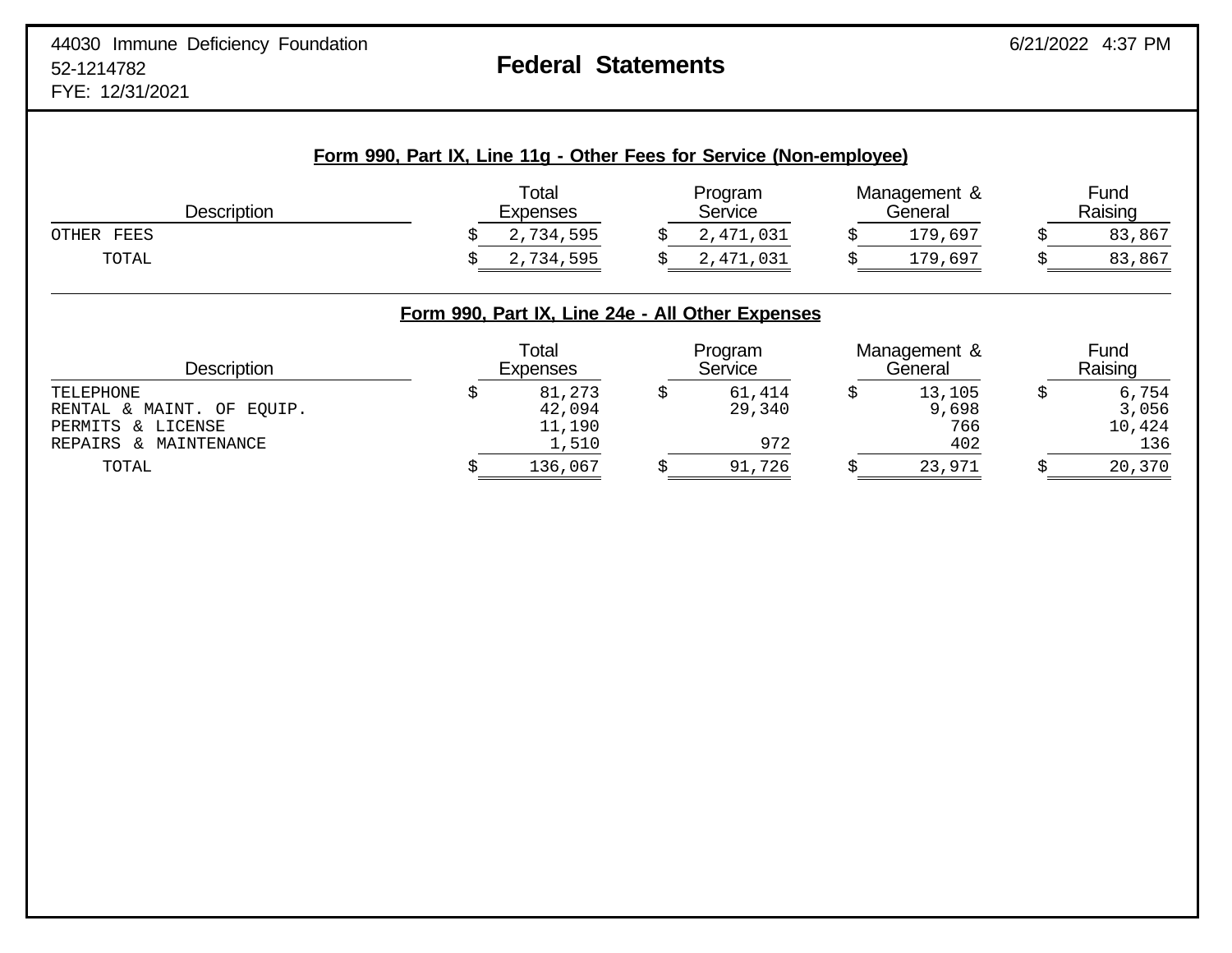| Schedule A, Part II, Line 1(e)                                              |                                        |  |
|-----------------------------------------------------------------------------|----------------------------------------|--|
| <b>Description</b>                                                          | Amount                                 |  |
| OTHER<br>GOVERNMENT GRANTS<br>PAYCHECK PROTECTION PROGRAM<br>OTHER<br>WALKS | 2,167,844<br>S<br>531,049<br>5,882,808 |  |
| CASH CONTRIBUTION<br>DIY/FACEBOOK<br>CASH CONTRIBUTION                      | 396,696<br>174,571                     |  |
| TOTAL                                                                       | 9,152,968                              |  |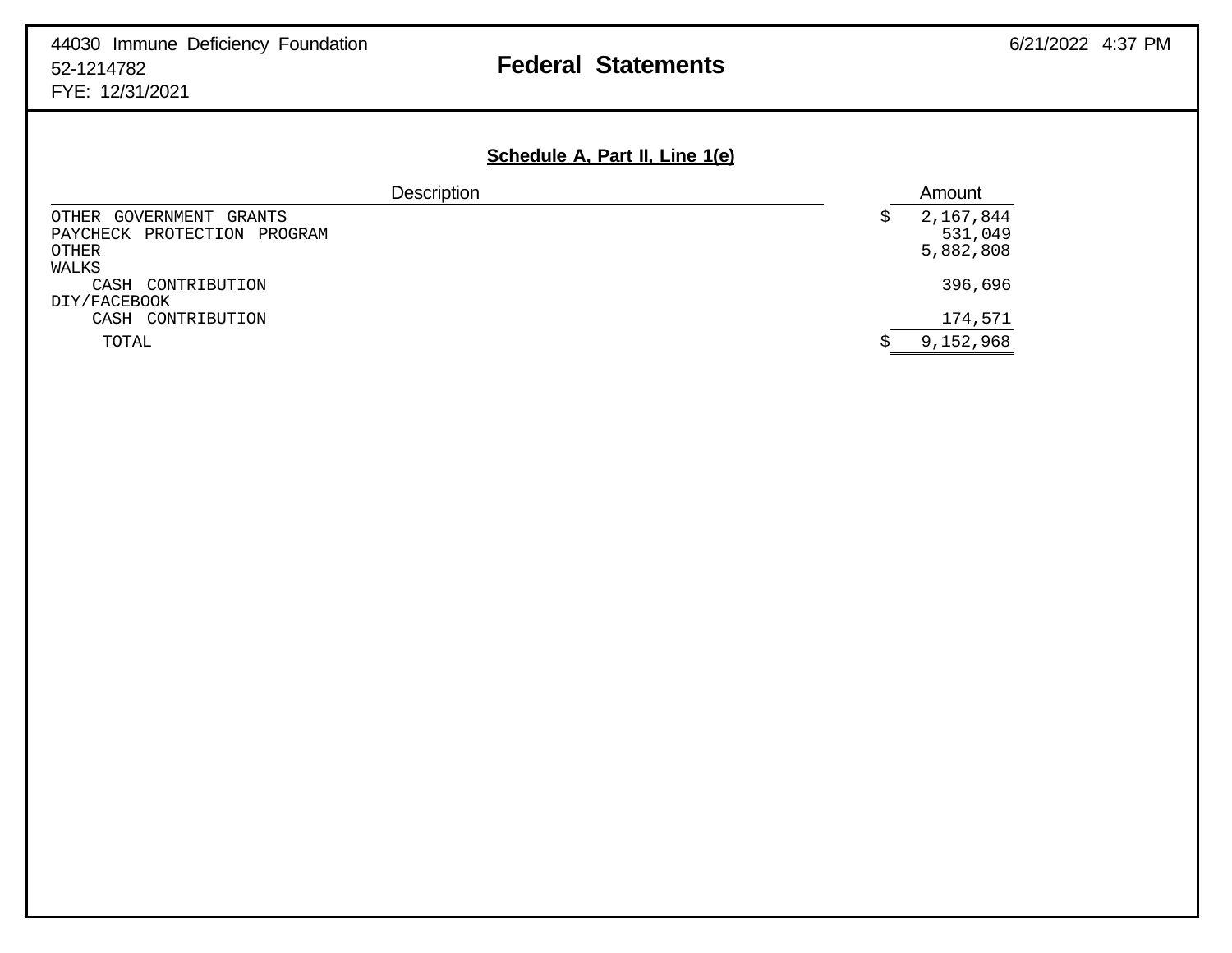# **Schedule A, Part II, Line 5 - Excess Gifts**

| Donor Name           | Total        | <b>Excess</b> |
|----------------------|--------------|---------------|
| CSL BEHRING          | 4,798,000    | 4,021,228     |
| GRIFOLS USA, LLC     | 5,691,408    | 4,914,636     |
| HORIZON THERAPEUTICS | 1,764,811    | 988,039       |
| OCTAPHARMA USA INC.  | 700,000      |               |
| SHIRE                | 8,170,000    | 7,393,228     |
| TOTAL                | 21, 124, 219 | 17,317,131    |